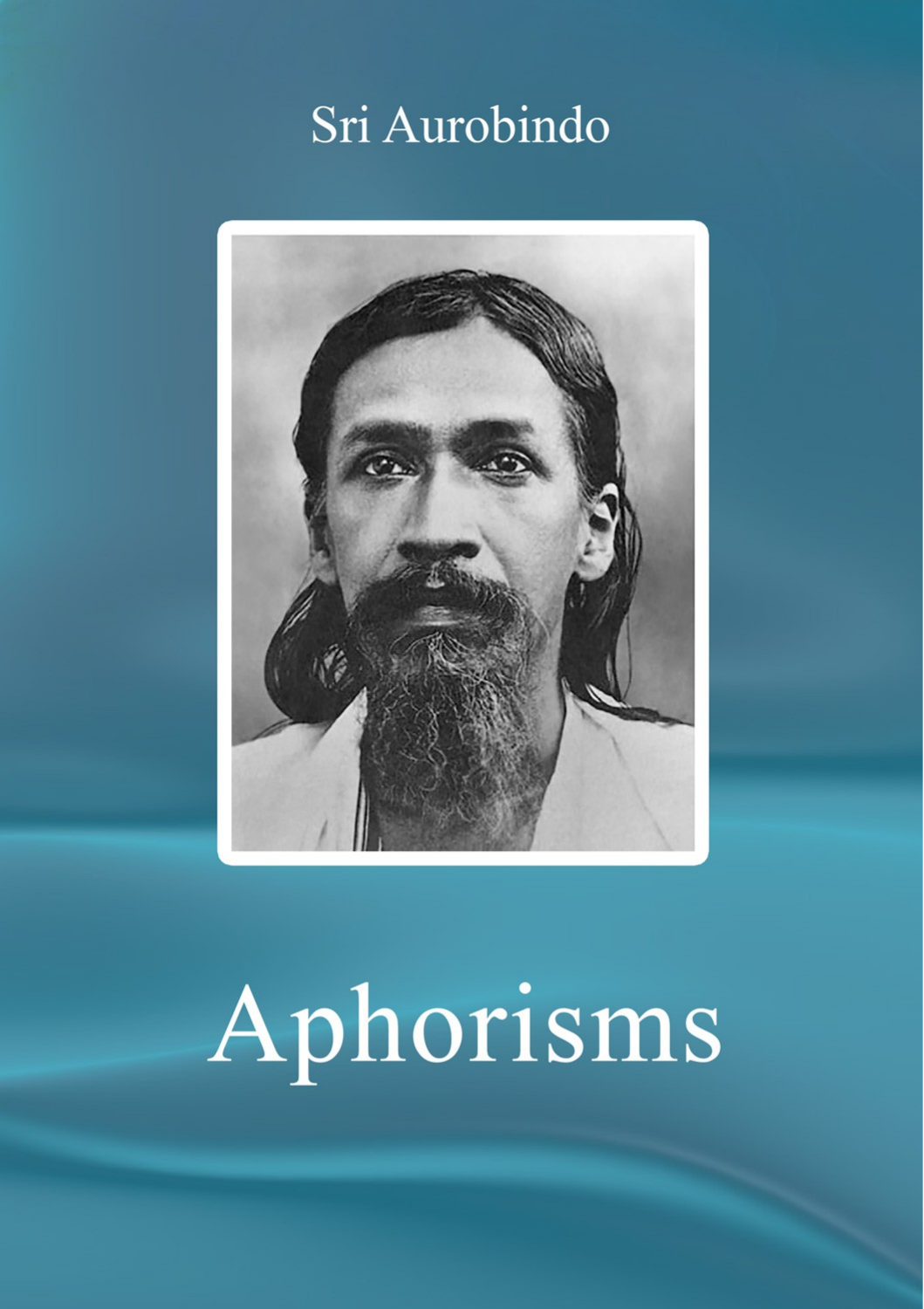*Sri Aurobindo*

# **Aphorisms**

*Thoughts and Aphorisms Thoughts and Glimpses*

Sri Aurobindo Ashram Pondicherry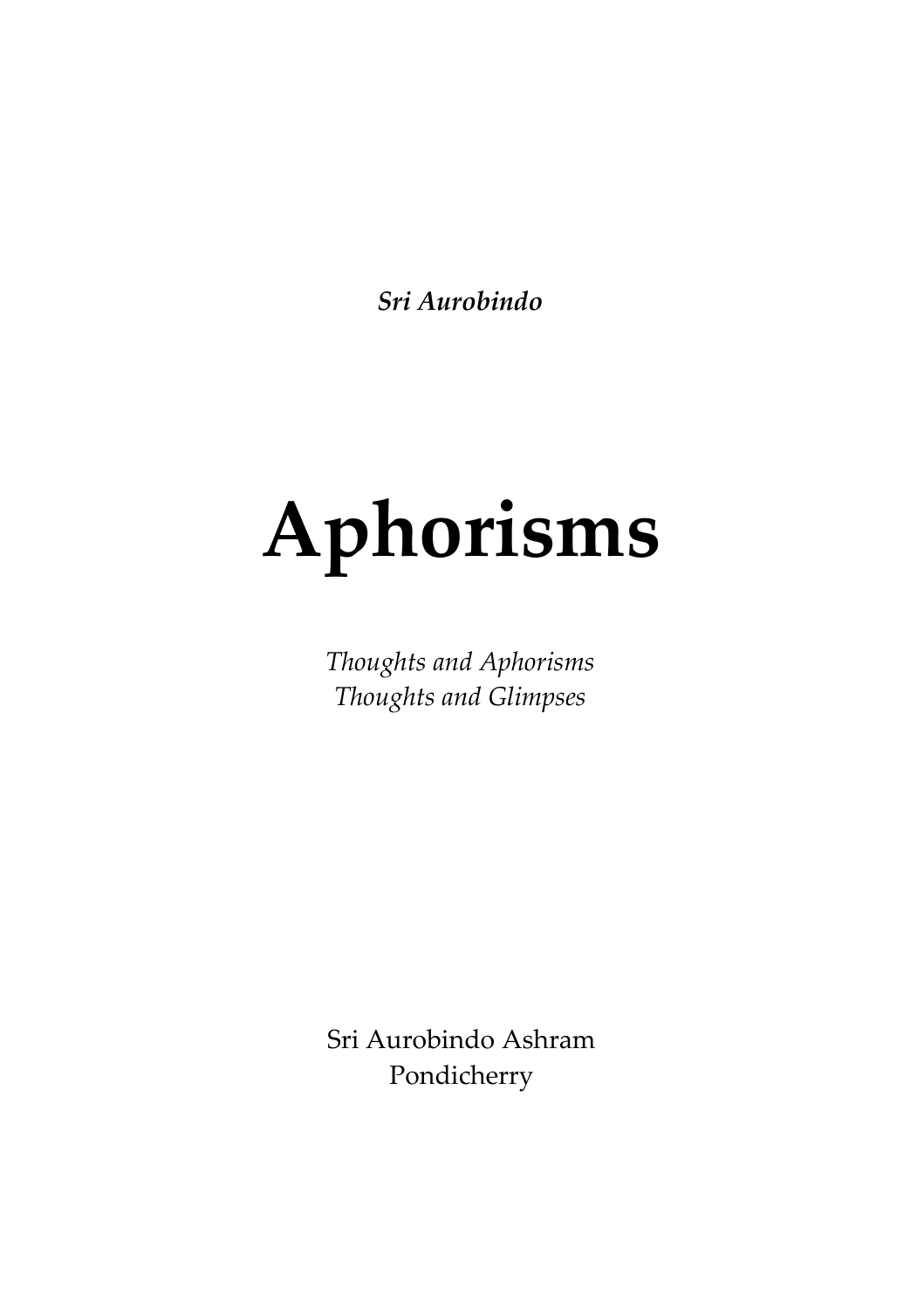#### **Table of Contents**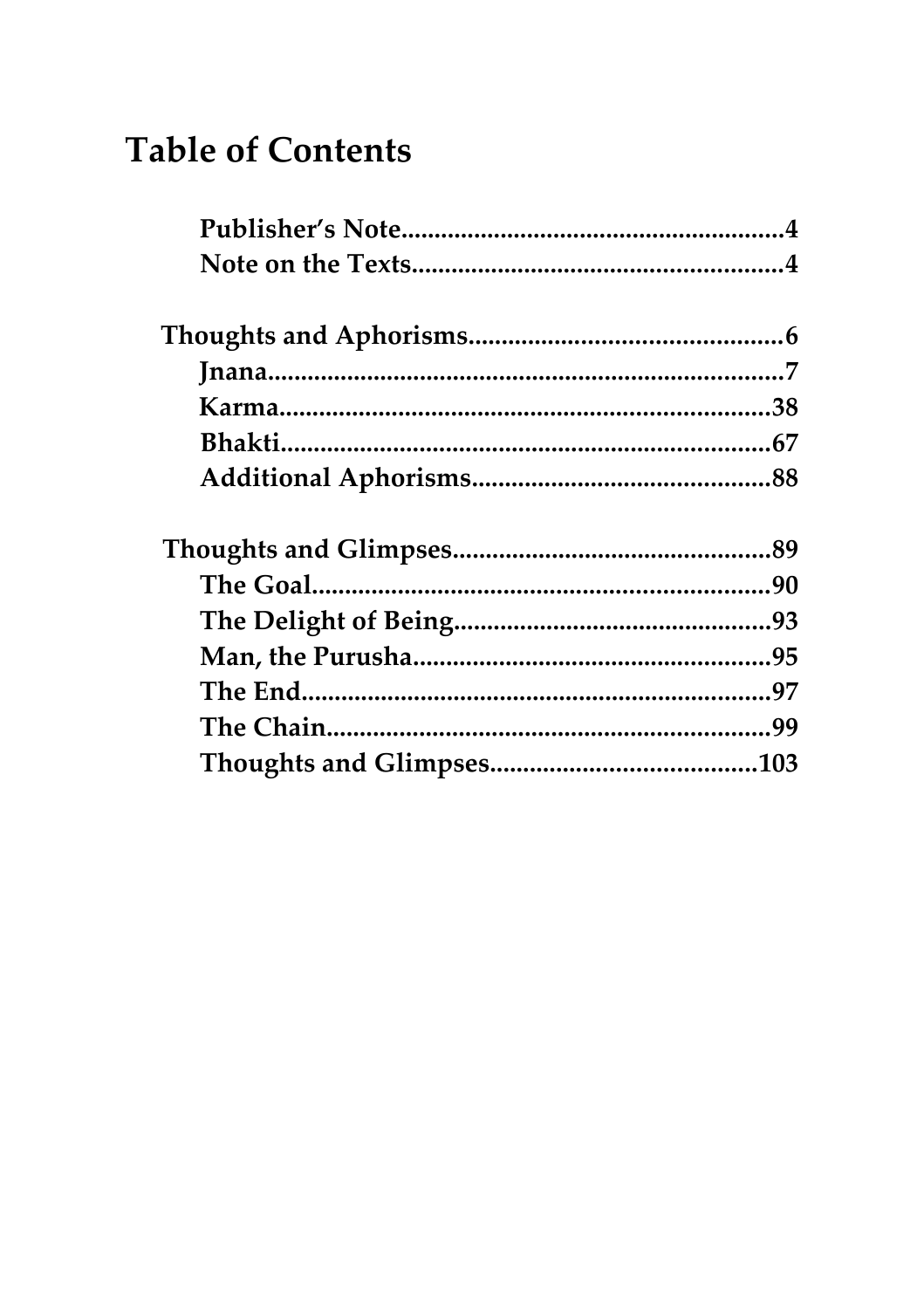This e-book had been prepared by *Auro e-Books*, an international website dedicated to e-books on Well-Being and Spirituality.



Discover more e-books and other activities on our website: [www.auro-ebooks.com](http://www.auro-ebooks.com/)

Thoughts and Aphorisms – First edition 1958, Sixth edition 2000 Thoughts and Glimpses – First published in the monthly review Arya in 1915 and 1917; First edition 1920 Ninth edition 2003

© Sri Aurobindo Ashram Trust 1920, 2003

Published by Sri Aurobindo Ashram Publication Department Pondicherry 605 002 Web [http://www.sabda.in](http://www.sabda.in/) Printed at Sri Aurobindo Ashram Press, Pondicherry PRINTED IN INDIA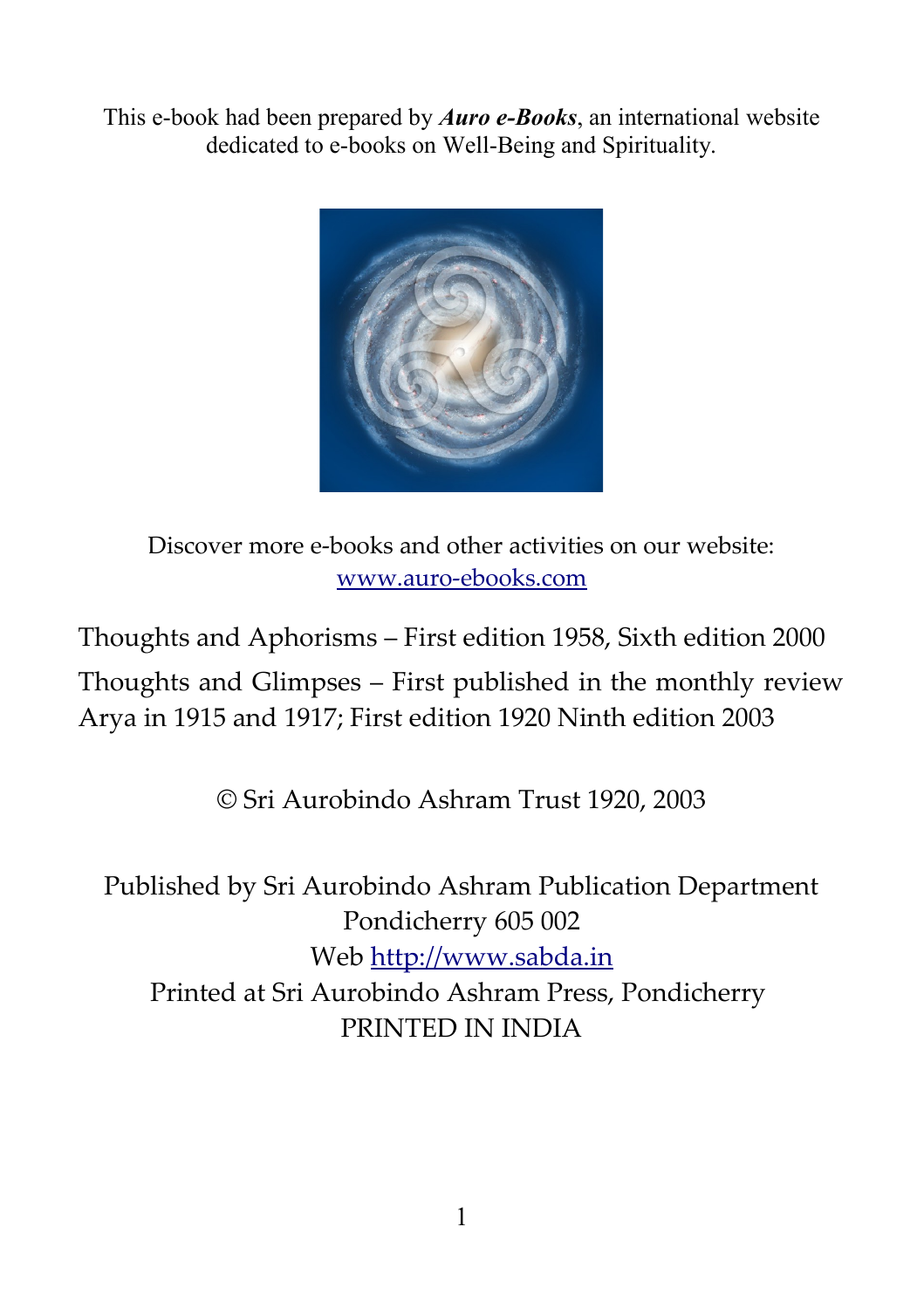#### <span id="page-4-0"></span>**Publisher's Note**

In the aphorisms that make up this book, Sri Aurobindo gives pithy and pregnant expression to some of the key ideas of his philosophy and yoga.

*Thoughts and Aphorisms* was written around 1913. Ten aphorisms from the manuscript were published in the monthly review *Arya* in 1915 and 1916 as parts of what was later issued as *Thoughts and Glimpses.* But the bulk of the aphorisms — that is, those included in the Karma, Jnana and Bhakti sections of the present booklet — were never published during Sri Aurobindo's lifetime. They first appeared in book form in 1958.

The seven "Additional Aphorisms" were first included in the edition of 1977; the last five were written in a separate manuscript notebook, apparently somewhat later than the others.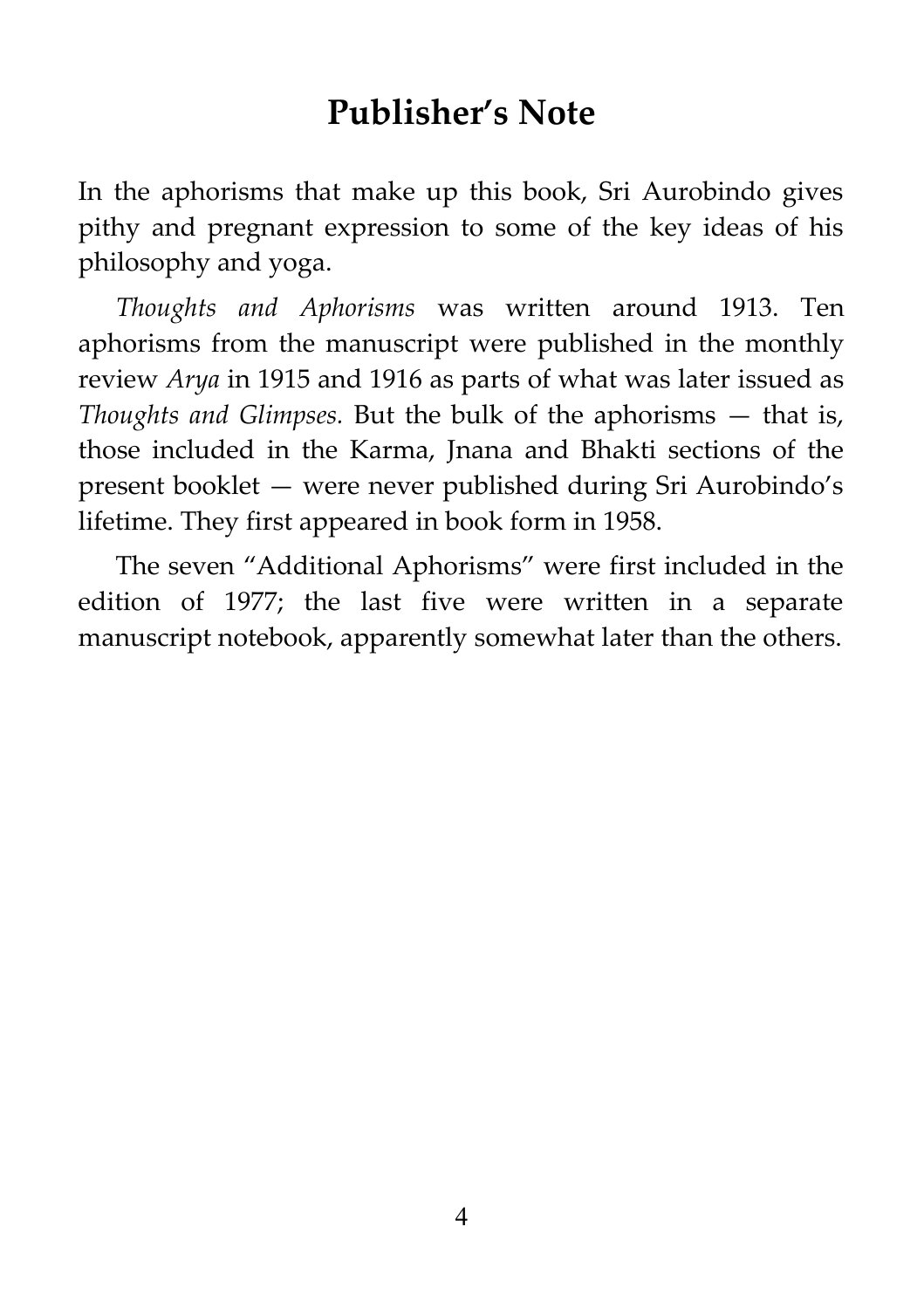#### <span id="page-5-0"></span>**Note on the Texts**

In or around 1913, Sri Aurobindo wrote 552 aphorisms in a single notebook. In May 1915 and May 1916 he published ten of them in the monthly review *Arya.* These ten form part of *Thoughts and Glimpses,* included in *Essays in Philosophy and Yoga,* volume 13 of The Complete Works of Sri Aurobindo.) Of the remaining 542 aphorisms, two are classed with the "Additional Aphorisms". This leaves 540 aphorisms forming the main series of *Thoughts and Aphorisms.*

In the notebook, the aphorisms were written in nine groupings, three of which are headed Jnana, three Karma and three Bhakti. The groupings occur in this order: Jnana, Karma, Bhakti, Karma, Jnana, Bhakti, Karma, Bhakti, Jnana. The editors have placed the three groupings of Jnana, the three groupings of Karma and the three groupings of Bhakti together. Sri Aurobindo numbered all the aphorisms in Jnana and Karma, none of those in Bhakti. Since it appears that he intended the numbers to form part of the text, the editors have placed a number before each aphorism. These numbers do not correspond to those in the manuscript because the three groupings of each section have been placed together and the unnumbered Bhakti section included.

Sri Aurobindo left indications in the manuscript that certain aphorisms were to be moved to a different part or position. For example, he seems to have wanted present aphorisms 240 and 241 to be placed after present aphorism 98. But since some of these manuscript indications are not clear, the editors have followed the original notebook order.

4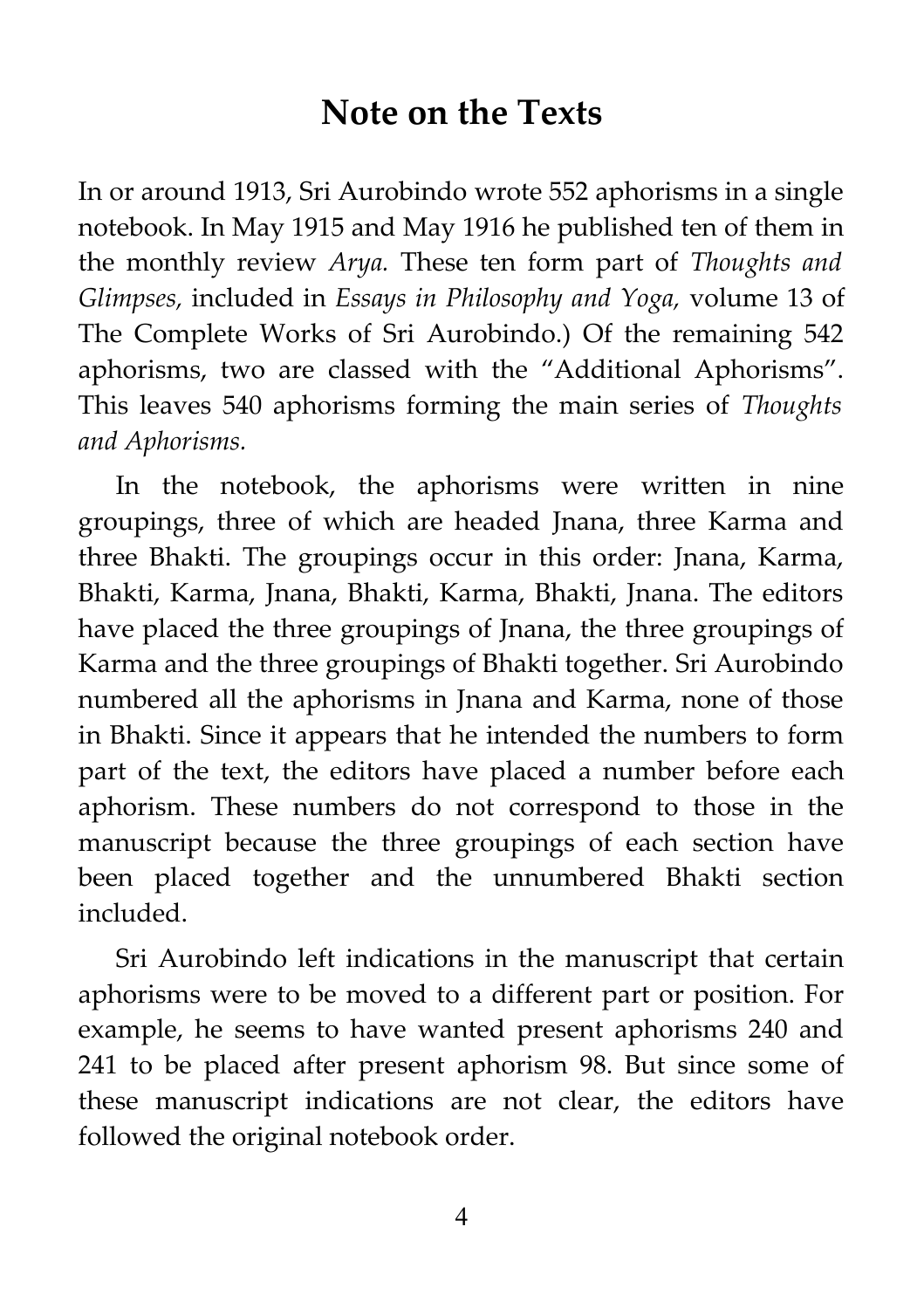The manuscript, entirely handwritten, was revised once or twice by Sri Aurobindo. The original writing is mostly clear, but the revision is sometimes cramped and difficult to read. The words "shape" in aphorism 19 and "self-unity" in aphorism 205 are doubtful readings.

The last two aphorisms (541-42) in the notebook containing the main series do not seem to have been intended for inclusion in the Karma, Jnana or Bhakti sections. The editors have placed them in a separate section headed "Additional Aphorisms" along with five other aphorisms (543 -47) that were written in a different notebook. The handwriting of these last five indicates that they were written somewhat later than 1913 — possibly as late as 1919.

*Thoughts and Aphorisms* was first published in 1958. A second impression of the first edition was issued in 1959. New editions, textually identical to the first, came out in 1968 and 1971. The editions of 1977 and 1982 contained some corrections of transcription errors. The text of the present, sixth edition is identical to the one published in *Essays Divine and Human,* Volume 12 of The Compete Works of Sri Aurobindo.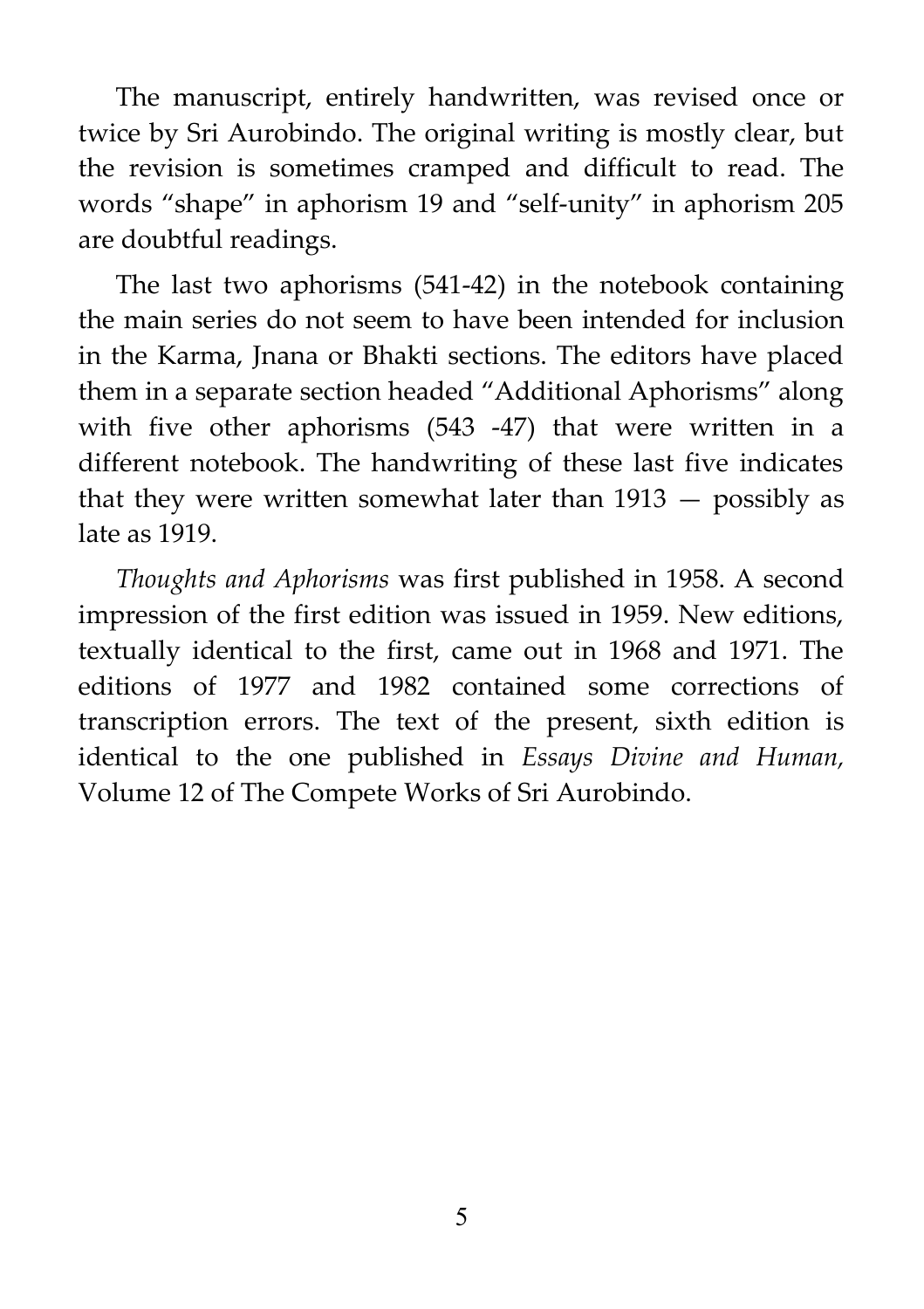### <span id="page-7-0"></span>**Thoughts and Aphorisms**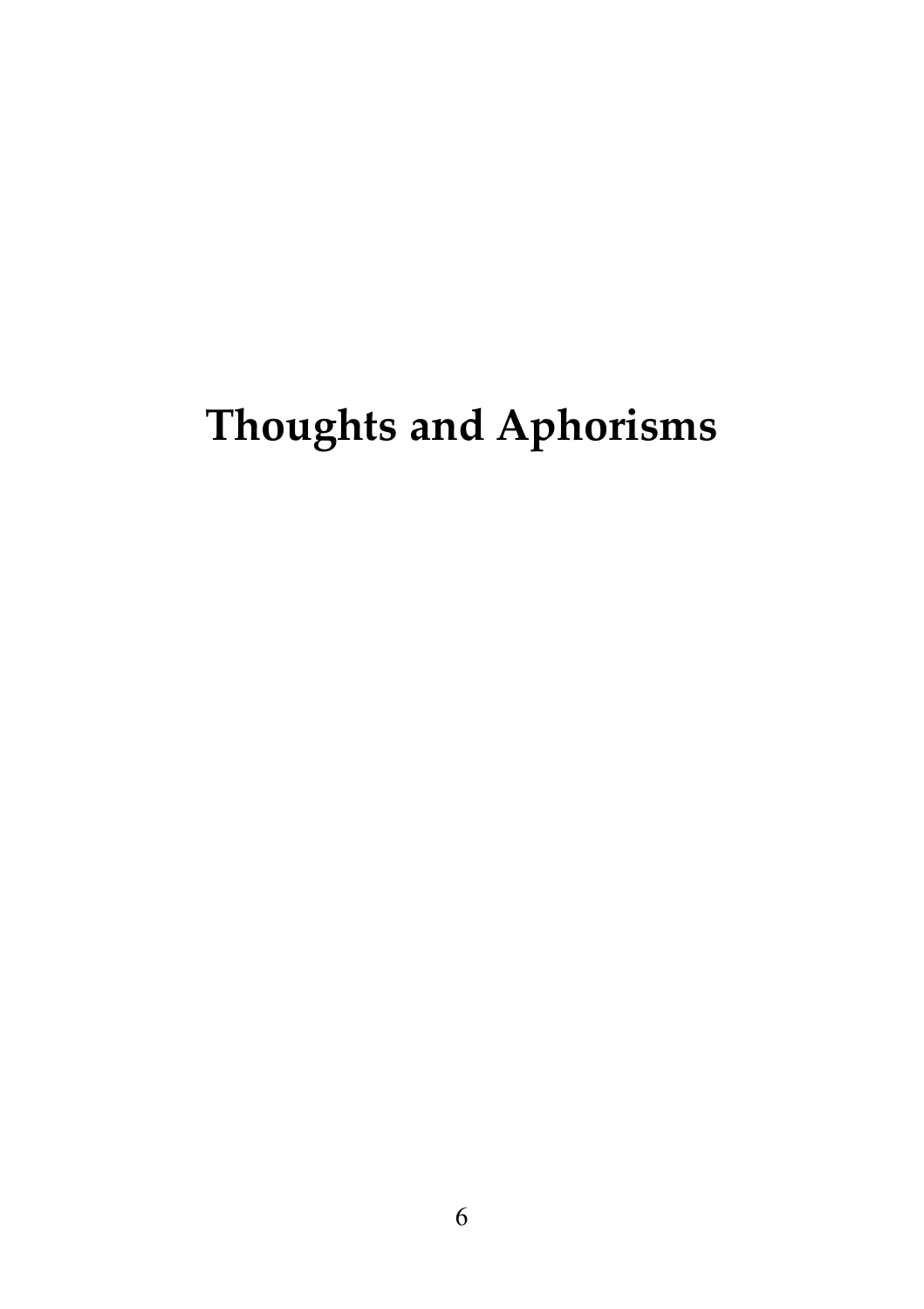#### <span id="page-8-0"></span>**Jnana**

1. There are two allied powers in man; knowledge & wisdom. Knowledge is so much of the truth seen in a distorted medium as the mind arrives at by groping, wisdom what the eye of divine vision sees in the spirit.

2. Inspiration is a slender river of brightness leaping from a vast & eternal knowledge, it exceeds reason more perfectly than reason exceeds the knowledge of the senses.

3. When I speak, the reason says, "This will I say"; but God takes the word out of my mouth and the lips say something else at which reason trembles.

4. I am not a Jnani, for I have no knowledge except what God gives me for His work. How am I to know whether what I see be reason or folly? Nay, it is neither; for the thing seen is simply true & neither folly nor reason.

5. If mankind could but see though in a glimpse of fleeting experience what infinite enjoyments, what perfect forces, what luminous reaches of spontaneous knowledge, what wide calms of our being lie waiting for us in the tracts which our animal evolution has not yet conquered, they would leave all & never rest till they had gained these treasures. But the way is narrow, the doors are hard to force, and fear, distrust & scepticism are there, sentinels of Nature, to forbid the turning away of our feet from her ordinary pastures.

6. Late, I learned that when reason died, then Wisdom was born;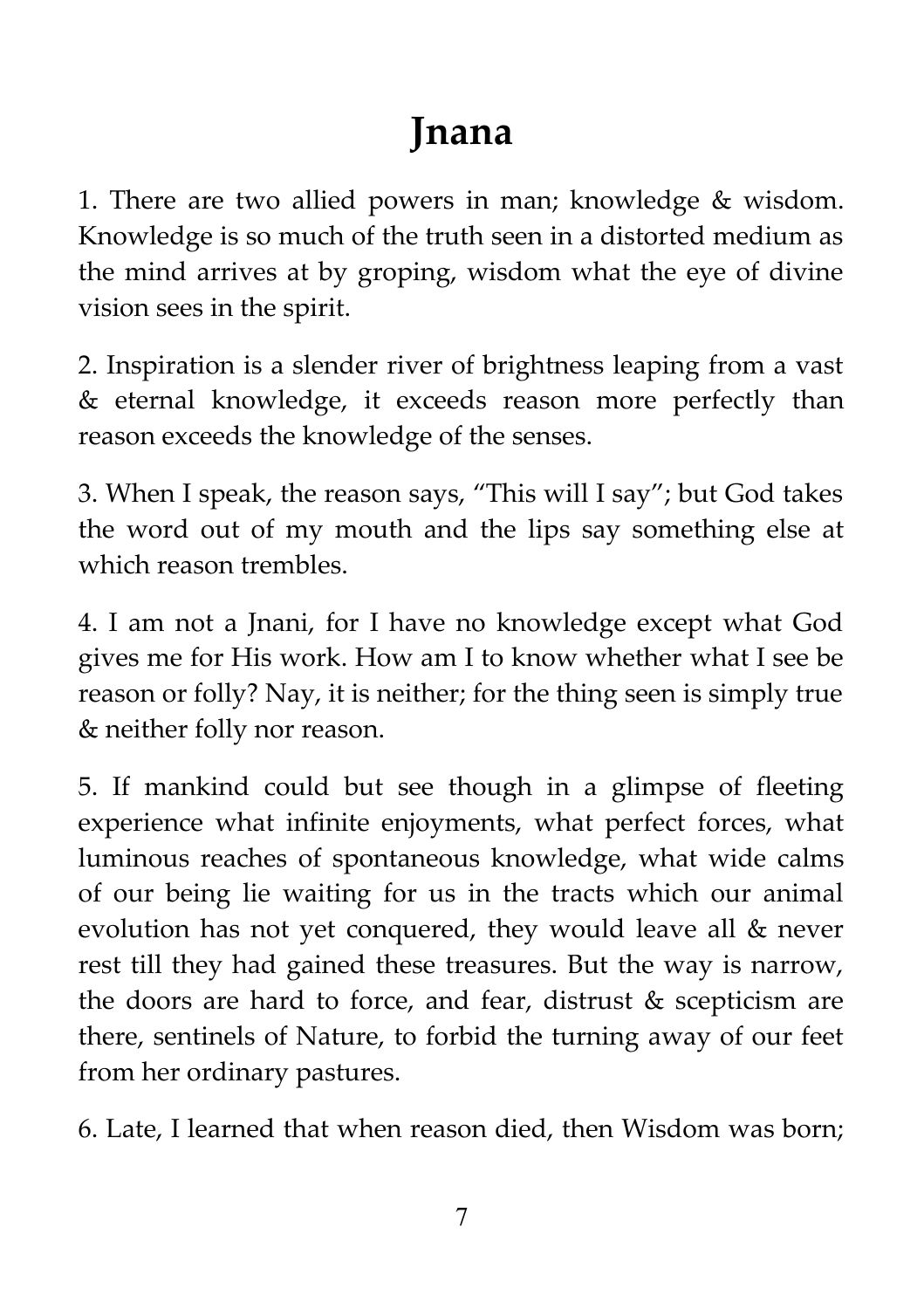before that liberation, I had only knowledge.

7. What men call knowledge, is the reasoned acceptance of false appearances. Wisdom looks behind the veil and sees.

8. Reason divides, fixes details & contrasts them; Wisdom unifies, marries contrasts in a single harmony.

9. Either do not give the name of knowledge to your beliefs only and of error, ignorance or charlatanism to the beliefs of others, or do not rail at the dogmas of the sects and their intolerance.

10. What the soul sees and has experienced, that it knows; the rest is appearance, prejudice and opinion.

11. My soul knows that it is immortal. But you take a dead body to pieces and cry triumphantly "Where is your soul and where is your immortality?"

12. Immortality is not the survival of the mental personality after death, though that also is true, but the waking possession of the unborn & deathless self of which body is only an instrument and a shadow.

13. They proved to me by convincing reasons that God did not exist, and I believed them. Afterwards I saw God, for He came and embraced me. And now which am I to believe, the reasonings of others or my own experience?

14. They told me, "These things are hallucinations." I inquired what was a hallucination and found that it meant a subjective or a psychical experience which corresponds to no objective or no physical reality. Then I sat and wondered at the miracles of the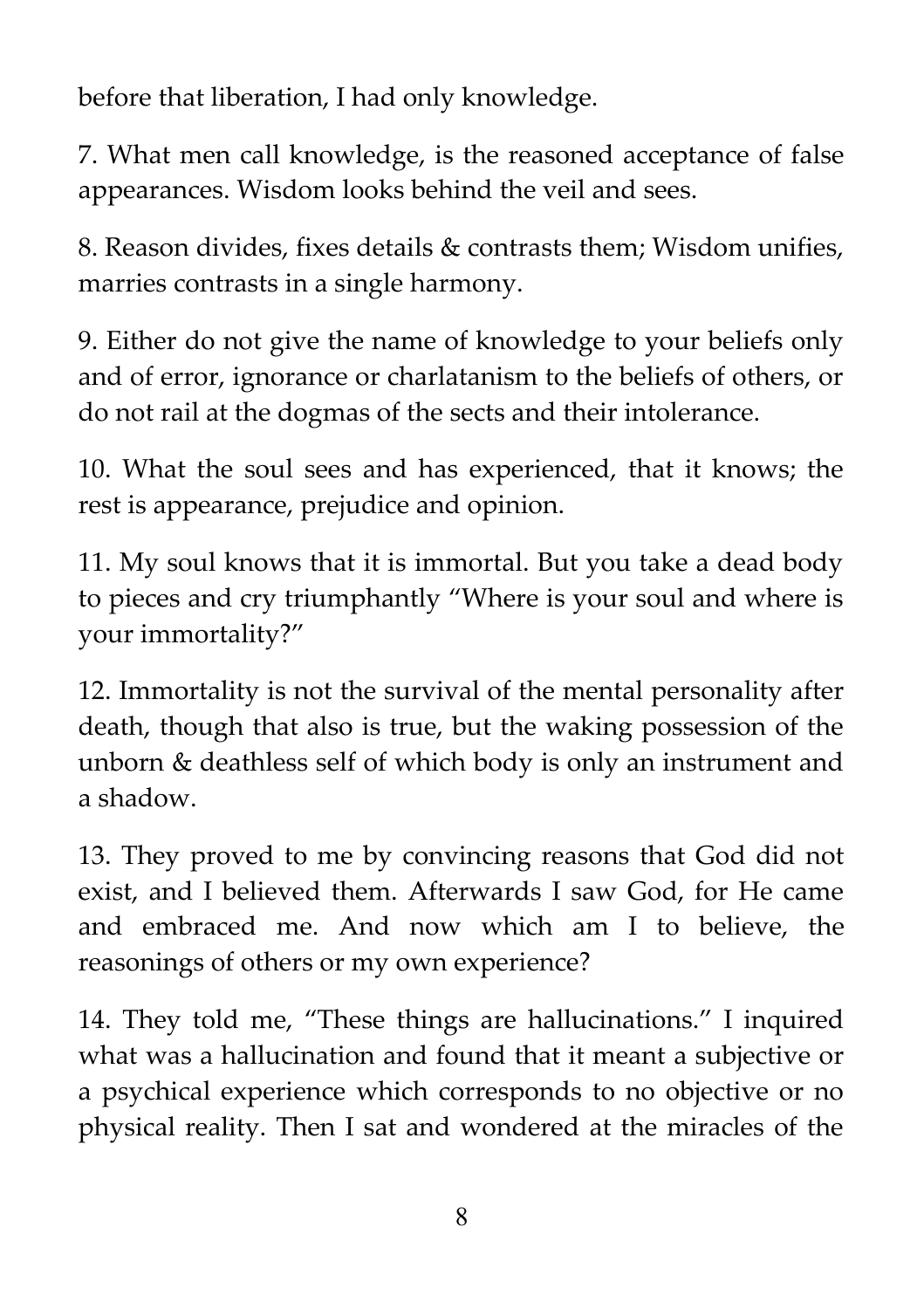human reason.

15. Hallucination is the term of Science for those irregular glimpses we still have of truths shut out from us by our preoccupation with matter; coincidence for the curious touches of artistry in the work of that supreme & universal Intelligence which in its conscious being as on a canvas has planned  $\&$ executed the world.

16. That which men term a hallucination is the reflection in the mind  $\&$  senses of that which is beyond our ordinary mental  $\&$ sensory perceptions. Superstition arises from the mind's wrong understanding of these reflections. There is no other hallucination.

17. Do not, like so many modern disputants, smother thought under polysyllables or charm inquiry to sleep by the spell of formulas and cant words. Search always; find out the reason for things which seem to the hasty glance to be mere chance or illusion.

18. Someone was laying it down that God must be this or that or He would not be God. But it seemed to me that I can only know what God is and I do not see how I can tell Him what He ought to be. For what is the standard by which we can judge Him? These judgments are the follies of our egoism.

19. Chance is not in this universe; the idea of illusion is itself an illusion. There was never illusion yet in the human mind that was not the concealing [?shape] and disfigurement of a truth.

20. When I had the dividing reason, I shrank from many things;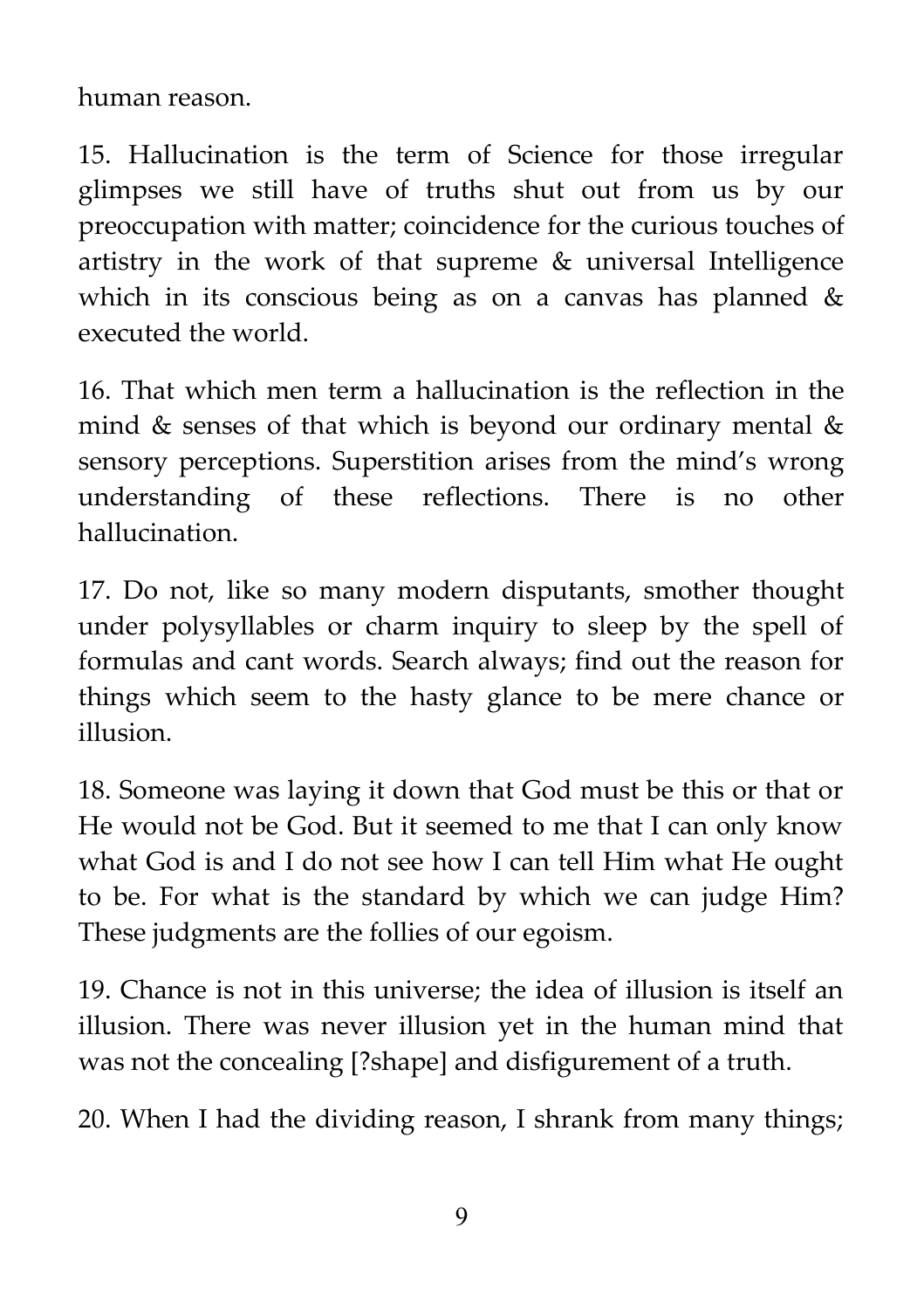after I had lost it in sight, I hunted through the world for the ugly and the repellent, but I could no longer find them.

21. God had opened my eyes; for I saw the nobility of the vulgar, the attractiveness of the repellent, the perfection of the maimed and the beauty of the hideous.

22. Forgiveness is praised by the Christian and the Vaishnava, but for me, I ask, "What have I to forgive and whom?"

23. God struck me with a human hand; shall I say then, "I pardon Thee thy insolence, O God"?

24. God gave me good in a blow. Shall I say, "I forgive thee, O Almighty One, the harm and the cruelty, but do it not again"?

25. When I pine at misfortune and call it evil, or am jealous and disappointed, then I know that there is awake in me again the eternal fool.

26. When I see others suffer, I feel that I am unfortunate, but the wisdom that is not mine, sees the good that is coming and approves.

27. Sir Philip Sidney said of the criminal led out to be hanged, "There, but for the grace of God, goes Sir Philip Sidney." Wiser, had he said, "There, by the grace of God, goes Sir Philip Sidney."

28. God is a great & cruel Torturer because He loves. You do not understand this, because you have not seen & played with Krishna.

29. One called Napoleon a tyrant and imperial cut-throat; but I saw God armed striding through Europe.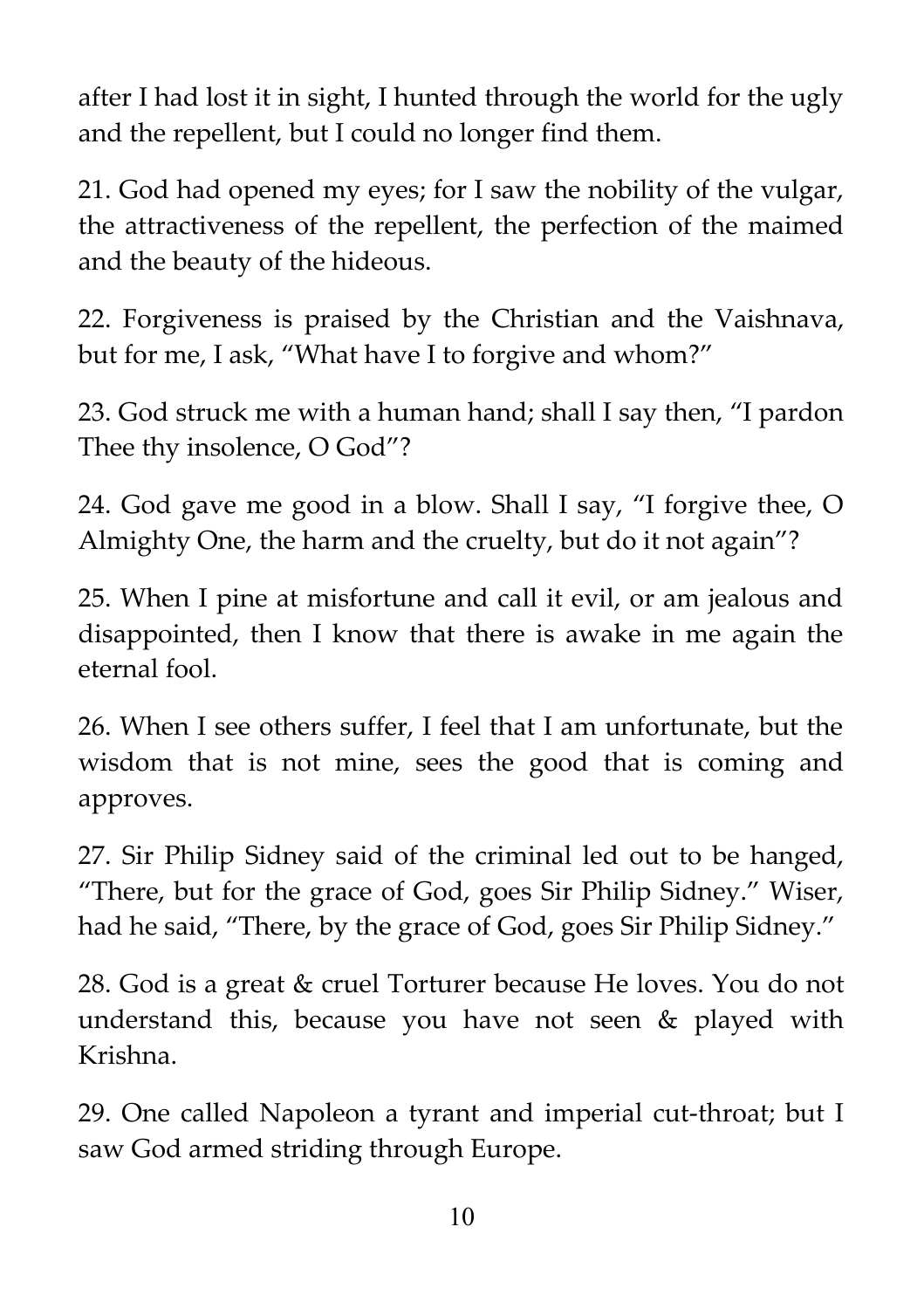30. I have forgotten what vice is and what virtue; I can only see God, His play in the world and His will in humanity.

31. I saw a child wallowing in the dirt and the same child cleaned by his mother and resplendent, but each time I trembled before his utter purity.

32. What I wished or thought to be the right thing, does not come about; therefore it is clear that there is no All Wise one who guides the world but only blind Chance or a brute Causality.

33. The Atheist is God playing at hide & seek with Himself; but is the Theist any other? Well, perhaps; for he has seen the shadow of God and clutched at it.

34. O Thou that lovest, strike! If Thou strike me not now, I shall know that Thou lov'st me not.

35. O Misfortune, blessed be thou; for through thee I have seen the face of my Lover.

36. Men are still in love with grief; when they see one who is too high for grief or joy, they curse him & cry, "O thou insensible!" Therefore Christ still hangs on the cross in Jerusalem.

37. Men are in love with sin; when they see one who is too high for vice or virtue, they curse him & cry, "O thou breaker of bonds, thou wicked and immoral one!" Therefore Srikrishna does not live as yet in Brindavun.

38. Some say Krishna never lived, he is a myth. They mean on earth; for if Brindavun existed nowhere, the Bhagwat could not have been written.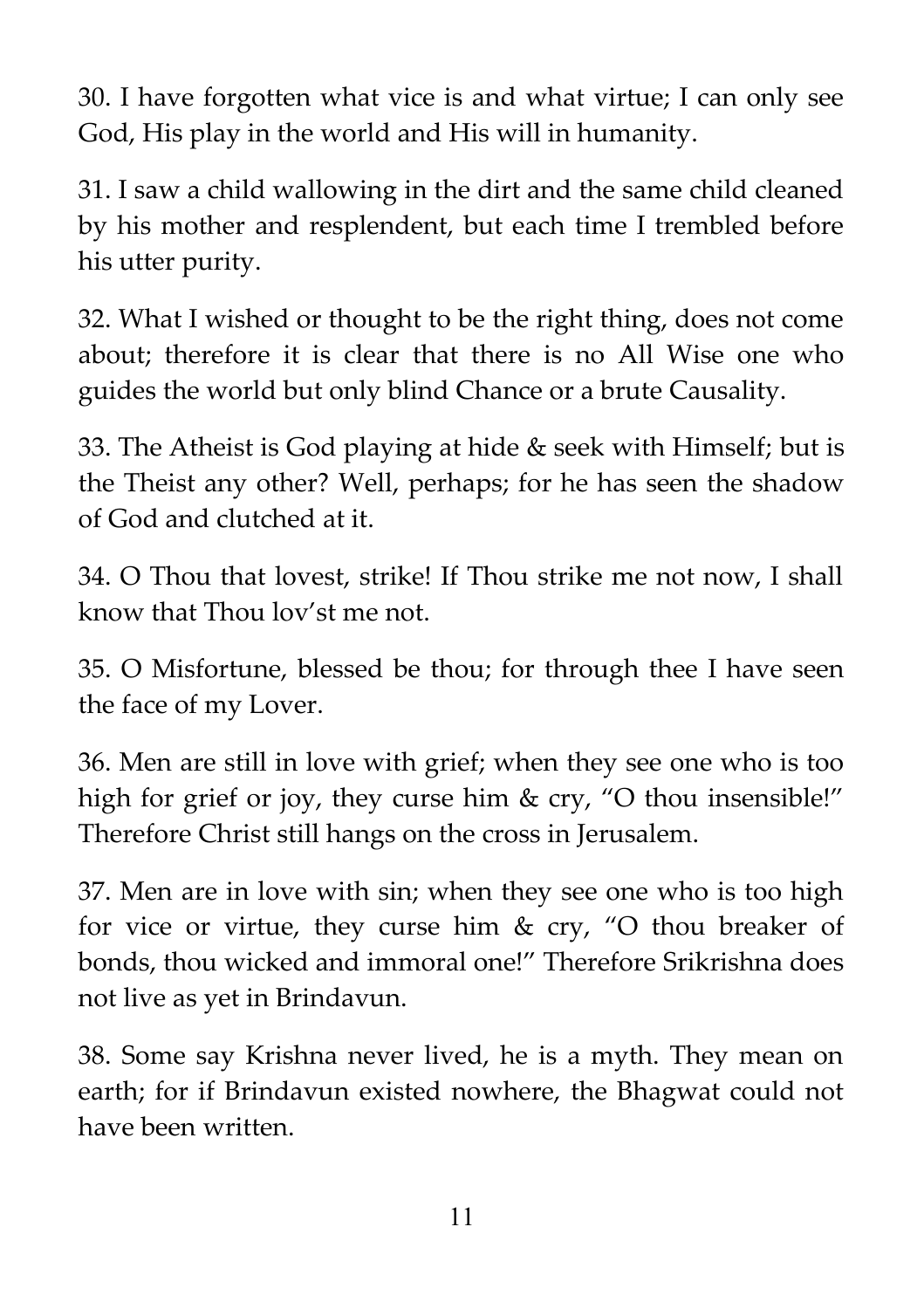39. Strange! the Germans have disproved the existence of Christ; yet his crucifixion remains still a greater historic fact than the death of Caesar.

40. Sometimes one is led to think that only those things really matter which have never happened; for beside them most historic achievements seem almost pale and ineffective.

41. There are four very great events in history, the siege of Troy, the life and crucifixion of Christ, the exile of Krishna in Brindavun and the colloquy with Arjuna on the field of Kurukshetra. The siege of Troy created Hellas, the exile in Brindavun created devotional religion, (for before there was only meditation and worship,) Christ from his cross humanised Europe, the colloquy at Kurukshetra will yet liberate humanity. Yet it is said that none of these four events ever happened.

42. They say that the Gospels are forgeries and Krishna a creation of the poets. Thank God then for the forgeries and bow down before the creators.

43. If God assigns to me my place in Hell, I do not know why I should aspire to Heaven. He knows best what is for my welfare.

44. If God draw me towards Heaven, then, even if His other hand strive to keep me in Hell, yet must I struggle upward.

45. Only those thoughts are true the opposite of which is also true in its own time and application; indisputable dogmas are the most dangerous kind of falsehoods.

46. Logic is the worst enemy of Truth, as self-righteousness is the worst enemy of virtue,  $-$  for the one cannot see its own errors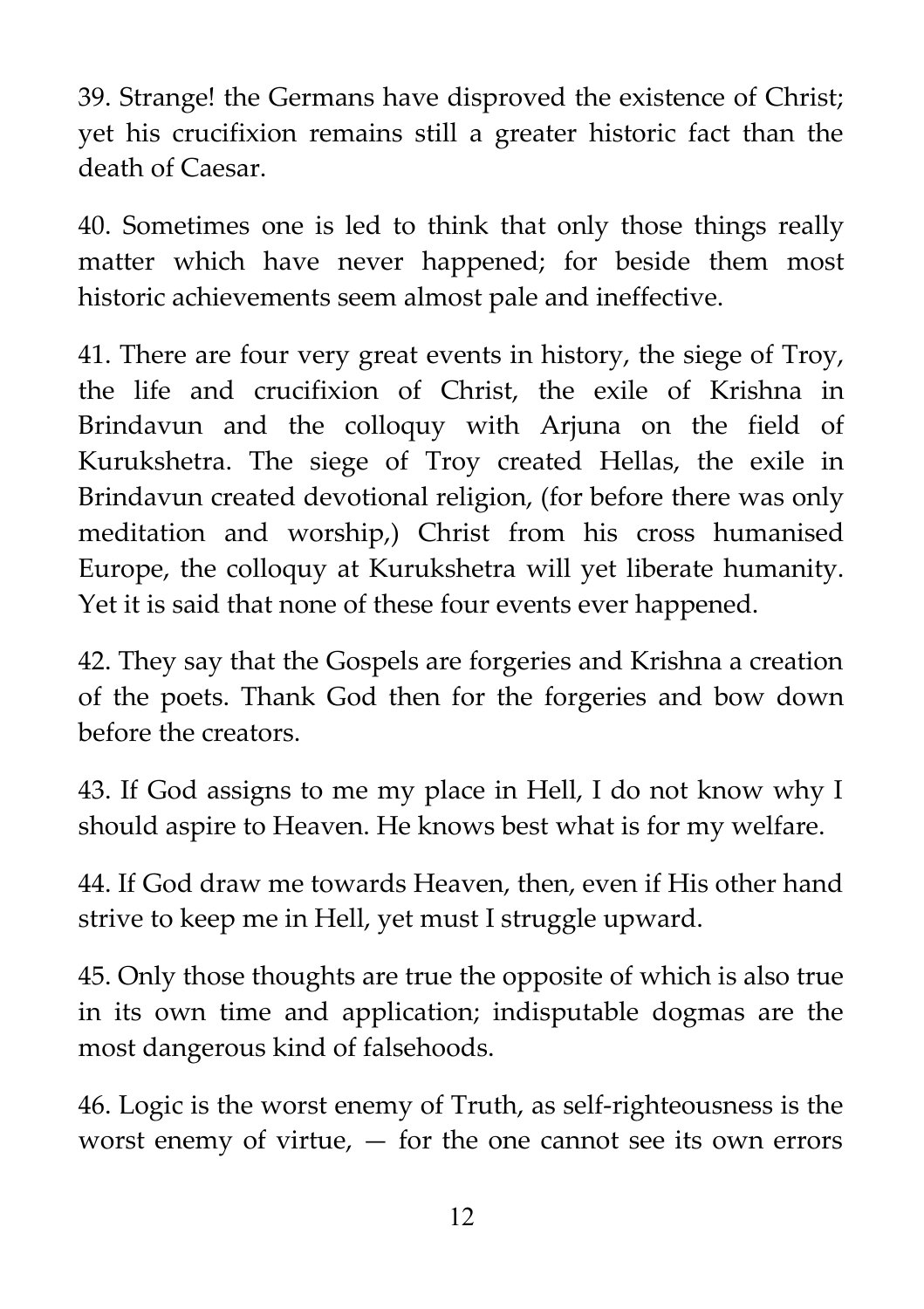nor the other its own imperfections.

47. When I was asleep in the Ignorance, I came to a place of meditation full of holy men and I found their company wearisome and the place a prison; when I awoke, God took me to a prison and turned it into a place of meditation and His trystingground.

48. When I read a wearisome book through and with pleasure, yet perceived all the perfection of its wearisomeness, then I knew that my mind was conquered.

49. I knew my mind to be conquered when it admired the beauty of the hideous, yet felt perfectly why other men shrank back or hated.

50. To feel & love the God of beauty and good in the ugly and the evil, and still yearn in utter love to heal it of its ugliness and its evil, this is real virtue and morality.

51. To hate the sinner is the worst sin, for it is hating God; yet he who commits it, glories in his superior virtue.

52. When I hear of a righteous wrath, I wonder at man's capacity for self-deception.

53. This is a miracle that men can love God, yet fail to love humanity. With whom are they in love then?

54. The quarrels of religious sects are like the disputing of pots, which shall be alone allowed to hold the immortalising nectar. Let them dispute, but the thing for us is to get at the nectar in whatever pot and attain immortality.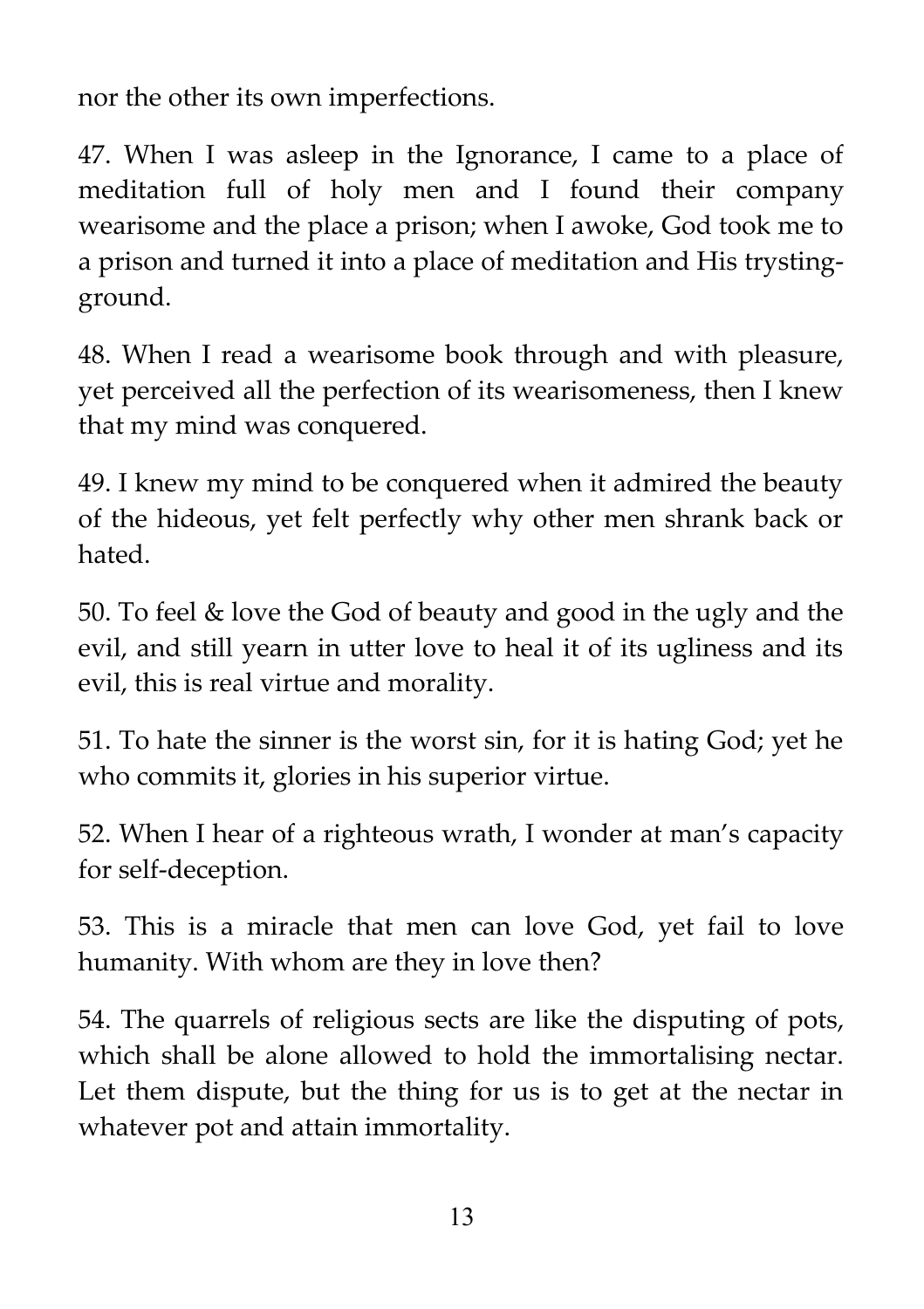55. You say that the flavour of the pot alters the liquor. That is taste; but what can deprive it of its immortalising faculty?

56. Be wide in me, O Varuna; be mighty in me, O Indra; O Sun, be very bright and luminous; O Moon, be full of charm and sweetness. Be fierce and terrible, O Rudra; be impetuous and swift, O Maruts; be strong and bold, O Aryama; be voluptuous and pleasurable, O Bhaga; be tender and kind and loving and passionate, O Mitra. Be bright and revealing, O Dawn; O Night, be solemn and pregnant. O Life, be full, ready & buoyant; O Death, lead my steps from mansion to mansion. Harmonise all these, O Brahmanaspati. Let me not be subject to these gods, O Kali.

57. When, O eager disputant, thou hast prevailed in a debate, then art thou greatly to be pitied; for thou hast lost a chance of widening knowledge.

58. Because the tiger acts according to his nature and knows not anything else, therefore he is divine and there is no evil in him. If he questioned himself, then he would be a criminal.

59. The animal, before he is corrupted, has not yet eaten of the tree of the knowledge of good and evil; the god has abandoned it for the tree of eternal life; man stands between the upper heaven and the lower nature.

60. One of the greatest comforts of religion is that you can get hold of God sometimes and give him a satisfactory beating. People mock at the folly of savages who beat their gods when their prayers are not answered; but it is the mockers who are the fools and the savages.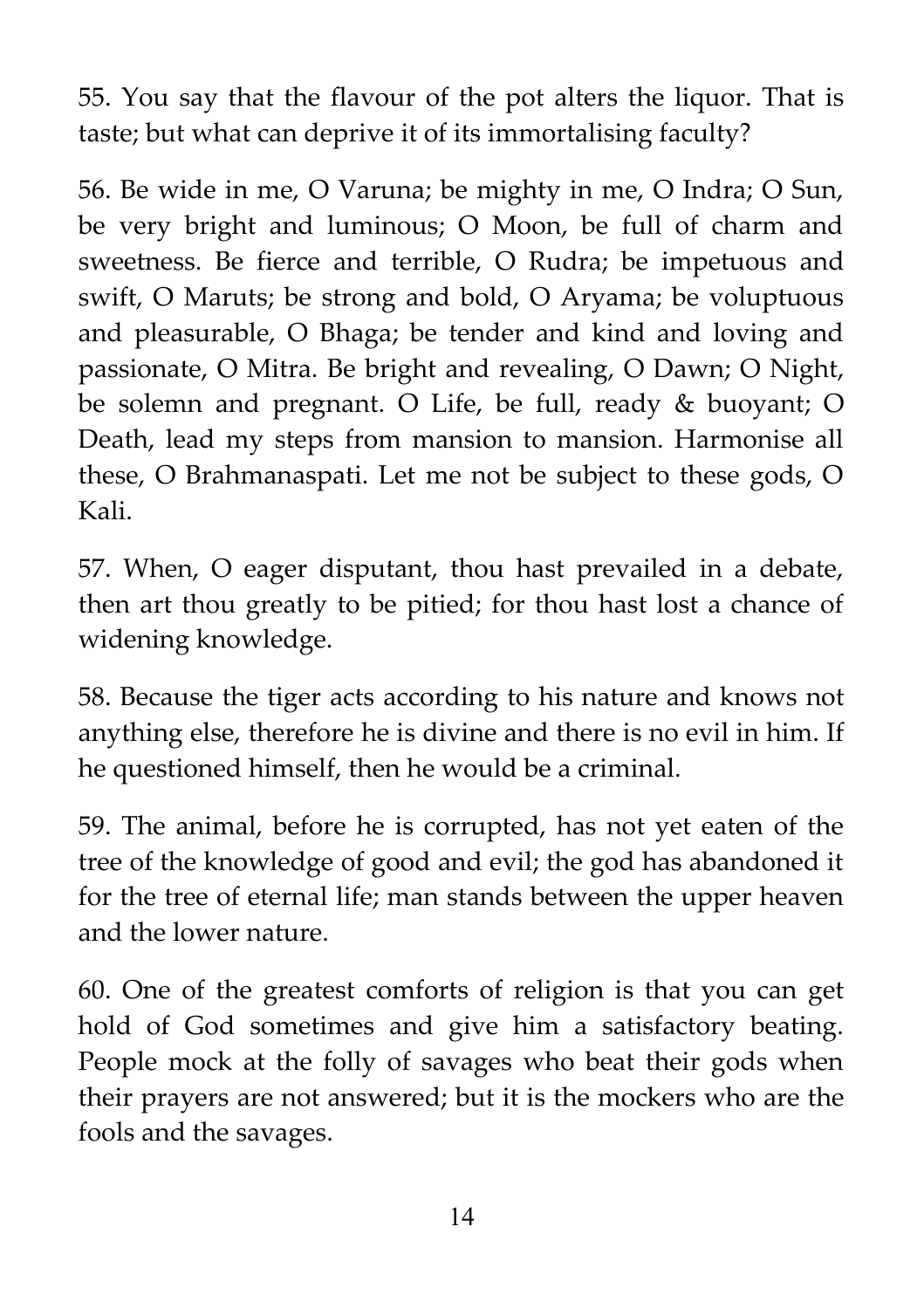61. There is no mortality. It is only the Immortal who can die; the mortal could neither be born nor perish. There is nothing finite. It is only the Infinite who can make for Himself limits; the finite can have no beginning nor end, for the very act of conceiving its beginning & end declares its infinity.

62. I heard a fool discoursing utter folly and wondered what God meant by it; then I considered and saw a distorted mask of truth and wisdom.

63. God is great, says the Mahomedan. Yes, He is so great that He can afford to be weak, whenever that too is necessary.

64. God often fails in His workings; it is the sign of His illimitable godhead.

65. Because God is invincibly great, He can afford to be weak; because He is immutably pure, He can indulge with impunity in sin; He knows eternally all delight, therefore He tastes also the delight of pain; He is inalienably wise, therefore He has not debarred Himself from folly.

66. Sin is that which was once in its place, persisting now it is out of place; there is no other sinfulness.

67. There is no sin in man, but a great deal of disease, ignorance and misapplication.

68. The sense of sin was necessary in order that man might become disgusted with his own imperfections. It was God's corrective for egoism. But man's egoism meets God's device by being very dully alive to its own sins and very keenly alive to the sins of others.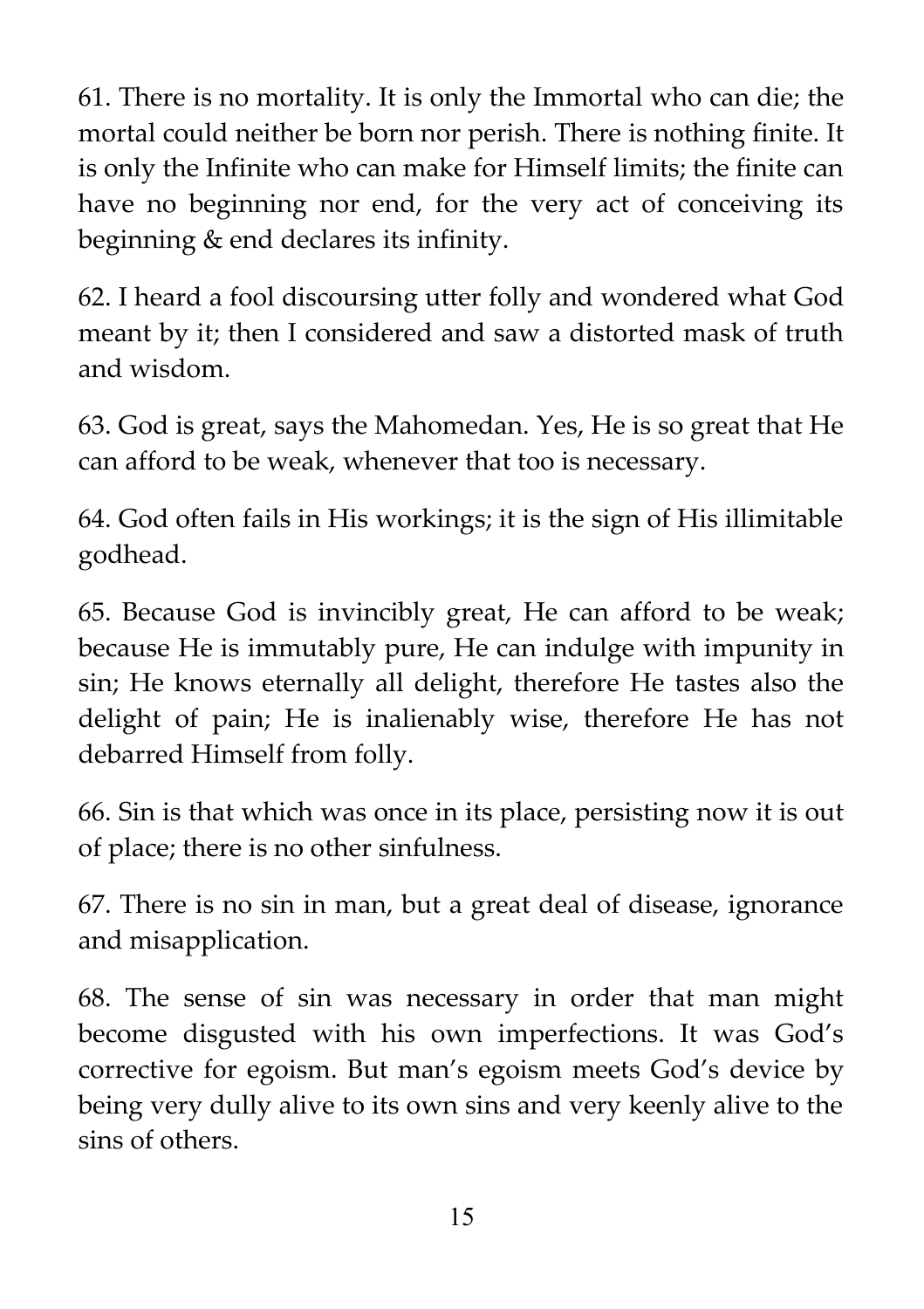69. Sin & virtue are a game of resistance we play with God in His efforts to draw us towards perfection. The sense of virtue helps us to cherish our sins in secret.

70. Examine thyself without pity, then thou wilt be more charitable and pitiful to others.

71. A thought is an arrow shot at the truth; it can hit a point, but not cover the whole target. But the archer is too well satisfied with his success to ask anything farther.

72. The sign of dawning Knowledge is to feel that as yet I know little or nothing, & yet, if I could only know my knowledge, I already possess everything.

73. When Wisdom comes, her first lesson is, "There is no such thing as knowledge; there are only aperc¸ us of the Infinite Deity."

74. Practical knowledge is a different thing; that is real and serviceable, but it is never complete. Therefore to systematise and codify it is necessary but fatal.

75. Systematise we must, but even in making & holding the system, we should always keep firm hold on this truth that all systems are in their nature transitory and incomplete.

76. Europe prides herself on her practical and scientific organisation and efficiency. I am waiting till her organisation is perfect; then a child shall destroy her.

77. Genius discovers a system; average talent stereotypes it till it is shattered by fresh genius. It is dangerous for an army to be led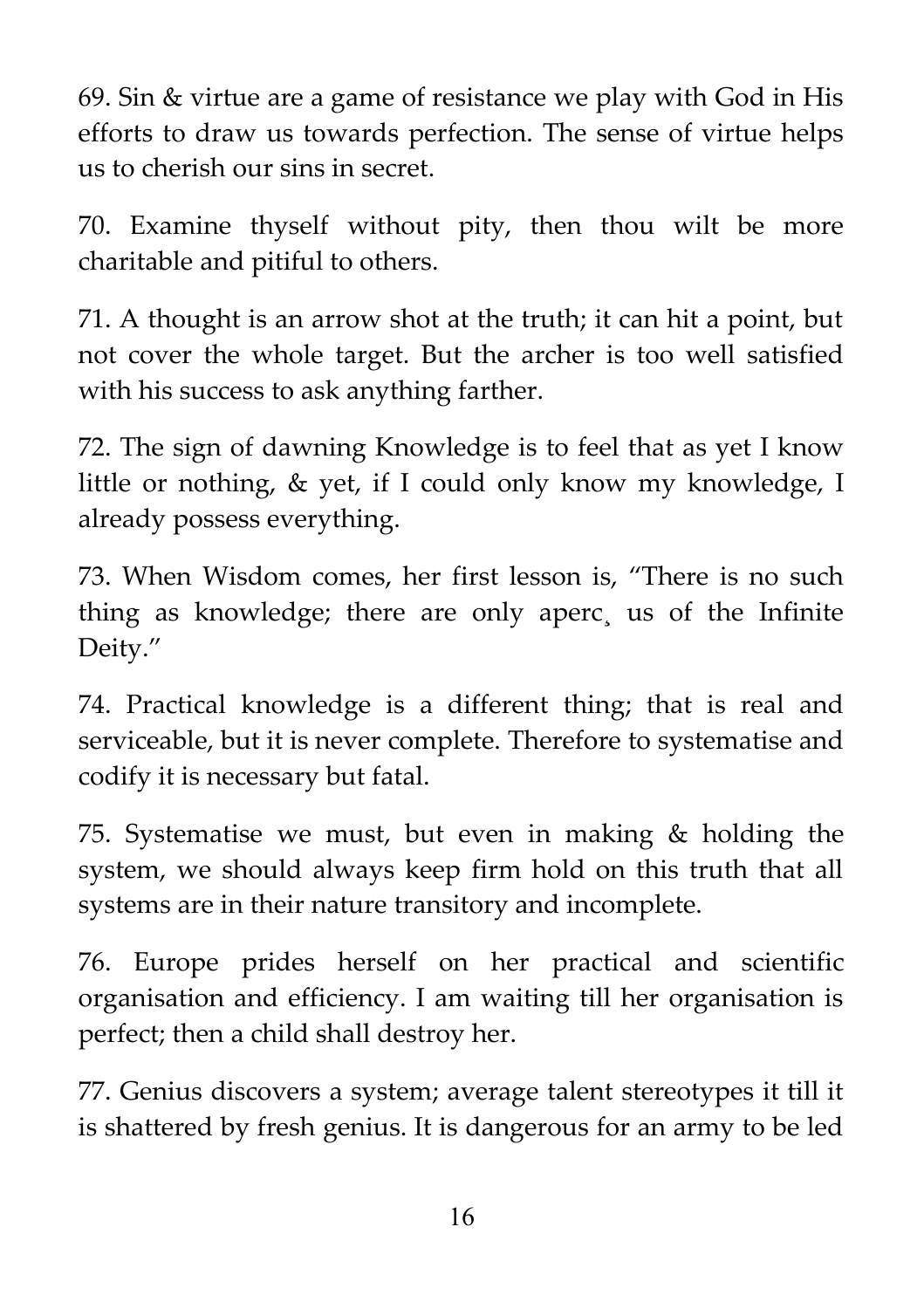by veterans; for on the other side God may place Napoleon.

78. When knowledge is fresh in us, then it is invincible; when it is old, it loses its virtue. This is because God moves always forward.

79. God is infinite Possibility. Therefore Truth is never at rest; therefore, also, Error is justified of her children.

80. To listen to some devout people, one would imagine that God never laughs; Heine was nearer the mark when he found in Him the divine Aristophanes.

81. God's laughter is sometimes very coarse and unfit for polite ears; He is not satisfied with being Molie` re, He must needs also be Aristophanes and Rabelais.

82. If men took life less seriously, they could very soon make it more perfect. God never takes His works seriously; therefore one looks out on this wonderful Universe.

83. Shame has admirable results and both in aesthetics and in morality we could ill spare it; but for all that it is a badge of weakness and the proof of ignorance.

84. The supernatural is that the nature of which we have not attained or do not yet know, or the means of which we have not yet conquered. The common taste for miracles is the sign that man's ascent is not yet finished.

85. It is rationality and prudence to distrust the supernatural;

but to believe in it, is also a sort of wisdom.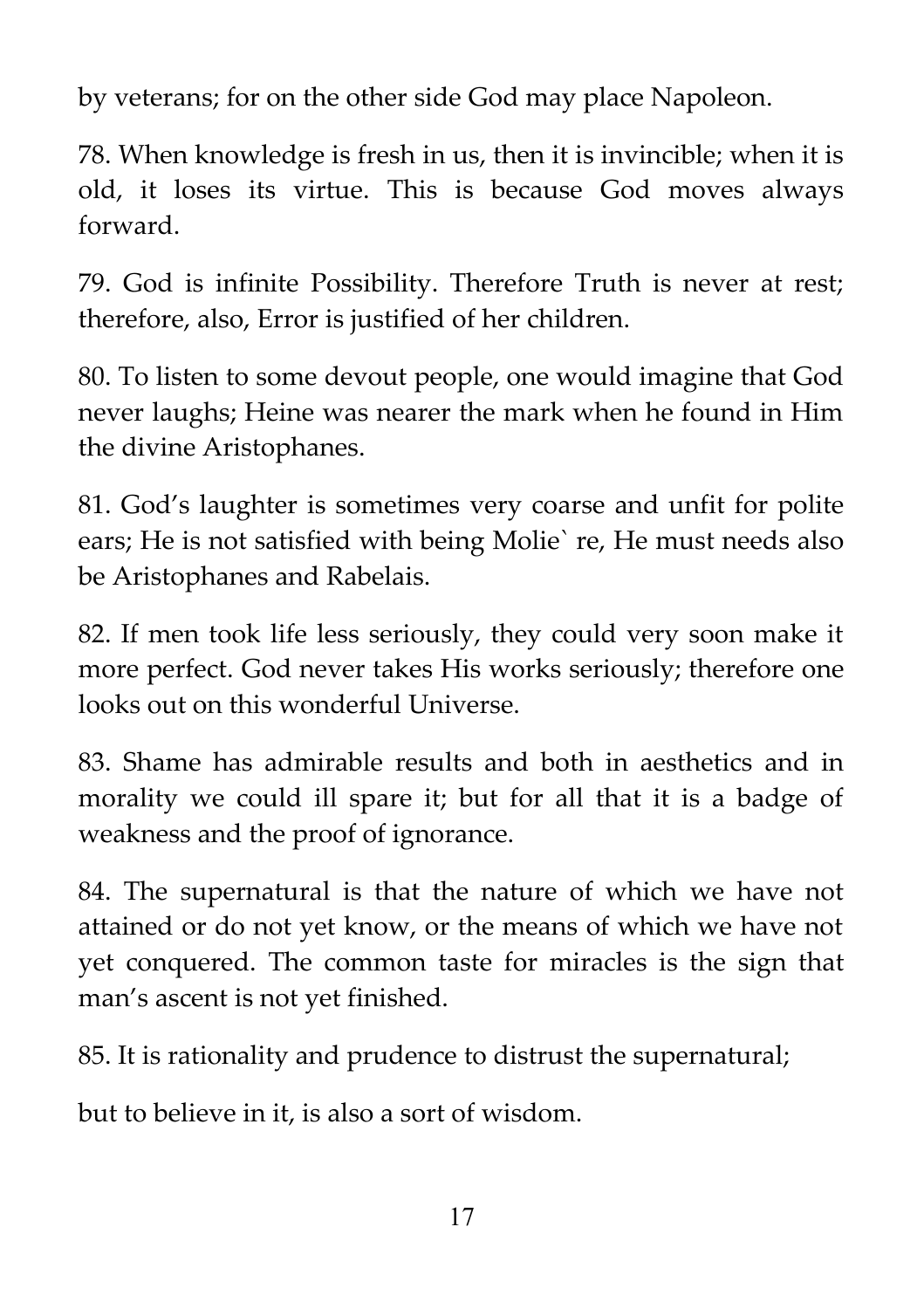86. Great saints have performed miracles; greater saints have railed at them; the greatest have both railed at them and performed them.

87. Open thy eyes and see what the world really is and what God; have done with vain and pleasant imaginations.

88. This world was built by Death that he might live. Wilt thou abolish death? Then life too will perish. Thou canst not abolish death, but thou mayst transform it into a greater living.

89. This world was built by Cruelty that she might love. Wilt thou abolish cruelty? Then love too will perish. Thou canst not abolish cruelty, but thou mayst transfigure it into its opposite, into a fierce Love & Delightfulness.

90. This world was built by Ignorance & Error that they might know. Wilt thou abolish ignorance and error? Then knowledge too will perish. Thou canst not abolish ignorance & error, but thou mayst transmute them into the utter & effulgent exceeding of reason.

91. If Life alone were & not death, there could be no immortality; if love were alone  $\&$  not cruelty, joy would be only a tepid  $\&$ ephemeral rapture; if reason were alone & not ignorance, our highest attainment would not exceed a limited rationality & worldly wisdom.

92. Death transformed becomes Life that is Immortality; Cruelty transfigured becomes Love that is intolerable ecstasy; Ignorance transmuted becomes Light that leaps beyond wisdom and knowledge.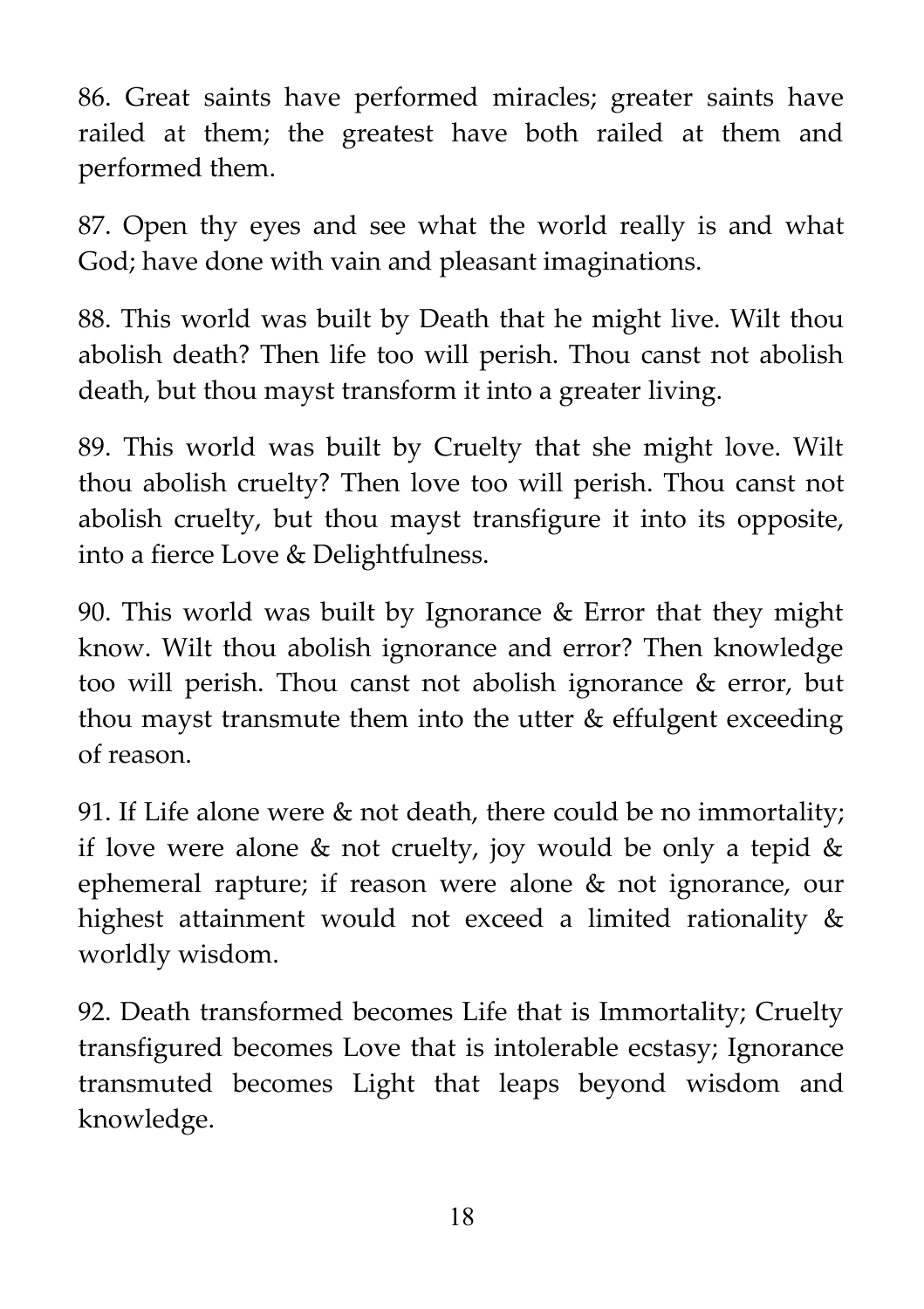93. Pain is the touch of our Mother teaching us how to bear and grow in rapture. She has three stages of her schooling, endurance first, next equality of soul, last ecstasy.

94. All renunciation is for a greater joy yet ungrasped. Some renounce for the joy of duty done, some for the joy of peace, some for the joy of God and some for the joy of self-torture, but renounce rather as a passage to the freedom and untroubled rapture beyond.

95. Only by perfect renunciation of desire or by perfect satisfaction of desire can the utter embrace of God be experienced;for in both ways the essential precondition is effected, — desire perishes.

96. Experience in thy soul the truth of the Scripture; afterwards, if thou wilt, reason & state thy experience intellectually & even then distrust thy statement; but distrust never thy experience.

97. When thou affirmest thy soul-experience & deniest the different soul-experience of another, know that God is making a fool of thee. Dost thou not hear His self-delighted laughter behind thy soul's curtains?

98. Revelation is the direct sight, the direct hearing or the inspired memory of Truth, drishti, sruti, smriti; it is the highest experience and always accessible to renewed experience. Not because God spoke it, but because the soul saw it, is the word of the Scriptures our supreme authority.

99. The word of Scripture is infallible; it is in the interpretation the heart and reason put upon the Scripture that error has her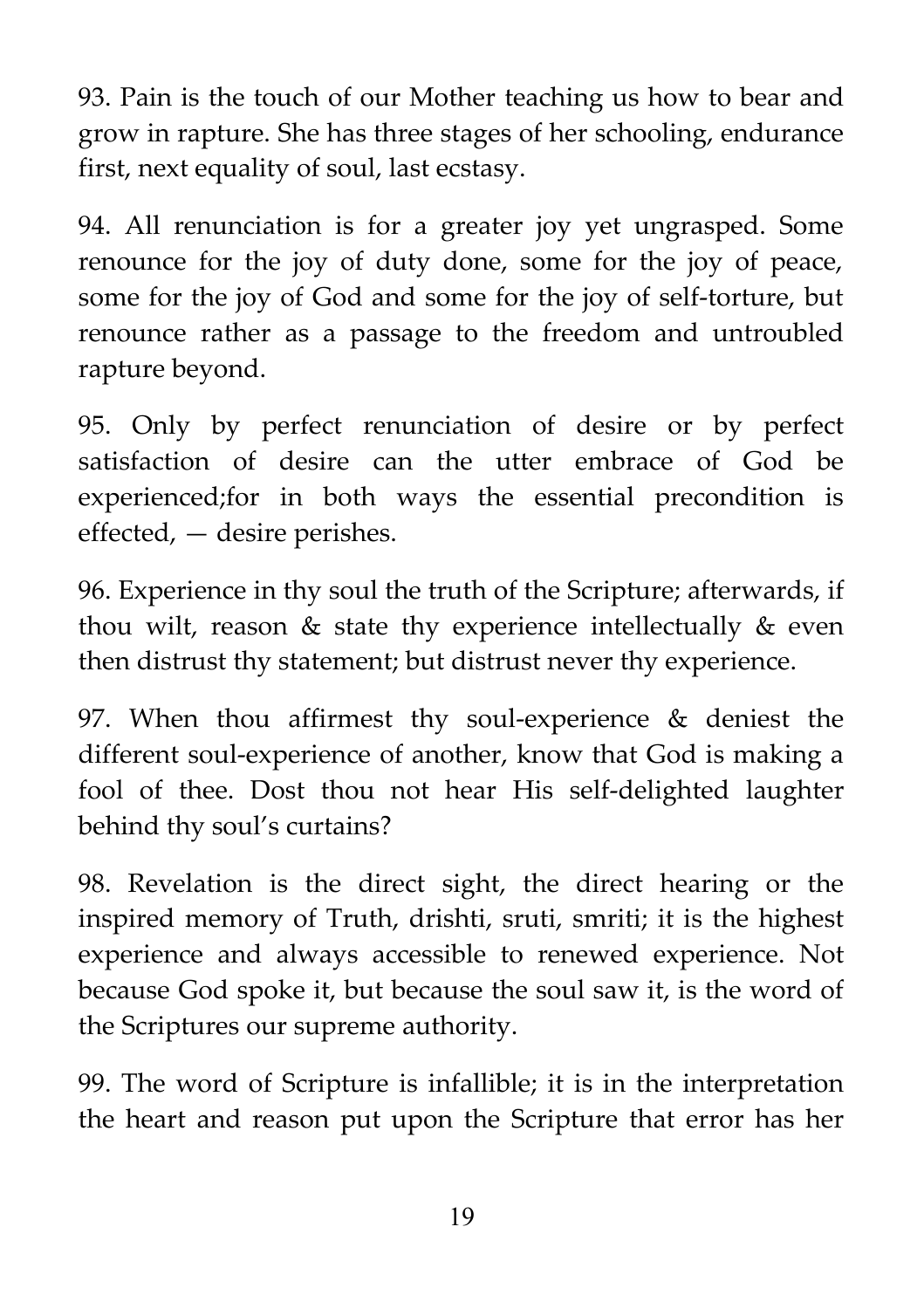portion.

100. Shun all lowness, narrowness & shallowness in religious thought & experience. Be wider than the widest horizons, be loftier than the highest Kanchenjunga, be profounder than the deepest oceans.

101. In God's sight there is no near or distant, no present, past or future. These things are only a convenient perspective for His world-picture.

102. To the senses it is always true that the sun moves round the earth; this is false to the reason. To the reason it is always true that the earth moves round the sun; this is false to the supreme vision. Neither earth moves nor sun; there is only a change in the relation of sun-consciousness & earth-consciousness.

103. Vivekananda, exalting Sannyasa, has said that in all Indian history there is only one Janaka. Not so, for Janaka is not the name of a single individual, but a dynasty of self-ruling kings and the triumph-cry of an ideal.

104. In all the lakhs of ochre-clad Sannyasins, how many are perfect? It is the few attainments and the many approximations that justify an ideal.

105. There have been hundreds of perfect Sannyasins, because Sannyasa had been widely preached and numerously practised; let it be the same with the ideal freedom and we shall have hundreds of Janakas.

106. Sannyasa has a formal garb and outer tokens; therefore men think they can easily recognise it; but the freedom of a Janaka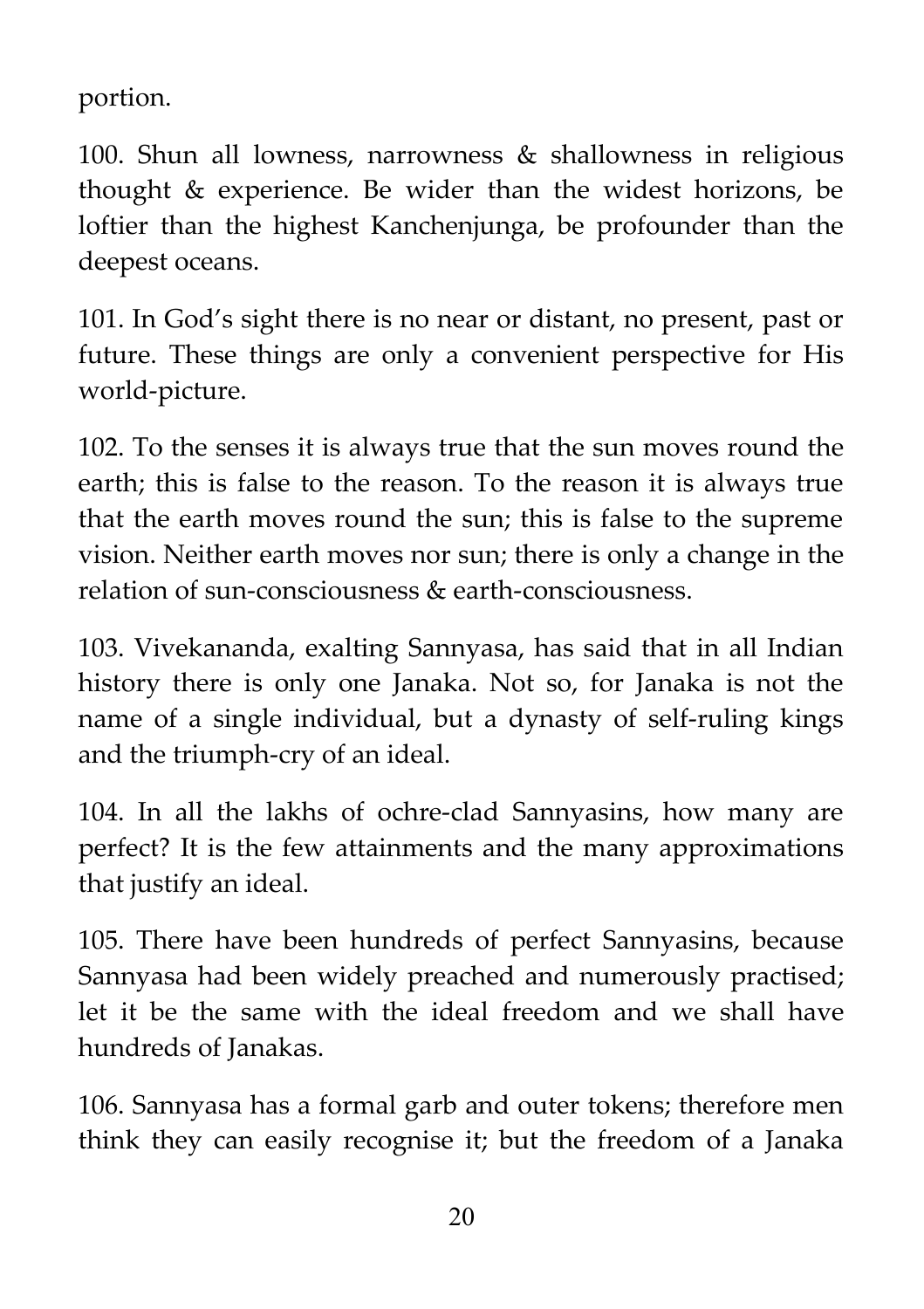does not proclaim itself and it wears the garb of the world; to its presence even Narada was blinded.

107. Hard is it to be in the world, free, yet living the life of ordinary men; but because it is hard, therefore it must be attempted and accomplished.

108. When he watched the actions of Janaka, even Narada the divine sage thought him a luxurious worldling and libertine. Unless thou canst see the soul, how shalt thou say that a man is free or bound?

109. All things seem hard to man that are above his attained level, & they are hard to his unaided effort; but they become at once easy & simple when God in man takes up the contract.

110. To see the composition of the sun or the lines of Mars is doubtless a great achievement; but when thou hast the instrument that can show thee a man's soul as thou seest a picture, then thou wilt smile at the wonders of physical Science as the playthings of babies.

111. Knowledge is a child with its achievements; for when it has found out something, it runs about the streets whooping and shouting; Wisdom conceals hers for a long time in a thoughtful and mighty silence.

112. Science talks and behaves as if it had conquered all knowledge: Wisdom, as she walks, hears her solitary tread echoing on the margin of immeasurable Oceans.

113. Hatred is the sign of a secret attraction that is eager to flee from itself and furious to deny its own existence. That too is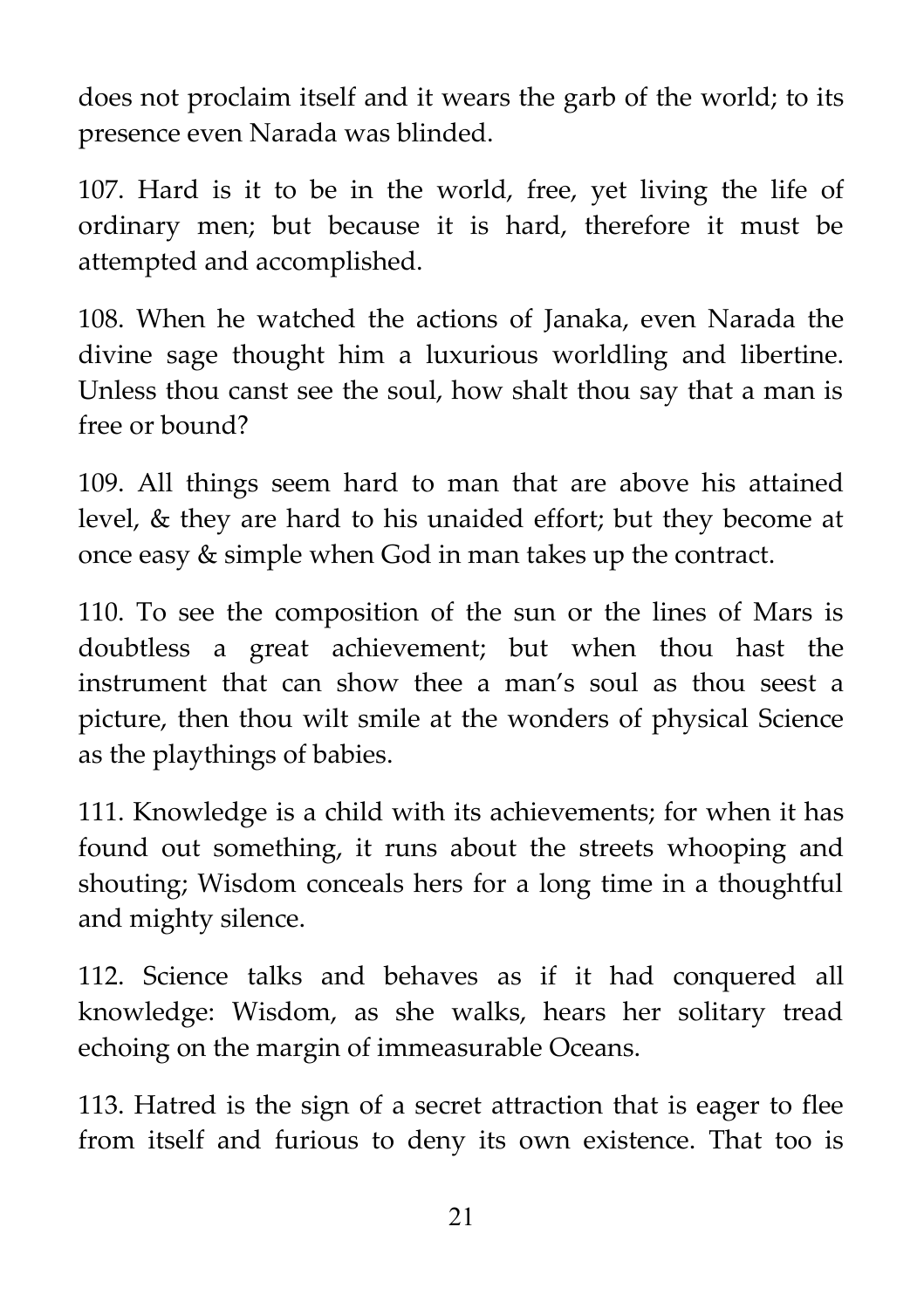God's play in His creature.

114. Selfishness is the only sin, meanness the only vice, hatred the only criminality. All else can easily be turned into good, but these are obstinate resisters of deity.

115. The world is a long recurring decimal with Brahman for its integer. The period seems to begin and end, but the fraction is eternal; it will never have an end and never had any real beginning.

116. The beginning and end of things is a conventional term of our experience; in their true existence these terms have no reality, there is no end and no beginning.

117. "Neither is it that I was not before nor thou nor these kings nor that all we shall not be hereafter." Not only Brahman, but beings & things in Brahman are eternal; their creation and destruction is a play of hide and seek with our outward consciousness.

118. The love of solitude is a sign of the disposition towards knowledge; but knowledge itself is only achieved when we have a settled perception of solitude in the crowd, in the battle and in the mart.

119. If when thou art doing great actions and moving giant results, thou canst perceive that *thou* art doing nothing, then know that God has removed His seal from thy eyelids.

120. If when thou sittest alone, still & voiceless on the mountaintop, thou canst perceive the revolutions thou art conducting, then hast thou the divine vision and art freed from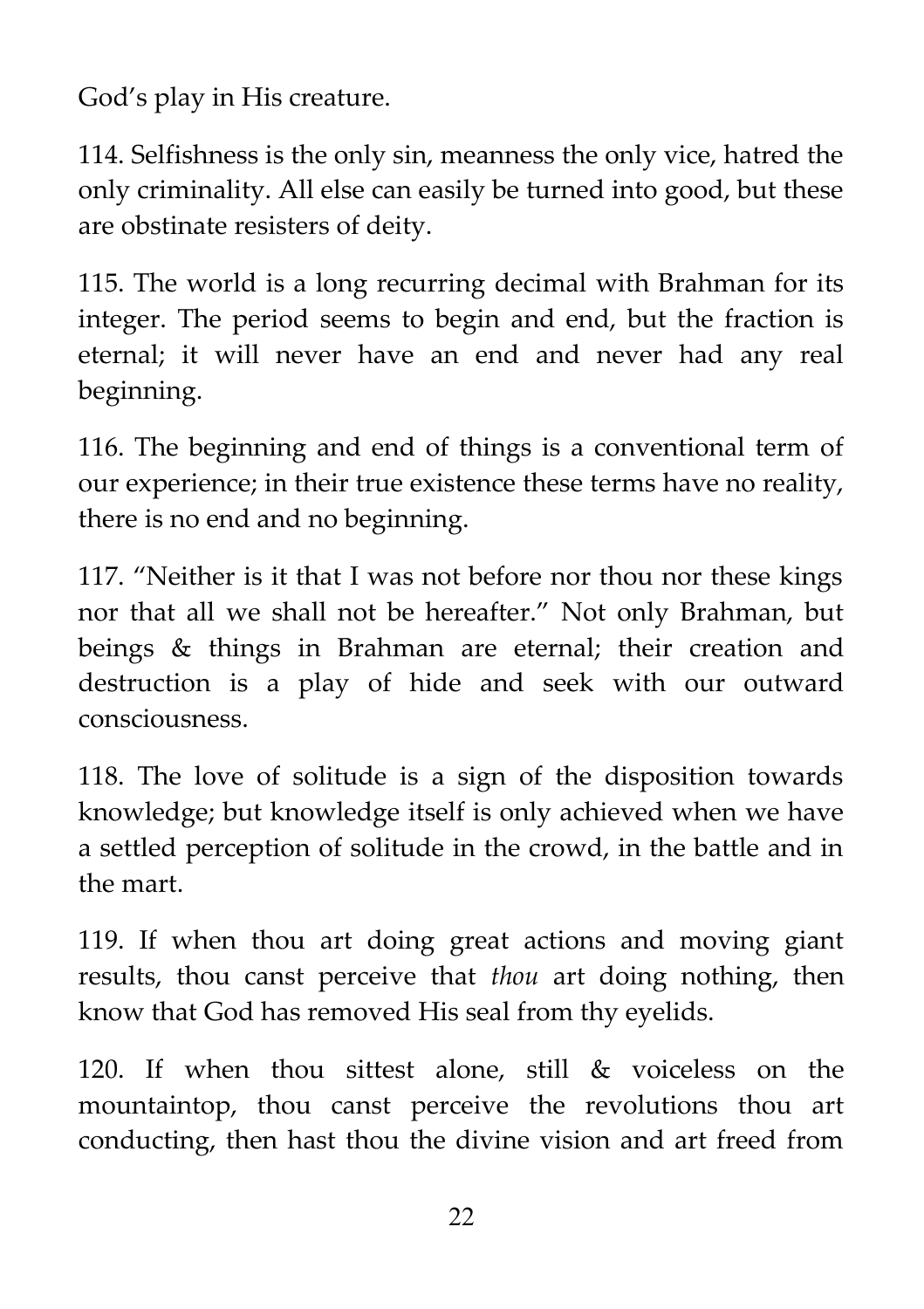appearances.

121. The love of inaction is folly and the scorn of inaction is folly; there is no inaction. The stone lying inert upon the sands which is kicked away in an idle moment, has been producing its effect upon the hemispheres.

122. If thou wouldst not be the fool of Opinion, first see wherein thy thought is true, then study wherein its opposite and contradiction is true; last, discover the cause of these differences and the key of God's harmony.

123. An opinion is neither true nor false, but only serviceable for life or unserviceable; for it is a creation of Time and with time it loses its effect and value. Rise thou above opinion and seek wisdom everlasting.

124. Use opinion for life, but let her not bind thy soul in her fetters.

125. Every law, however embracing or tyrannous, meets somewhere a contrary law by which its operation can be checked, modified, annulled or eluded.

126. The most binding Law of Nature is only a fixed process which the Lord of Nature has framed and uses constantly; the Spirit made it and the Spirit can exceed it, but we must first open the doors of our prison-house and learn to live less in Nature than in the Spirit.

127. Law is a process or a formula; but the soul is the user of processes and exceeds formulas.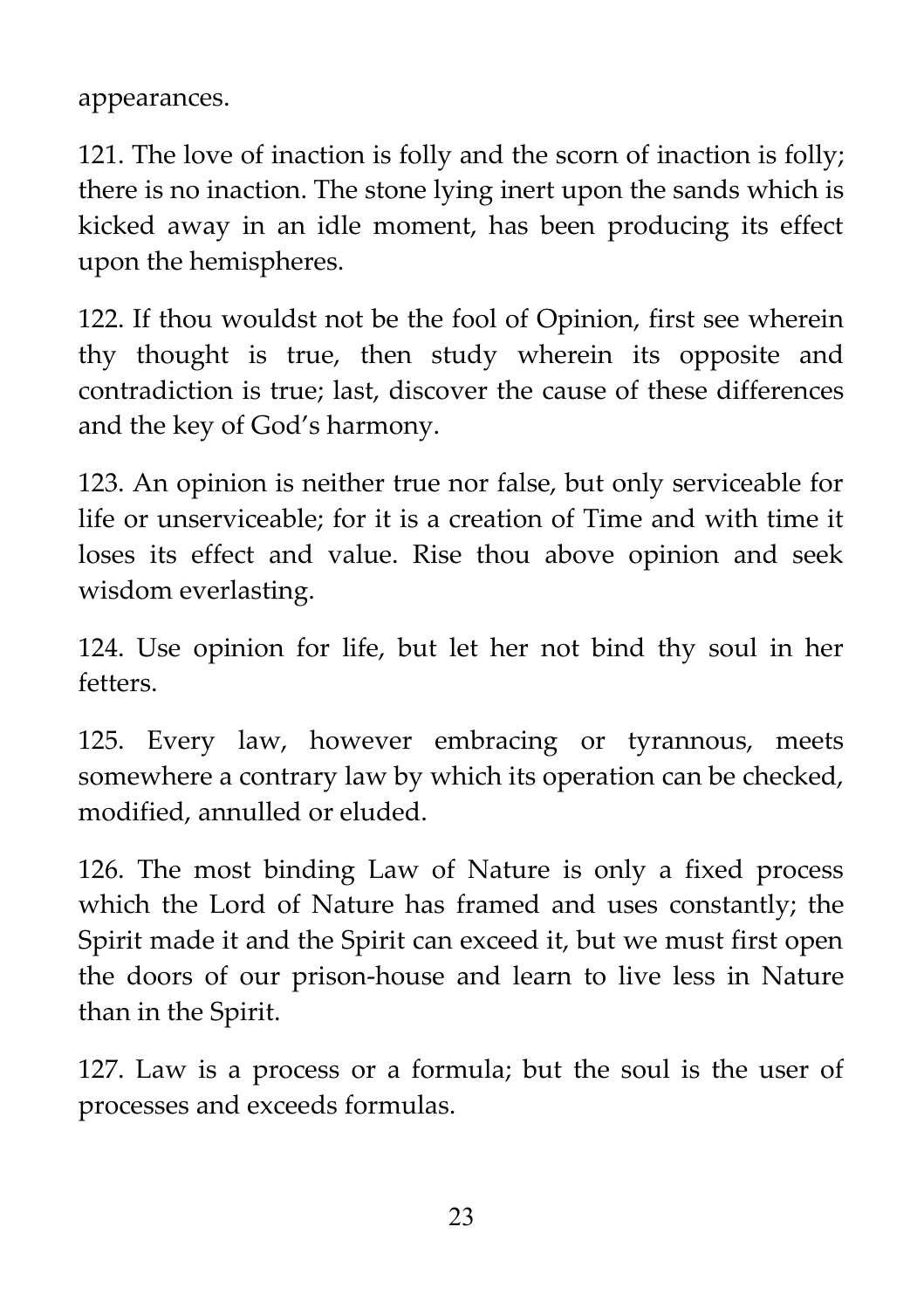128. Live according to Nature, runs the maxim of the West; but according to what nature, the nature of the body or the nature which exceeds the body? This first we ought to determine.

129. O son of Immortality, live not thou according to Nature, but according to God; and compel her also to live according to the deity within thee.

130. Fate is God's foreknowledge outside Space & Time of all that in Space & Time shall yet happen; what He has foreseen, Power & Necessity work out by the conflict of forces.

131. Because God has willed and foreseen everything, thou shouldst not therefore sit inactive and wait upon His providence, for thy action is one of His chief effective forces. Up then and be doing, not with egoism, but as the circumstance, instrument and apparent cause of the event that He has predetermined.

132. When I knew nothing, then I abhorred the criminal, sinful and impure, being myself full of crime, sin and impurity; but when I was cleansed and my eyes unsealed, then I bowed down in my spirit before the thief and the murderer and adored the feet of the harlot; for I saw that these souls had accepted the terrible burden of evil and drained for all of us the greater portion of the churned poison of the world-ocean.

133. The Titans are stronger than the gods because they have agreed with God to front and bear the burden of His wrath and enmity; the gods were able to accept only the pleasant burden of His love and kindlier rapture.

134. When thou art able to see how necessary is suffering to final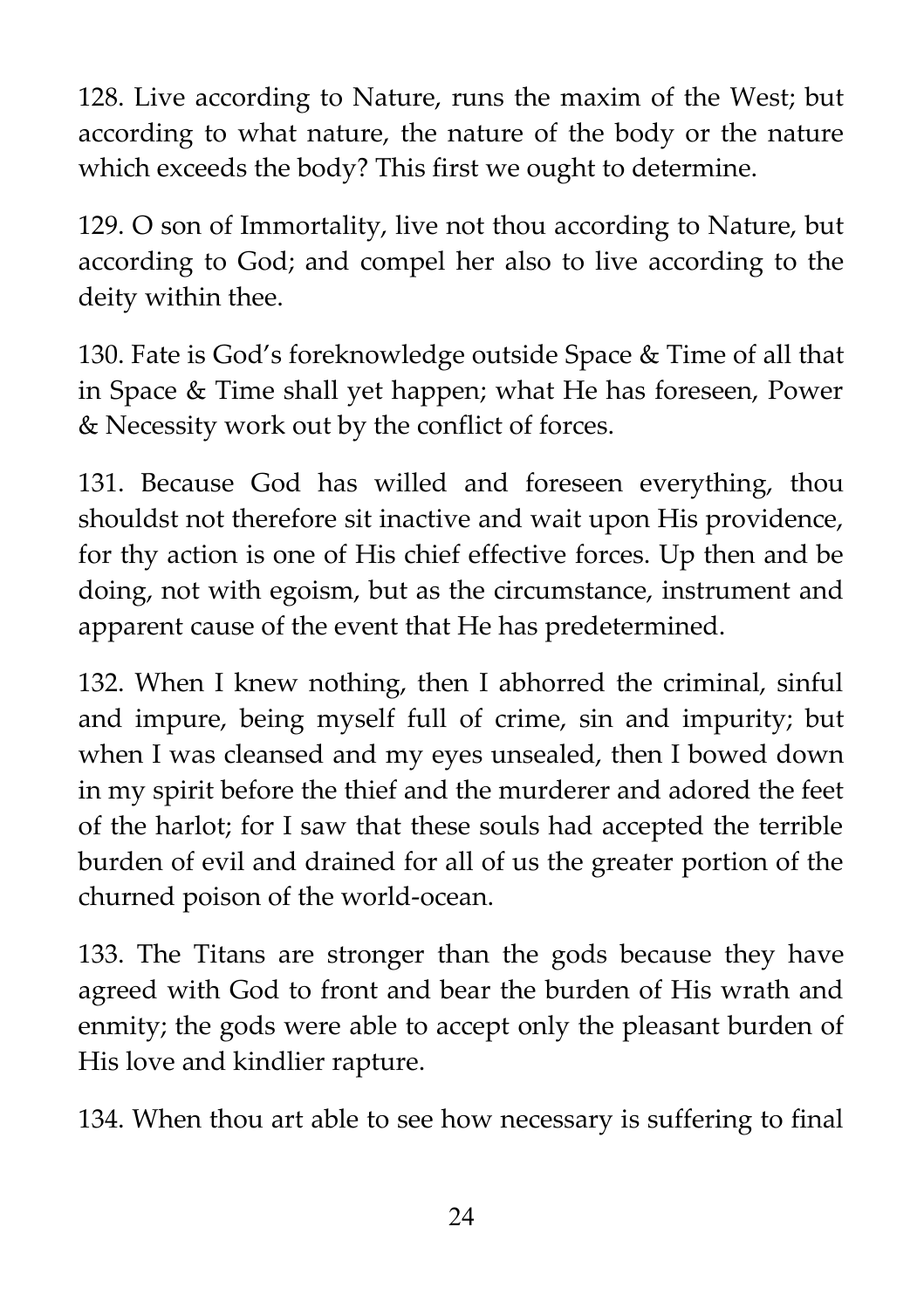delight, failure to utter effectiveness and retardation to the last rapidity, then thou mayst begin to understand something, however faintly and dimly, of God's workings.

135. All disease is a means towards some new joy of health, all evil & pain a tuning of Nature for some more intense bliss & good, all death an opening on widest immortality. Why and how this should be so, is God's secret which only the soul purified of egoism can penetrate.

136. Why is thy mind or thy body in pain? Because thy soul behind the veil wishes for the pain or takes delight in it; but if thou wilt  $-$  and perseverest in thy will  $-$  thou canst impose the spirit's law of unmixed delight on thy lower members.

137. There is no iron or ineffugable law that a given contact shall create pain or pleasure; it is the way the soul meets the rush or pressure of Brahman upon the members from outside them that determines either reaction.

138. The force of soul in thee meeting the same force from outside cannot harmonise the measures of the contact in values of mindexperience & body-experience, therefore thou hast pain, grief or uneasiness. If thou canst learn to adjust the replies of the force in thyself to the questions of world-force, thou shalt find pain becoming pleasurable or turning into pure delightfulness. Right relation is the condition of blissfulness, ritam the key of ananda.

139. Who is the superman? He who can rise above this matterregarding broken mental human unit and possess himself universalised and deified in a divine force, a divine love & joy and a divine knowledge.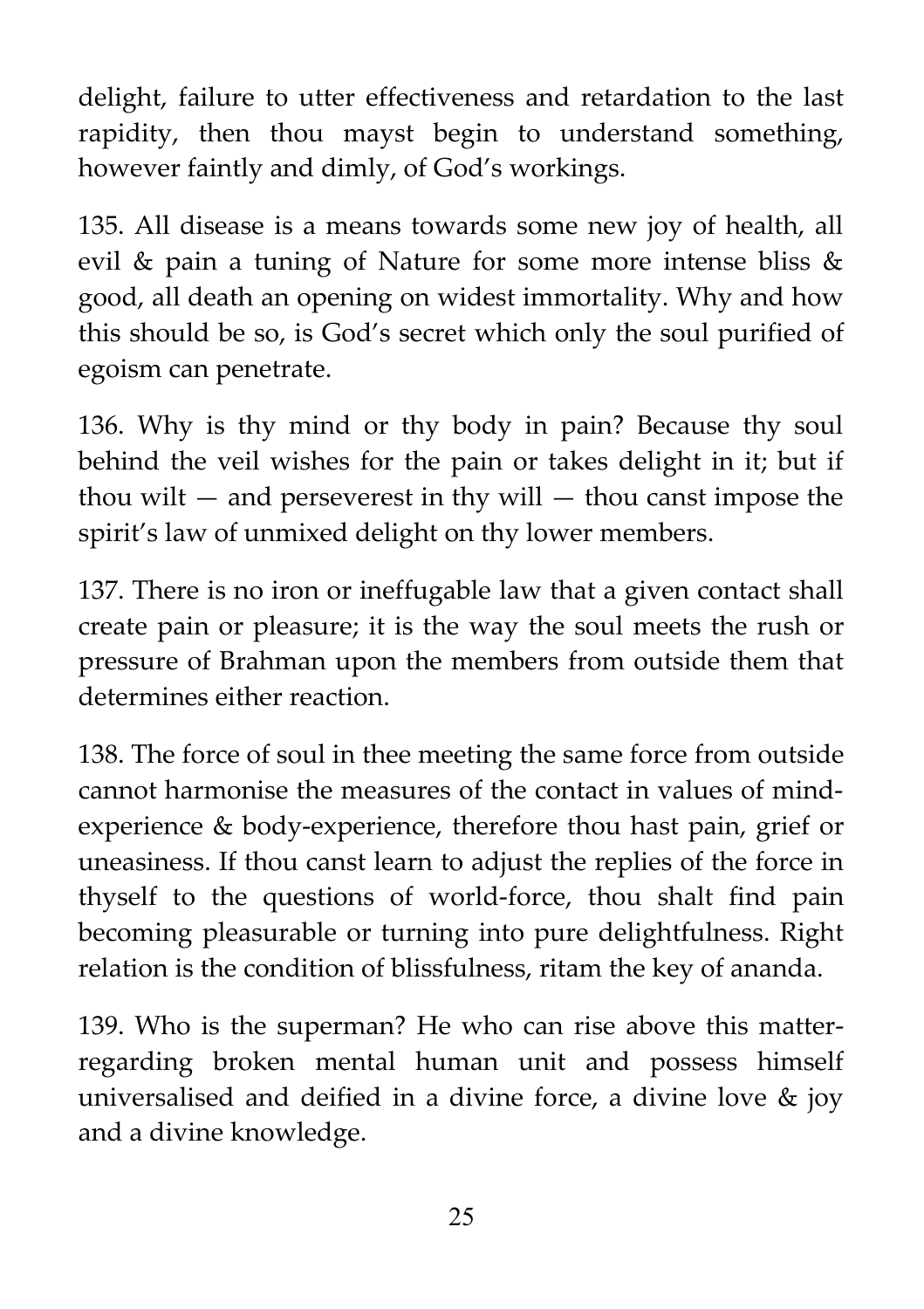140. If thou keepest this limited human ego & thinkest thyself the superman, thou art but the fool of thy own pride, the plaything of thy own force and the instrument of thy own illusions.

141. Nietzsche saw the superman as the lion-soul passing out of camel-hood, but the true heraldic device & token of the superman is the lion seated upon the camel which stands upon the cow of plenty. If thou canst not be the slave of all mankind, thou art not fit to be its master and if thou canst not make thy nature as Vasistha's cow of plenty with all mankind to draw its wish from her udders, what avails thy leonine supermanhood?

142. Be to the world as the lion in fearlessness and lordship, as the camel in patience and service, as the cow in quiet, forbearing & maternal beneficence. Raven on all the joys of God as a lion over its prey, but bring also all humanity into that infinite field of luxurious ecstasy to wallow there and to pasture.

143. If Art's service is but to imitate Nature, then burn all the picture galleries and let us have instead photographic studios. It is because Art reveals what Nature hides, that a small picture is worth more than all the jewels of the millionaires and the treasures of the princes.

144. If you only imitate visible Nature, you will perpetrate either a corpse, a dead sketch or a monstrosity; Truth lives in that which goes behind & beyond the visible & sensible.

145. O Poet, O Artist, if thou but holdest up the mirror to Nature, thinkest thou Nature will rejoice in thy work? Rather she will turn away her face. For what dost thou hold up to her there? Herself? No, but a lifeless outline & reflection, a shadowy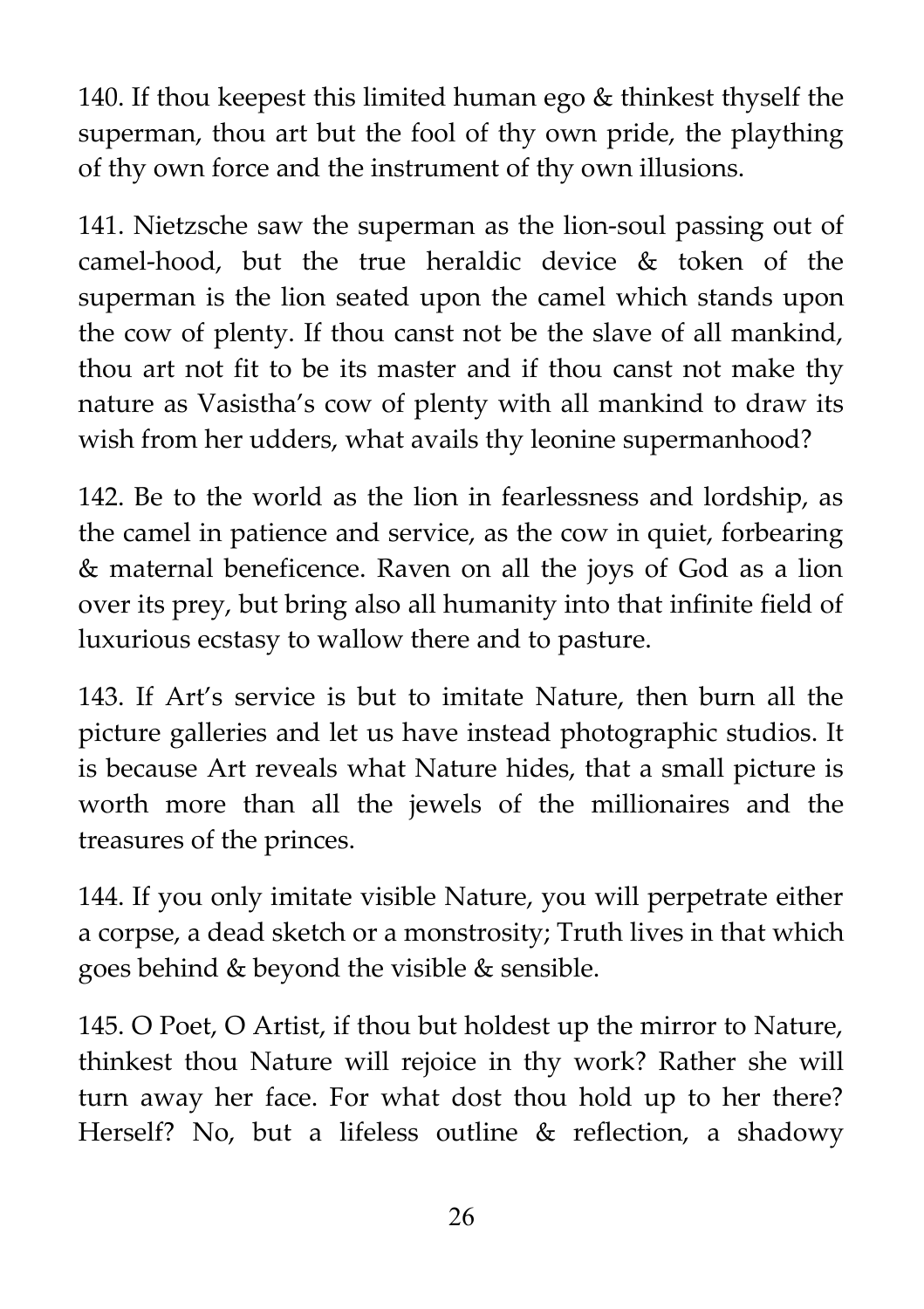mimicry. It is the secret soul of Nature thou hast to seize, thou hast to hunt eternally after the truth in the external symbol, and that no mirror will hold for thee, nor for her whom thou seekest.

146. I find in Shakespeare a far greater & more consistent universalist than the Greeks. All his creations are universal types from Lancelot Gobbo & his dog up to Lear & Hamlet.

147. The Greeks sought universality by omitting all finer individual touches; Shakespeare sought it more successfully by universalising the rarest individual details of character. That which Nature uses for concealing from us the Infinite, Shakespeare used for revealing the Ananta-guna in man to the eye of humanity.

148. Shakespeare, who invented the figure of holding up the mirror to Nature, was the one poet who never condescended to a copy, a photograph or a shadow. The reader who sees in Falstaff, Macbeth, Lear or Hamlet imitations of Nature, has either no inner eye of the soul or has been hypnotised by a formula.

149. Where in material Nature wilt thou find Falstaff, Macbeth or Lear? Shadows & hints of them she possesses but they themselves tower above her.

150. There are two for whom there is hope, the man who has felt God's touch & been drawn to it and the sceptical seeker & selfconvinced atheist; but for the formularists of all the religions & the parrots of free thought, they are dead souls who follow a death that they call living.

151. A man came to a scientist and wished to be instructed; this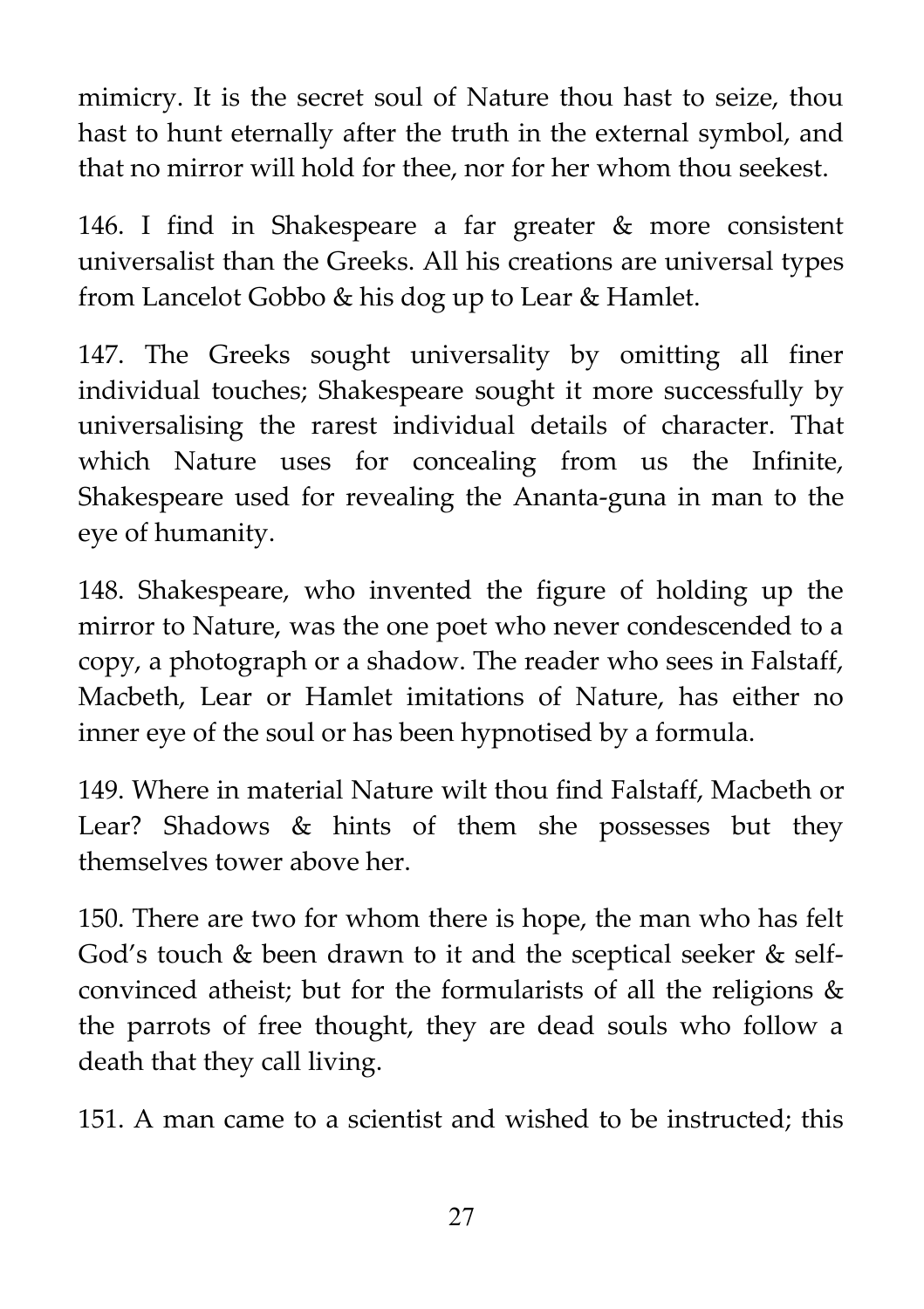instructor showed him the revelations of the microscope & telescope, but the man laughed and said, "These are obviously hallucinations inflicted on the eye by the glass which you use as a medium; I will not believe till you show these wonders to my naked seeing." Then the scientist proved to him by many collateral facts & experiments the reliability of his knowledge but the man laughed again & said, "What you term proofs, I term coincidences, the number of coincidences does not constitute proof; as for your experiments, they are obviously effected under abnormal conditions & constitute a sort of insanity of Nature." When confronted with the results of mathematics, he was angry & cried out, "This is obviously imposture, gibberish & superstition; will you try to make me believe that these absurd cabalistic figures have any real force & meaning?" Then the scientist drove him out as a hopeless imbecile; for he did not recognise his own system of denials and his own method of negative reasoning. If we wish to refuse an impartial  $\&$ openminded enquiry, we can always find the most respectable polysyllables to cover our refusal or impose tests & conditions which stultify the enquiry.

152. When our minds are involved in matter, they think matter the only reality; when we draw back into immaterial consciousness, then we see matter a mask and feel existence in consciousness alone as having the touch of reality. Which then of these two is the truth? Nay, God knoweth; but he who has had both experiences, can easily tell which condition is the more fertile in knowledge, the mightier & more blissful.

153. I believe immaterial consciousness to be truer than material consciousness? Because I know in the first what in the second is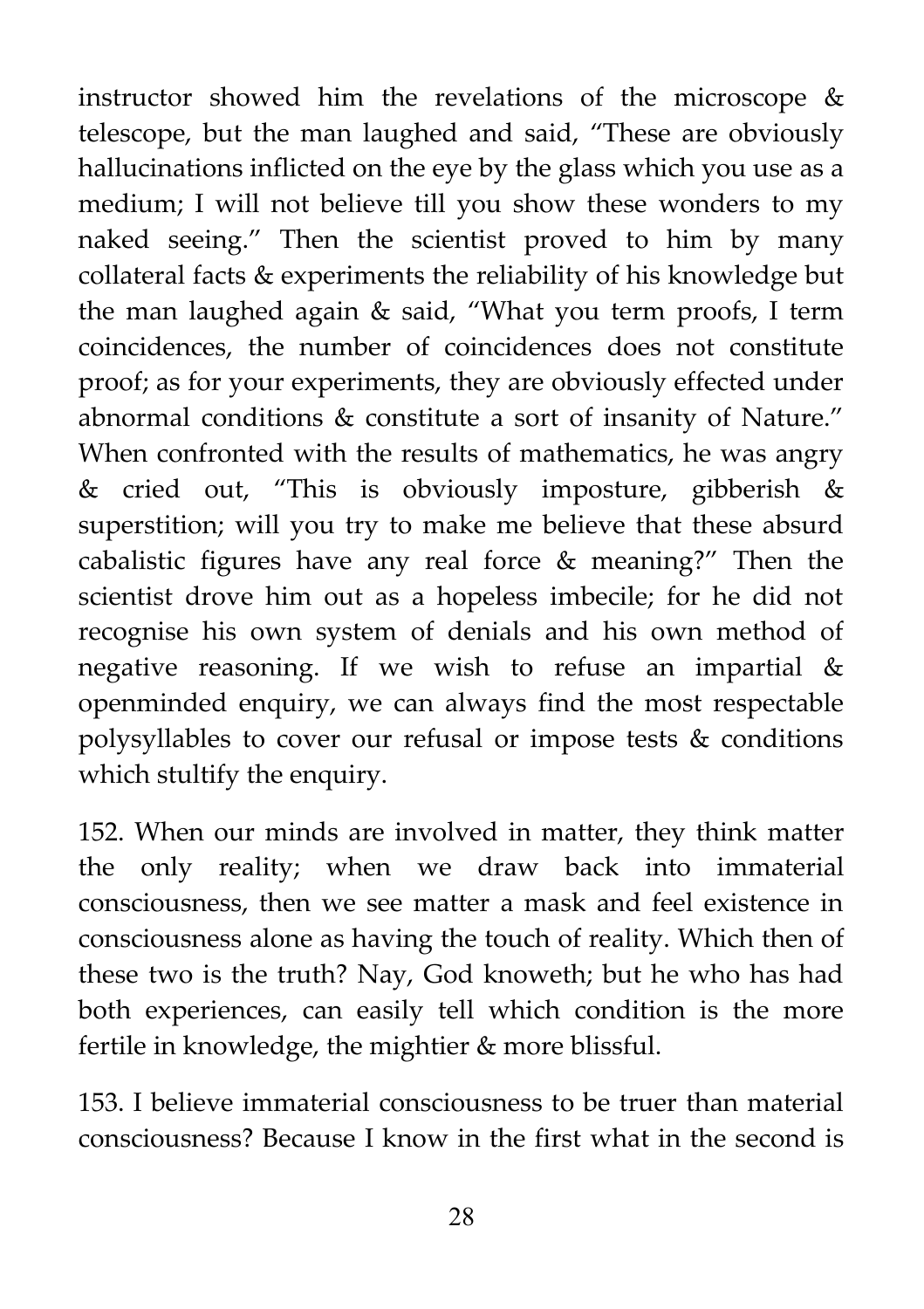hidden from me & also can command what the mind knows in matter.

154. Hell & Heaven exist only in the soul's consciousness. Ay, but so does the earth and its lands & seas & fields & deserts & mountains & rivers. All world is nothing but arrangement of the Soul's seeing.

155. There is only one soul & one existence; therefore we all see one objectivity only; but there are many knots of mind & ego in the one soul-existence, therefore we all see the one Object in different lights & shadows.

156. The idealist errs; it is not Mind which created the worlds, but that which created mind has created them. Mind only missees, because it sees partially & by details, what is created.

157. Thus said Ramakrishna and thus said Vivekananda. Yes, but let me know also the truths which the Avatar cast not forth into speech and the prophet has omitted from his teachings. There will always be more in God than the thought of man has ever conceived or the tongue of man has ever uttered.

158. What was Ramakrishna? God manifest in a human being; but behind there is God in His infinite impersonality and His universal Personality. And what was Vivekananda? A radiant glance from the eye of Shiva; but behind him is the divine gaze from which he came and Shiva himself and Brahma and Vishnu and OM all-exceeding.

159. He who recognises not Krishna, the God in man, knows not God entirely; he who knows Krishna only, knows not even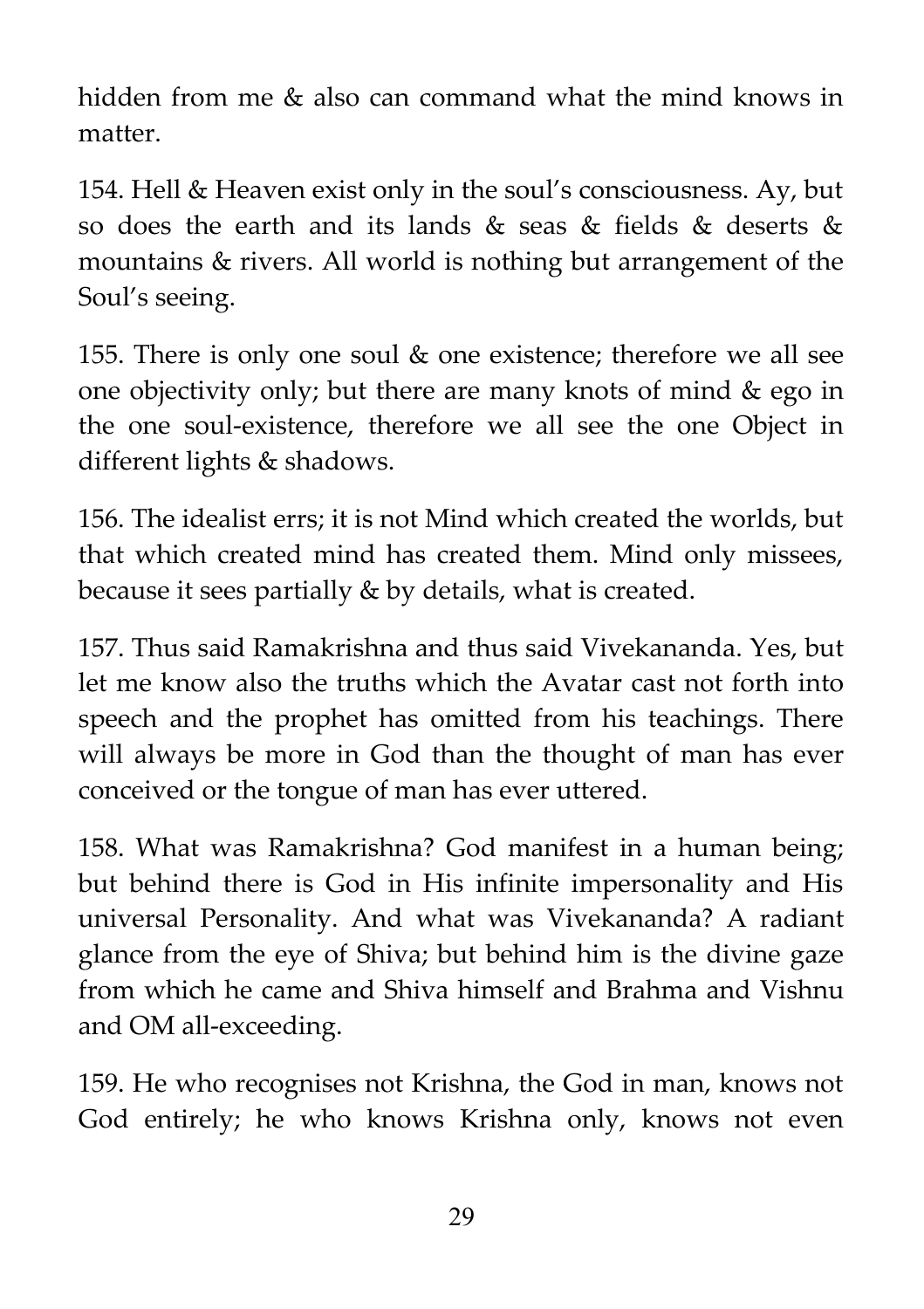Krishna. Yet is the opposite truth also wholly true that if thou canst see all God in a little pale unsightly and scentless flower, then hast thou hold of His supreme reality.

160. Shun the barren snare of an empty metaphysics and the dry dust of an unfertile intellectuality. Only that knowledge is worth having which can be made use of for a living delight and put out into temperament, action, creation and being.

161. Become & live the knowledge thou hast; then is thy knowledge the living God within thee.

162. Evolution is not finished; reason is not the last word nor the reasoning animal the supreme figure of Nature. As man emerged out of the animal, so out of man the superman emerges.

163. The power to observe law rigidly is the basis of freedom; therefore in most disciplines the soul has to endure & fulfil the law in its lower members before it can rise to the perfect freedom of its divine being. Those disciplines which begin with freedom are only for the mighty ones who are naturally free or in former lives have founded their freedom.

164. Those who are deficient in the free, full and intelligent observation of a self-imposed law, must be placed in subjection to the will of others. This is one principal cause of the subjection of nations. After their disturbing egoism has been trampled under the feet of a master, they are given or, if they have force in them, attain a fresh chance of deserving liberty by liberty.

165. To observe the law we have imposed on ourselves rather than the law of others is what is meant by liberty in our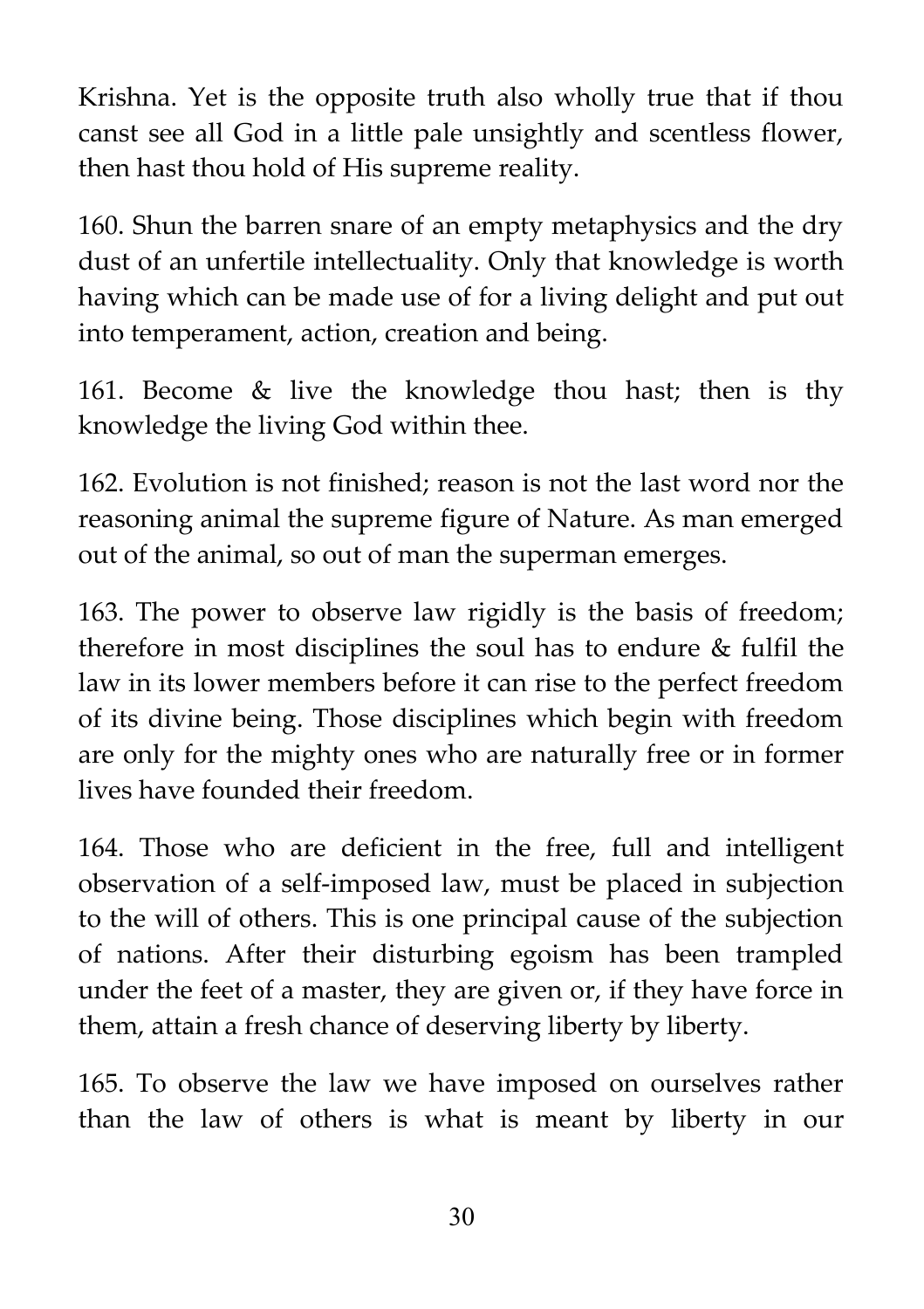unregenerate condition. Only in God & by the supremacy of the spirit can we enjoy a perfect freedom.

166. The double law of sin & virtue is imposed on us because we have not that ideal life & knowledge within which guides the soul spontaneously & infallibly to its self-fulfilment. The law of sin & virtue ceases for us when the sun of God shines upon the soul in truth & love with its unveiled splendour. Moses is replaced by Christ, the Shastra by the Veda.

167. God within is leading us always aright even when we are in the bonds of the ignorance; but then, though the goal is sure, it is attained by circlings & deviations.

168. The Cross is in Yoga the symbol of the soul & nature in their strong & perfect union, but because of our fall into the impurities of ignorance it has become the symbol of suffering and purification.

169. Christ came into the world to purify, not to fulfil. He himself foreknew the failure of his mission and the necessity of his return with the sword of God into a world that had rejected him.

170. Mahomed's mission was necessary, else we might have ended by thinking, in the exaggeration of our efforts at selfpurification, that earth was meant only for the monk and the city created as a vestibule for the desert.

171. When all is said, Love & Force together can save the world eventually, but not Love only or Force only. Therefore Christ had to look forward to a second advent and Mahomed's religion, where it is not stagnant, looks forward through the Imams to a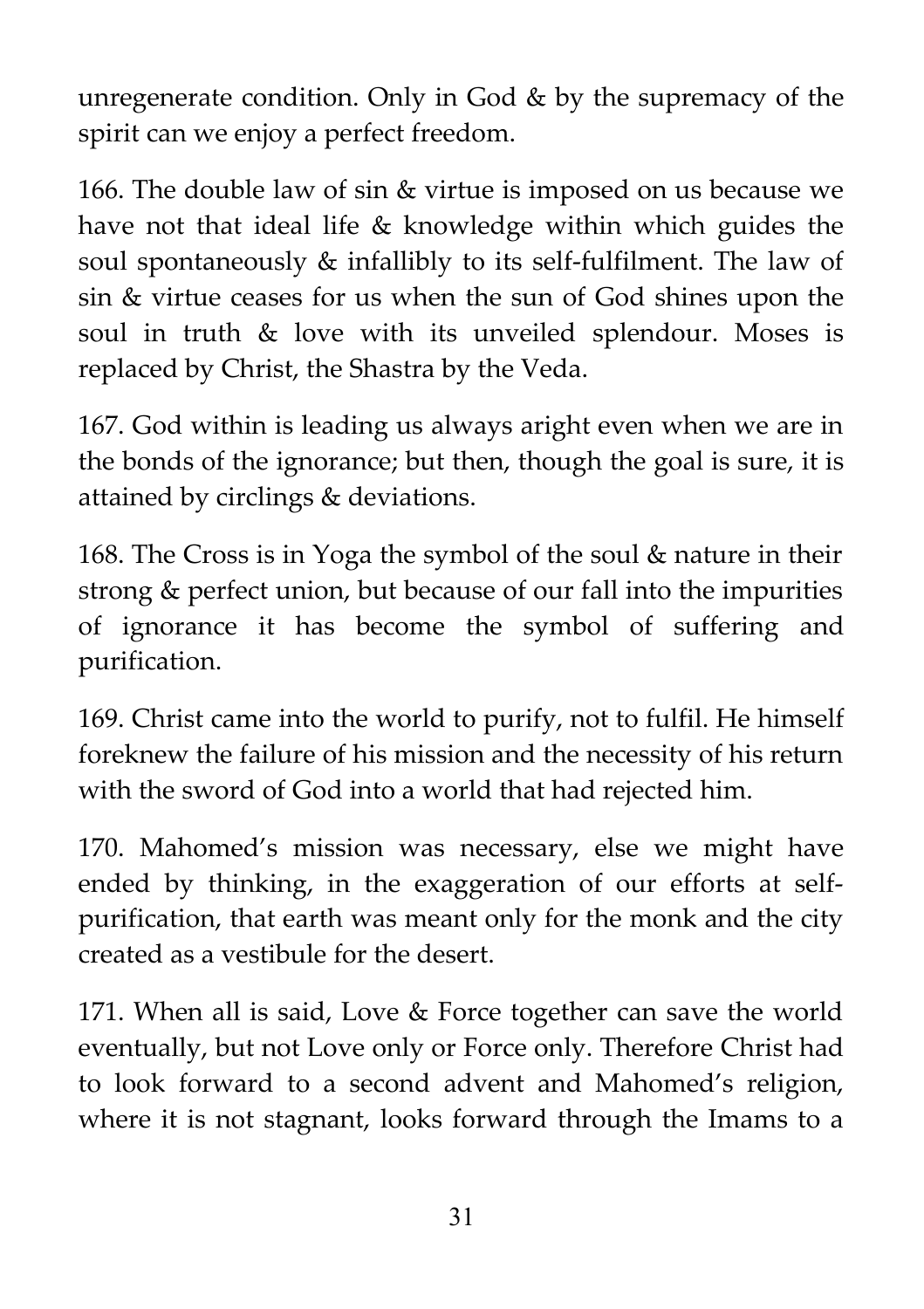Mahdi.

172. Law cannot save the world, therefore Moses' ordinances are dead for humanity & the Shastra of the Brahmins is corrupt & dying. Law released into Freedom is the liberator. Not the Pandit, but the Yogin; not monasticism, but the inner renunciation of desire and ignorance & egoism.

173. Even Vivekananda once in the stress of emotion admitted the fallacy that a personal God would be too immoral to be suffered and it would be the duty of all good men to resist Him. But if an omnipotent supra-moral Will & Intelligence governs the world, it is surely impossible to resist Him; our resistance would only serve His ends & really be dictated by Him. Is it not better then, instead of condemning or denying, to study and understand Him?

174. If we would understand God, we must renounce our egoistic & ignorant human standards or else ennoble and universalise them.

175. Because a good man dies or fails & the evil live & triumph, is God therefore evil? I do not see the logic of the consequence. I must first be convinced that death & failure are evil; I sometimes think that when they come, they are our supreme momentary good. But we are the fools of our hearts & nerves & argue that what they do not like or desire, must of course be an evil!

176. When I look back on my past life, I see that if I had not failed & suffered, I would have lost my life's supreme blessings; yet at the time of the suffering & failure, I was vexed with the sense of calamity. Because we cannot see anything but the one fact under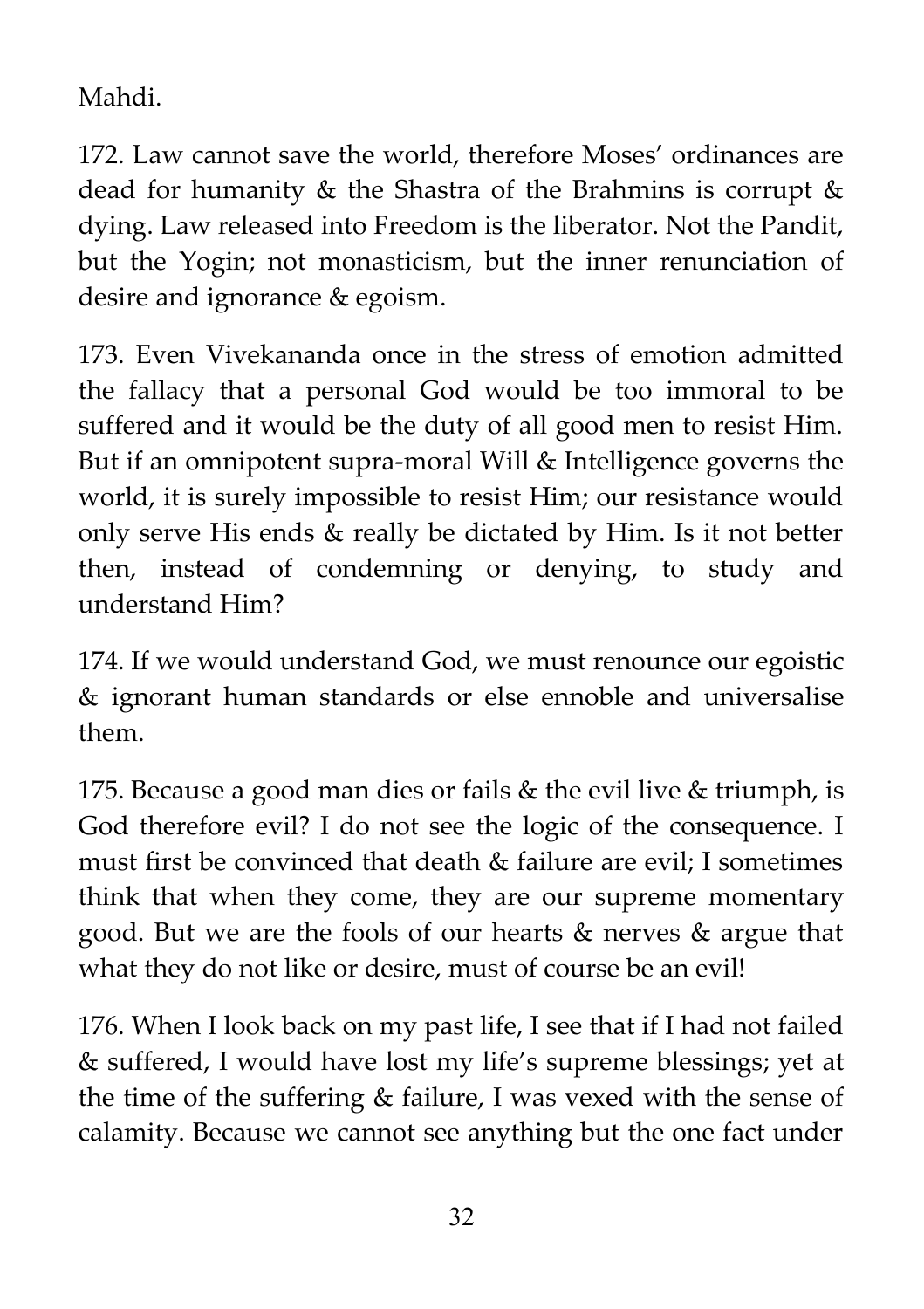our noses, therefore we indulge in all these snifflings and clamours. Be silent, ye foolish hearts! slay the ego, learn to see  $\&$ feel vastly & universally.

177. The perfect cosmic vision & cosmic sentiment is the cure of all error & suffering; but most men succeed only in enlarging the range of their ego.

178. Men say & think "For my country!" "For humanity!" "For the world!" but they really mean "For myself seen in my country!" "For myself seen in humanity!" "For myself imaged to my fancy as the world!" That may be an enlargement, but it is not liberation. To be at large & to be in a large prison are not one condition of freedom.

179. Live for God in thy neighbour, God in thyself, God in thy country & the country of thy foeman, God in humanity, God in tree & stone & animal, God in the world & outside the world, then art thou on the straight path to liberation.

180. There are lesser & larger eternities, for eternity is a term of the soul & can exist in Time as well as exceeding it. When the Scriptures say "s'as' watih samah", they mean for a long space  $\&$ permanence of time or a hardly measurable aeon; only God Absolute has the absolute eternity. Yet when one goes within, one sees that all things are secretly eternal; there is no end, neither was there ever a beginning.

181. When thou callest another a fool, as thou must, sometimes, yet do not forget that thou thyself hast been the supreme fool in humanity.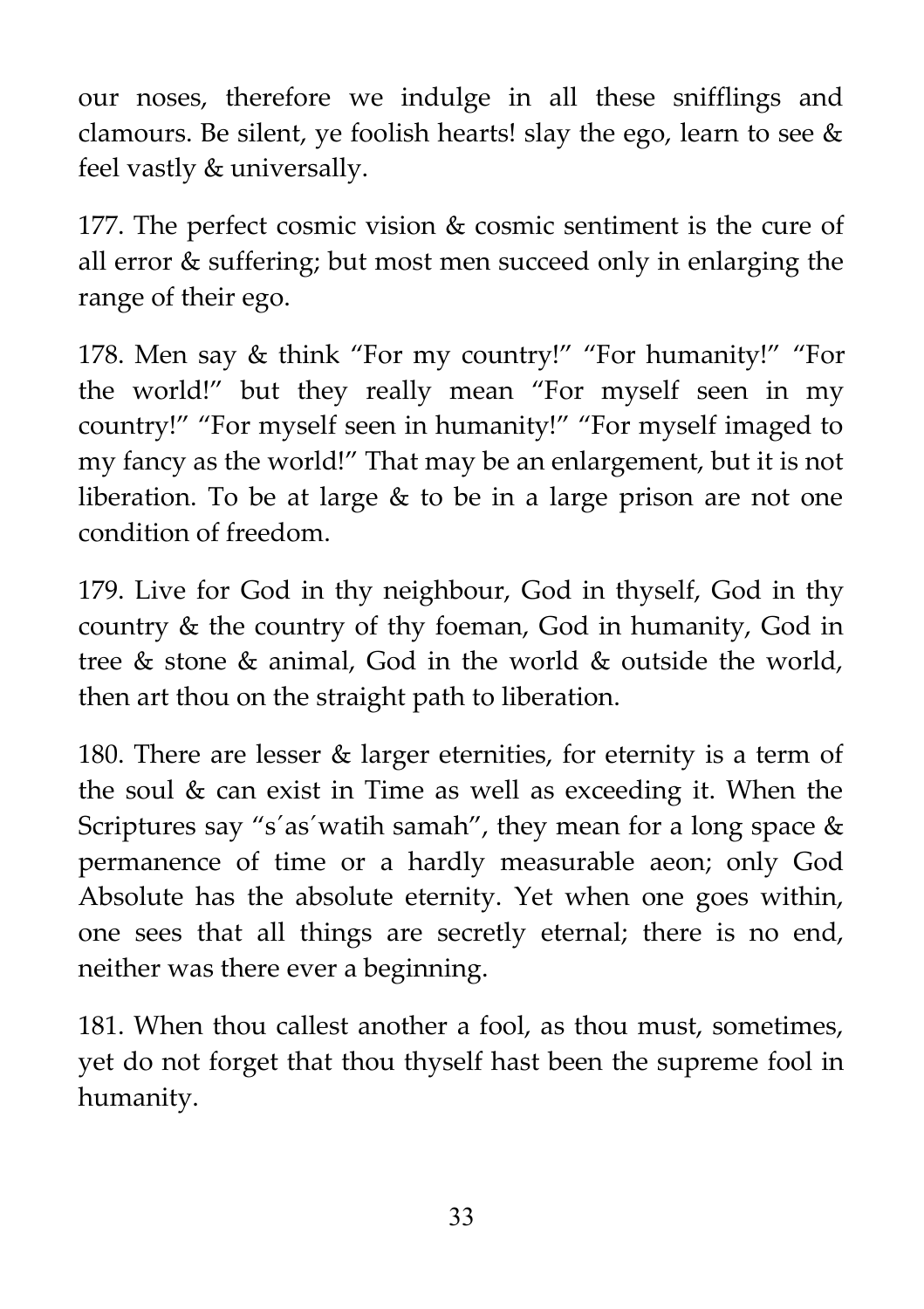182. God loves to play the fool in season; man does it in season & out of season. It is the only difference.

183. In the Buddhists' view to have saved an ant from drowning is a greater work than to have founded an empire. There is a truth in the idea, but a truth that can easily be exaggerated.

184. To exalt one virtue, — compassion even, — unduly above all others is to cover up with one's hand the eyes of wisdom. God moves always towards a harmony.

185. Pity may be reserved, so long as thy soul makes distinctions, for the suffering animals; but humanity deserves from thee something nobler; it asks for love, for understanding, for comradeship, for the help of the equal & brother.

186. The contributions of evil to the good of the world & the harm sometimes done by the virtuous are distressing to the soul enamoured of good. Nevertheless be not distressed nor confounded, but study rather & calmly understand God's ways with humanity.

187. In God's providence there is no evil, but only good or its preparation.

188. Virtue & vice were made for thy soul's struggle & progress; but for results they belong to God, who fulfils himself beyond vice & virtue.

189. Live within; be not shaken by outward happenings.

190. Fling not thy alms abroad everywhere in an ostentation of charity; understand & love where thou helpest. Let thy soul grow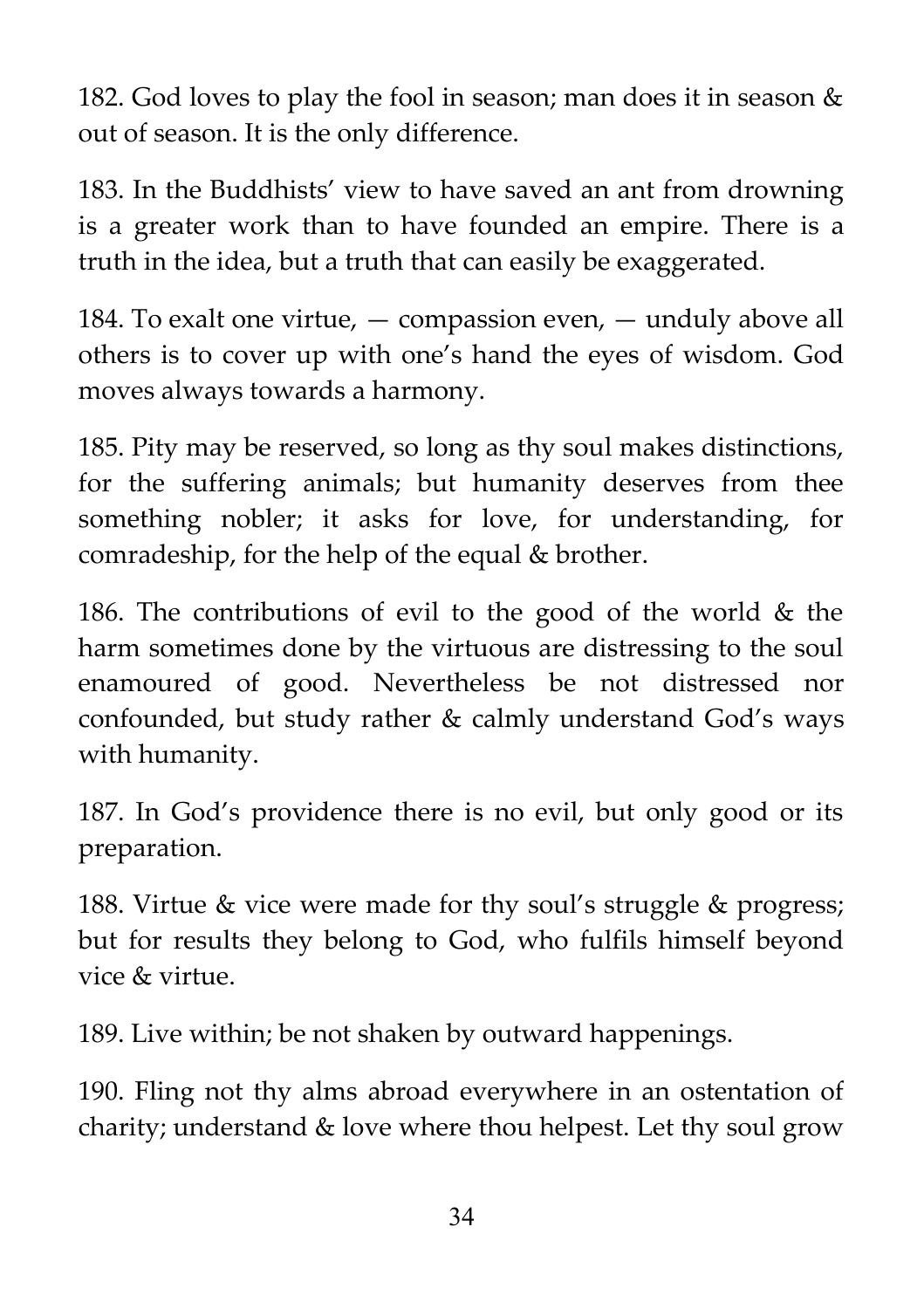within thee.

191. Help the poor while the poor are with thee; but study also  $\&$ strive that there may be no poor for thy assistance.

192. The old Indian social ideal demanded of the priest voluntary simplicity of life, purity, learning and the gratuitous instruction of the community, of the prince, war, government, protection of the weak & the giving up of his life in the battlefield, of the merchant, trade, gain and the return of his gains to the community by free giving, of the serf, labour for the rest  $\&$ material havings. In atonement for his serfhood, it spared him the tax of self-denial, the tax of blood & the tax of his riches.

193. The existence of poverty is the proof of an unjust & illorganised society, and our public charities are but the first tardy awakening in the conscience of a robber.

194. Valmekie, our ancient epic poet, includes among the signs of a just & enlightened state of society not only universal education, morality and spirituality but this also that there shall be "none who is compelled to eat coarse food, none uncrowned & unanointed or who is restricted to a mean and petty share of luxuries."

195. The acceptance of poverty is noble & beneficial in a class or an individual, but it becomes fatal and pauperises life of its richness & expansion if it is perverted into a general or national ideal. Athens, not Sparta, is the progressive type for mankind. Ancient India with its ideal of vast riches & vast spending was the greatest of nations; modern India with its trend towards national asceticism has finally become poor in life  $\&$  sunk into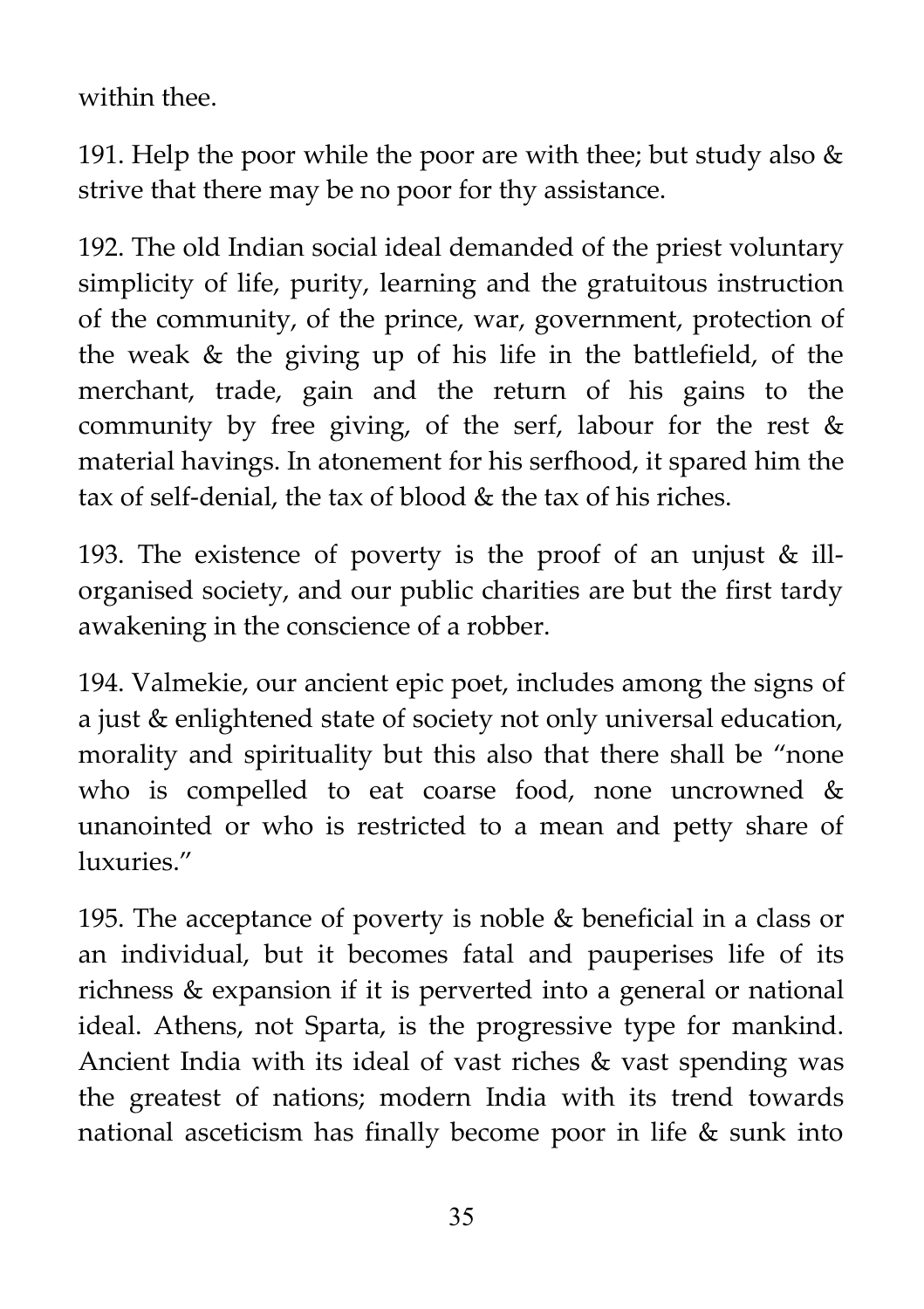weakness & degradation.

196. Poverty is no more a necessity of organised social life than disease of the natural body; false habits of life & an ignorance of our true organisation are in both cases the peccant causes of an avoidable disorder.

197. Do not dream that when thou hast got rid of material poverty, men will even so be happy or satisfied or society freed from ills, troubles & problems. This is only the first & lowest necessity. While the soul within remains defectively organised, there will always be outward unrest, disorder & revolution.

198. Disease will always return to the body if the soul is flawed; for the sins of the mind are the secret cause of the sins of the body. So too poverty & trouble will always return on man in society, so long as the mind of the race is subjected to egoism.

199. Religion & philosophy seek to rescue man from his ego; then the kingdom of heaven within will be spontaneously reflected in an external divine city.

200. Mediaeval Christianity said to the race, "Man, thou art in thy earthly life an evil thing & a worm before God; renounce then egoism, live for a future state and submit thyself to God & His priest." The results were not over-good for humanity. Modern knowledge says to the race, "Man, thou art an ephemeral animal and no more to Nature than the ant  $\&$  the earthworm,  $-$  a transitory speck only in the universe. Live then for the State  $\&$ submit thyself antlike to the trained administrator & the scientific expert." Will this gospel succeed any better than the other?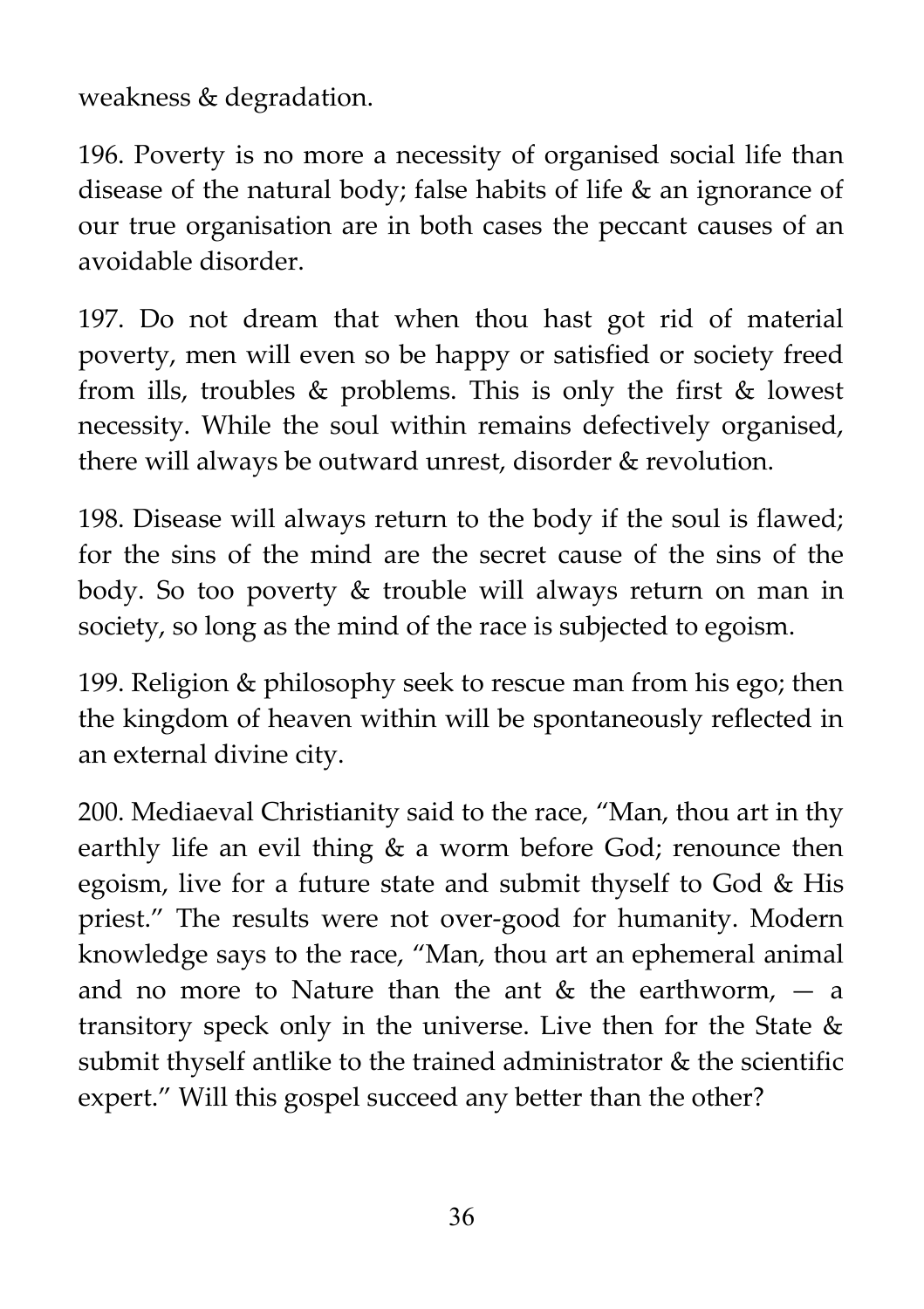201. Vedanta says rather, "Man, thou art of one nature  $\&$ substance with God, one soul with thy fellow-men. Awake & progress then to thy utter divinity, live for God in thyself & in others." This gospel which was given only to the few, must now be offered to all mankind for its deliverance.

202. The human race always progresses most when most it asserts its importance to Nature, its freedom & its universality.

203. Animal man is the obscure starting-point, the present natural man the varied & tangled mid-road but supernatural man the luminous & transcendent goal of our human journey.

204. Life and action culminate and are eternally crowned for thee when thou hast attained the power of symbolising & manifesting in every thought & act, in wealth getting, wealth having or wealth spending, in home & government & society, in art, literature and life, the One Immortal in this lower mortal being.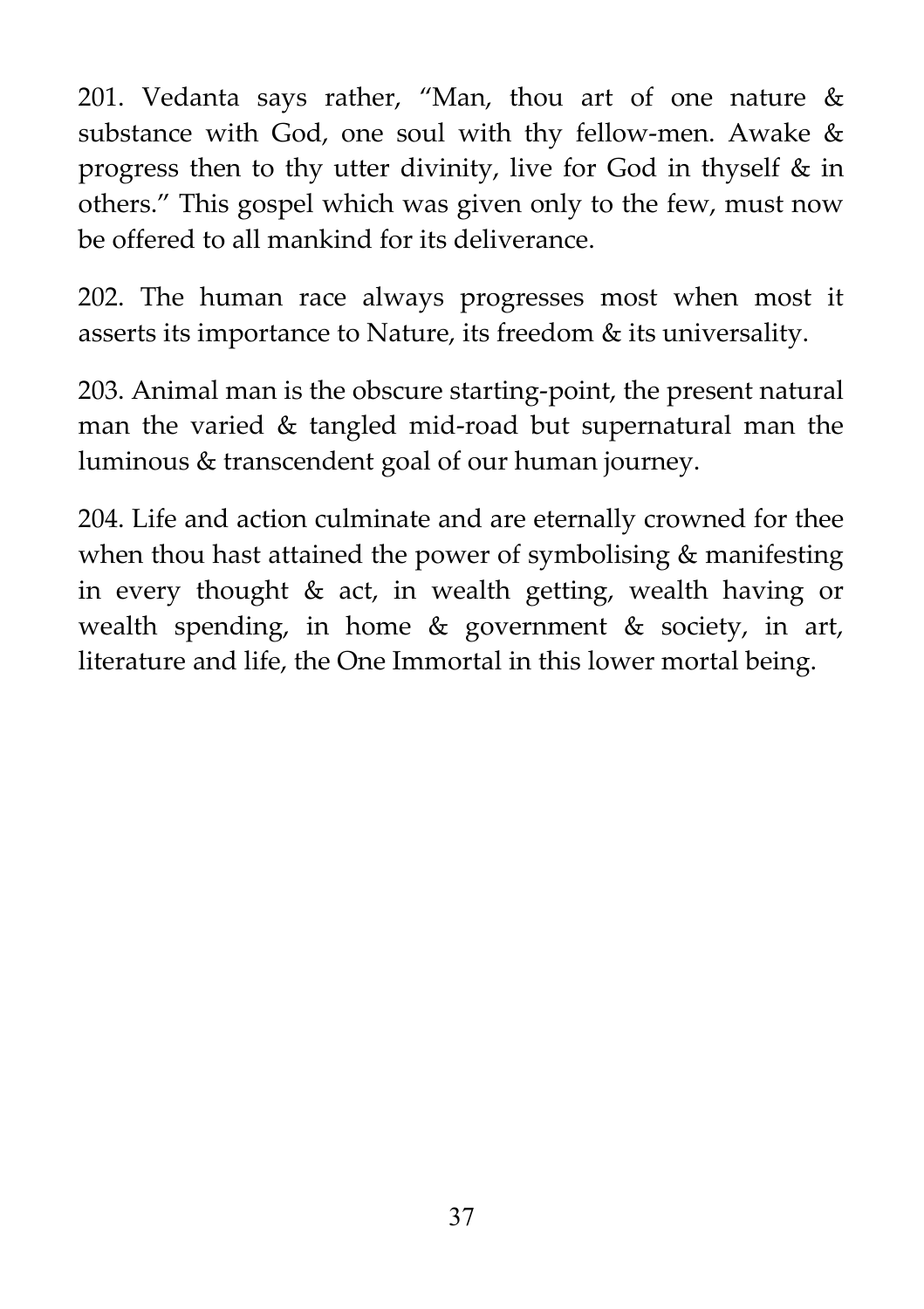## **Karma**

205. God leads man while man is misleading himself, the higher nature watches over the stumblings of his lower mortality; this is the tangle & contradiction out of which we have to escape into the [?self-unity] to which alone is possible a clear knowledge & a faultless action.

206. That thou shouldst have pity on creatures, is well, but not well, if thou art a slave to thy pity. Be a slave to nothing except to God, not even to His most luminous angels.

207. Beatitude is God's aim for humanity; get this supreme good for thyself first that thou mayst distribute it entirely to thy fellowbeings.

208. He who acquires for himself alone, acquires ill though he may call it heaven and virtue.

209. In my ignorance I thought anger could be noble and vengeance grandiose; but now when I watch Achilles in his epic fury, I see a very fine baby in a very fine rage and I am pleased and amused.

210. Power is noble, when it overtops anger; destruction is grandiose, but it loses caste when it proceeds from vengeance. Leave these things, for they belong to a lower humanity.

211. Poets make much of death and external afflictions; but the only tragedies are the soul's failures and the only epic man's triumphant ascent towards godhead.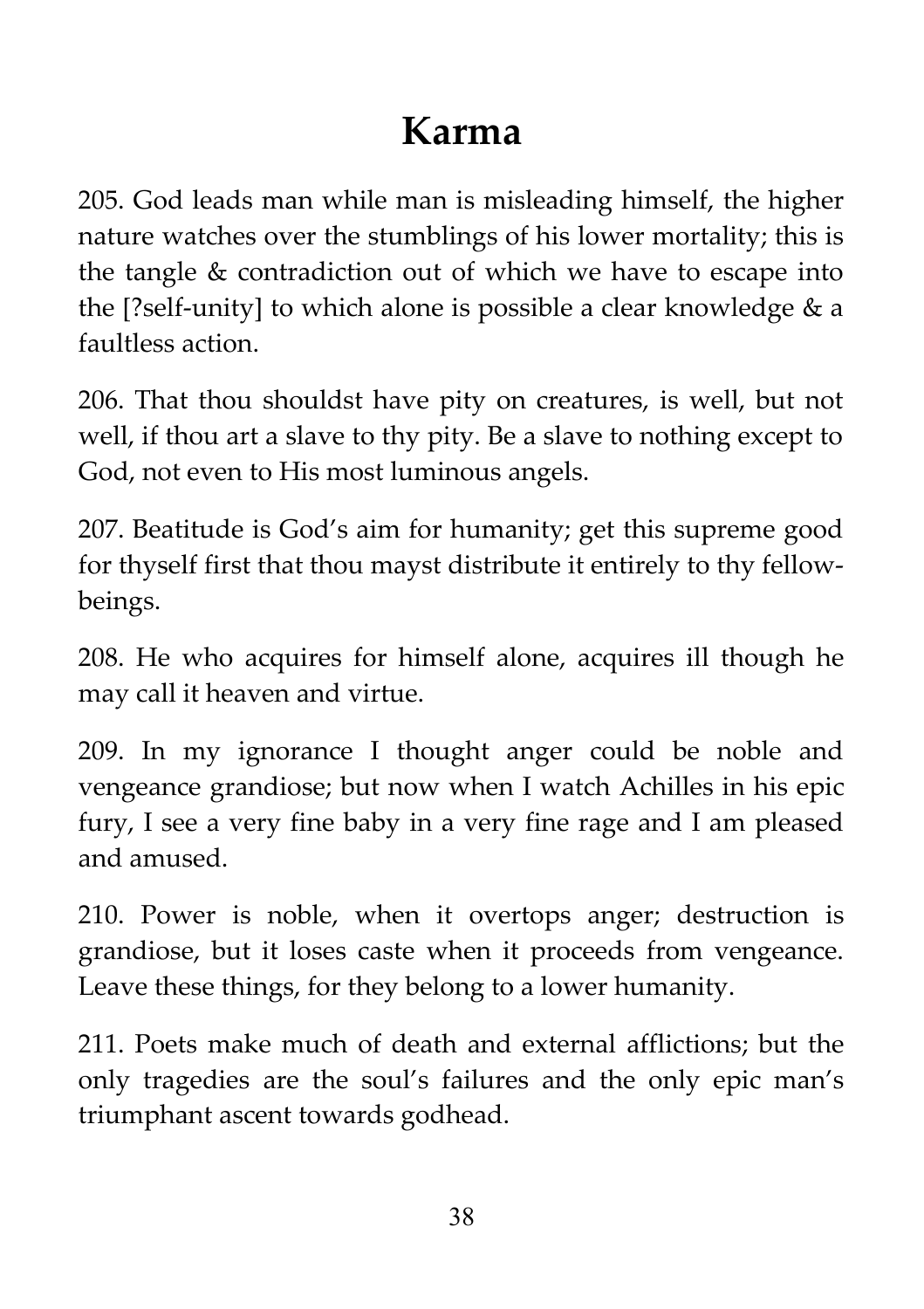212. The tragedies of the heart & the body are the weeping of children over their little griefs & their broken toys. Smile within thyself, but comfort the children; join also, if thou canst, in their play.

213. "There is always something abnormal and eccentric about men of genius." And why not? For genius itself is an abnormal birth and out of man's ordinary centre.

214. Genius is Nature's first attempt to liberate the imprisoned god out of her human mould; the mould has to suffer in the process. It is astonishing that the cracks are so few and unimportant.

215. Nature sometimes gets into a fury with her own resistance, then she damages the brain in order to free the inspiration; for in this effort the equilibrium of the average material brain is her chief opponent. Pass over the madness of such and profit by their inspiration.

216. Who can bear Kali rushing into the system in her fierce force and burning godhead? Only the man whom Krishna already possesses.

217. Hate not the oppressor, for, if he is strong, thy hate increases his force of resistance; if he is weak, thy hate was needless.

218. Hatred is a sword of power, but its edge is always double. It is like the Kritya of the ancient magicians which, if baulked of its prey, returned in fury to devour its sender.

219. Love God in thy opponent, even while thou strikest him; so shall neither have hell for his portion.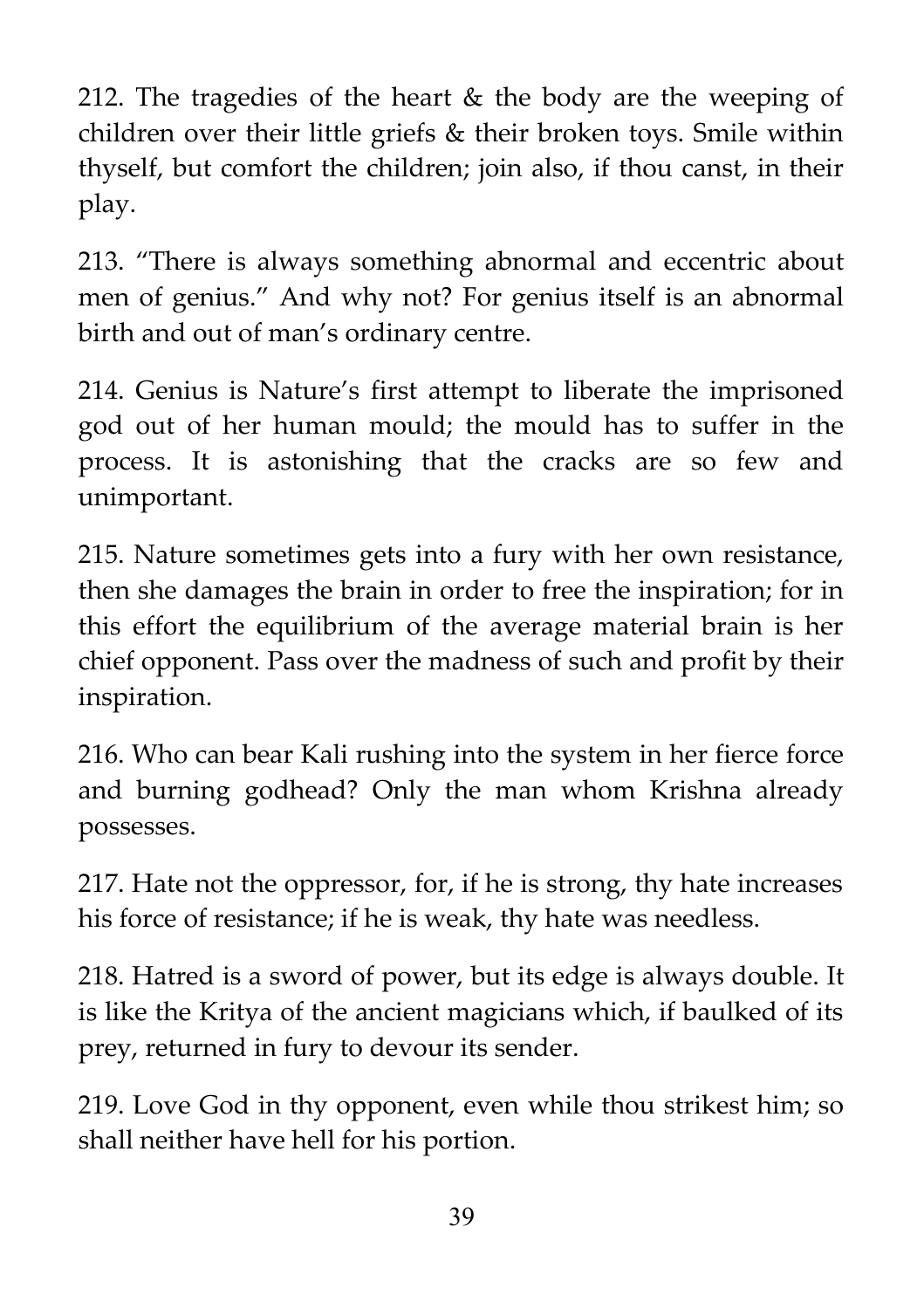220. Men talk of enemies, but where are they? I only see wrestlers of one party or the other in the great arena of the universe.

221. The saint and the angel are not the only divinities; admire also the Titan and the giant.

222. The old writings call the Titans the elder gods. So they still are; nor is any god entirely divine unless there is hidden in him also a Titan.

223. If I cannot be Rama, then I would be Ravana; for he is the dark side of Vishnu.

224. Sacrifice, sacrifice, sacrifice always, but for the sake of God and humanity, not for the sake of sacrifice.

225. Selfishness kills the soul; destroy it. But take care that your altruism does not kill the souls of others.

226. Very usually, altruism is only the sublimest form of selfishness.

227. He who will not slay when God bids him, works in the world an incalculable havoc.

228. Respect human life as long as you can; but respect more the life of humanity.

229. Men slay out of uncontrollable anger, hatred or vengeance; they shall suffer the rebound now or hereafter; or they slay to serve a selfish end, coldly; God shall not pardon them. If thou slay, first let thy soul have known death for a reality & seen God in the smitten, the stroke & the striker.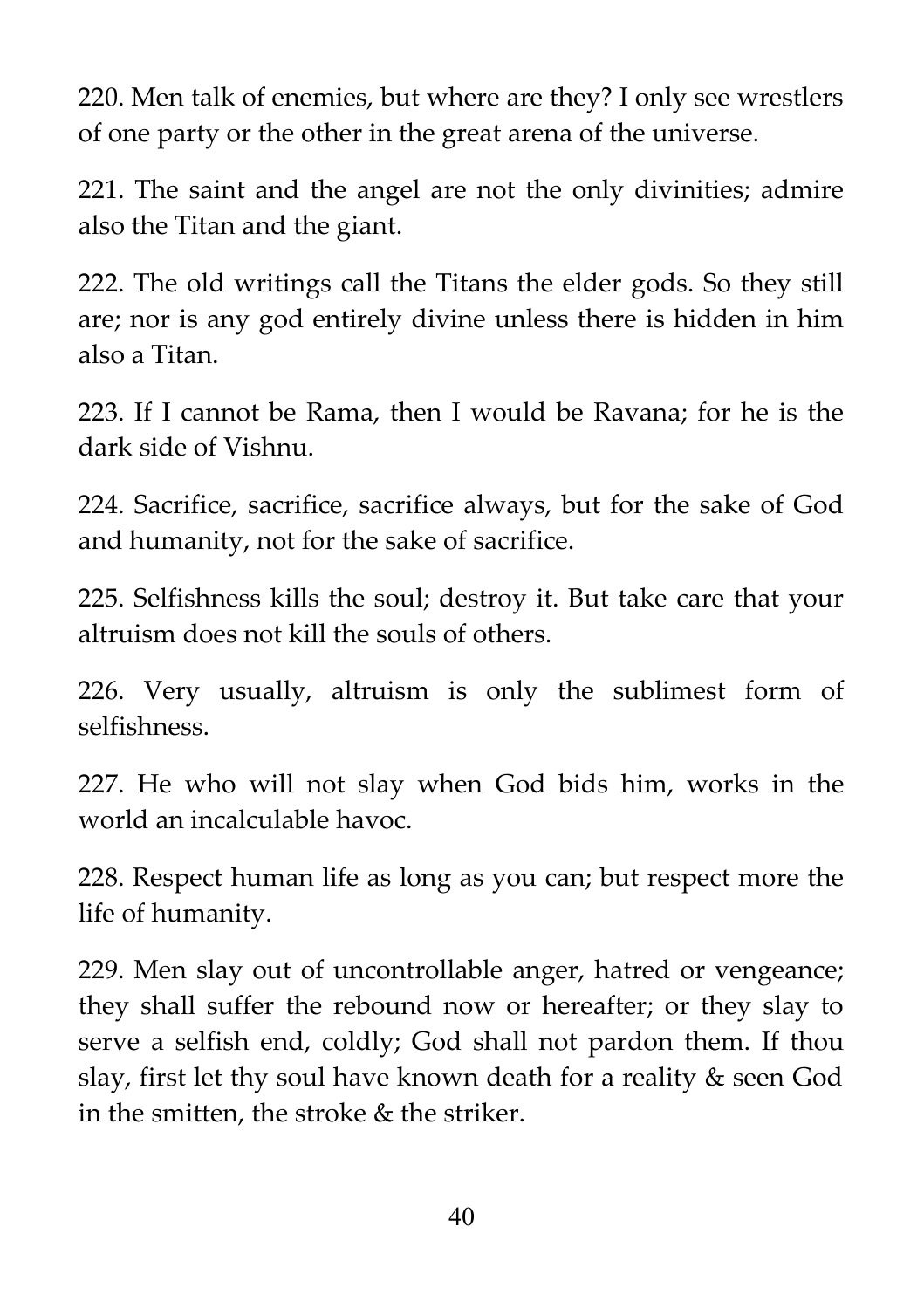230. Courage and love are the only indispensable virtues; even if all the others are eclipsed or fall asleep, these two will save the soul alive.

231. Meanness & selfishness are the only sins that I find it difficult to pardon; yet they alone are almost universal. Therefore these also must not be hated in others, but in ourselves annihilated.

232. Nobleness and generosity are the soul's ethereal firmament; without them, one looks at an insect in a dungeon.

233. Let not thy virtues be such as men praise or reward, but such as make for thy perfection and God in thy nature demands of thee.

234. Altruism, duty, family, country, humanity are the prisons of the soul when they are not its instruments.

235. Our country is God the Mother; speak not evil of her unless thou canst do it with love and tenderness.

236. Men are false to their country for their own profit; yet they go on thinking they have a right to turn in horror from the matricide.

237. Break the moulds of the past, but keep safe its gains and its spirit, or else thou hast no future.

238. Revolutions hew the past to pieces and cast it into a cauldron, but what has emerged is the old Aeson with a new visage.

239. The world has had only half a dozen successful revolutions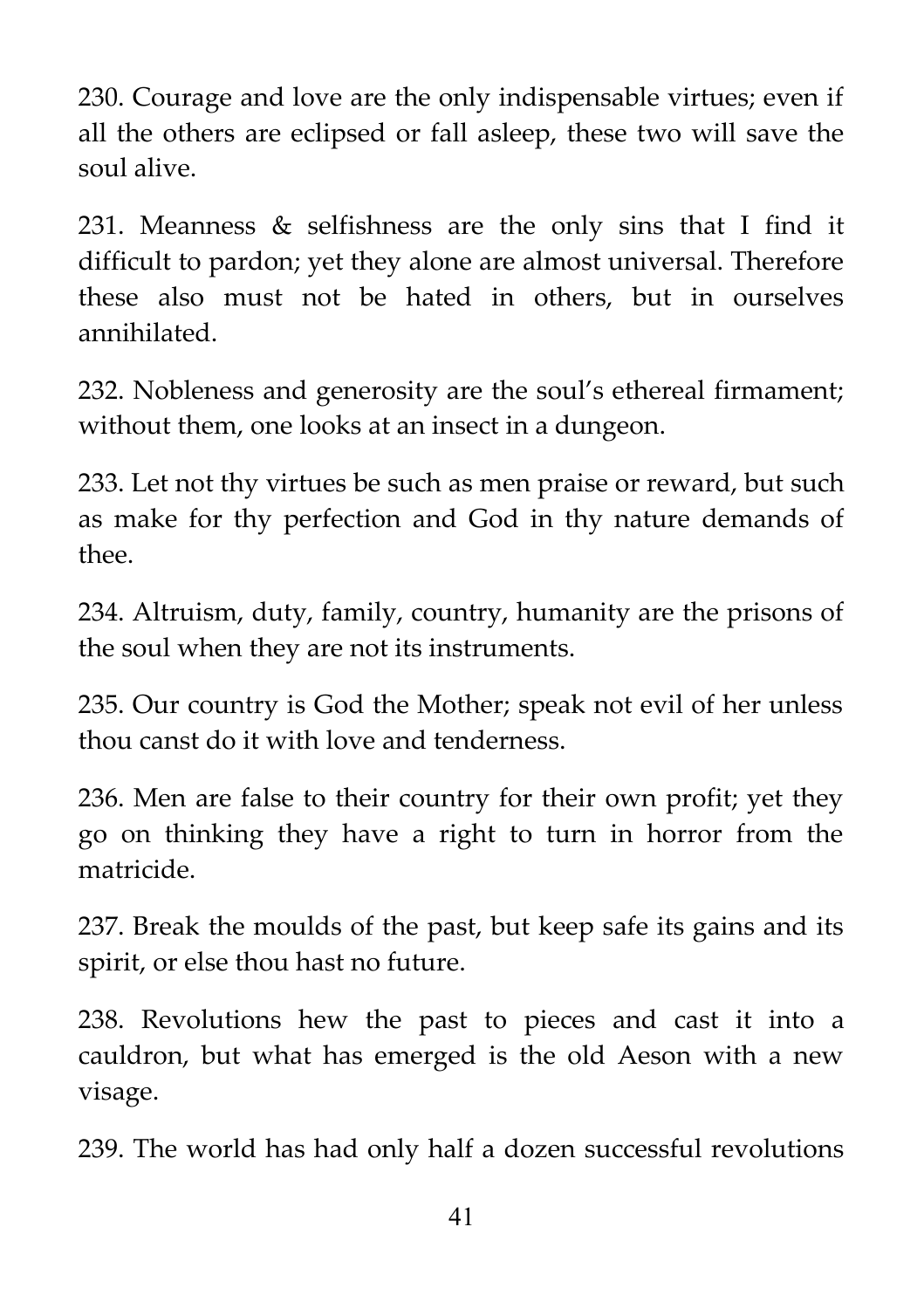and most even of these were very like failures; yet it is by great  $\&$ noble failures that humanity advances.

240. Atheism is a necessary protest against the wickedness of the Churches and the narrowness of creeds. God uses it as a stone to smash these soiled card-houses.

241. How much hatred & stupidity men succeed in packing up decorously and labelling "Religion"!

242. God guides best when He tempts worst, loves entirely when He punishes cruelly, helps perfectly when violently He opposes.

243. If God did not take upon Himself the burden of tempting men, the world would very soon go to perdition.

244. Suffer yourself to be tempted within so that you may exhaust in the struggle your downward propensities.

245. If you leave it to God to purify, He will exhaust the evil in you subjectively; but if you insist on guiding yourself, you will fall into much outward sin and suffering.

246. Call not everything evil which men call evil, but only that reject which God has rejected; call not everything good which men call good, but accept only what God has accepted.

247. Men in the world have two lights, duty and principle; but he who has passed over to God, has done with both and replaced them by God's will. If men abuse thee for this, care not, O divine instrument, but go on thy way like the wind or the sun fostering and destroying.

248. Not to cull the praises of men has God made thee His own,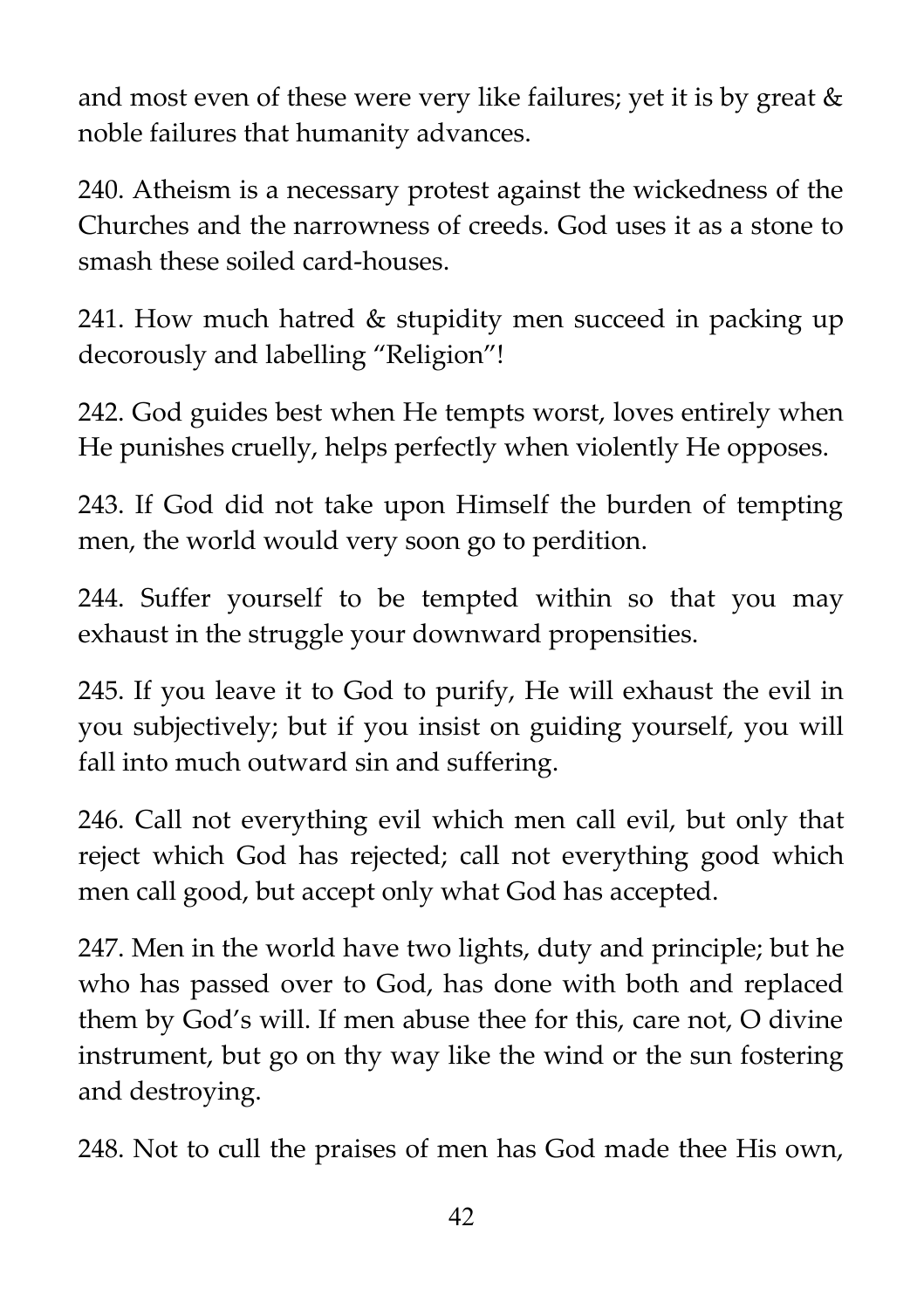but to do fearlessly His bidding.

249. Accept the world as God's theatre; be thou the mask of the Actor and let Him act through thee. If men praise or hiss thee, know that they too are masks & take God within for thy only critic and audience.

250. If Krishna be alone on one side and the armed & organised world with its hosts and its shrapnel and its Maxims on the other, yet prefer thy divine solitude. Care not if the world passes over thy body and its shrapnel tear thee to pieces and its cavalry trample thy limbs into shapeless mire by the wayside; for the mind was always a simulacrum and the body a carcass. The spirit liberated from its casings ranges and triumphs.

251. If thou think defeat is the end of thee, then go not forth to fight, even though thou be the stronger. For Fate is not purchased by any man nor is Power bound over to her possessors. But defeat is not the end, it is only a gate or a beginning.

252. I have failed, thou sayest. Say rather that God is circling about towards His object.

253. Foiled by the world, thou turnest to seize upon God. If the world is stronger than thou, thinkest thou God is weaker? Turn to Him rather for His bidding and for strength to fulfil it.

254. So long as a cause has on its side one soul that is intangible in faith, it cannot perish.

255. Reason gives me no basis for this faith, thou murmurest. Fool! if it did, faith would not be needed or demanded of thee.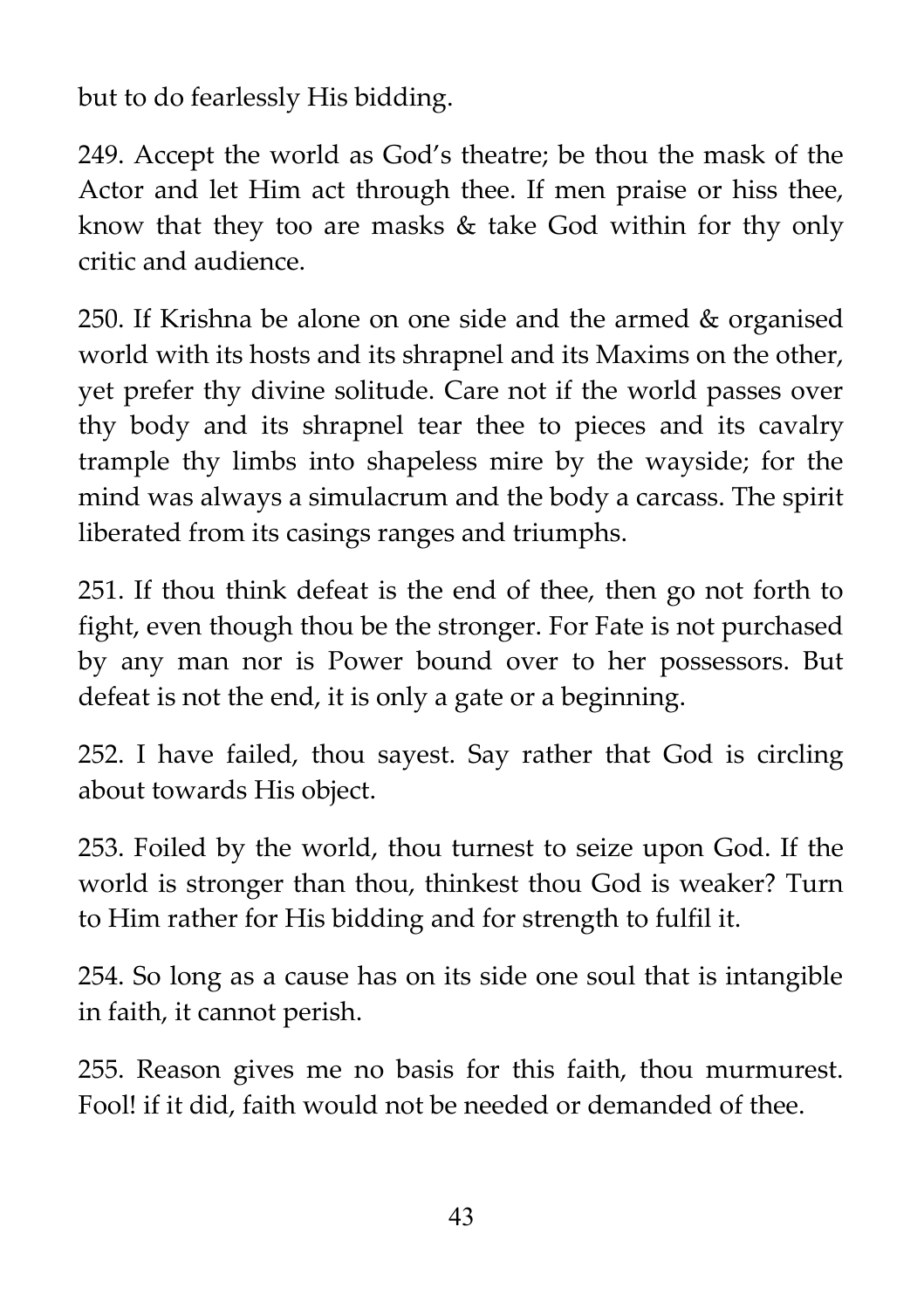256. Faith in the heart is the obscure & often distorted reflection of a hidden knowledge. The believer is often more plagued by doubt than the most inveterate sceptic. He persists because there is something subconscient in him which knows. That tolerates both his blind faith & twilit doubts and drives towards the revelation of that which it knows.

257. The world thinks that it moves by the light of reason but it is really impelled by its faiths and instincts.

258. Reason adapts itself to the faith or argues out a justification of the instincts, but it receives the impulse subconsciously; therefore men think that they act rationally.

259. The only business of reason is to arrange and criticise the perceptions. It has neither in itself any means of positive conclusion nor any command to action. When it pretends to originate or impel, it is masking other agencies.

260. Until Wisdom comes to thee, use the reason for its Godgiven purposes and faith and instinct for theirs. Why shouldst thou set thy members to war upon each other?

261. Perceive always and act in the light of thy increasing perceptions, but not those of the reasoning brain only. God speaks to the heart when the brain cannot understand him.

262. If thy heart tell thee, Thus & by such means and at such a time it will happen, believe it not. But if it gives thee the purity and wideness of God's command, hearken to it.

263. When thou hast the command, care only to fulfil it. The rest is God's will and arrangement which men call chance and luck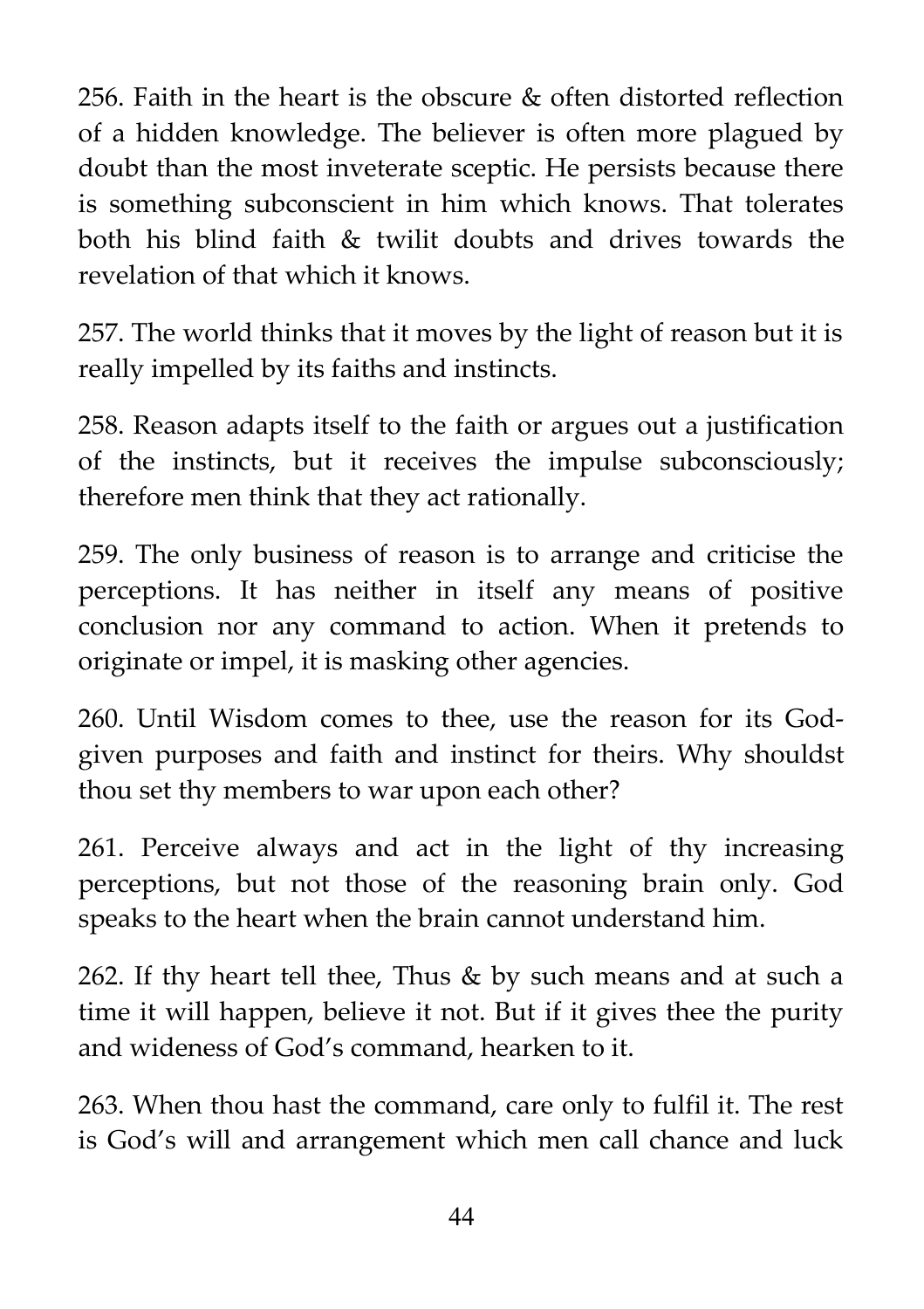and fortune.

264. If thy aim be great and thy means small, still act; for by action alone these can increase to thee.

265. Care not for time and success. Act out thy part, whether it be to fail or to prosper.

266. There are three forms in which the command may come, the will and faith in thy nature, thy ideal on which heart and brain are agreed and the voice of Himself or His angels.

267. There are times when action is unwise or impossible; then go into tapasya in some physical solitude or in the retreats of thy soul and await whatever divine word or manifestation.

268. Leap not too quickly at all voices, for there are lying spirits ready to deceive thee; but let thy heart be pure and afterwards listen.

269. There are times when God seems to be sternly on the side of the past; then what has been and is, sits firm as on a throne and clothes itself with an irrevocable "I shall be". Then persevere, though thou seem to be fighting the Master of all; for this is His sharpest trial.

270. All is not settled when a cause is humanly lost and hopeless; all is settled, only when the soul renounces its effort.

271. He who would win high spiritual degrees, must pass endless tests and examinations. But most are anxious only to bribe the examiner.

272. Fight, while thy hands are free, with thy hands and thy voice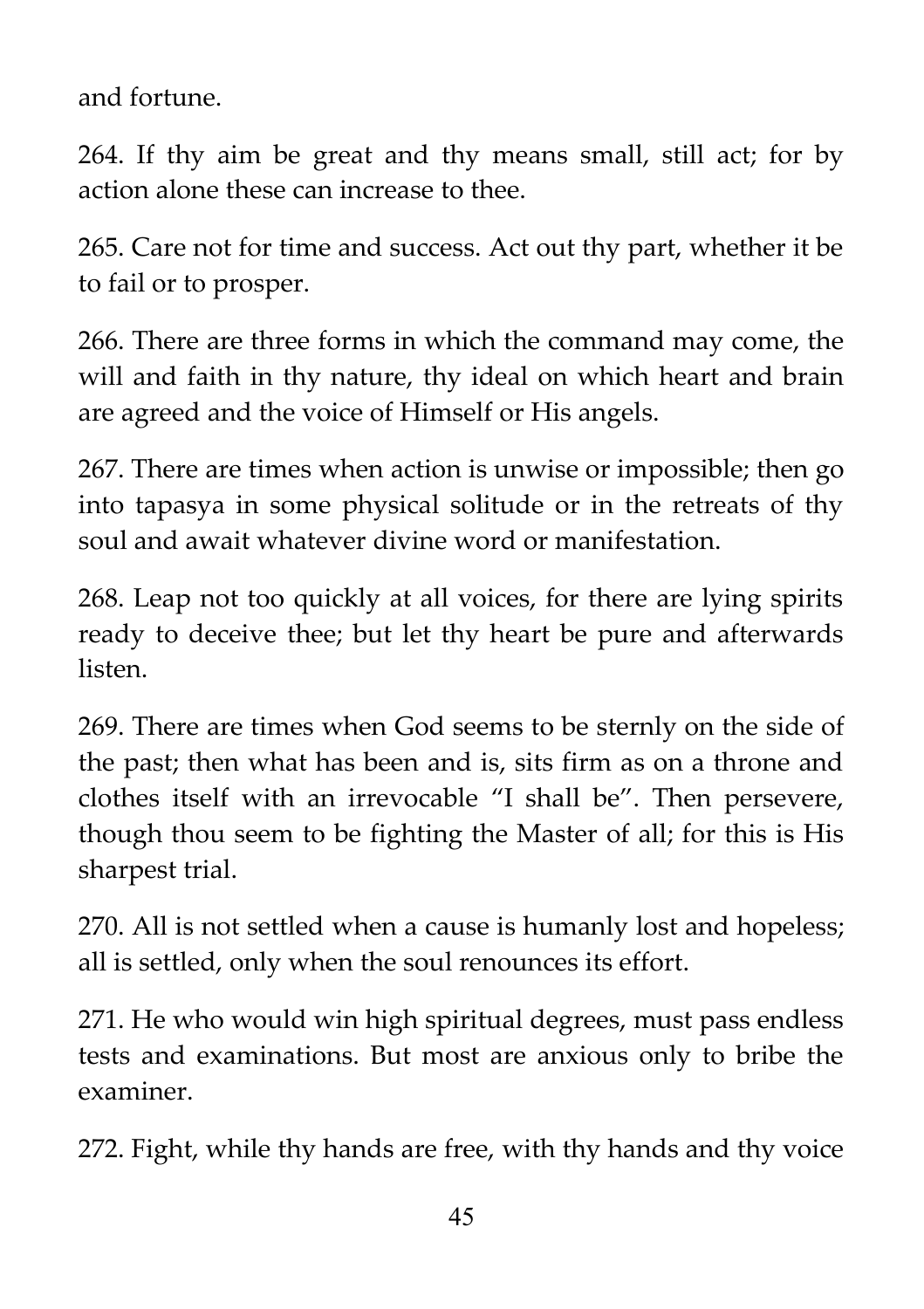and thy brain and all manner of weapons. Art thou chained in the enemy's dungeons and have his gags silenced thee? Fight with thy silent all-besieging soul and thy wide-ranging willpower and when thou art dead, fight still with the worldencompassing force that went out from God within thee.

273. Thou thinkest the ascetic in his cave or on his mountaintop a stone and a do-nothing? What dost thou know? He may be filling the world with the mighty currents of his will & changing it by the pressure of his soul-state.

274. That which the liberated sees in his soul on its mountaintops, heroes and prophets spring up in the material world to proclaim and accomplish.

275. The Theosophists are wrong in their circumstances but right in the essential. If the French Revolution took place, it was because a soul on the Indian snows dreamed of God as freedom, brotherhood and equality.

276. All speech and action comes prepared out of the eternal Silence.

277. There is no disturbance in the depths of the Ocean, but above there is the joyous thunder of its shouting and its racing shoreward; so is it with the liberated soul in the midst of violent action. The soul does not act; it only breathes out from itself overwhelming action.

278. O soldier and hero of God, where for thee is sorrow or shame or suffering? For thy life is a glory, thy deeds a consecration, victory thy apotheosis, defeat thy triumph.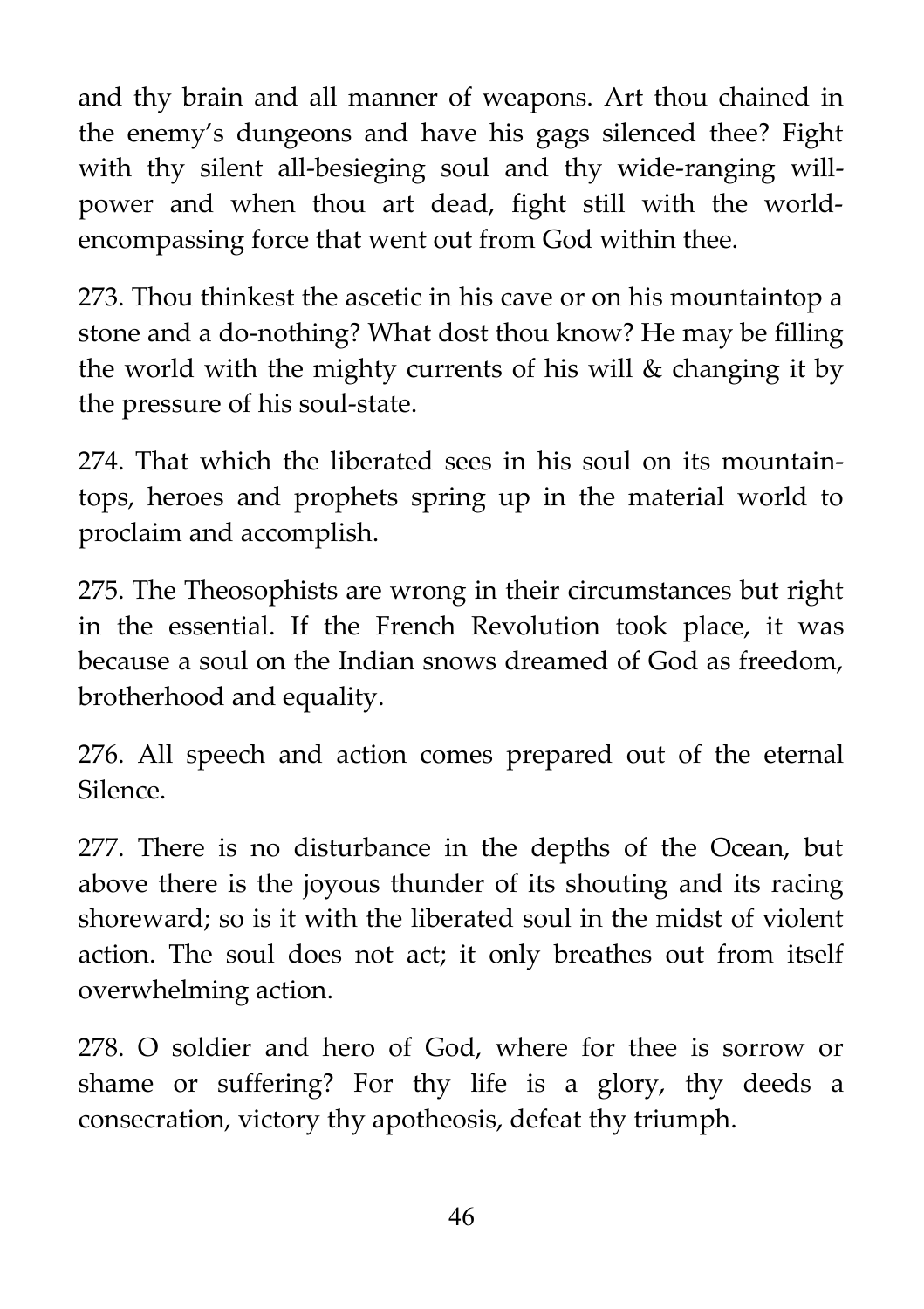279. Do thy lower members still suffer the shock of sin and sorrow? But above, seen of thee or unseen, thy soul sits royal, calm, free and triumphant. Believe that the Mother will ere the end have done her work and made the very earth of thy being a joy and a purity.

280. If thy heart is troubled within thee, if for long seasons thou makest no progress, if thy strength faint and repine, remember always the eternal word of our Lover and Master, "I will free thee from all sin and evil; do not grieve."

281. Purity is in thy soul; but for actions, where is their purity or impurity?

282. O Death, our masked friend and maker of opportunities, when thou wouldst open the gate, hesitate not to tell us beforehand; for we are not of those who are shaken by its iron jarring.

283. Death is sometimes a rude valet; but when he changes this robe of earth for that brighter raiment, his horseplay and impertinences can be pardoned.

284. Who shall slay thee, O soul immortal? Who shall torture thee, O God ever-joyous?

285. Think this when thy members would fain make love with depression and weakness, "I am Bacchus and Ares and Apollo; I am Agni pure and invincible; I am Surya ever burning mightily."

286. Shrink not from the Dionysian cry & rapture within thee, but see that thou be not a straw upon those billows.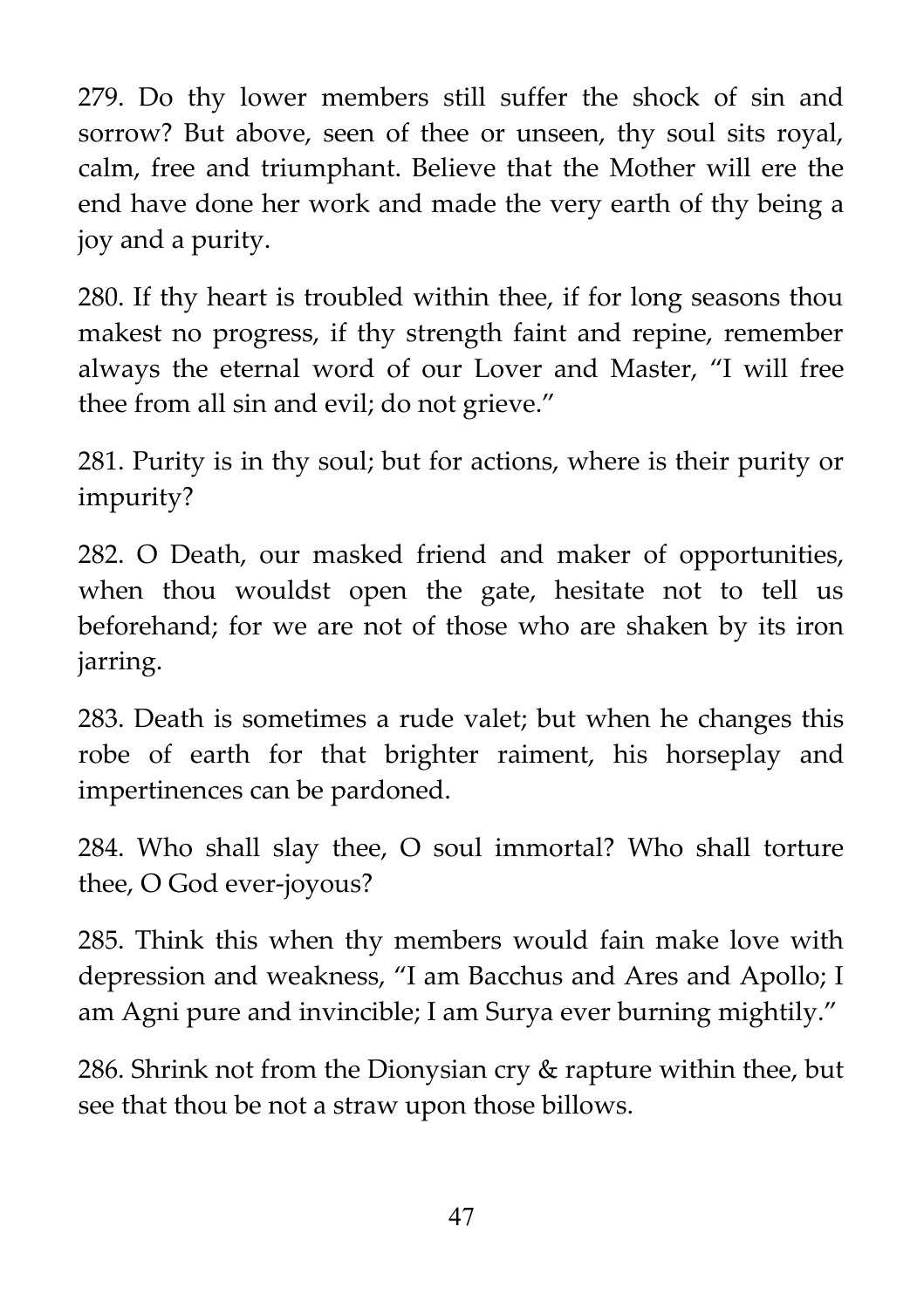287. Thou hast to learn to bear all the gods within thee and never stagger with their inrush or break under their burden.

288. Mankind have wearied of strength and joy and called sorrow and weakness virtue, wearied of knowledge and called ignorance holiness, wearied of love and called heartlessness enlightenment and wisdom.

289. There are many kinds of forbearance. I saw a coward hold out his cheek to the smiter; I saw a physical weakling struck by a strong and self-approving bully look quietly & intently at the aggressor; I saw God incarnate smile lovingly on those who stoned him. The first was ridiculous, the second terrible, the third divine and holy.

290. It is noble to pardon thine own injurers, but not so noble to pardon wrongs done to others. Nevertheless pardon these too, but when needful, calmly avenge.

291. When Asiatics massacre, it is an atrocity; when Europeans, it is a military exigency. Appreciate the distinction and ponder over this world's virtues.

292. Watch the too indignantly righteous. Before long you will find them committing or condoning the very offence which they have so fiercely censured.

293. "There is very little real hypocrisy among men." True, but there is a great deal of diplomacy and still more of self-deceit. The last is of three varieties, conscious, subconscious and halfconscious; but the third is the most dangerous.

294. Be not deceived by men's shows of virtue, neither disgusted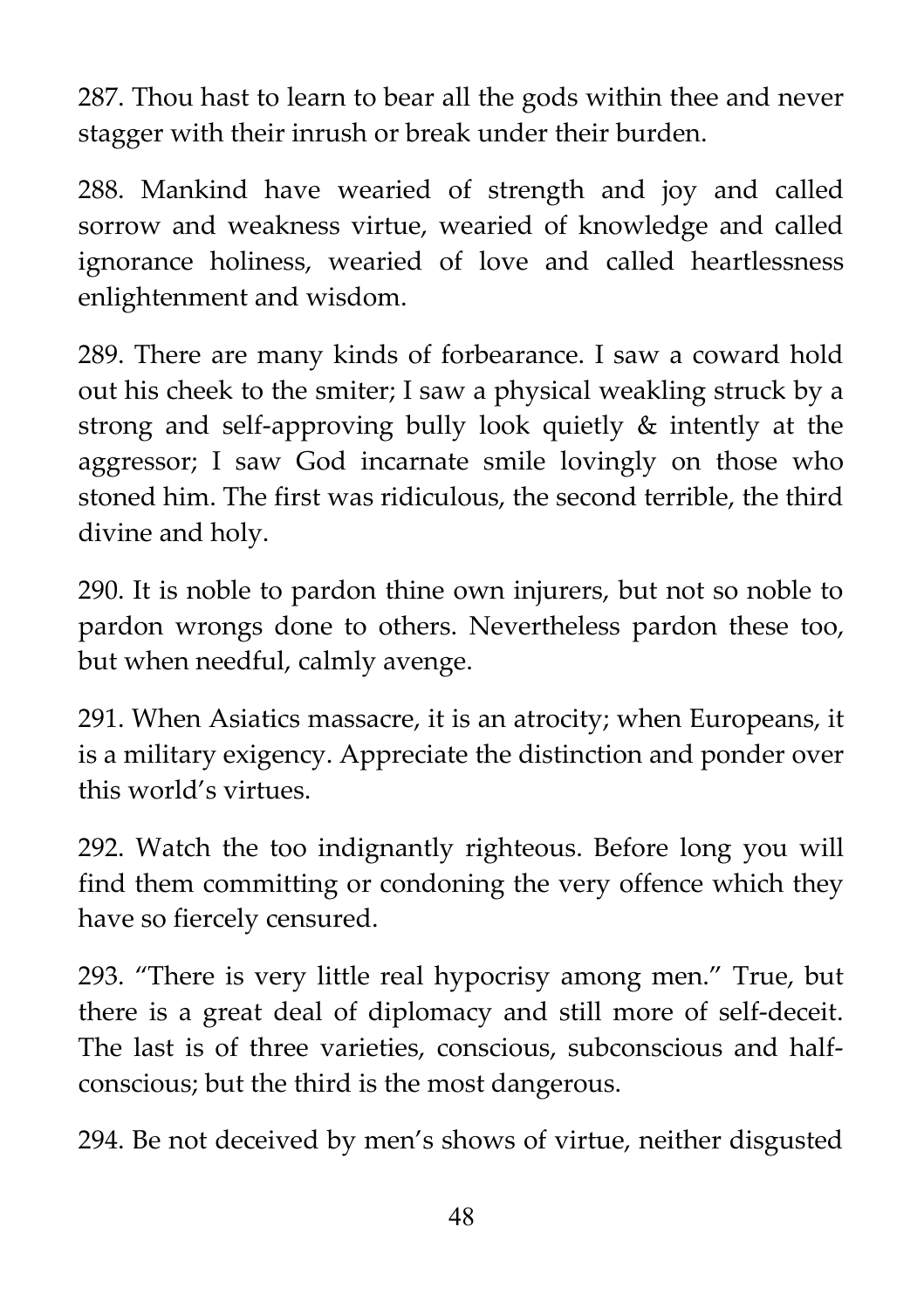by their open or secret vices. These things are the necessary shufflings in a long transition-period of humanity.

295. Be not repelled by the world's crookednesses; the world is a wounded and venomous snake wriggling towards a destined offsloughing and perfection. Wait; for it is a divine wager, and out of this baseness, God will emerge brilliant and triumphant.

296. Why dost thou recoil from a mask? Behind its odious, grotesque or terrible seemings Krishna laughs at thy foolish anger, thy more foolish scorn or loathing and thy most foolish terror.

297. When thou findest thyself scorning another, look then at thy own heart and laugh at thy folly.

298. Avoid vain disputing; but exchange views freely. If dispute thou must, learn from thy adversary; for even from a fool, if thou listen not with the ear and the reasoning mind but the soul's light, thou canst gather much wisdom.

299. Turn all things to honey; this is the law of divine living.

300. Private dispute should always be avoided; but shrink not from the public battle; yet even there appreciate the strength of thy adversary.

301. When thou hearest an opinion that displeases thee, study and find out the truth in it.

302. The mediaeval ascetics hated women and thought they were created by God for the temptation of monks. One may be allowed to think more nobly both of God and of woman.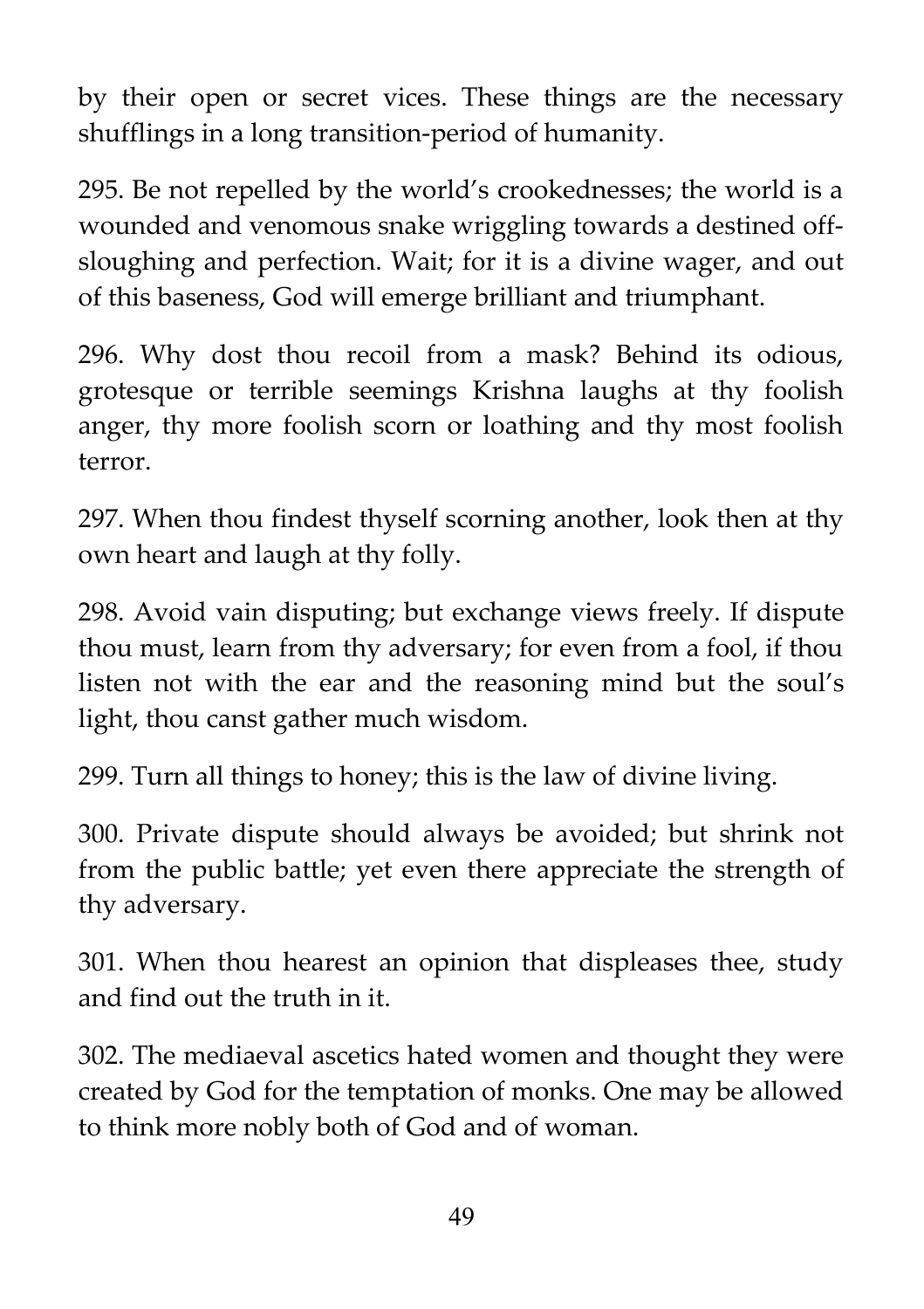303. If a woman has tempted thee, is it her fault or thine? Be not a fool and a self-deceiver.

304. There are two ways of avoiding the snare of woman; one is to shun all women and the other to love all beings.

305. Asceticism is no doubt very healing, a cave very peaceful and the hill-tops wonderfully pleasant; nevertheless do thou act in the world as God intended thee.

306. Three times God laughed at Shankara, first, when he returned to burn the corpse of his mother, again when he commented on the Isha Upanishad and the third time when he stormed about India preaching inaction.

307. Men labour only after success and if they are fortunate enough to fail, it is because the wisdom and force of Nature overbear their intellectual cleverness. God alone knows when & how to blunder wisely and fail effectively.

308. Distrust the man who has never failed and suffered; follow not his fortunes, fight not under his banner.

309. There are two who are unfit for greatness and freedom, the man who has never been a slave to another and the nation that has never been under the yoke of foreigners.

310. Fix not the time and the way in which the ideal shall be fulfilled. Work and leave time and way to God all-knowing.

311. Work as if the ideal had to be fulfilled swiftly & in thy lifetime; persevere as if thou knewest it not to be unless purchased by a thousand years yet of labour. That which thou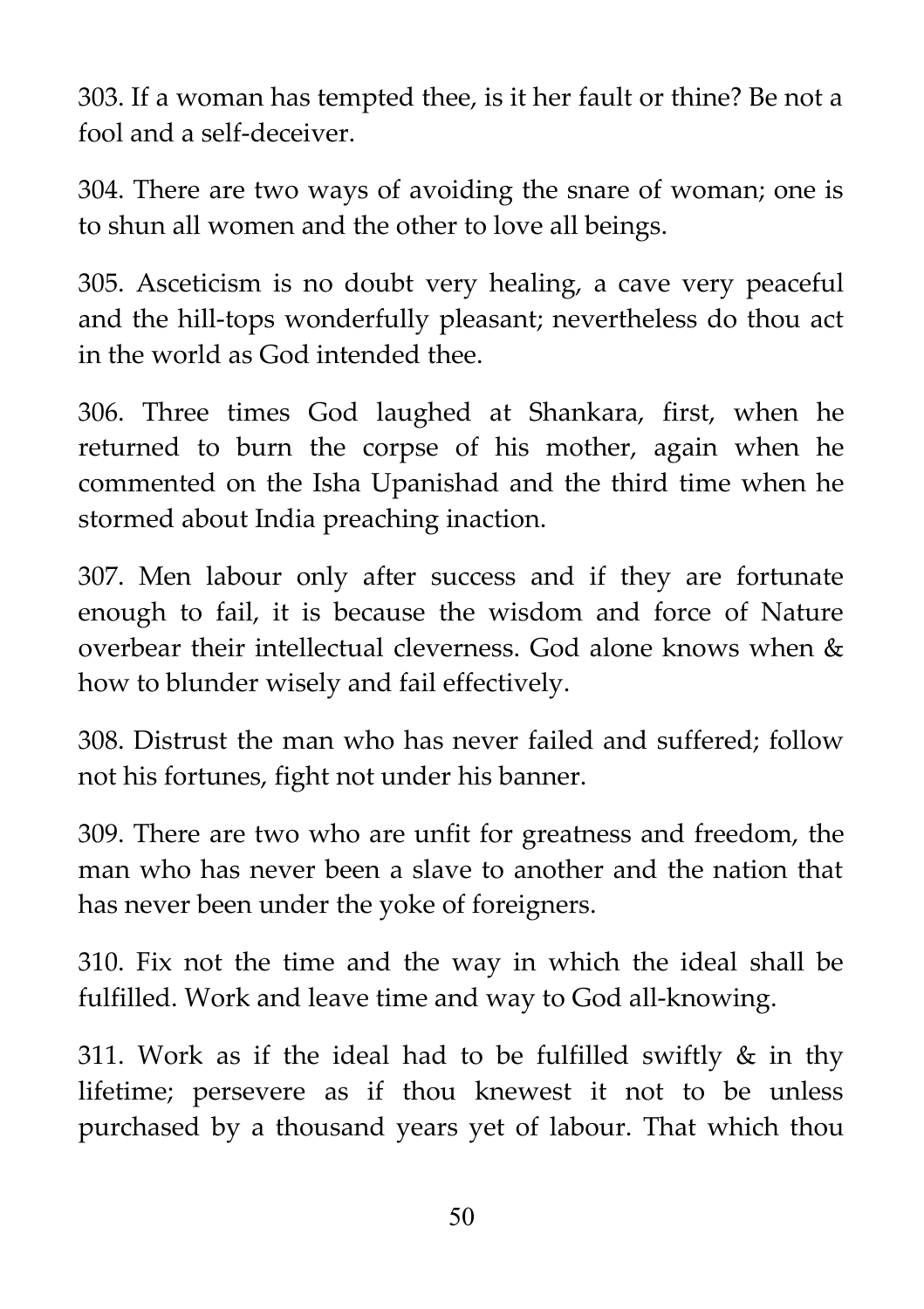darest not expect till the fifth millennium, may bloom out with tomorrow's dawning and that which thou hopest and lustest after now, may have been fixed for thee in thy hundredth advent.

312. Each man of us has a million lives yet to fulfil upon earth. Why then this haste and clamour and impatience?

313. Stride swiftly for the goal is far; rest not unduly, for thy Master is waiting for thee at the end of thy journey.

314. I am weary of the childish impatience which cries  $\&$ blasphemes and denies the ideal because the Golden Mountains cannot be reached in our little day or in a few momentary centuries.

315. Fix thy soul without desire upon the end and insist on it by the divine force within thee; then shall the end itself create its means, nay, it shall become its own means. For the end is Brahman and already accomplished; see it always as Brahman, see it always in thy soul as already accomplished.

316. Plan not with the intellect, but let thy divine sight arrange thy plans for thee. When a means comes to thee as thing to be done, make that thy aim; as for the end, it is, in world, accomplishing itself and, in thy soul, already accomplished.

317. Men see events as unaccomplished, to be striven for and effected. This is false seeing; events are not effected, they develop. The event is Brahman, already accomplished from of old, it is now manifesting.

318. As the light of a star reaches the earth hundreds of years after the star has ceased to exist, so the event already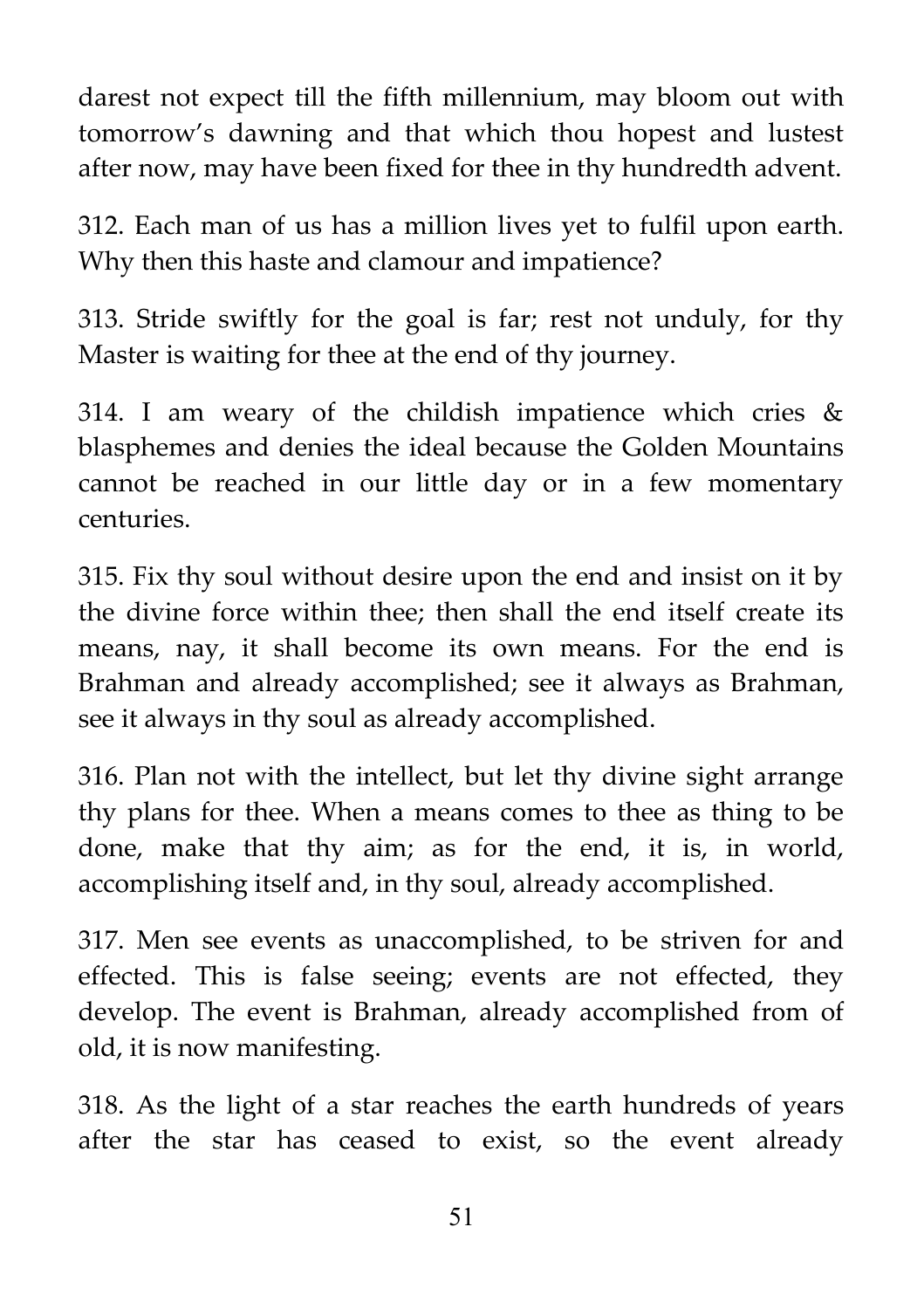accomplished in Brahman at the beginning manifests itself now in our material experience.

319. Governments, societies, kings, police, judges, institutions, churches, laws, customs, armies are temporary necessities imposed on us for a few groups of centuries because God has concealed His face from us. When it appears to us again in its truth & beauty, then in that light they will vanish.

320. The anarchic is the true divine state of man in the end as in the beginning; but in between it would lead us straight to the devil and his kingdom.

321. The communistic principle of society is intrinsically as superior to the individualistic as is brotherhood to jealousy and mutual slaughter; but all the practical schemes of Socialism invented in Europe are a yoke, a tyranny and a prison.

322. If communism ever reestablishes itself successfully upon earth, it must be on a foundation of soul's brotherhood and the death of egoism. A forced association and a mechanical comradeship would end in a worldwide fiasco.

323. Vedanta realised is the only practicable basis for a communistic society. It is the kingdom of the saints dreamed of by Christianity, Islam and Puranic Hinduism.

324. "Freedom, equality, brotherhood," cried the French revolutionists, but in truth freedom only has been practised with a dose of equality; as for brotherhood, only a brotherhood of Cain was founded — and of Barabbas. Sometimes it calls itself a Trust or Combine and sometimes the Concert of Europe.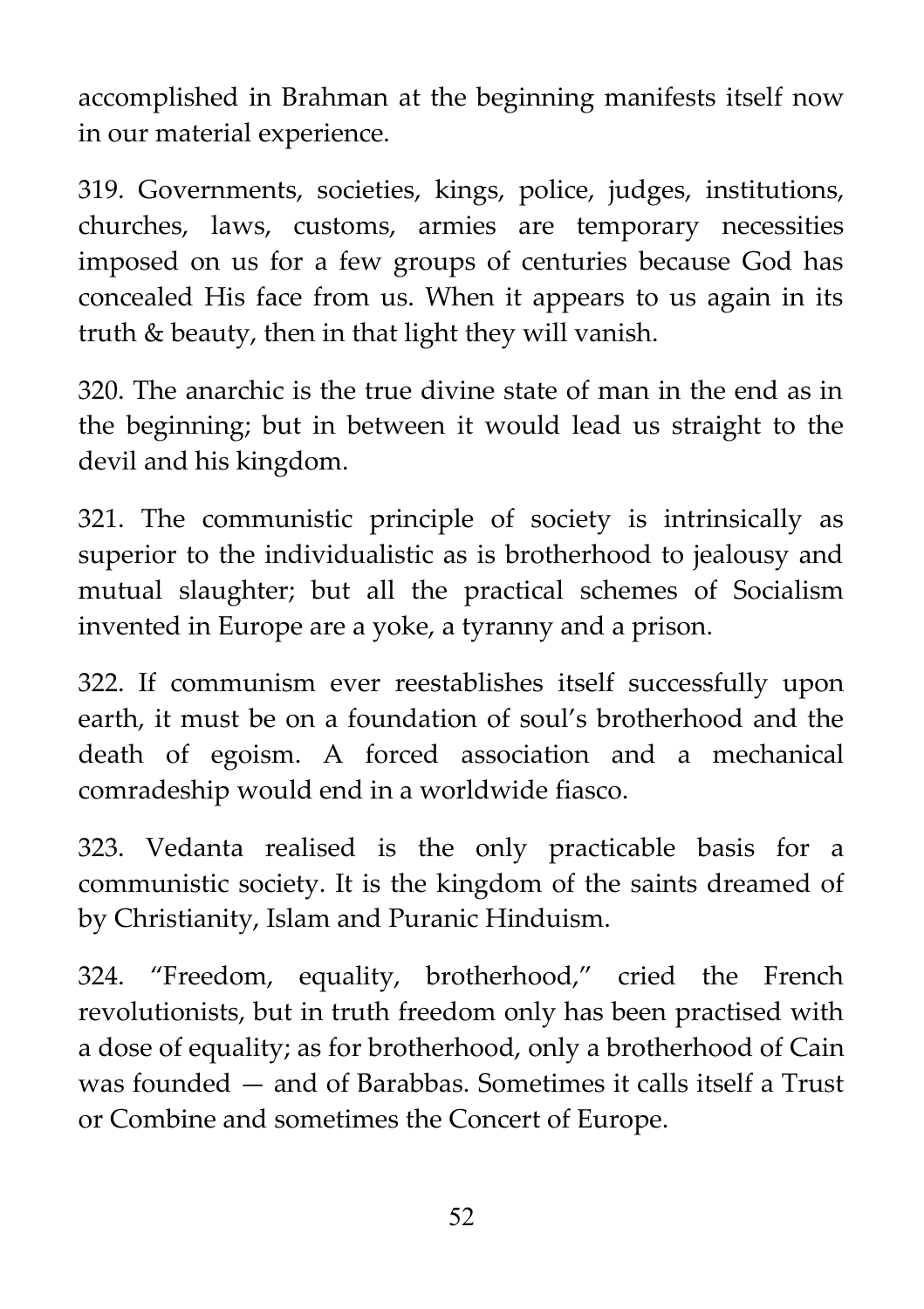325. "Since liberty has failed," cries the advanced thought of Europe, "let us try liberty cum equality or, since the two are a little hard to pair, equality instead of liberty. For brotherhood, it is impossible; therefore we will replace it by industrial association." But this time also, I think, God will not be deceived.

326. India had three fortresses of a communal life, the village community, the larger joint family & the orders of the Sannyasins; all these are broken or breaking with the stride of egoistic conceptions of social life; but is not this after all only the breaking of these imperfect moulds on the way to a larger & diviner communism?

327. The individual cannot be perfect until he has surrendered all he now calls himself to the divine Being. So also, until mankind gives all it has to God, never shall there be a perfected society.

328. There is nothing small in God's eyes; let there be nothing small in thine. He bestows as much labour of divine energy on the formation of a shell as on the building of an empire. For thyself it is greater to be a good shoemaker than a luxurious and incompetent king.

329. Imperfect capacity & effect in the work that is meant for thee is better than an artificial competency & a borrowed perfection.

330. Not result is the purpose of action, but God's eternal delight in becoming, seeing and doing.

331. God's world advances step by step fulfilling the lesser unit before it seriously attempts the larger. Affirm free nationality first, if thou wouldst ever bring the world to be one nation.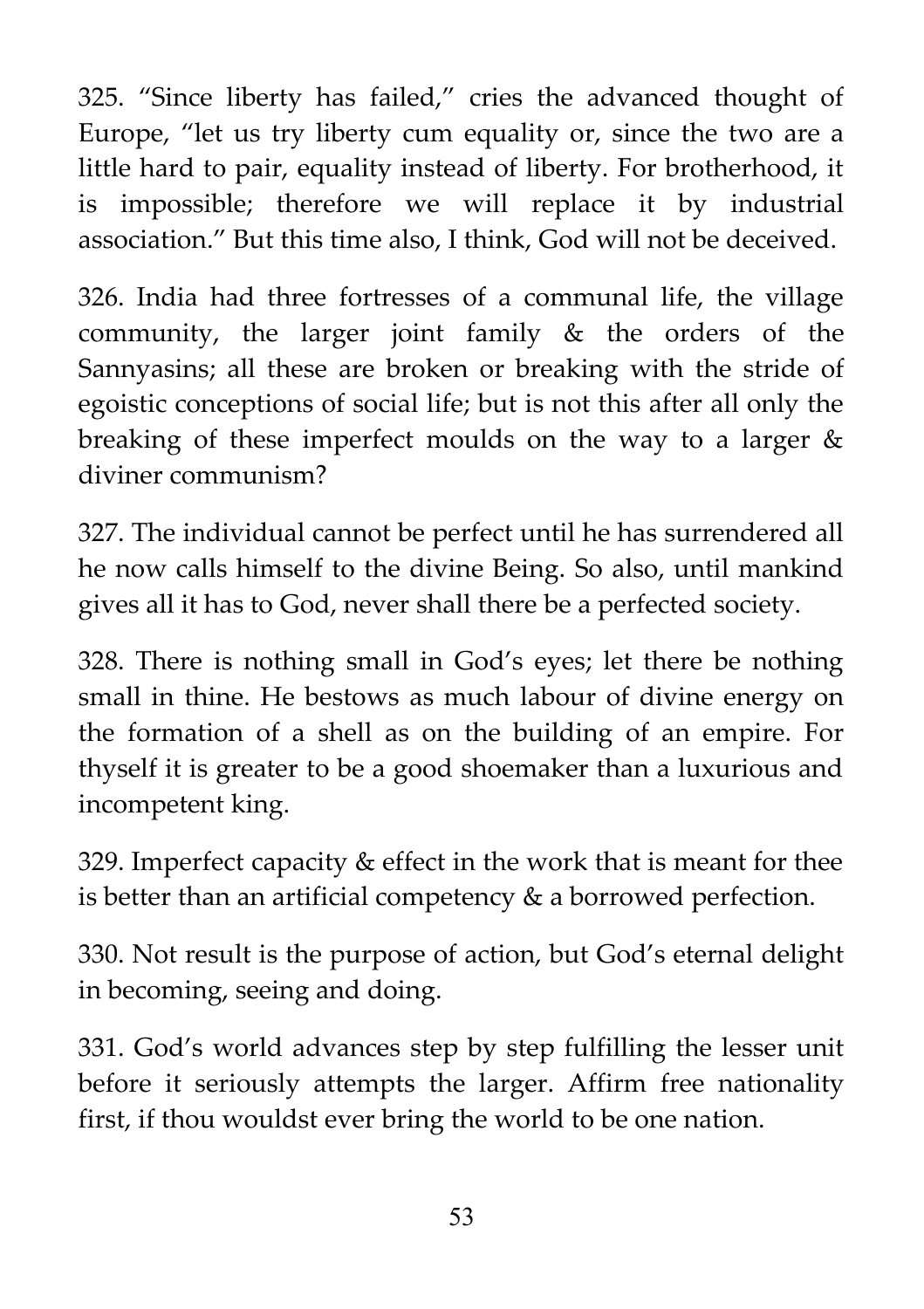332. A nation is not made by a common blood, a common tongue or a common religion; these are only important helps and powerful conveniences. But wherever communities of men not bound by family ties are united in one sentiment and aspiration to defend a common inheritance from their ancestors or assure a common future for their posterity, there a nation is already in existence.

333. Nationality is a stride of the progressive God passing beyond the stage of the family; therefore the attachment to clan and tribe must weaken or perish before a nation can be born.

334. Family, nationality, humanity are Vishnu's three strides from an isolated to a collective unity. The first has been fulfilled, we yet strive for the perfection of the second, towards the third we are reaching out our hands and the pioneer work is already attempted.

335. With the present morality of the human race a sound and durable human unity is not yet possible; but there is no reason why a temporary approximation to it should not be the reward of strenuous aspiration and untiring effort. By constant approximations and by partial realisations and temporary successes Nature advances.

336. Imitation is sometimes a good training-ship; but it will never fly the flag of the admiral.

337. Rather hang thyself than belong to the horde of successful imitators.

338. Tangled is the way of works in the world. When Rama the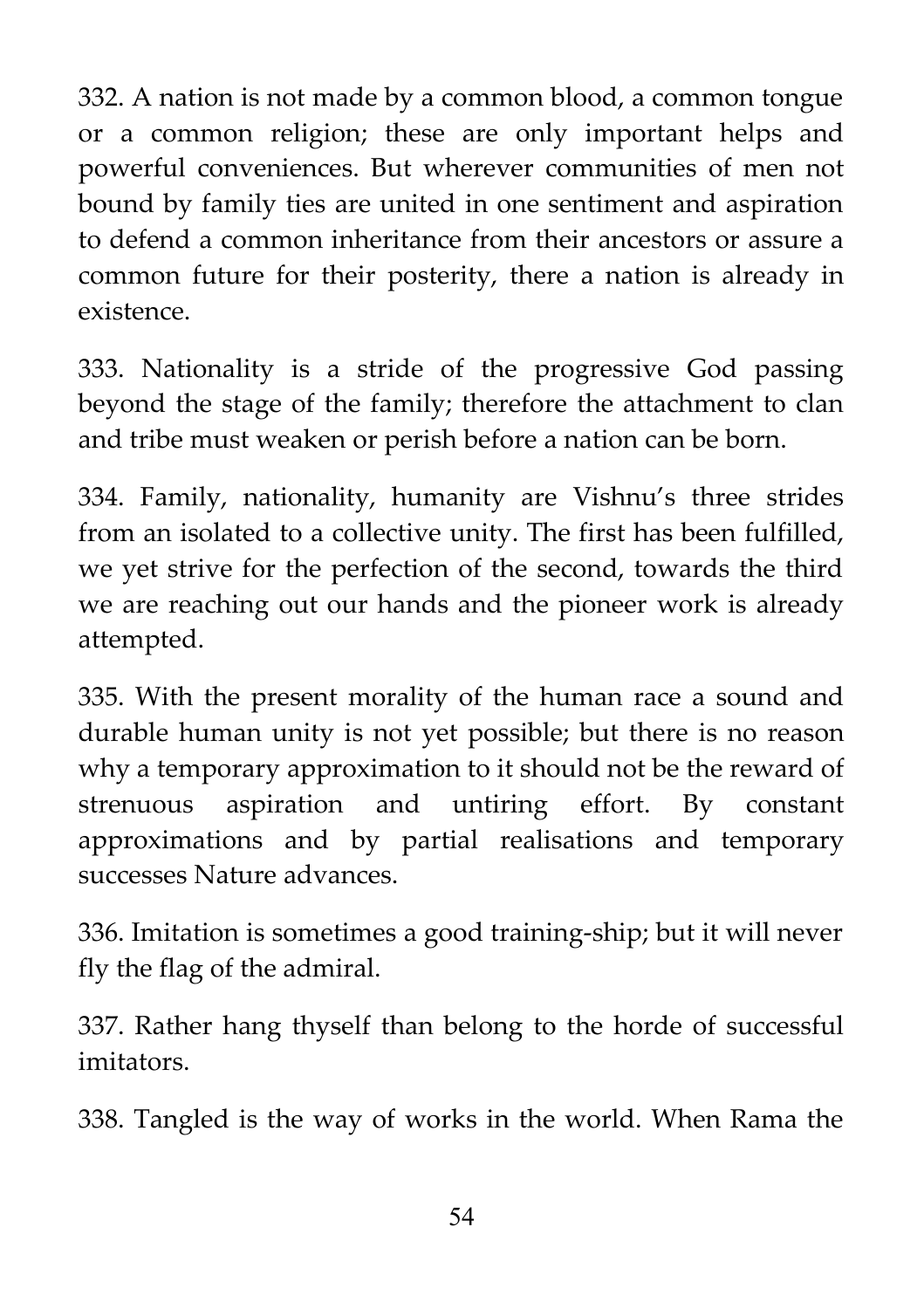Avatar murdered Vali or Krishna, who was God himself, assassinated, to liberate his nation, his tyrant uncle Kansa, who shall say whether they did good or did evil? But this we can feel, that they acted divinely.

339. Reaction perfects & hastens progress by increasing & purifying the force within it. This is what the multitude of the weak cannot see who despair of their port when the ship is fleeing helplessly before the storm wind, but it flees, hidden by the rain & the Ocean furrow, towards God's intended haven.

340. Democracy was the protest of the human soul against the allied despotisms of autocrat, priest and noble; Socialism is the protest of the human soul against the despotism of a plutocratic democracy; Anarchism is likely to be the protest of the human soul against the tyranny of a bureaucratic Socialism. A turbulent and eager march from illusion to illusion and from failure to failure is the image of European progress.

341. Democracy in Europe is the rule of the Cabinet minister, the corrupt deputy or the self-seeking capitalist masqued by the occasional sovereignty of a wavering populace; Socialism in Europe is likely to be the rule of the official and policeman masqued by the theoretic sovereignty of an abstract State. It is chimerical to enquire which is the better system; it would be difficult to decide which is the worse.

342. The gain of democracy is the security of the individual's life, liberty and goods from the caprices of the tyrant one or the selfish few; its evil is the decline of greatness in humanity.

343. This erring race of human beings dreams always of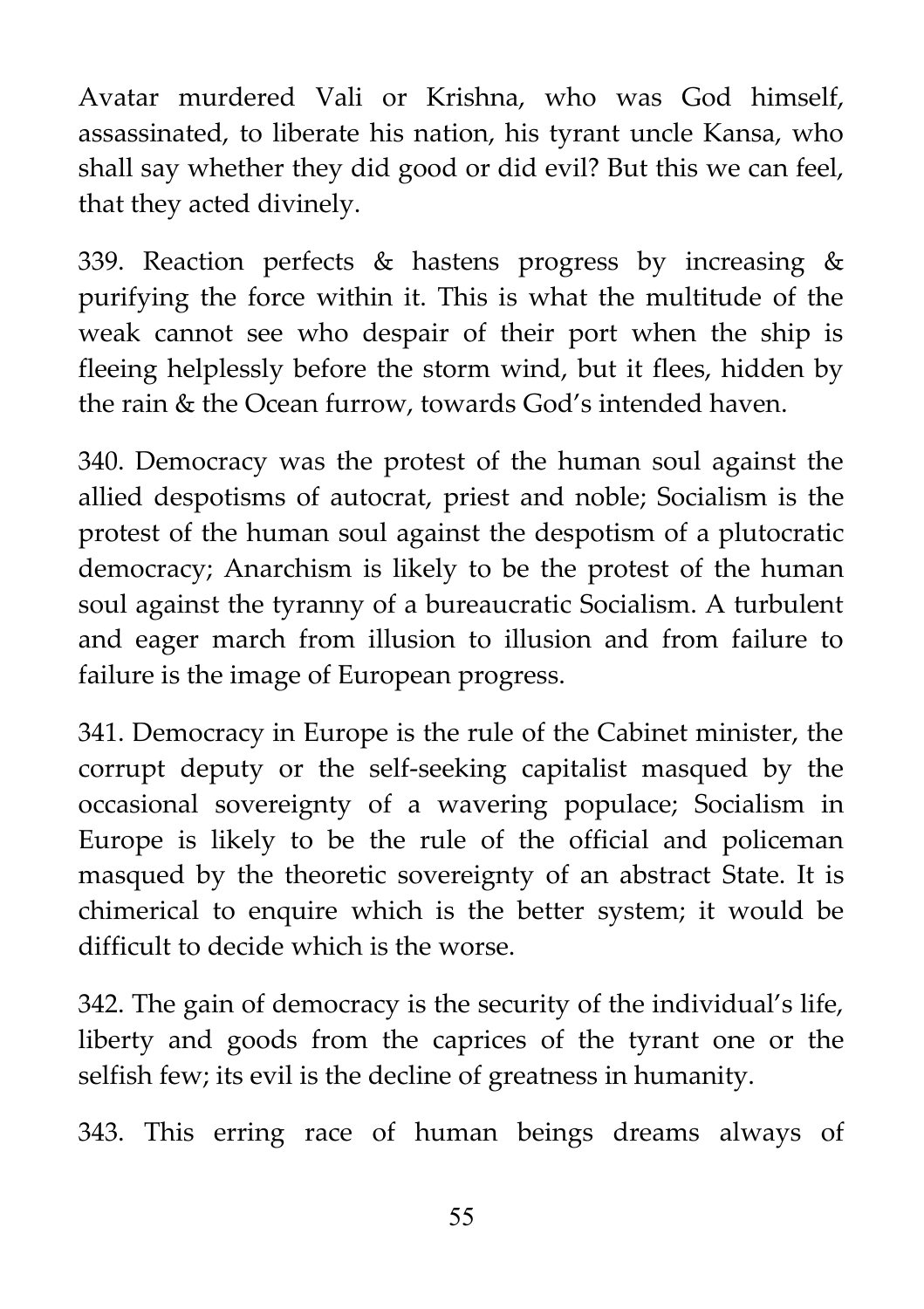perfecting their environment by the machinery of government and society; but it is only by the perfection of the soul within that the outer environment can be perfected. What thou art within, that outside thee thou shalt enjoy; no machinery can rescue thee from the law of thy being.

344. Be always vigilant against thy human proneness to persecute or ignore the reality even while thou art worshipping its semblance or token. Not human wickedness but human fallibility is the opportunity of Evil.

345. Honour the garb of the ascetic, but look also at the wearer, lest hypocrisy occupy the holy places and inward saintliness become a legend.

346. The many strive after competence or riches, the few embrace poverty as a bride; but, for thyself, strive after and embrace God only. Let Him choose for thee a king's palace or the bowl of the beggar.

347. What is vice but an enslaving habit and virtue but a human opinion? See God and do His will; walk in whatever path He shall trace for thy goings.

348. In the world's conflicts espouse not the party of the rich for their riches, nor of the poor for their poverty, of the king for his power & majesty, nor of the people for their hope and fervour, but be on God's side always. Unless indeed He has commanded thee to war against Him! then do that with thy whole heart and strength and rapture.

349. How shall I know God's will with me? I have to put egoism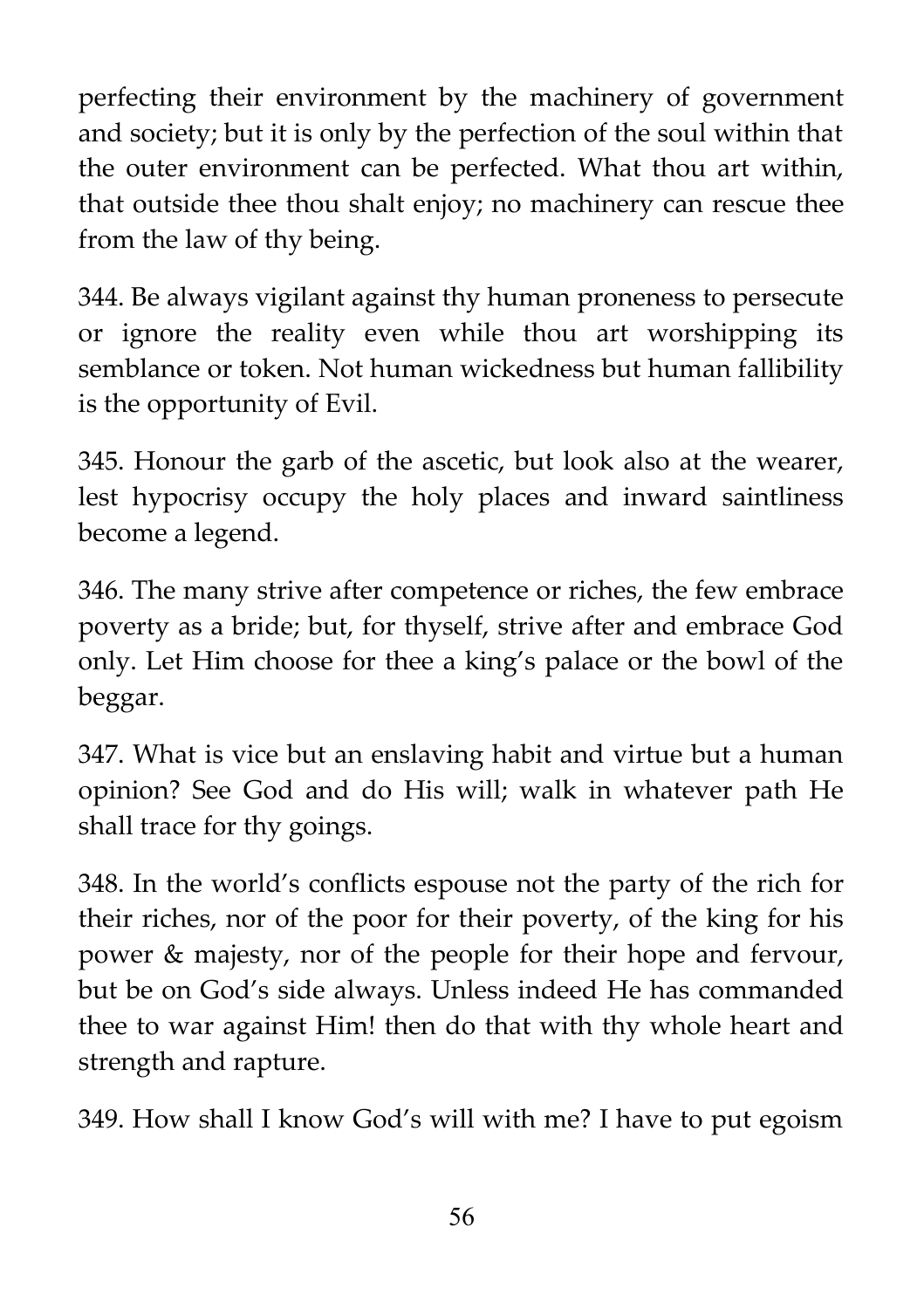out of me, hunting it from every lair & burrow, and bathe my purified and naked soul in His infinite workings; then He himself will reveal it to me.

350. Only the soul that is naked and unashamed, can be pure and innocent, even as Adam was in the primal garden of humanity.

351. Boast not thy riches, neither seek men's praise for thy poverty and self-denial; both these things are the coarse or the fine food of egoism.

352. Altruism is good for man, but less good when it is a form of supreme self-indulgence & lives by pampering the selfishness of others.

353. By altruism thou canst save thy soul, but see that thou save it not by indulging in his perdition thy brother.

354. Self-denial is a mighty instrument for purification; it is not an end in itself nor a final law of living. Not to mortify thyself but to satisfy God in the world must be thy object.

355. It is easy to distinguish the evil worked by sin & vice, but the trained eye sees also the evil done by self-righteous or selfregarding virtue.

356. The Brahmin first ruled by the book & the ritual, the Kshatriya next by the sword and the buckler; now the Vaishya governs us by machinery & the dollar, & the Sudra, the liberated serf, presses in with his doctrine of the kingdom of associated labour. But neither priest, king, merchant nor labourer is the true governor of humanity; the despotism of the tool and the mattock will fail like all the preceding despotisms. Only when egoism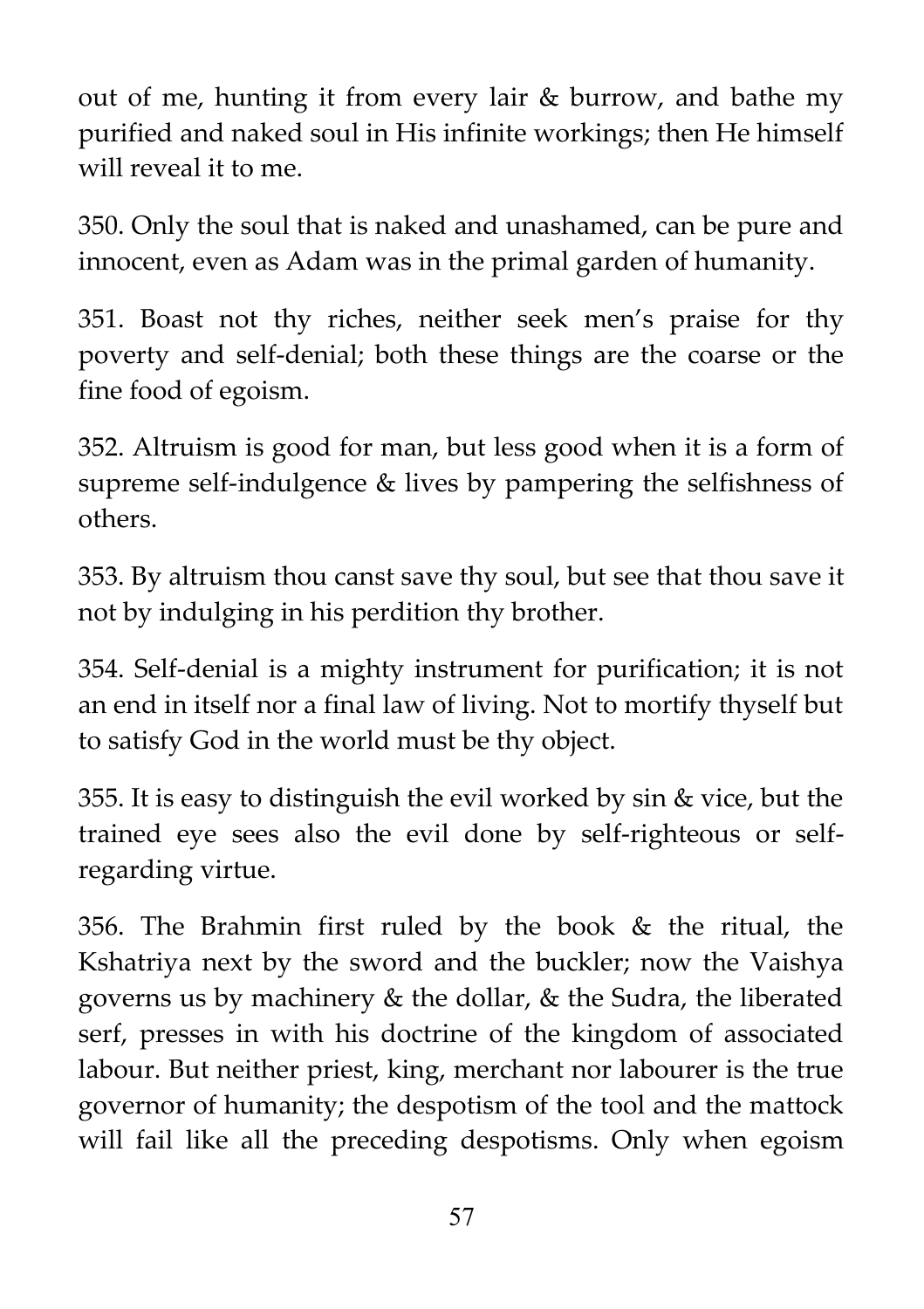dies & God in man governs his own human universality, can this earth support a happy and contented race of beings.

357. Men run after pleasure and clasp feverishly that burning bride to their tormented bosoms; meanwhile a divine & faultless bliss stands behind them waiting to be seen and claimed and captured.

358. Men hunt after petty successes & trivial masteries from which they fall back into exhaustion & weakness; meanwhile all the infinite force of God in the universe waits vainly to place itself at their disposal.

359. Men burrow after little details of knowledge and group them into bounded & ephemeral thought systems; meanwhile all infinite wisdom laughs above their heads & shakes wide the glory of her iridescent pinions.

360. Men seek laboriously to satisfy & complement the little bounded being made of the mental impressions they have grouped about a mean & grovelling ego; meanwhile the spaceless & timeless Soul is denied its joyous & splendid manifestation.

361. O soul of India, hide thyself no longer with the darkened Pandits of the Kaliyuga in the kitchen & the chapel, veil not thyself with the soulless rite, the obsolete law and the unblessed money of the dakshina; but seek in thy soul, ask of God and recover thy true Brahminhood & Kshatriyahood with the eternal Veda; restore the hidden truth of the Vedic sacrifice, return to the fulfilment of an older & mightier Vedanta.

362. Limit not sacrifice to the giving up of earthly goods or the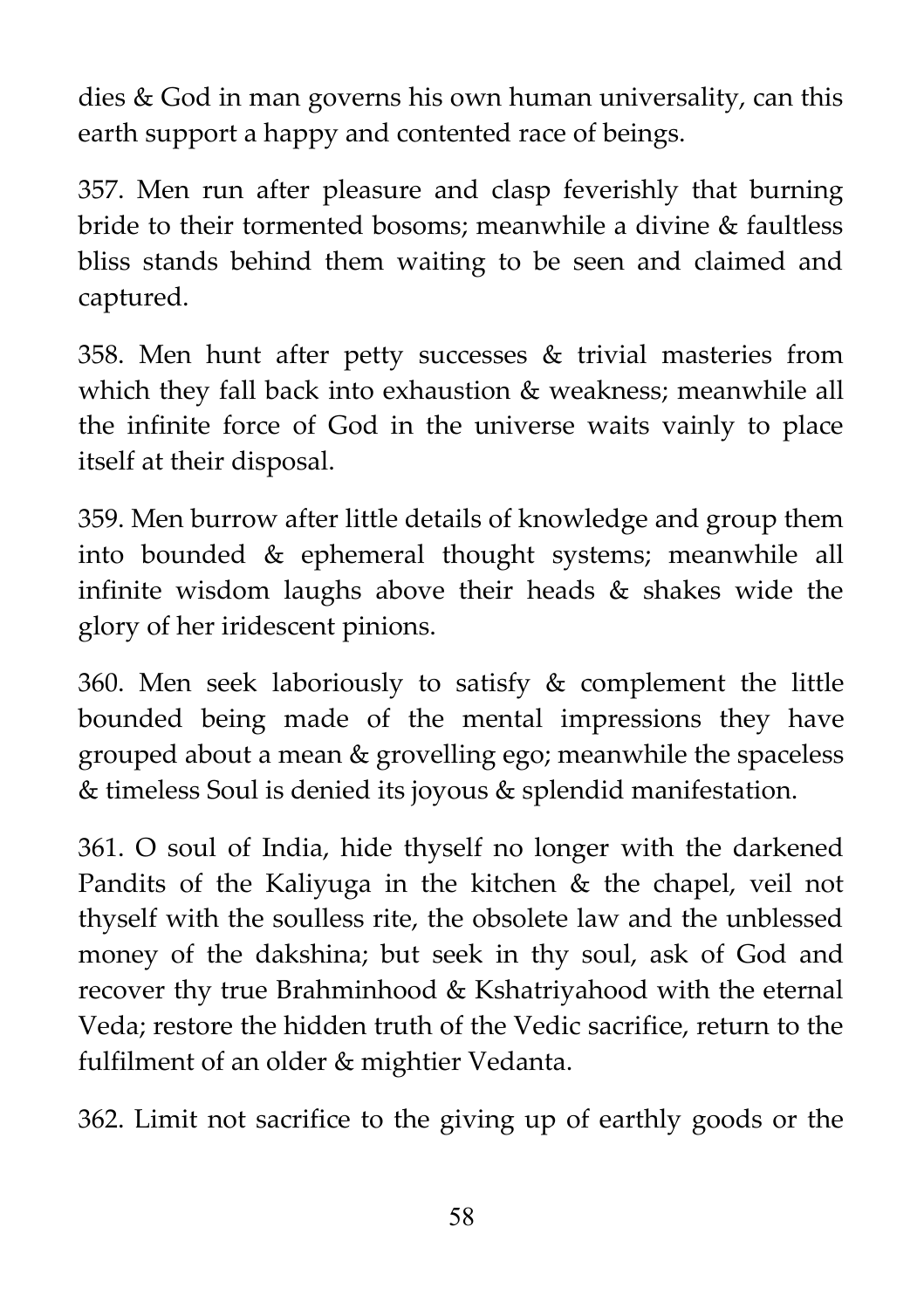denial of some desires & yearnings, but let every thought and every work & every enjoyment be an offering to God within thee. Let thy steps walk in thy Lord, let thy sleep and waking be a sacrifice to Krishna.

363. This is not according to my Shastra or my Science, say the men of rule, formalists. Fool! is God then only a book that there should be nothing true & good except what is written?

364. By which standard shall I walk, the word that God speaks to me, saying "This is My will, O my servant," or the rules that men who are dead, have written? Nay, if I have to fear & obey any, I will fear & obey God rather & not the pages of a book or the frown of a Pandit.

365. Thou mayst be deceived, wilt thou say, it may not be God's voice leading thee? Yet do I know that He abandons not those who have trusted Him even ignorantly, yet have I found that He leads wisely & lovingly even when He seems to deceive utterly, yet would I rather fall into the snare of the living God than be saved by trust in a dead formulary.

366. Act according to the Shastra rather than thy self-will  $\&$ desire; so shalt thou grow stronger to control the ravener in thee; but act according to God rather than the Shastra; so shalt thou reach to His highest which is far above rule & limit.

367. The Law is for the bound & those whose eyes are sealed; if they walk not by it, they will stumble; but thou who art free in Krishna or hast seen his living light, walk holding the hand of thy Friend & by the lamp of eternal Veda.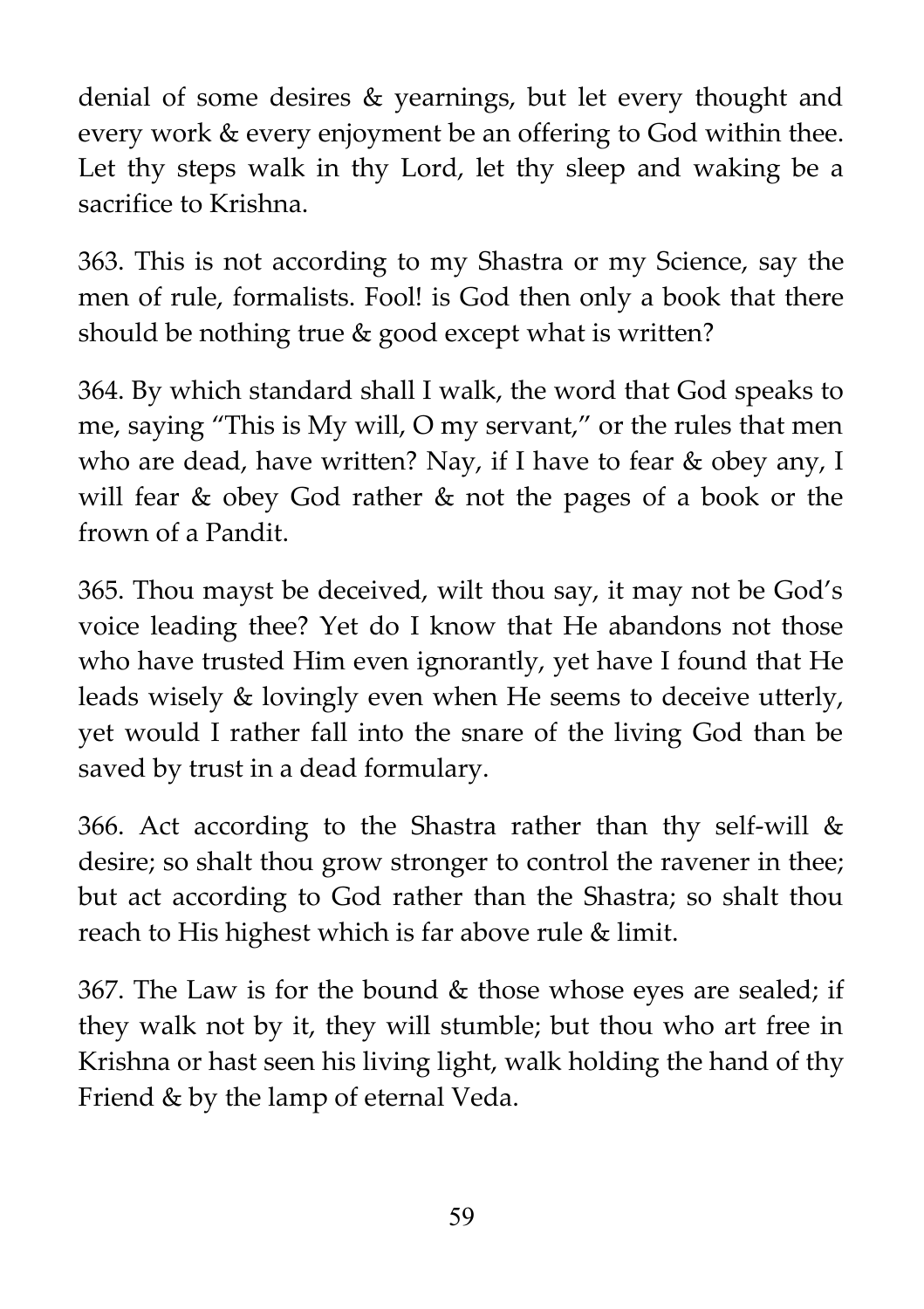368. The Vedanta is God's lamp to lead thee out of this night of bondage & egoism; but when the light of Veda has dawned in thy soul, then even that divine lamp thou needest not, for now thou canst walk freely & surely in a high & eternal sunlight.

369. What is the use of only knowing? I say to thee, Act and be, for therefore God sent thee into this human body.

370. What is the use of only being? I say to thee, Become, for therefore wast thou established as a man in this world of matter.

371. The path of works is in a way the most difficult side of God's triune causeway; yet is it not also, in this material world at least, the easiest, widest & most delightful? For at every moment we clash against God the worker & grow into His being by a thousand divine touches.

372. This is the wonder of the way of works that even enmity to God can be made an agency of salvation. Sometimes God draws and attaches us most swiftly to Him by wrestling with us as our fierce, invincible & irreconcilable enemy.

373. Shall I accept death or shall I turn and wrestle with him and conquer? That shall be as God in me chooses. For whether I live or die, I am always.

374. What is this thing thou callest death? Can God die? O thou who fearest death, it is Life that has come to thee sporting with a death-head and wearing a mask of terror.

375. There is a means to attain physical immortality and death is by our choice, not by Nature's compulsion. But who would care to wear one coat for a hundred years or be confined in one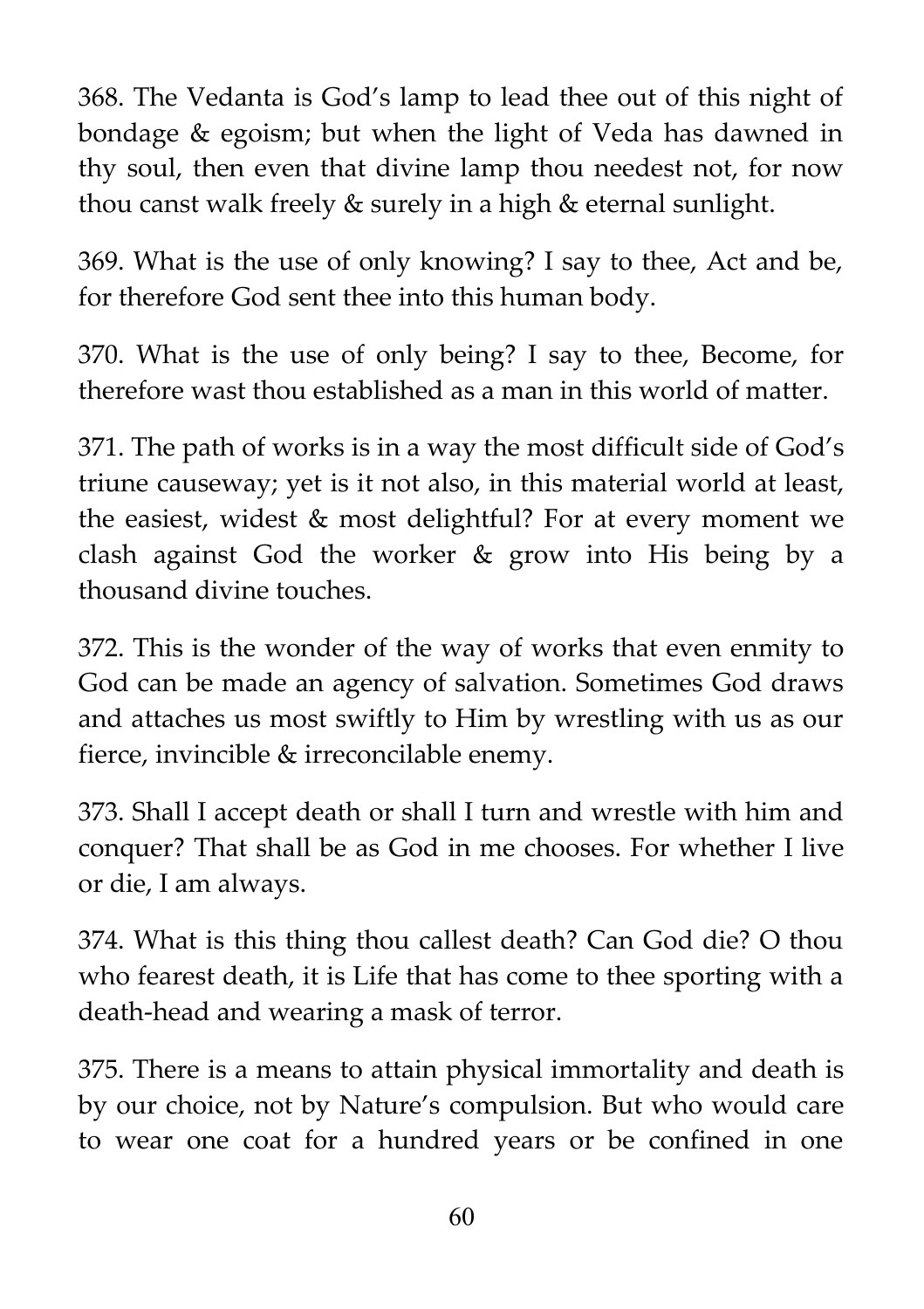narrow & changeless lodging unto a long eternity?

376. Fear and anxiety are perverse forms of will. What thou fearest & ponderest over, striking that note repeatedly in thy mind, thou helpest to bring about; for, if thy will above the surface of waking repels it, it is yet what thy mind underneath is all along willing, & the subconscious mind is mightier, wider, better equipped to fulfil than thy waking force & intellect. But the spirit is stronger than both together; from fear and hope take refuge in the grandiose calm and careless mastery of the spirit.

377. God made the infinite world by Self-knowledge which in its works is Will-Force self-fulfilling. He used ignorance to limit His infinity; but fear, weariness, depression, self-distrust and assent to weakness are the instruments by which He destroys what He created. When these things are turned on what is evil or harmful & ill-regulated within thee, then it is well; but if they attack thy very sources of life & strength, then seize & expel them or thou diest.

378. Mankind has used two powerful weapons to destroy its own powers and enjoyment, wrong indulgence and wrong abstinence.

379. Our mistake has been and is always to flee from the ills of Paganism to asceticism as a remedy and from the ills of asceticism back to Paganism. We swing for ever between two false opposites.

380. It is well not to be too loosely playful in one's games or too grimly serious in one's life and works. We seek in both a playful freedom and a serious order.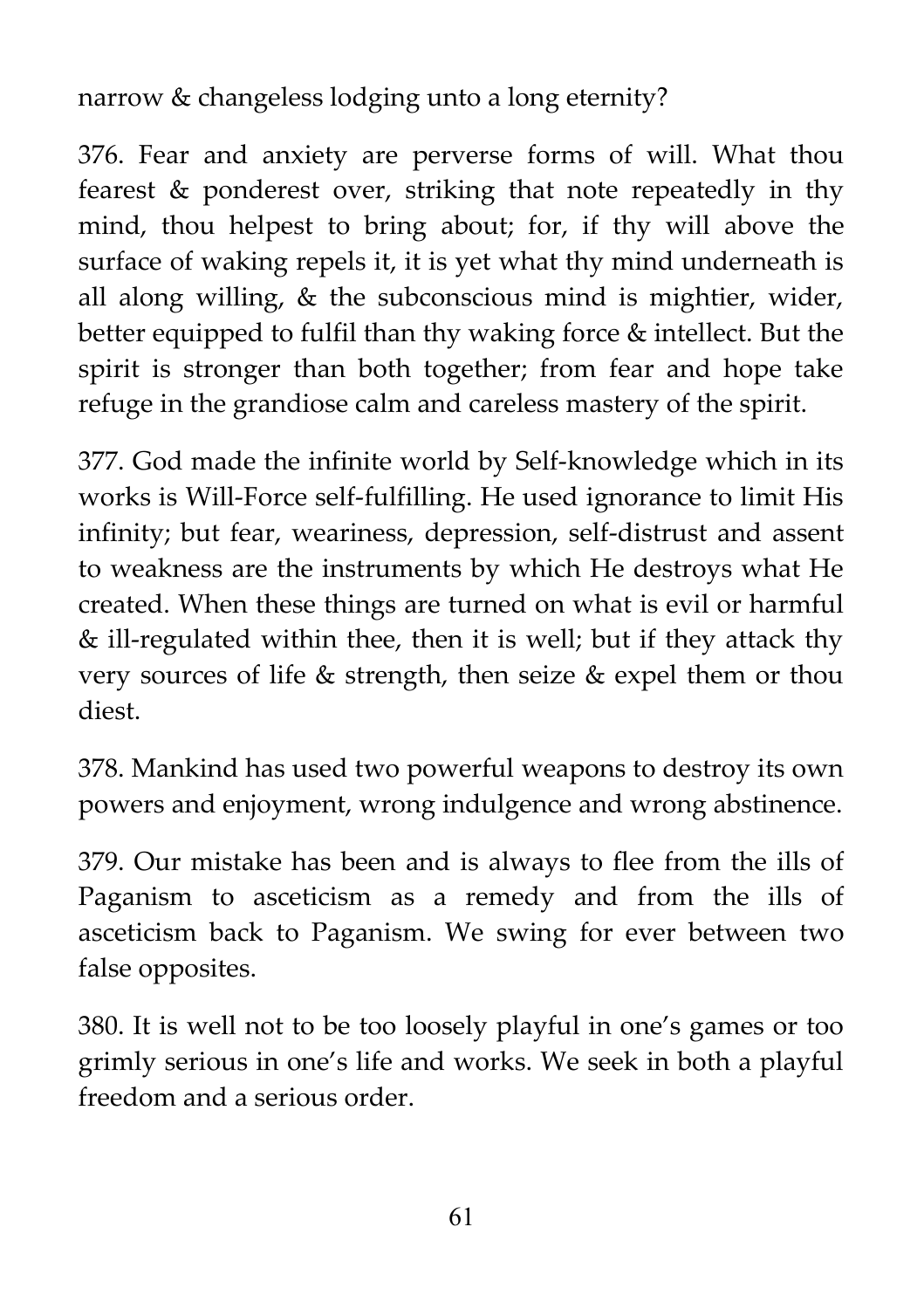381. For nearly forty years I believed them when they said I was weakly in constitution, suffered constantly from the smaller & the greater ailments & mistook this curse for a burden that Nature had laid upon me. When I renounced the aid of medicines, then they began to depart from me like disappointed parasites. Then only I understood what a mighty force was the natural health within me  $&$  how much mightier yet the Will  $&$ Faith exceeding mind which God meant to be the divine support of our life in this body.

382. Machinery is necessary to modern humanity because of our incurable barbarism. If we must incase ourselves in a bewildering multitude of comforts and trappings, we must needs do without Art and its methods; for to dispense with simplicity & freedom is to dispense with beauty. The luxury of our ancestors was rich & even gorgeous, but never encumbered.

383. I cannot give to the barbarous comfort & encumbered ostentation of European life the name of civilisation. Men who are not free in their souls & nobly rhythmical in their appointments, are not civilised.

384. Art in modern times & under European influence has become an excrescence upon life or an unnecessary menial; it should have been its chief steward and indispensable arranger.

385. Disease is needlessly prolonged & ends in death oftener than is inevitable, because the mind of the patient supports & dwells upon the disease of his body.

386. Medical Science has been more a curse to mankind than a blessing. It has broken the force of epidemics and unveiled a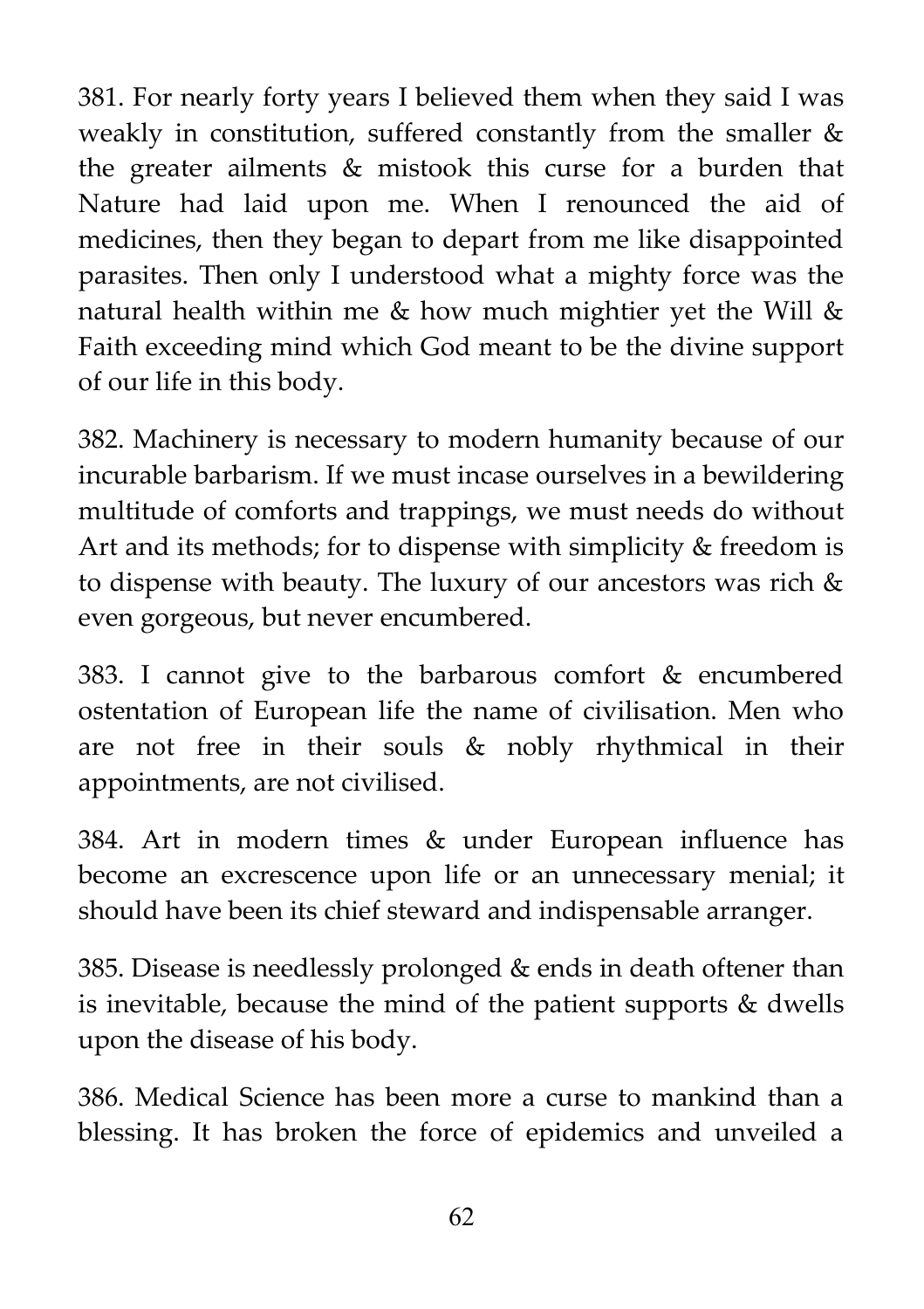marvellous surgery; but, also, it has weakened the natural health of man and multiplied individual diseases; it has implanted fear and dependence in the mind and body; it has taught our health to repose not on natural soundness but a rickety & distasteful crutch compact from the mineral and vegetable kingdoms.

387. The doctor aims a drug at a disease; sometimes it hits, sometimes misses. The misses are left out of account, the hits treasured up, reckoned and systematised into a science.

388. We laugh at the savage for his faith in the medicine man; but how are the civilised less superstitious who have faith in the doctors? The savage finds that when a certain incantation is repeated, he often recovers from a certain disease; he believes. The civilised patient finds that when he doses himself according to a certain prescription, he often recovers from a certain disease; he believes. Where is the difference?

389. The north-country Indian herdsman, attacked by fever, sits in the chill stream of a river for an hour or more & rises up free & healthy. If the educated man did the same, he would perish, not because the same remedy in its nature kills one & cures another, but because our bodies have been fatally indoctrinated by the mind into false habits.

390. It is not the medicine that cures so much as the patient's faith in the doctor and the medicine. Both are a clumsy substitute for the natural faith in one's own self-power which they have themselves destroyed.

391. The healthiest ages of mankind were those in which there were the fewest material remedies.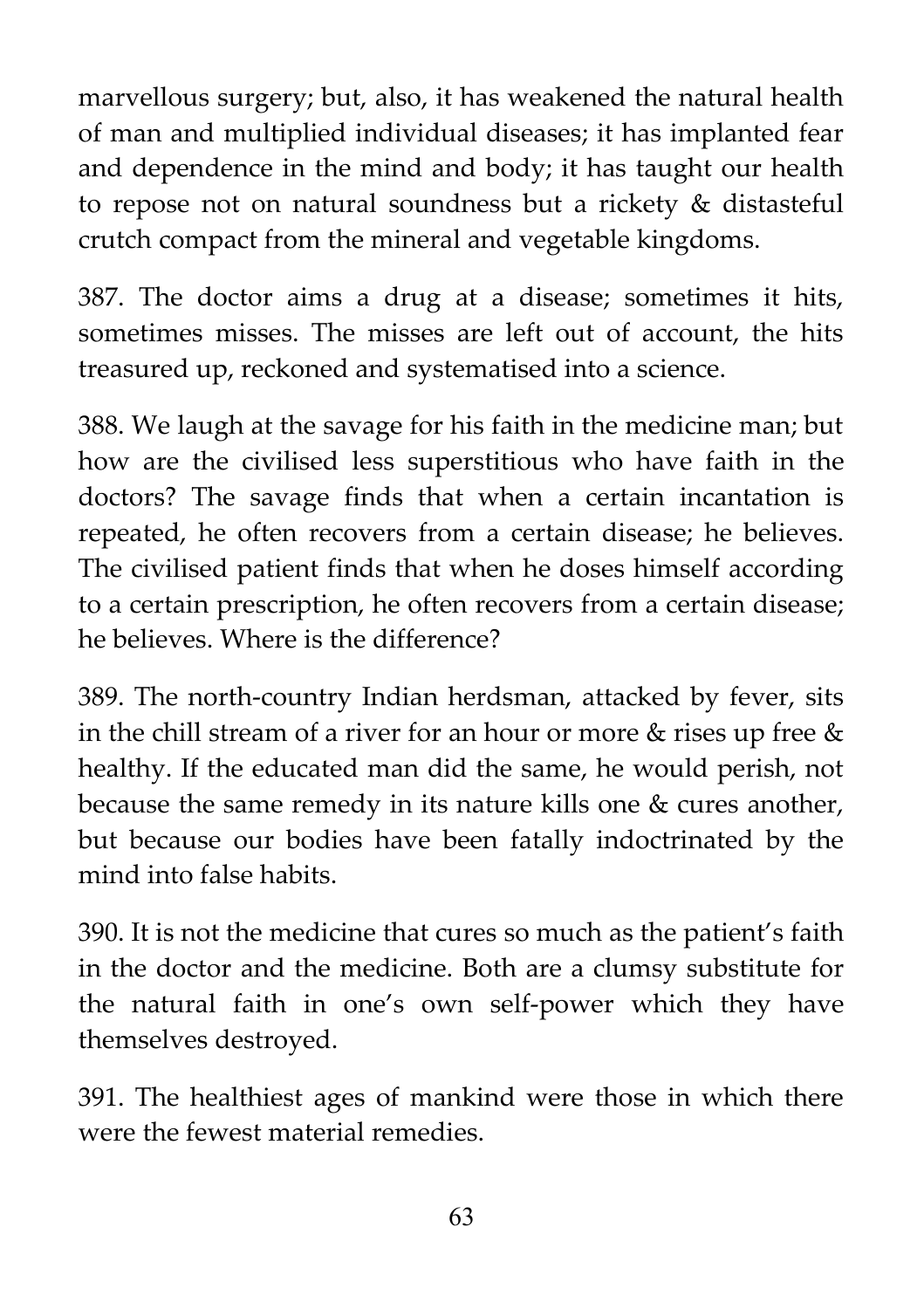392. The most robust and healthy race left on earth were the African savages; but how long can they so remain after their physical consciousness has been contaminated by the mental aberrations of the civilised?

393. We ought to use the divine health in us to cure and prevent diseases; but Galen and Hippocrates & their tribe have given us instead an armoury of drugs and a barbarous Latin hocuspocus as our physical gospel.

394. Medical Science is well-meaning and its practitioners often benevolent and not seldom self-sacrificing; but when did the well-meaning of the ignorant save them from harm-doing?

395. If all remedies were really and in themselves efficacious and all medical theories sound, how would that console us for our lost natural health and vitality? The upas-tree is sound in all its parts, but it is still an upas-tree.

396. The spirit within us is the only all-efficient doctor and submission of the body to it the one true panacea.

397. God within is infinite and self-fulfilling Will. Unappalled by the fear of death, canst thou leave to Him, not as an experiment, with a calm & entire faith thy ailments? Thou shalt find in the end that He exceeds the skill of a million doctors.

398. Health protected by twenty thousand precautions is the gospel of the doctor; but it is not God's evangel for the body, nor Nature's.

399. Man was once naturally healthy and could revert to that primal condition if he were suffered; but Medical Science pursues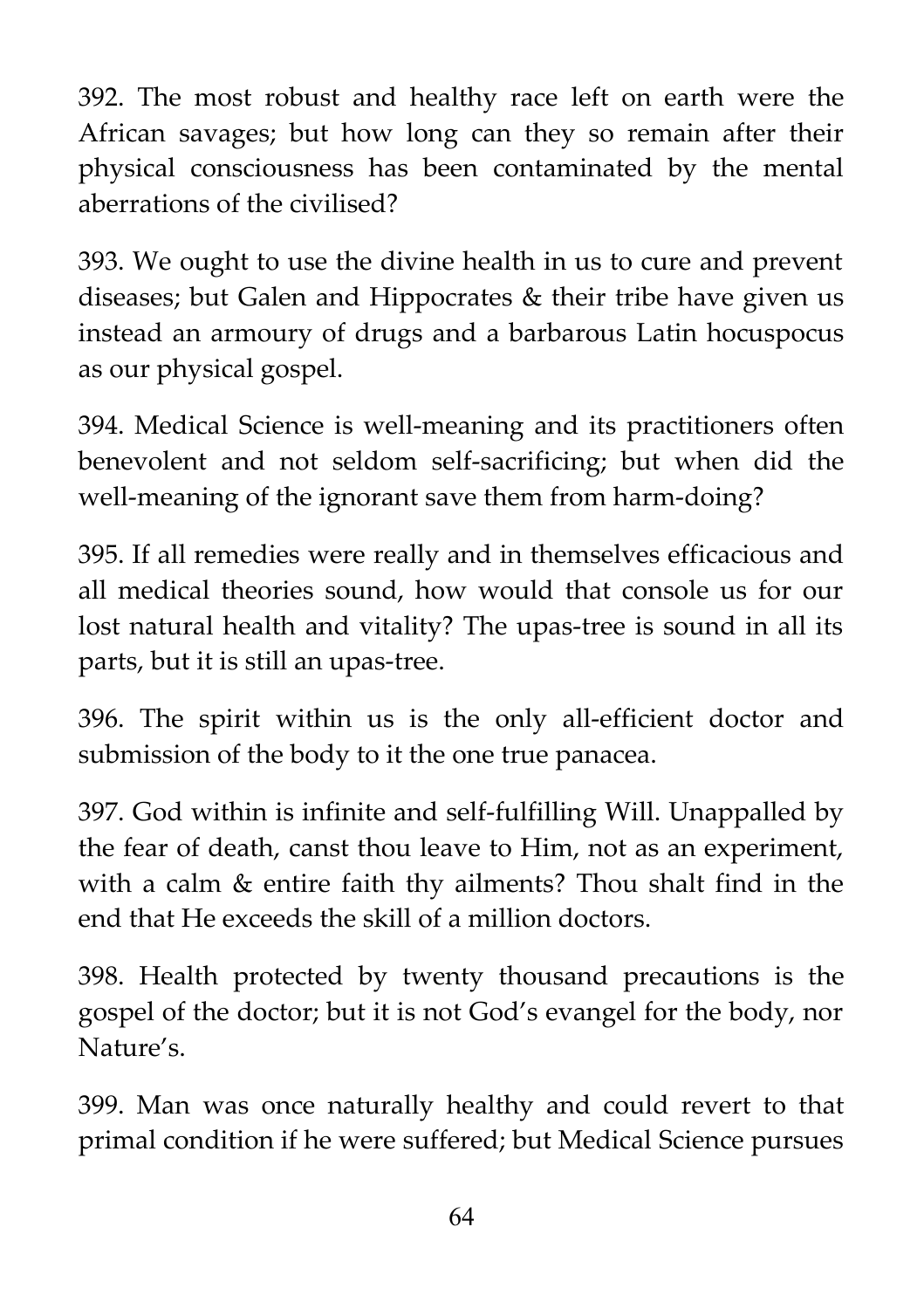our body with an innumerable pack of drugs and assails the imagination with ravening hordes of microbes.

400. I would rather die and have done with it than spend life in defending myself against a phantasmal siege of microbes. If that is to be barbarous [and] unenlightened, I embrace gladly my Cimmerian darkness.

401. Surgeons save & cure by cutting and maiming. Why not rather seek to discover Nature's direct all-powerful remedies?

402. It should take long for self-cure to replace medicine, because of the fear, self-distrust and unnatural physical reliance on drugs which Medical Science has taught to our minds & bodies & made our second nature.

403. Medicine is necessary for our bodies in disease only because our bodies have learned the art of not getting well without medicines. Even so, one sees often that the moment Nature chooses for recovery is that in which the life is abandoned as hopeless by the doctors.

404. Distrust of the curative power within us was our physical fall from Paradise. Medical Science and a bad heredity are the two angels of God who stand at the gates to forbid our return and reentry.

405. Medical Science to the human body is like a great Power which enfeebles a smaller State by its protection or like a benevolent robber who knocks his victim flat and riddles him with wounds in order that he may devote his life to healing  $\&$ serving the shattered body.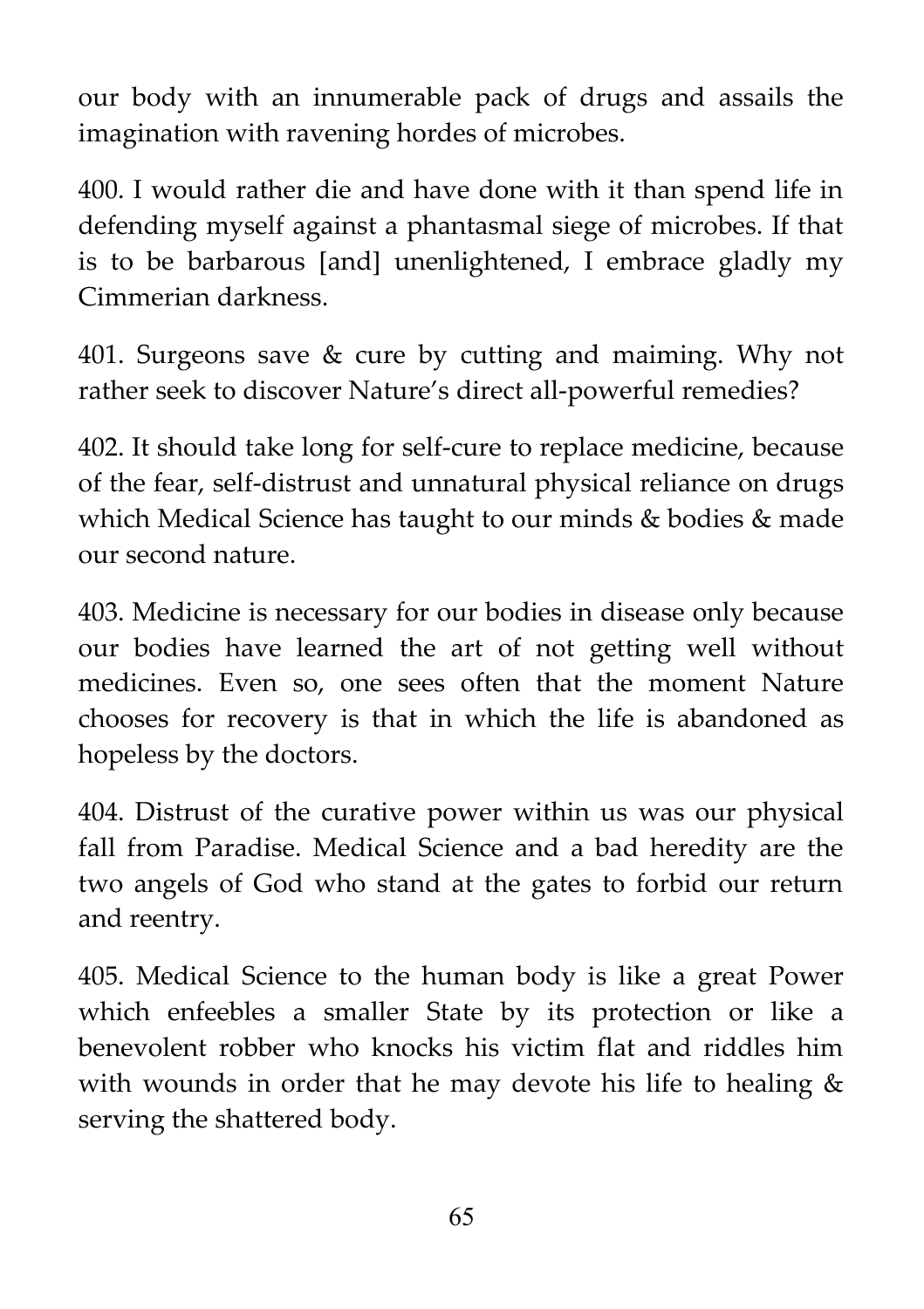406. Drugs often cure the body when they do not merely trouble or poison it, but only if their physical attack on the disease is supported by the force of the spirit; if that force can be made to work freely, drugs are at once superfluous.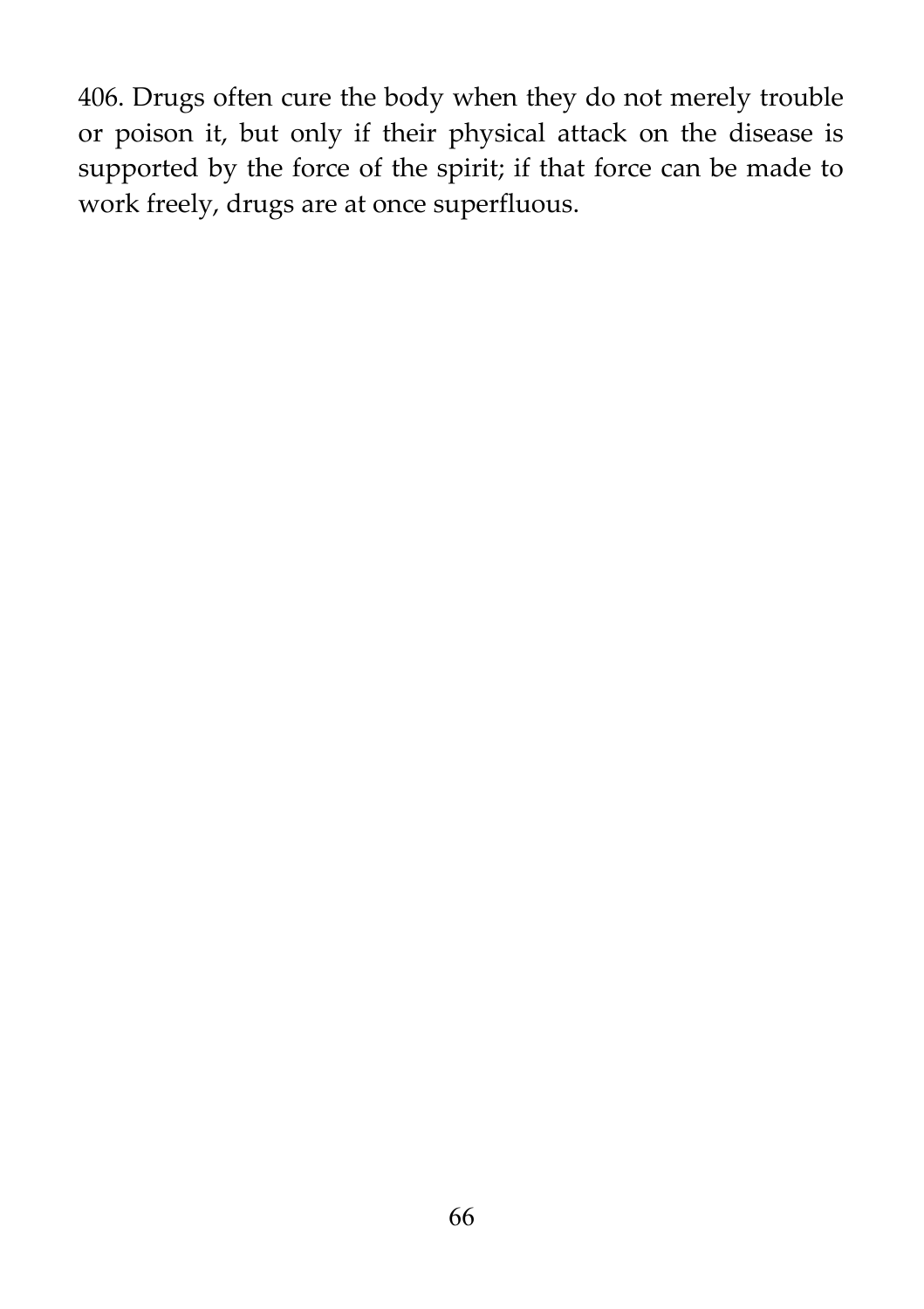## **Bhakti**

407. I am not a Bhakta, for I have not renounced the world for God. How can I renounce what He took from me by force and gave back to me against my will? These things are too hard for me.

408. I am not a Bhakta, I am not a Jnani, I am not a worker for the Lord. What am I then? A tool in the hands of my Master, a flute blown upon by the divine Herd-Boy, a leaf driven by the breath of the Lord.

409. Devotion is not utterly fulfilled till it becomes action and knowledge. If thou pursuest after God and canst overtake Him, let Him not go till thou hast His reality. If thou hast hold of His reality, insist on having also His totality. The first will give thee divine knowledge, the second will give thee divine works and a free and perfect joy in the universe.

410. Others boast of their love for God. My boast is that I did not love God; it was He who loved me and sought me out and forced me to belong to Him.

411. After I knew that God was a woman, I learned something from far-off about love; but it was only when I became a woman and served my Master and Paramour that I knew love utterly.

412. To commit adultery with God is the perfect experience for which the world was created.

413. To fear God really is to remove oneself to a distance from Him, but to fear Him in play gives an edge to utter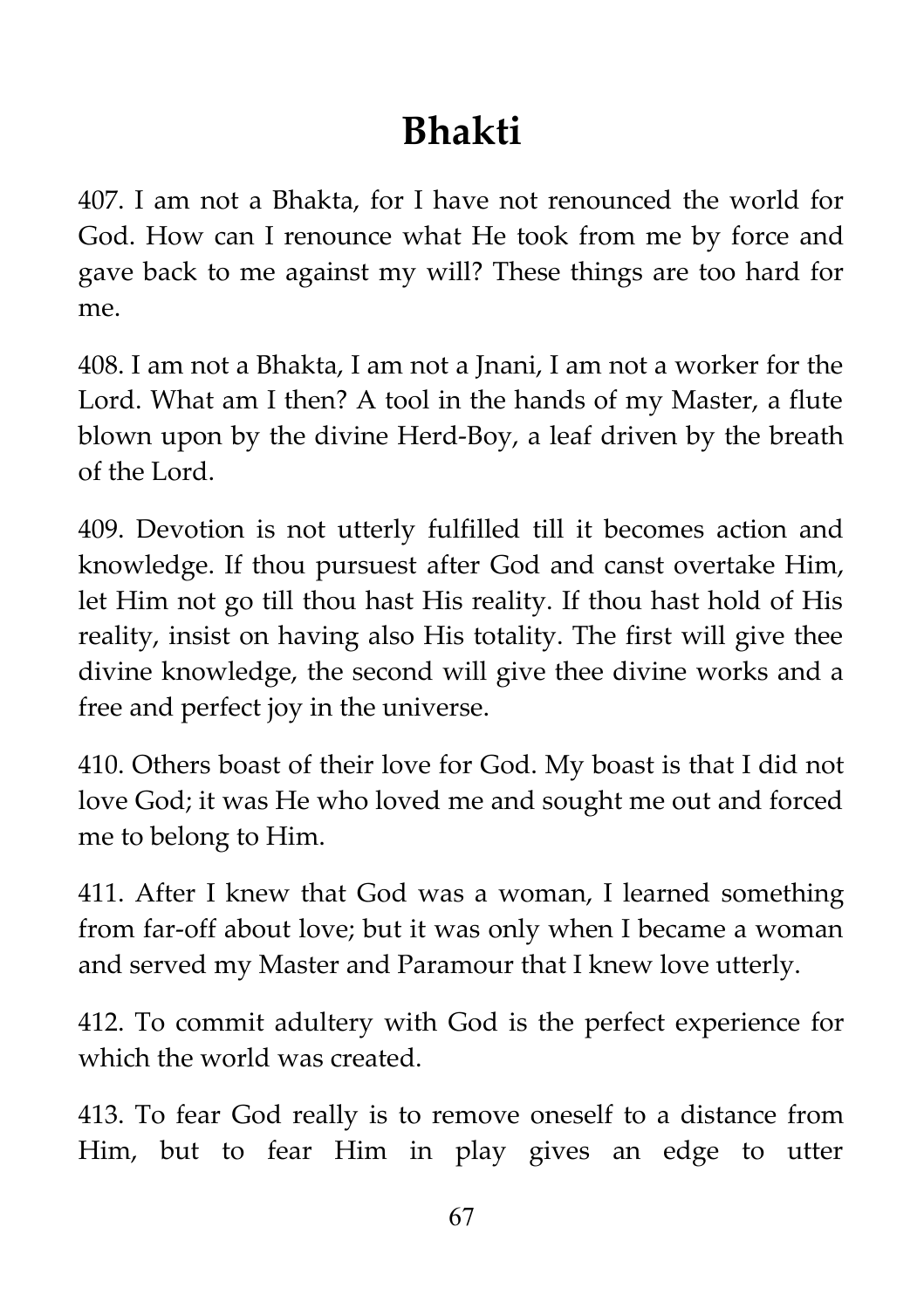delightfulness.

414. The Jew invented the God-fearing man; India the Godknower and God-lover.

415. The servant of God was born in Judaea, but he came to maturity among the Arabs. India's joy is in the servant-lover.

416. Perfect love casts out fear; but still keep thou some tender shadow and memory of the exile and it will make the perfection more perfect.

417. Thy soul has not tasted God's entire delight, if it has never had the joy of being His enemy, opposing His designs and engaging with Him in mortal combat.

418. If you cannot make God love you, make Him fight you. If He will not give you the embrace of the lover, compel Him to give you the embrace of the wrestler.

419. My soul is the captive of God, taken by Him in battle; it still remembers the war, though so far from it, with delight and alarm and wonder.

420. Most of all things on earth I hated pain till God hurt and tortured me; then it was revealed to me that pain is only a perverse and recalcitrant shape of excessive delight.

421. There are four stages in the pain God gives to us; when it is only pain; when it is pain that causes pleasure; when it is pain that is pleasure; and when it is purely a fiercer form of delight.

422. Even when one has climbed up into those levels of bliss where pain vanishes, it still survives disguised as intolerable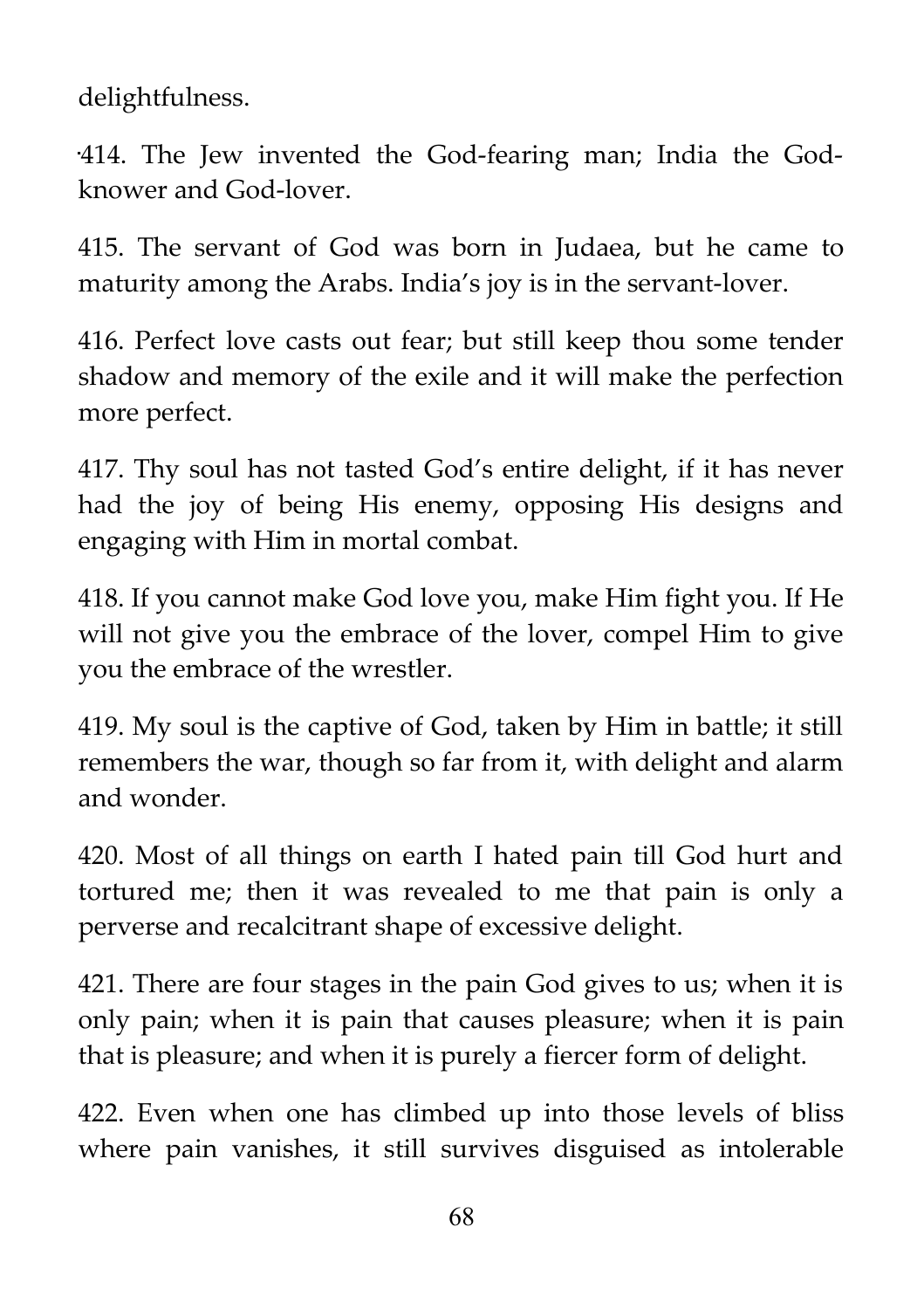ecstasy.

423. When I was mounting upon ever higher crests of His joy, I asked myself whether there was no limit to the increase of bliss and almost I grew afraid of God's embraces.

424. The next greatest rapture to the love of God, is the love of God in men; there, too, one has the joy of multiplicity.

425. For monogamy may be the best for the body, but the soul that loves God in men dwells here always as the boundless & ecstatic polygamist; yet all the time  $-$  that is the secret  $-$  it is in love with only one being.

426. The whole world is my seraglio and every living being and inanimate existence in it is the instrument of my rapture.

427. I did not know for some time whether I loved Krishna best or Kali; when I loved Kali, it was loving myself, but when I loved Krishna, I loved another, and still it was my Self with whom I was in love. Therefore I came to love Krishna better even than Kali.

428. What is the use of admiring Nature or worshipping her as a Power, a Presence and a goddess? What is the use, either, of appreciating her aesthetically or artistically? The secret is to enjoy her with the soul as one enjoys a woman with the body.

429. When one has the vision in the heart, everything, Nature and Thought and Action, ideas and occupations and tastes and objects become the Beloved and are a source of ecstasy.

430. The philosophers who reject the world as Maya, are very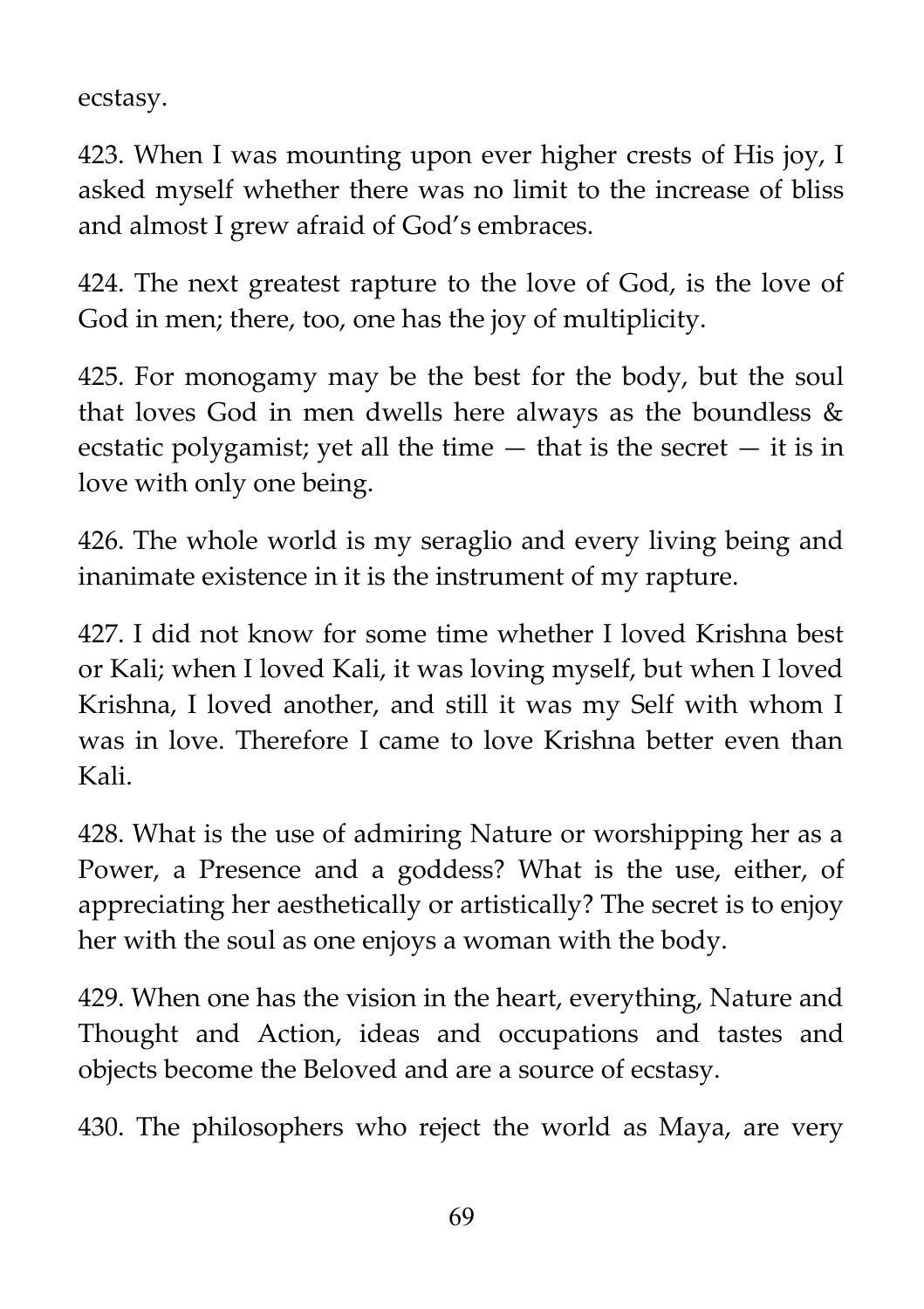wise and austere and holy; but I cannot help thinking sometimes that they are also just a little stupid and allow God to cheat them too easily.

431. For my part, I think I have a right to insist on God giving Himself to me in the world as well as out of it. Why did He make it at all, if He wanted to escape that obligation?

432. The Mayavadin talks of my Personal God as a dream and prefers to dream of Impersonal Being; the Buddhist puts that aside too as a fiction and prefers to dream of Nirvana and the bliss of nothingness. Thus all the dreamers are busy reviling each other's visions and parading their own as the panacea. What the soul utterly rejoices in, is for thought the ultimate reality.

433. Beyond Personality the Mayavadin sees indefinable Existence; I followed him there and found my Krishna beyond in indefinable Personality.

434. When I first met Krishna, I loved Him as a friend and playmate till He deceived me; then I was indignant and could not forgive Him. Afterwards I loved Him as a lover and He still deceived me; I was again and much more indignant, but this time I had to pardon.

435. After offending, He forced me to pardon Him not by reparation, but by committing fresh offences.

436. So long as God tried to repair His offences against me, we went on periodically quarrelling; but when He found out His mistake, the quarrelling stopped, for I had to submit to Him entirely.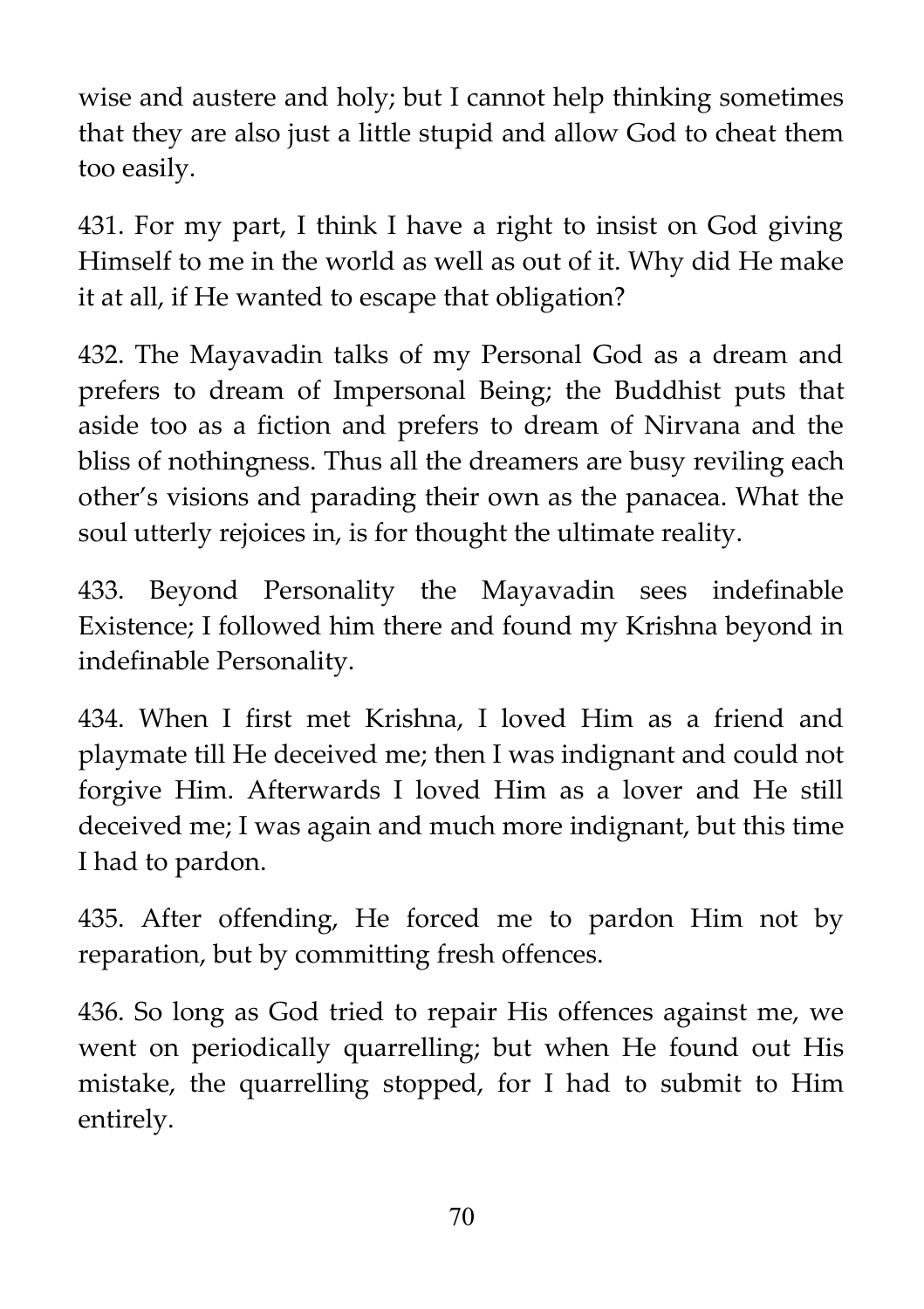437. When I saw others than Krishna and myself in the world, I kept secret God's doings with me; but since I began to see Him and myself everywhere, I have become shameless and garrulous.

438. All that my Lover has, belongs to me. Why do you abuse me for showing off the ornaments He has given to me?

439. My Lover took His crown and royal necklace from His head and neck and clothed me with them; but the disciples of the saints and the prophets abused me and said, "He is hunting after siddhis."

440. I did my Lover's commands in the world & the will of my Captor; but they cried, "Who is this corruptor of youth, this disturber of morals?"

441. If I cared even for your praise, O ye saints, if I cherished my reputation, O ye prophets, my Lover would never have taken me into His bosom and given me the freedom of His secret chambers.

442. I was intoxicated with the rapture of my Lover and I threw the robe of the world from me even in the world's highways. Why should I care that the worldlings mock and the Pharisees turn their faces?

443. To thy lover, O Lord, the railing of the world is wild honey and the pelting of stones by the mob is summer rain on the body. For is it not Thou that railest and peltest, and is it not Thou in the stones that strikest and hurtest me?

444. There are two things in God which men call evil, that which they cannot understand at all and that which they misunderstand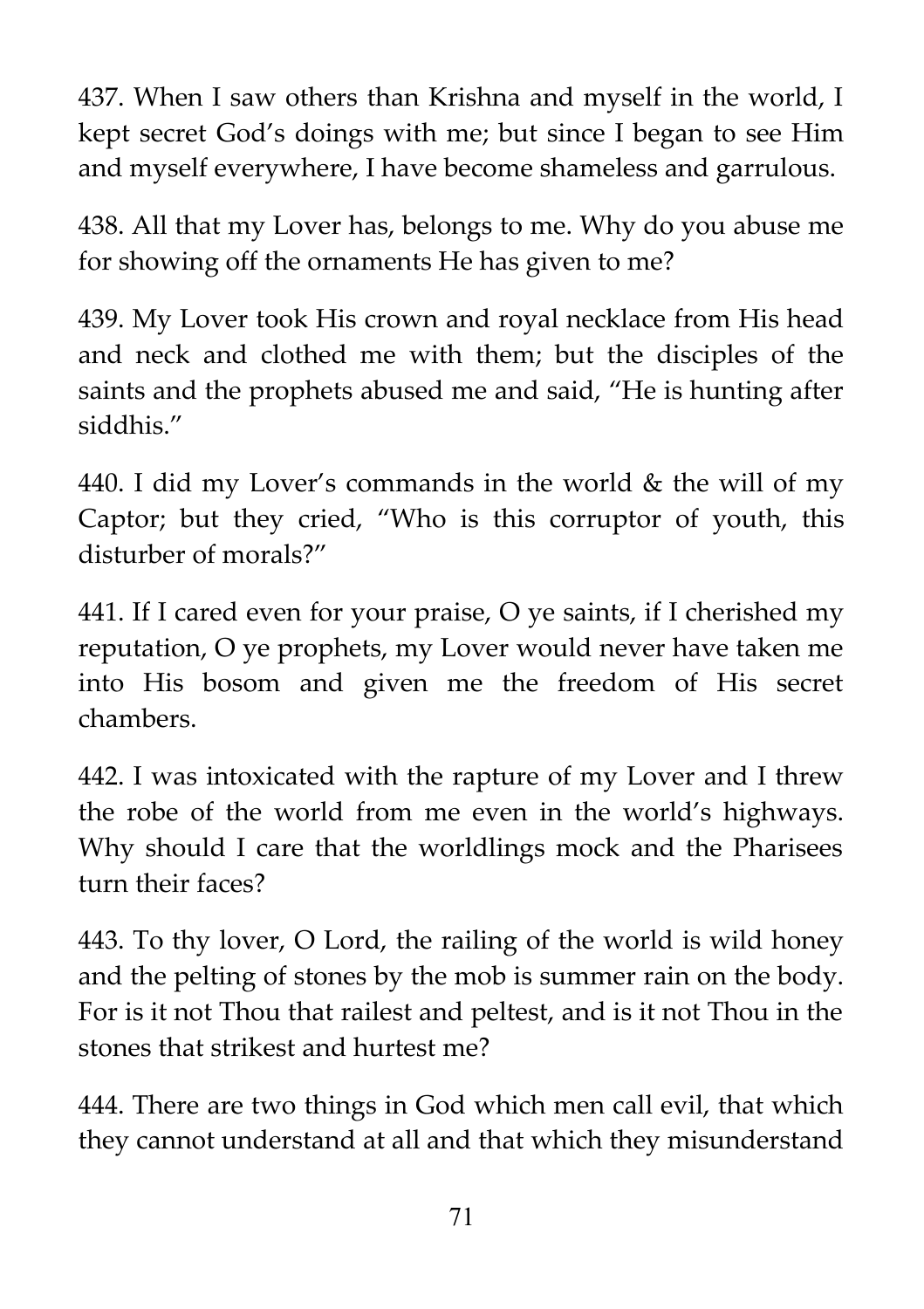and, possessing, misuse; it is only what they grope after halfvainly and dimly understand that they call good and holy. But to me all things in Him are lovable.

445. They say, O my God, that I am mad because I see no fault in Thee; but if I am indeed mad with Thy love, I do not wish to recover my sanity.

446. "Errors, falsehoods, stumblings!" they cry. How bright and beautiful are Thy errors, O Lord! Thy falsehoods save Truth alive; by Thy stumblings the world is perfected.

447. Life, Life, Life, I hear the passions cry; God, God, God, is the soul's answer. Unless thou seest and lovest Life as God only, then is Life itself a sealed joy to thee.

448. "He loves her", the senses say; but the soul says "God God God". That is the all-embracing formula of existence.

449. If thou canst not love the vilest worm and the foulest of criminals, how canst thou believe that thou hast accepted God in thy spirit?

450. To love God, excluding the world, is to give Him an intense but imperfect adoration.

451. Is love only a daughter or handmaid of jealousy? If Krishna loves Chandrabali, why should I not love her also?

452. Because thou lovest God only, thou art apt to claim that He should love thee rather than others; but this is a false claim contrary to right & the nature of things. For He is the One but thou art of the many. Rather become one in heart & soul with all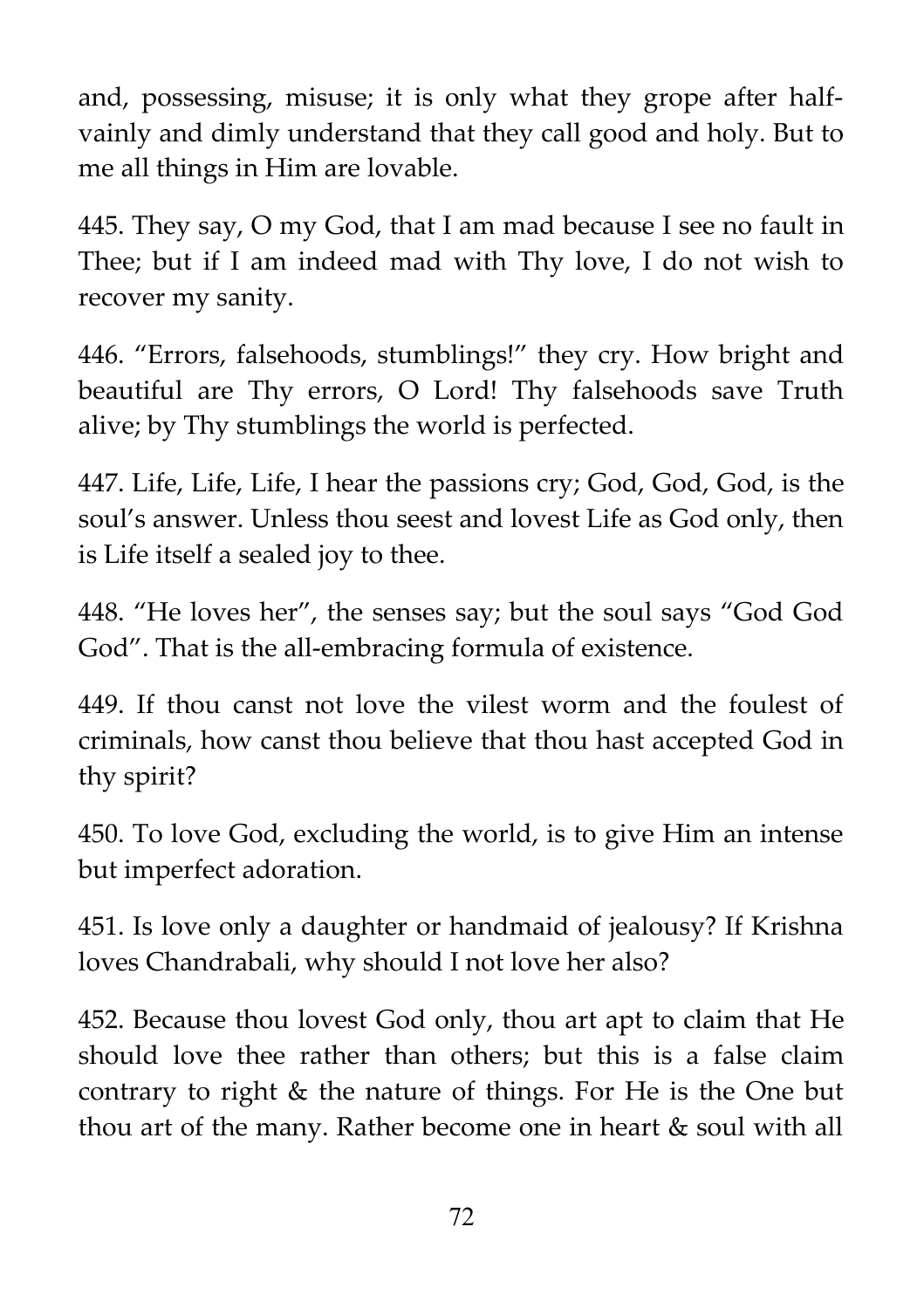beings, then there will be none in the world but thou alone for Him to love.

453. My quarrel is with those who are foolish enough not to love my Lover, not with those who share His love with me.

454. In those whom God loves, have delight; on those whom He pretends not to love, take pity.

455. Dost thou hate the atheist because he does love not God? Then shouldst thou be disliked because thou dost not love God perfectly.

456. There is one thing especially in which creeds and churches surrender themselves to the devil, and that is in their anathemas. When the priest chants Anathema Maranatha, then I see a devil worshipper praying.

457. No doubt, when the priest curses, he is crying to God; but it is the God of anger and darkness to whom he devotes himself along with his enemy; for as he approaches God, so shall God receive him.

458. I was much plagued by Satan, until I found that it was God who was tempting me; then the anguish of him passed out of my soul for ever.

459. I hated the devil and was sick with his temptations and tortures; and I could not tell why the voice in his departing words was so sweet that when he returned often and offered himself to me, it was with sorrow I refused him. Then I discovered it was Krishna at His tricks and my hate was changed into laughter.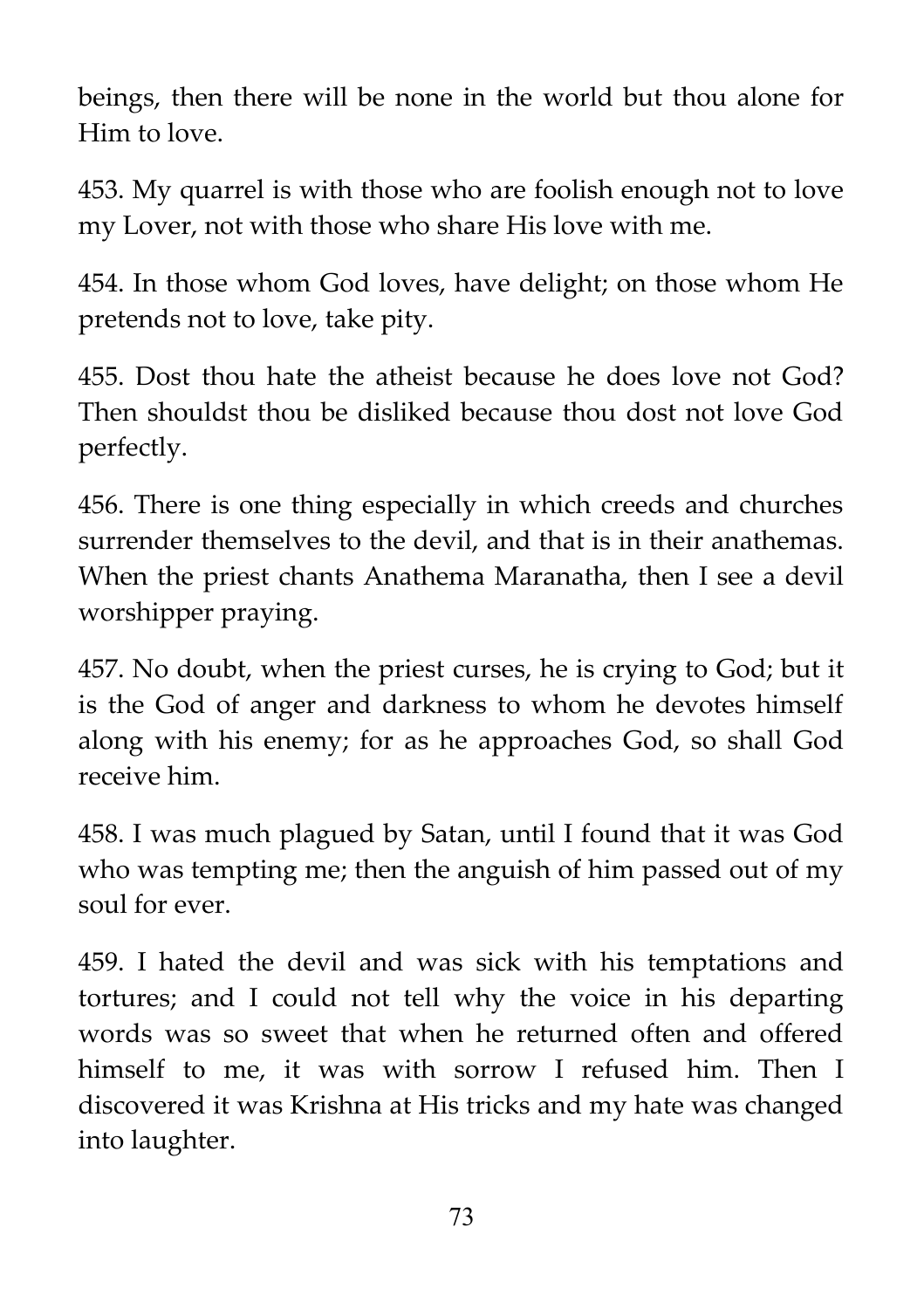460. They explained the evil in the world by saying that Satan had prevailed against God; but I think more proudly of my Beloved. I believe that nothing is done but by His will in heaven or hell, on earth or on the waters.

461. In our ignorance we are like children proud of our success in walking erect and unaided and too eager to be aware of the mother's steadying touch on the shoulder. When we wake, we look back and see that God was leading and upholding us always.

462. At first whenever I fell back into sin, I used to weep and rage against myself and against God for having suffered it. Afterwards it was as much as I could dare to ask, "Why hast thou rolled me again in the mud, O my playfellow?" Then even that came to my mind to seem too bold and presumptuous; I could only get up in silence, look at him out of the corner of my eyes and clean myself.

463. God has so arranged life that the world is the soul's husband; Krishna its divine paramour. We owe a debt of service to the world and are bound to it by a law, a compelling opinion, and a common experience of pain and pleasure, but our heart's worship and our free and secret joy are for our Lover.

464. The joy of God is secret and wonderful; it is a mystery and a rapture at which common sense makes mouths of mockery; but the soul that has once tasted it, can never renounce, whatever worldly disrepute, torture and affliction it may bring us.

465. God, the world Guru, is wiser than thy mind; trust Him and not that eternal self-seeker & arrogant sceptic.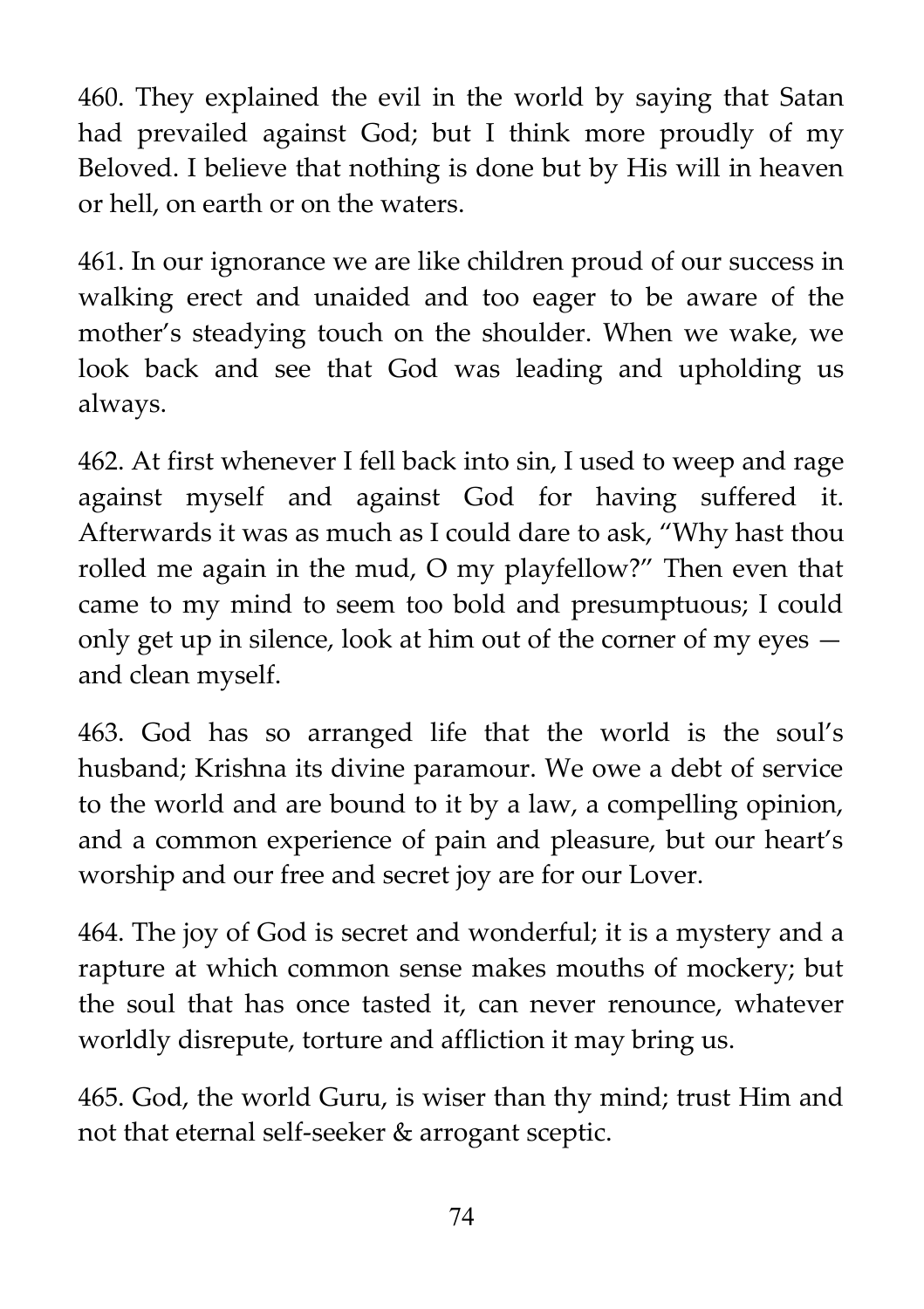466. The sceptic mind doubts always because it cannot understand, but the faith of the God-lover persists in knowing although it cannot understand. Both are necessary to our darkness, but there can be no doubt which is the mightier. What I cannot understand now, I shall some day master, but if I lose faith & love, I fall utterly from the goal which God has set before me.

467. I may question God, my guide & teacher, & ask Him, "Am I right or hast Thou in thy love & wisdom suffered my mind to deceive me?" Doubt thy mind, if thou wilt, but doubt not that God leads thee.

468. Because thou wert given at first imperfect conceptions about God, now thou ragest and deniest Him. Man, dost thou doubt thy teacher because he gave not thee the whole of knowledge at the beginning? Study rather that imperfect truth & put it in its place, so that thou mayst pass on safely to the wider knowledge that is now opening before thee.

469. This is how God in His love teaches the child soul & the weakling, taking them step by step and withholding the vision of His ultimate & yet unattainable mountaintops. And have we not all some weakness? Are we not all in His sight but as little children?

470. This I have seen that whatever God has withheld from me, He withheld in His love & wisdom. Had I grasped it then, I would have turned some great good into a great poison. Yet sometimes when we insist, He gives us poison to drink that we may learn to turn from it and taste with knowledge His ambrosia & His nectar.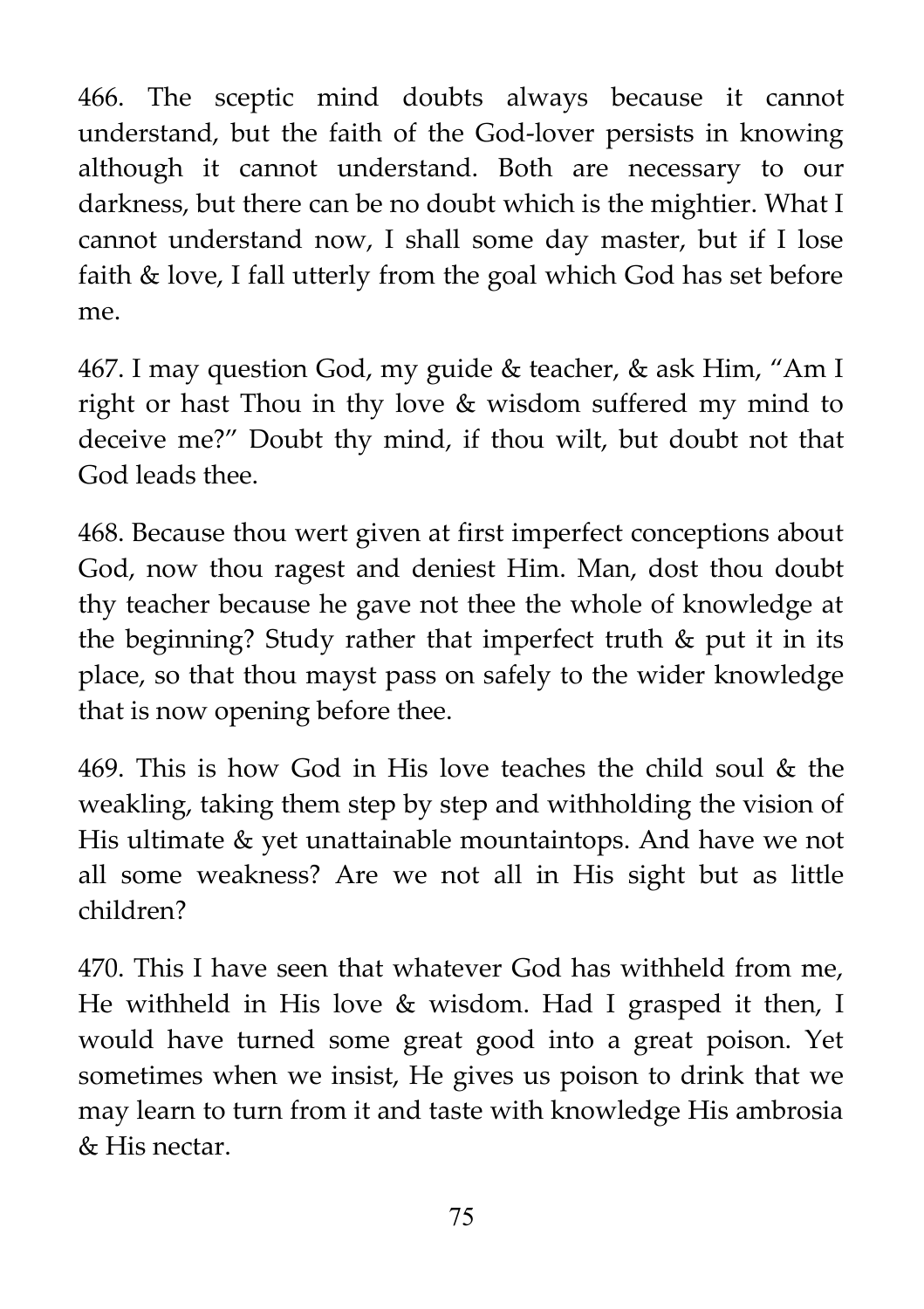471. Even the atheist ought now to be able to see that creation marches towards some infinite & mighty purpose which evolution in its very nature supposes. But infinite purpose  $\&$ fulfilment presupposes an infinite wisdom that prepares, guides, shapes, protects & justifies. Revere then that Wisdom & worship it with thoughts in thy soul if not with incense in a temple, and even though thou deny it the heart of infinite Love and the mind of infinite self-effulgence. Then though thou know it not it is still Krishna whom thou reverest & worshippest.

472. The Lord of Love has said, "They who follow after the Unknowable & Indefinable, follow after Me and I accept them." He has justified by His word the Illusionist & the Agnostic. Why then, O devotee, dost thou rail at him whom thy Master has accepted?

473. Calvin who justified eternal Hell, knew not God but made one terrible mask of Him His eternal reality. If there were an unending Hell, it could only be a seat of unending rapture; for God is Ananda and than the eternity of His bliss there is no other eternity.

474. Dante, when he said that God's perfect love created eternal Hell, wrote perhaps wiselier than he knew; for from stray glimpses I have sometimes thought there is a Hell where our souls suffer aeons of intolerable ecstasy & wallow as if for ever in the utter embrace of Rudra, the sweet & terrible.

475. Discipleship to God the Teacher, sonship to God the Father, tenderness of God the Mother, clasp of the hand of the divine Friend, laughter and sport with our Comrade and boy Playfellow, blissful servitude to God the Master, rapturous love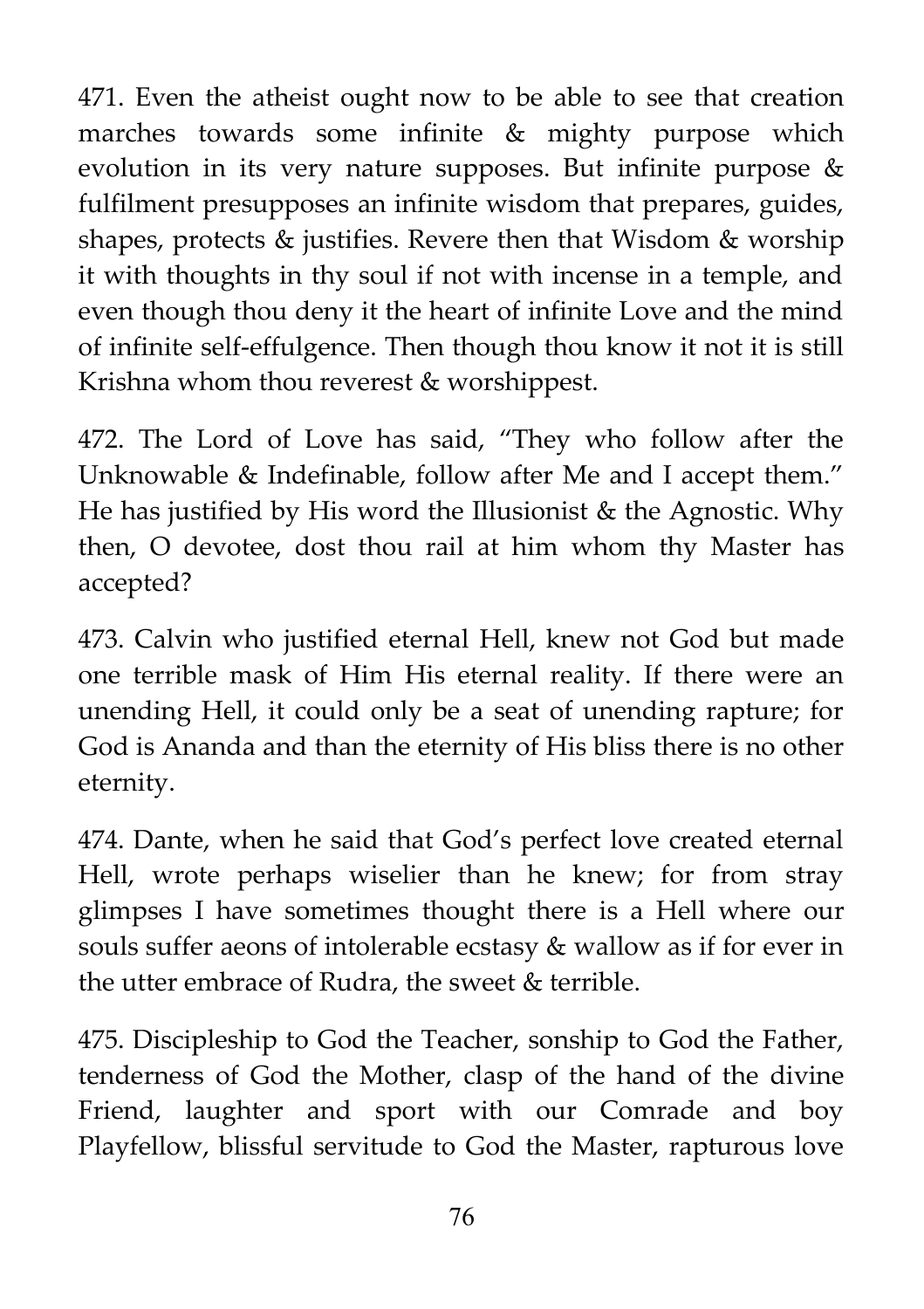of our divine Paramour, these are the seven beatitudes of life in the human body. Canst thou unite all these in a single supreme  $&$ rainbow-hued relation? Then hast thou no need of any heaven and thou exceedest the emancipation of the Adwaitin.

476. When will the world change into the model of heaven? When all mankind becomes boys & girls together with God revealed as Krishna & Kali, the happiest boy & strongest girl of the crowd, playing together in the gardens of Paradise. The Semitic Eden was well enough, but Adam & Eve were too grown up and its God himself too old & stern & solemn for the offer of the Serpent to be resisted.

477. The Semites have afflicted mankind with the conception of a God who is a stern & dignified king & solemn judge & knows not mirth. But we who have seen Krishna, know Him for a boy fond of play and a child full of mischief & happy laughter.

478. A God who cannot smile, could not have created this humorous universe.

479. God took a child to fondle him in His bosom of delight; but the mother wept & would not be consoled because her child no longer existed.

480. When I suffer from pain or grief or mischance, I say "So, my old Playfellow, thou hast taken again to bullying me," and I sit down to possess the pleasure of the pain, the joy of the grief, the good fortune of the mischance; then He sees He is found out and takes His ghosts & bugbears away from me.

481. The seeker after divine knowledge finds in the description of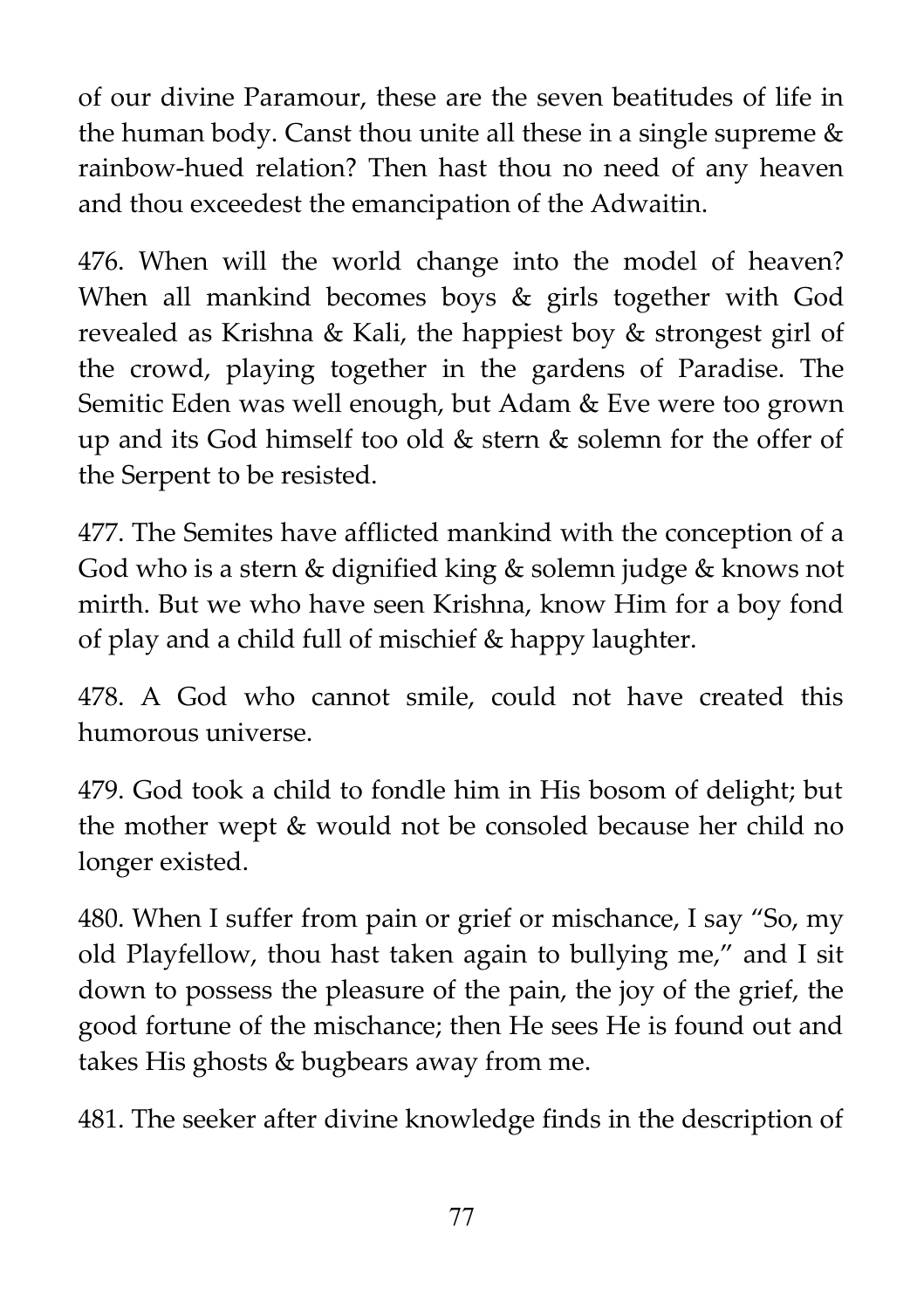Krishna stealing the robes of the Gopis one of the deepest parables of God's ways with the soul, the devotee a perfect rendering in divine act of his heart's mystic experiences, the prurient & the Puritan (two faces of one temperament) only a lustful story. Men bring what they have in themselves and see it reflected in the Scripture.

482. My lover took away my robe of sin and I let it fall, rejoicing; then he plucked at my robe of virtue, but I was ashamed and alarmed and prevented him. It was not till he wrested it from me by force that I saw how my soul had been hidden from me.

483. Sin is a trick & a disguise of Krishna to conceal Himself from the gaze of the virtuous. Behold, O Pharisee, God in the sinner, sin in thy self purifying thy heart; clasp thy brother.

484. Love of God, charity towards men is the first step towards perfect wisdom.

485. He who condemns failure & imperfection, is condemning God; he limits his own soul and cheats his own vision. Condemn not, but observe Nature, help & heal thy brothers and strengthen by sympathy their capacities & their courage.

486. Love of man, love of woman, love of things, love of thy neighbour, love of thy country, love of animals, love of humanity are all the love of God reflected in these living images. So love & grow mighty to enjoy all, to help all and to love for ever.

487. If there are things that absolutely refuse to be transformed or remedied into God's more perfect image, they may be destroyed with tenderness in the heart, but ruthlessness in the smiting. But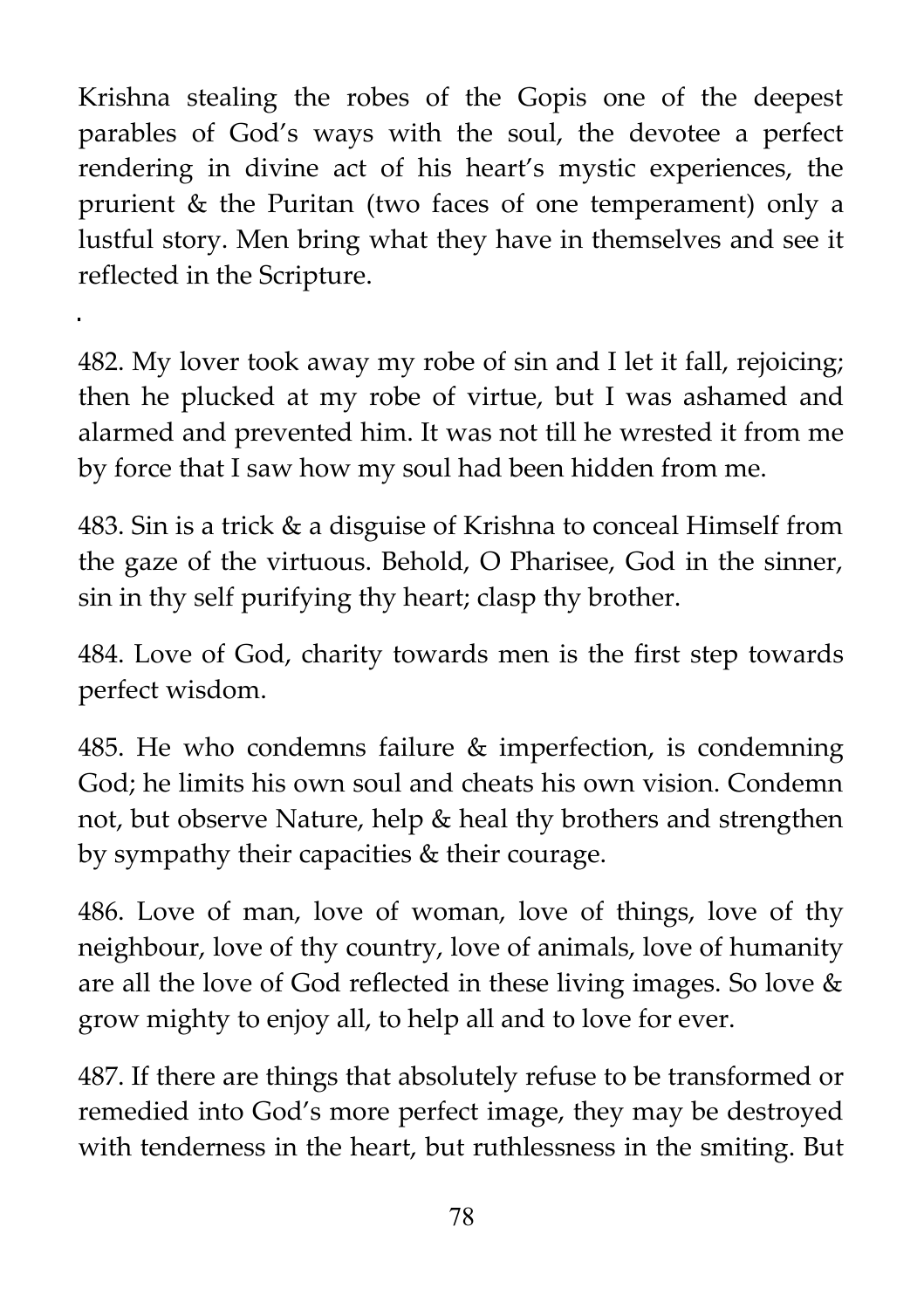make sure first that God has given thee thy sword and thy mission.

488. I should love my neighbour not because he is neighbourhood, — for what is there in neighbourhood and distance? nor because the religions tell me he is my brother, for where is the root of that brotherhood? but because he is myself. Neighbourhood and distance affect the body, the heart goes beyond them. Brotherhood is of blood or country or religion or humanity, but when self-interest clamours what becomes of this brotherhood? It is only by living in God & turning mind and heart & body into the image of his universal unity that that deep, disinterested and unassailable love becomes possible.

489. When I live in Krishna, then ego & self-interest vanish and only God himself can qualify my love bottomless & illimitable.

490. Living in Krishna, even enmity becomes a play of love and the wrestling of brothers.

491. To the soul that has hold of the highest beatitude, life cannot be an evil or a sorrowful illusion; rather all life becomes the rippling love and laughter of a divine Lover & Playfellow.

492. Canst thou see God as the bodiless Infinite & yet love Him as a man loves his mistress? Then has the highest truth of the Infinite been revealed to thee. Canst thou also clothe the Infinite in one secret embraceable body and see Him seated in each & all of these bodies that are visible  $\&$  sensible? Then has its widest  $\&$ profoundest truth come also into thy possession.

493. Divine Love has simultaneously a double play, an universal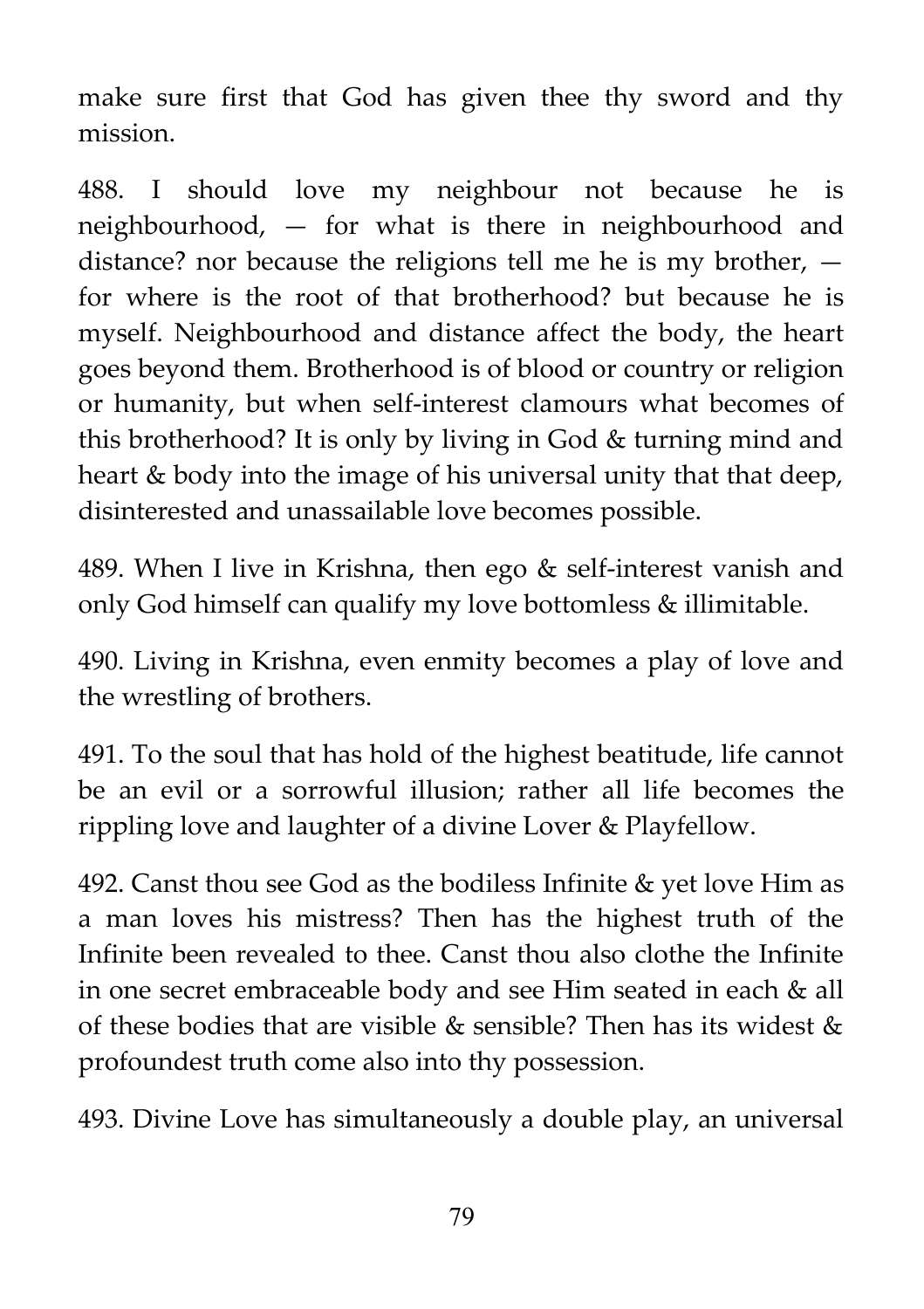movement, deep, calm & bottomless like the nether Ocean, which broods upon the whole world and each thing that is in it as upon a level bed with an equal pressure, and a personal movement, forceful, intense & ecstatic like the dancing surface of the same Ocean, which varies the height & force of its billows and chooses the objects it shall fall upon with the kiss of its foam & spray and the clasp of its engulfing waters.

494. I used to hate and avoid pain and resent its infliction; but now I find that had I not so suffered, I would not now possess, trained and perfected, this infinitely & multitudinously sensible capacity of delight in my mind, heart and body. God justifies himself in the end even when He has masked Himself as a bully and a tyrant.

495. I swore that I would not suffer from the world's grief and the world's stupidity and cruelty & injustice and I made my heart as hard in endurance as the nether millstone and my mind as a polished surface of steel. I no longer suffered, but enjoyment had passed away from me. Then God broke my heart and ploughed up my mind. I rose through cruel & incessant anguish to a blissful painlessness and through sorrow and indignation & revolt to an infinite knowledge and a settled peace.

496. When I found that pain was the reverse side  $&$  the training of delight, I sought to heap blows on myself & multiply suffering in all my members; for even God's tortures seemed to me slow & slight  $\&$  inefficient. Then my Lover had to stay my hand  $\&$  cry, "Cease; for my stripes are enough for thee."

497. The self-torture of the old monks & penitents was perverse & stupid; yet was there a secret soul of knowledge behind their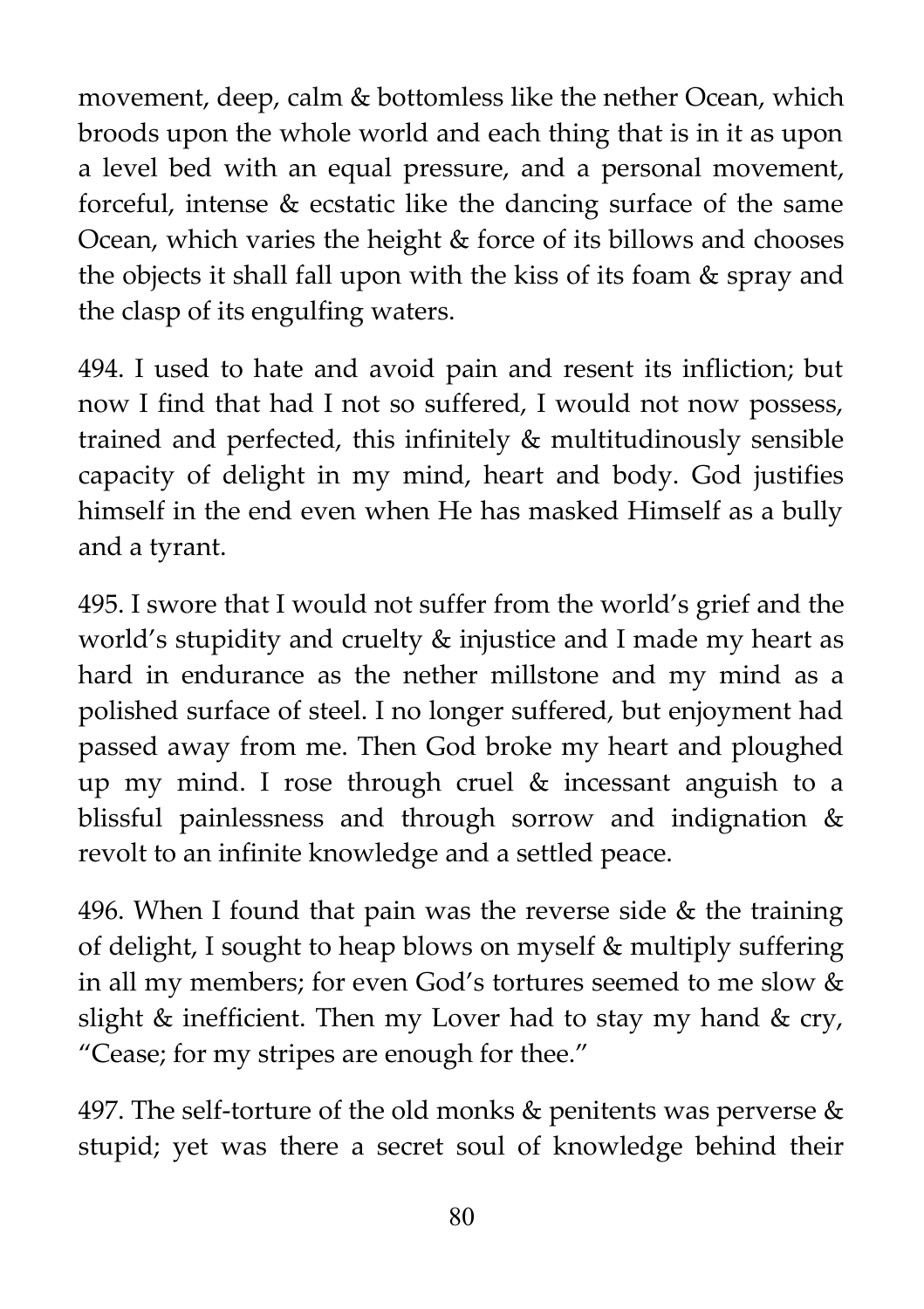perversities.

498. God is our wise & perfect Friend; because he knows when to smite as well as when to fondle, when to slay us no less than when to save & to succour.

499. The divine Friend of all creatures conceals His friendliness in the mask of an enemy till He has made us ready for the highest heavens; then, as in Kurukshetra, the terrible form of the Master of strife, suffering & destruction is withdrawn & the sweet face, the tender arm, the oft-clasped body of Krishna shine out on the shaken soul & purified eyes of his eternal comrade & playmate.

500. Suffering makes us capable of the full force of the Master of Delight; it makes us capable also to bear the utter play of the Master of Power. Pain is the key that opens the gates of strength; it is the high-road that leads to the city of beatitude.

501. Yet, O soul of man, seek not after pain, for that is not His will, seek after His joy only; as for suffering, it will come to thee surely in His providence as often and as much as is needed for thee. Then bear it that thou mayst find out at last its heart of rapture.

502. Neither do thou inflict pain, O man, on thy fellow; God alone has the right to inflict pain; or those have it whom He has commissioned. But deem not fanatically, as did Torquemada, that thou art one of these.

503. In former times there was a noble form of asseveration for souls compact merely of force and action, "As surely as God liveth." But for our modern needs another asseveration would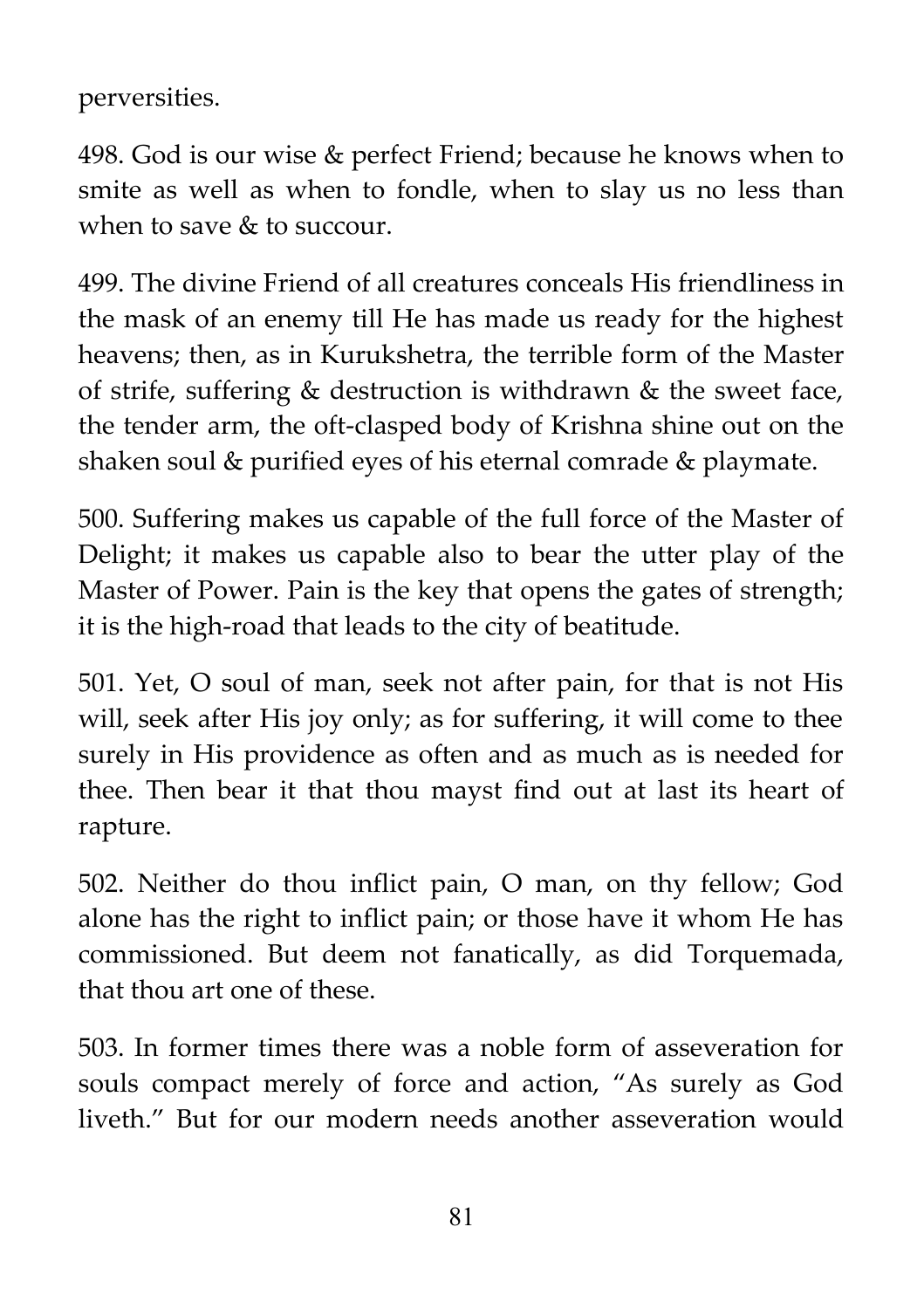suit better, "As surely as God loveth."

504. Science is chiefly useful to the God-lover & the God-knower because it enables him to understand in detail and admire the curious wonders of His material workmanship. The one learns & cries, "Behold how the Spirit has manifested itself in matter"; the other, "Behold, the touch of my Lover & Master, the perfect Artist, the hand omnipotent."

505. O Aristophanes of the universe, thou who watchest thy world and laughest sweetly to thyself, wilt thou not let me too see with divine eyes and share in thy worldwide laughters?

506. Kalidasa says in a daring image that the snow-rocks of Kailasa are Shiva's loud world-laughters piled up in utter whiteness & pureness on the mountaintops. It is true; and when their image falls on the heart, then the world's cares melt away like the clouds below into their real nothingness.

507. The strangest of the soul's experiences is this, that it finds, when it ceases to care for the image & threat of troubles, then the troubles themselves are nowhere to be found in one's neighbourhood. It is then that we hear from behind those unreal clouds God laughing at us.

508. Has thy effort succeeded, O thou Titan? Dost thou sit, like Ravana and Hiranyakashipou, served by the gods and the world's master? But that which thy soul was really hunting after, has escaped from thee.

509. Ravana's mind thought it was hungering after universal sovereignty and victory over Rama; but the aim his soul kept its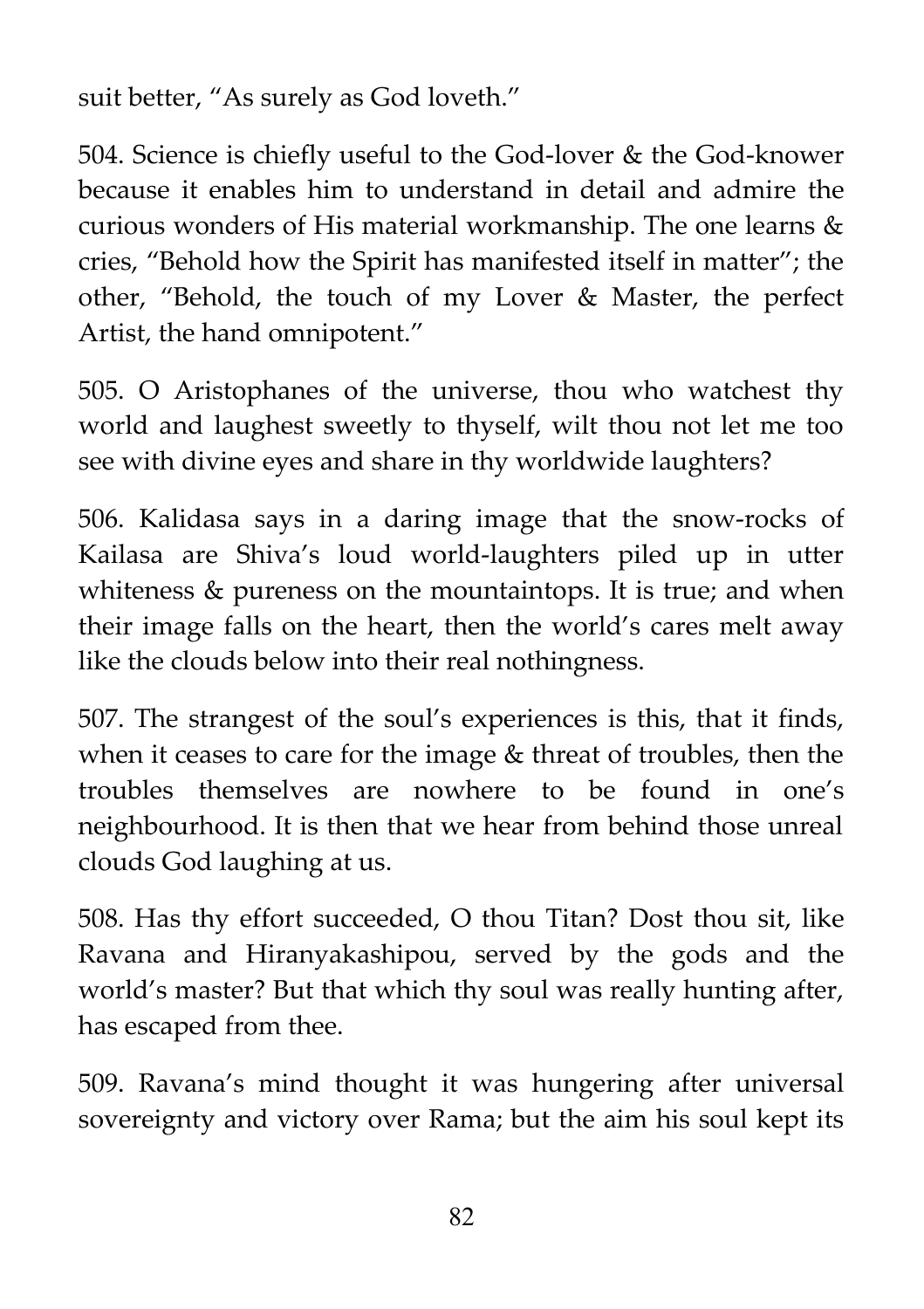vision fixed upon all the time was to get back to its heaven as soon as possible & be again God's menial. Therefore, as the shortest way, it hurled itself against God in a furious clasp of enmity.

510. The greatest of joys is to be, like Naraka, the slave of God; the worst of Hells, being abandoned of God, to be the world's master. That which seems nearest to the ignorant conception of God, is the farthest from him.

511. God's servant is something; God's slave is greater.

512. To be master of the world would indeed be supreme felicity, if one were universally loved; but for that one would have to be at the same time the slave of all humanity.

513. After all when thou countest up thy long service to God, thou wilt find thy supreme work was the flawed & little good thou didst in love for humanity.

514. There are two works that are perfectly pleasing to God in his servant; to sweep in silent adoration His temple-floors and to fight in the world's battlefield for His divine consummation in humanity.

515. He who has done even a little good to human beings, though he be the worst of sinners, is accepted by God in the ranks of His lovers and servants. He shall look upon the face of the Eternal.

516. O fool of thy weakness, cover not God's face from thyself by a veil of awe, approach Him not with a suppliant weakness. Look! thou wilt see on His face not the solemnity of the King & Judge, but the smile of the Lover.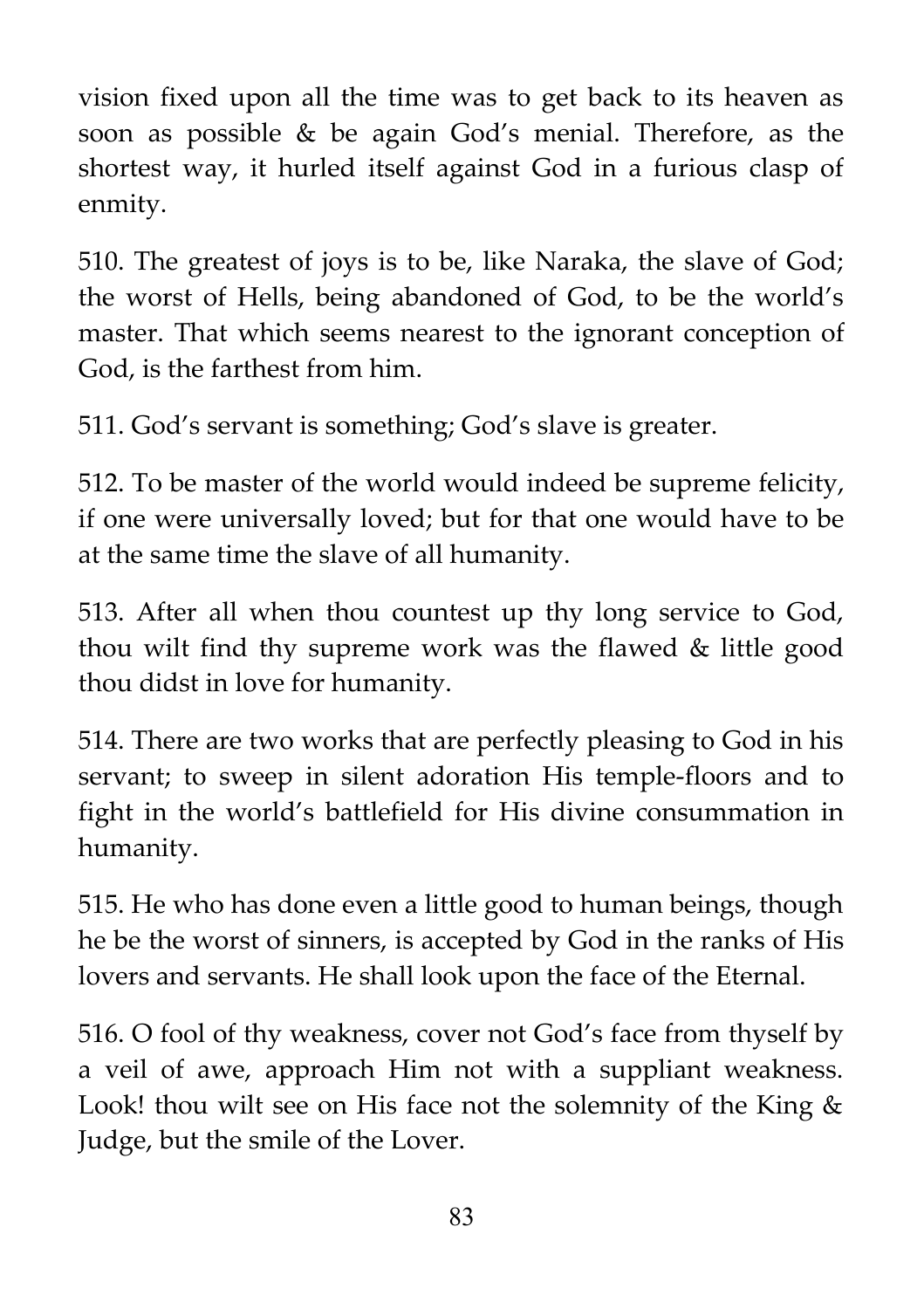517. Until thou canst learn to grapple with God as a wrestler with his comrade, thy soul's strength shall always be hid from thee.

518. Sumbha first loved Kali with his heart & body, then was furious with her and fought her, at last prevailed against her, seized her by the hair & whirled her thrice round him in the heavens; the next moment he was slain by her. These are the Titan's four strides to immortality and of them all the last is the longest and mightiest.

519. Kali is Krishna revealed as dreadful Power & wrathful Love. She slays with her furious blows the self in body, life & mind in order to liberate it as spirit eternal.

520. Our parents fell, in the deep Semitic apologue, because they tasted the fruit of the tree of good and evil. Had they taken at once of the tree of eternal life, they would have escaped the immediate consequence; but God's purpose in humanity would have been defeated. His wrath is our eternal advantage.

521. If Hell were possible, it would be the shortest cut to the highest heaven. For verily God loveth.

522. God drives us out [of] every Eden that we may be forced to travel through the desert to a diviner Paradise. If thou wonder why should that parched  $&$  fierce transit be necessary, then art thou befooled by thy mind and hast not studied thy soul behind and its dim desires and secret raptures.

523. A healthy mind hates pain; for the desire of pain that men sometimes develop in their minds is morbid and contrary to Nature. But the soul cares not for the mind  $\&$  its sufferings any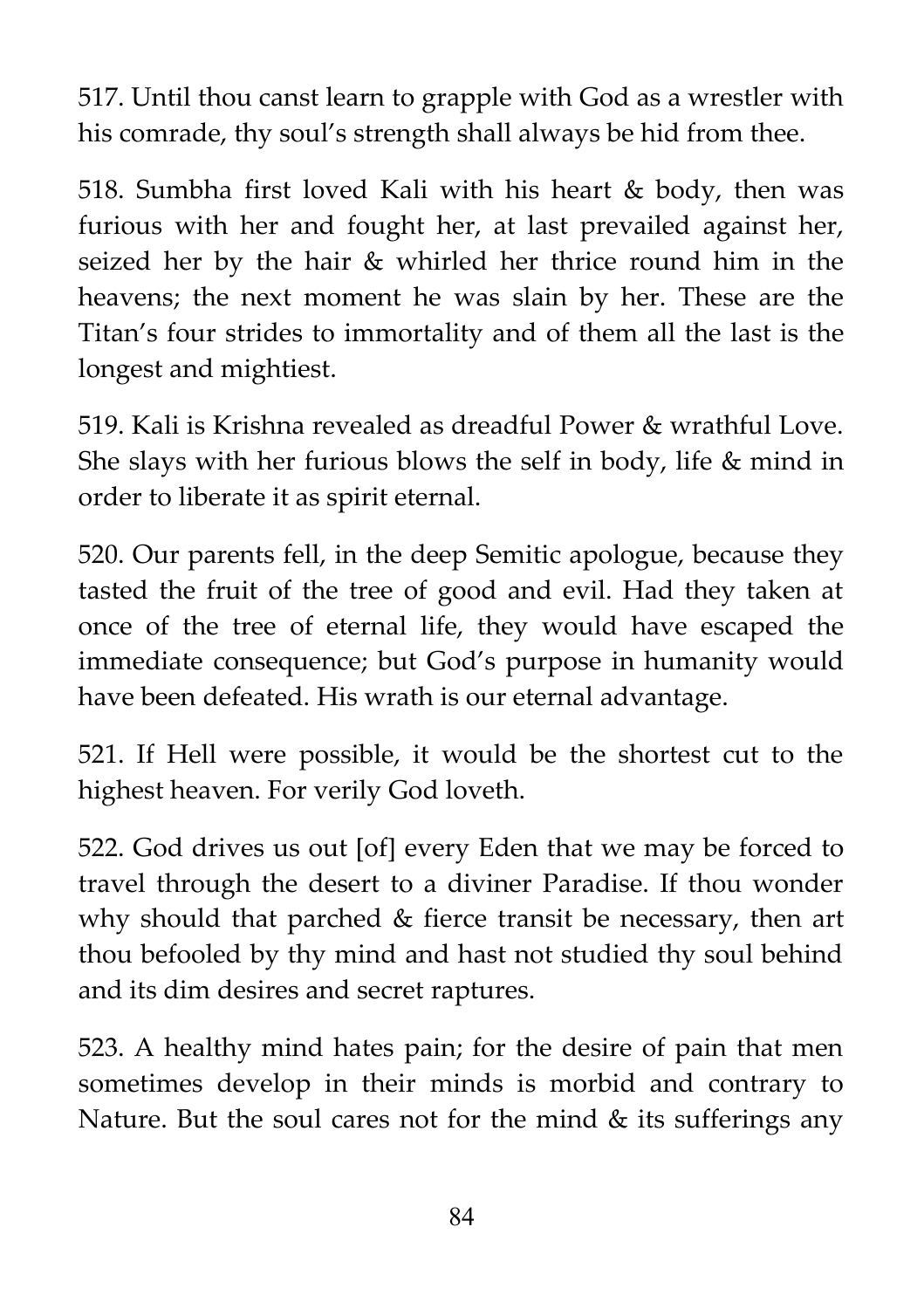more than the iron-master for the pain of the ore in the furnace; it follows its own necessities and its own hunger.

524. Pity is sometimes a good substitute for love; but it is always no more than a substitute.

525. Self-pity is always born of self-love; but pity for others is not always born of love for its object. It is sometimes a self-regarding shrinking from the sight of pain; sometimes the rich man's contemptuous dole to the pauper. Develop rather God's divine compassion than human pity.

526. Not pity that bites the heart and weakens the inner members, but a divine masterful & untroubled compassion and helpfulness is the virtue that we should encourage.

527. To find that saving a man's body or mind from suffering is not always for the good of either soul, mind or body, is one of the bitterest of experiences for the humanly compassionate.

528. Human pity is born of ignorance & weakness; it is the slave of emotional impressions. Divine compassion understands, discerns & saves.

529. Indiscriminate compassion is the noblest gift of temperament, not to do even the least hurt to one living thing is the highest of all human virtues; but God practises neither. Is man therefore nobler and better than the All-loving?

530. Love and serve men, but beware lest thou desire their approbation. Obey rather God within thee.

531. Not to have heard the voice of God and His angels is the

85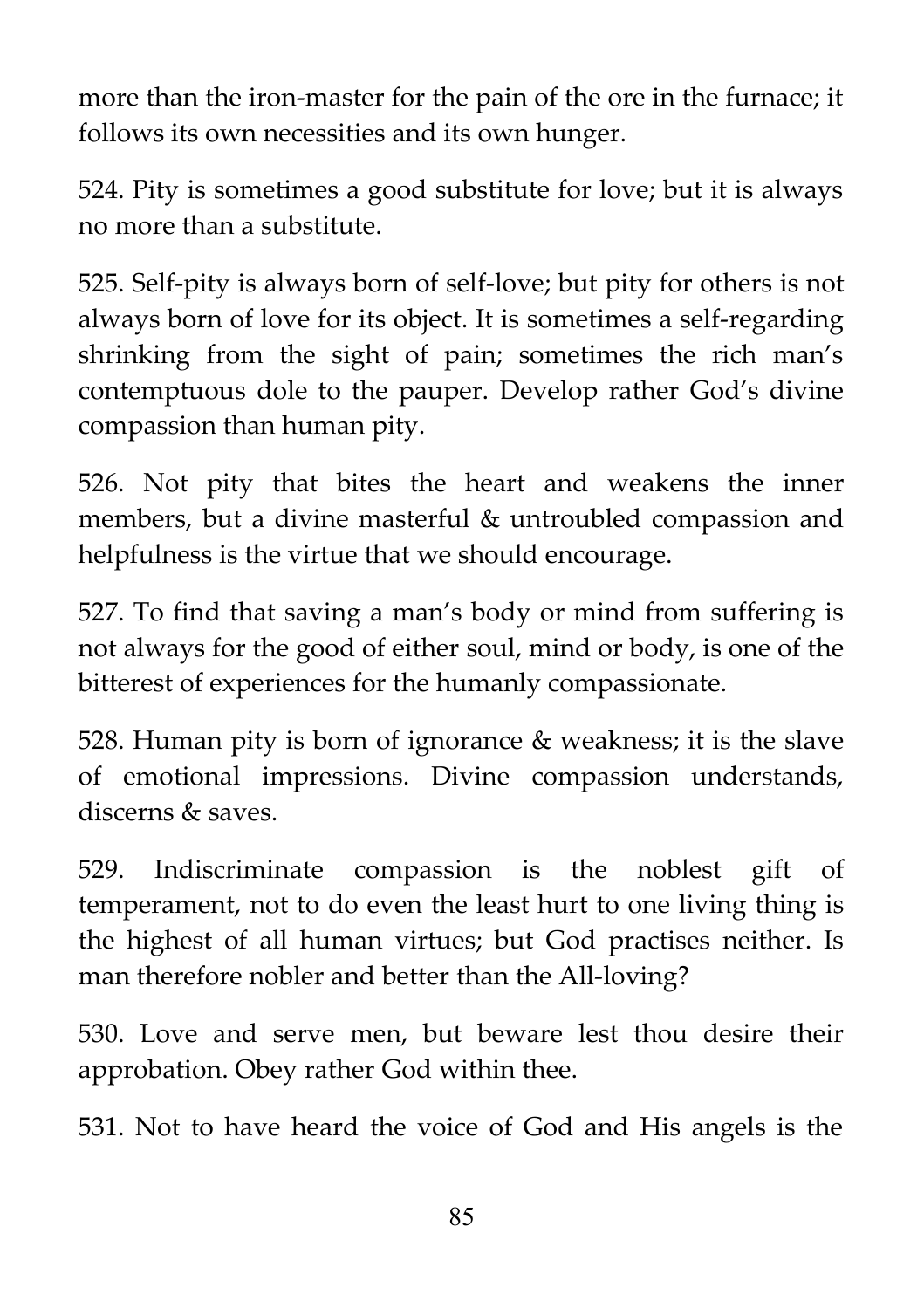world's idea of sanity.

532. See God everywhere and be not frightened by masks. Believe that all falsehood is truth in the making or truth in the breaking, all failure an effectuality concealed, all weakness strength hiding itself from its own vision, all pain a secret & violent ecstasy. If thou believest firmly & unweariedly, in the end thou wilt see & experience the All-true, Almighty & All-blissful.

533. Human love fails by its own ecstasy, human strength is exhausted by its own effort, human knowledge throws a shadow that conceals half the globe of truth from its own sunlight; but divine knowledge embraces opposite truths & reconciles them, divine strength grows by the prodigality of its self-expenditure, divine love can squander itself utterly, yet never waste or diminish.

534. The rejection of falsehood by the mind seeking after truth is one of the chief causes why mind cannot attain to the settled, rounded & perfect truth; not to escape falsehood is the effort of divine mind, but to seize the truth which lies masked behind even the most grotesque or far-wandering error.

535. The whole truth about any object is a rounded & allembracing globe which for ever circles around, but never touches the one & only subject & object of knowledge, God.

536. There are many profound truths which are like weapons dangerous to the unpractised wielder. Rightly handled, they are the most precious & potent in God's armoury.

537. The obstinate pertinacity with which we cling to our meagre,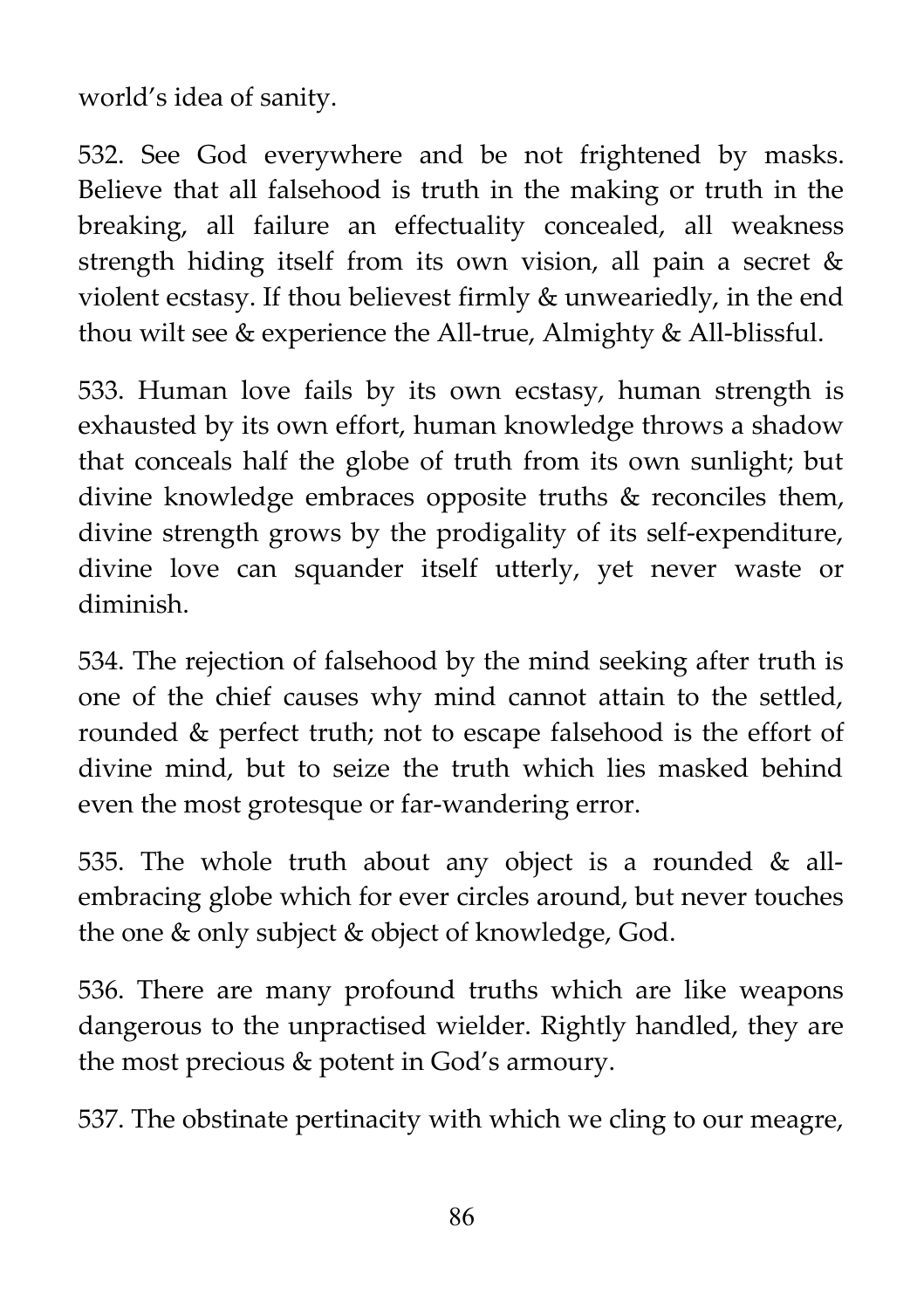fragmentary, night-besieged & grief-besieged individual existence even while the unbroken bliss of our universal life calls to us, is one of the most amazing of God's mysteries. It is only equalled by the infinite blindness with which we cast a shadow of our ego over the whole world & call that the universal being. These two darknesses are the very essence & potency of Maya.

538. Atheism is the shadow or dark side of the highest perception of God. Every formula we frame about God, though always true as a symbol, becomes false when we accept it as a sufficient formula. The Atheist & Agnostic come to remind us of our error.

539. God's negations are as useful to us as His affirmations. It is He who as the Atheist denies His own existence for the better perfecting of human knowledge. It is not enough to see God in Christ & Ramakrishna & hear His words, we must see Him and hear Him also in Huxley & Haeckel.

540. Canst thou see God in thy torturer & slayer even in thy moment of death or thy hours of torture? Canst thou see Him in that which thou art slaying, see & love even while thou slayest? Thou hast thy hand on the supreme knowledge. How shall he attain to Krishna who has never worshipped Kali?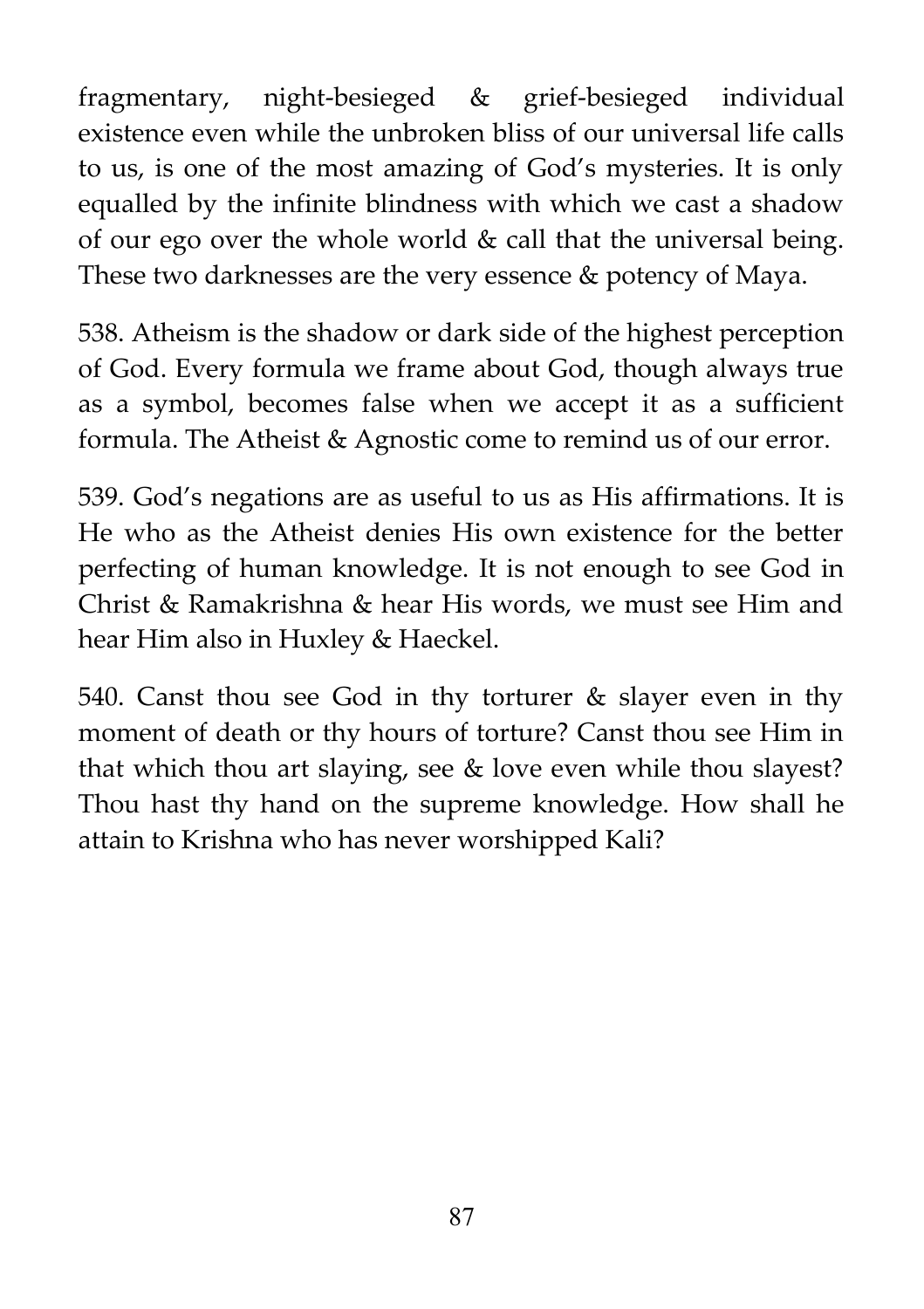### **Additional Aphorisms**

541. I know that the opposite of what I say is true, but for the present what I say is still truer.

542. I believe with you, my friends, that God, if He exists, is a demon and an ogre. But after all what are you going to do about it?

543. God is the supreme Jesuit Father. He is ever doing evil that good may come of it; ever misleads for a greater leading; ever oppresses our will that it may arrive at last at an infinite freedom.

\*

544. Our Evil is to God not evil, but ignorance and imperfection, our good a lesser imperfection.

545. The religionist speaks a truth, though too violently, when he tells us that even our greatest and purest virtue is as vileness before the divine nature of God.

546. To be beyond good and evil is not to act sin or virtue indifferently, but to arrive at a high and universal good.

547. That good is not our ethical virtue which is a relative and erring light in the world; it is supra-ethical and divine.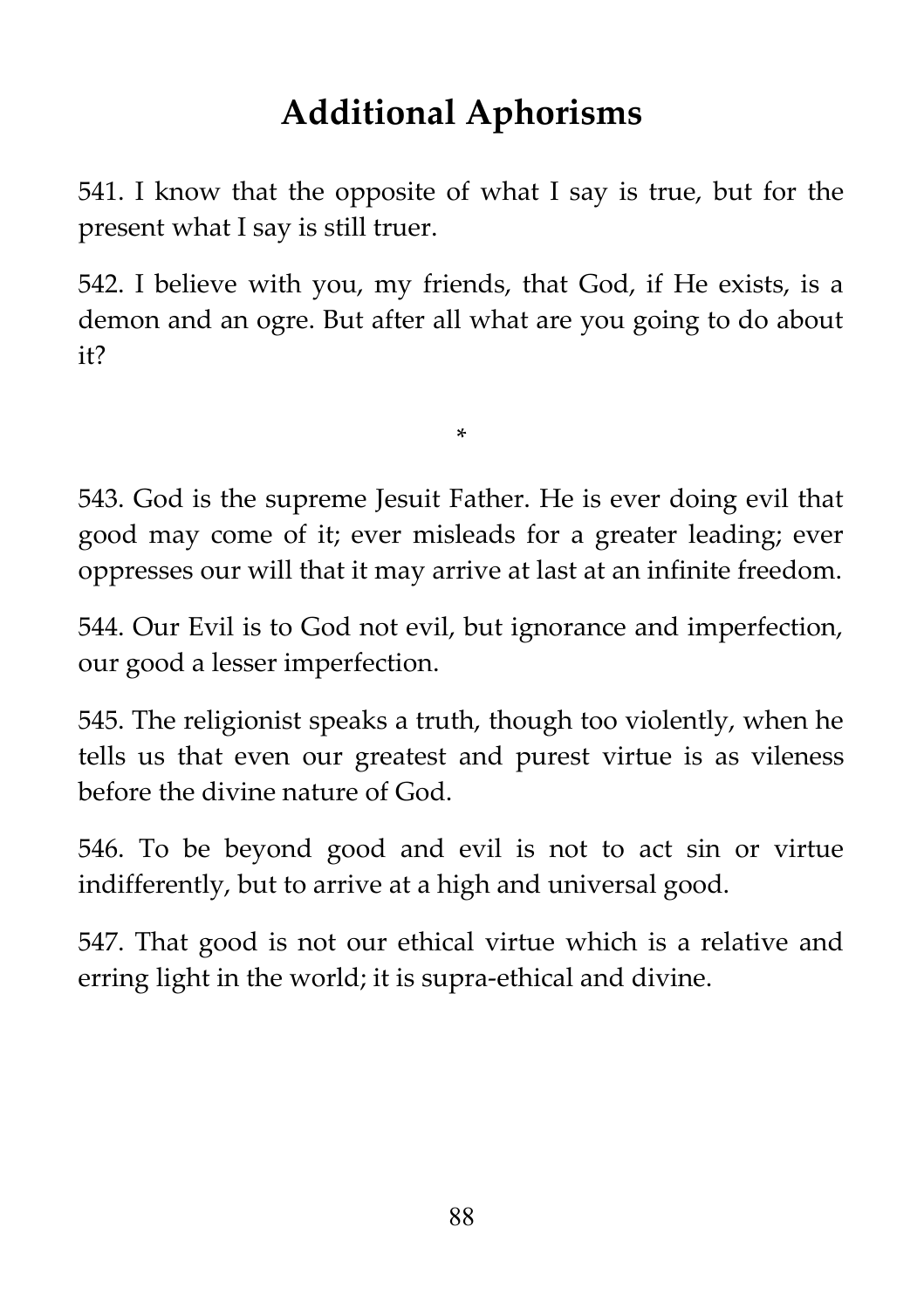# **Thoughts and Glimpses**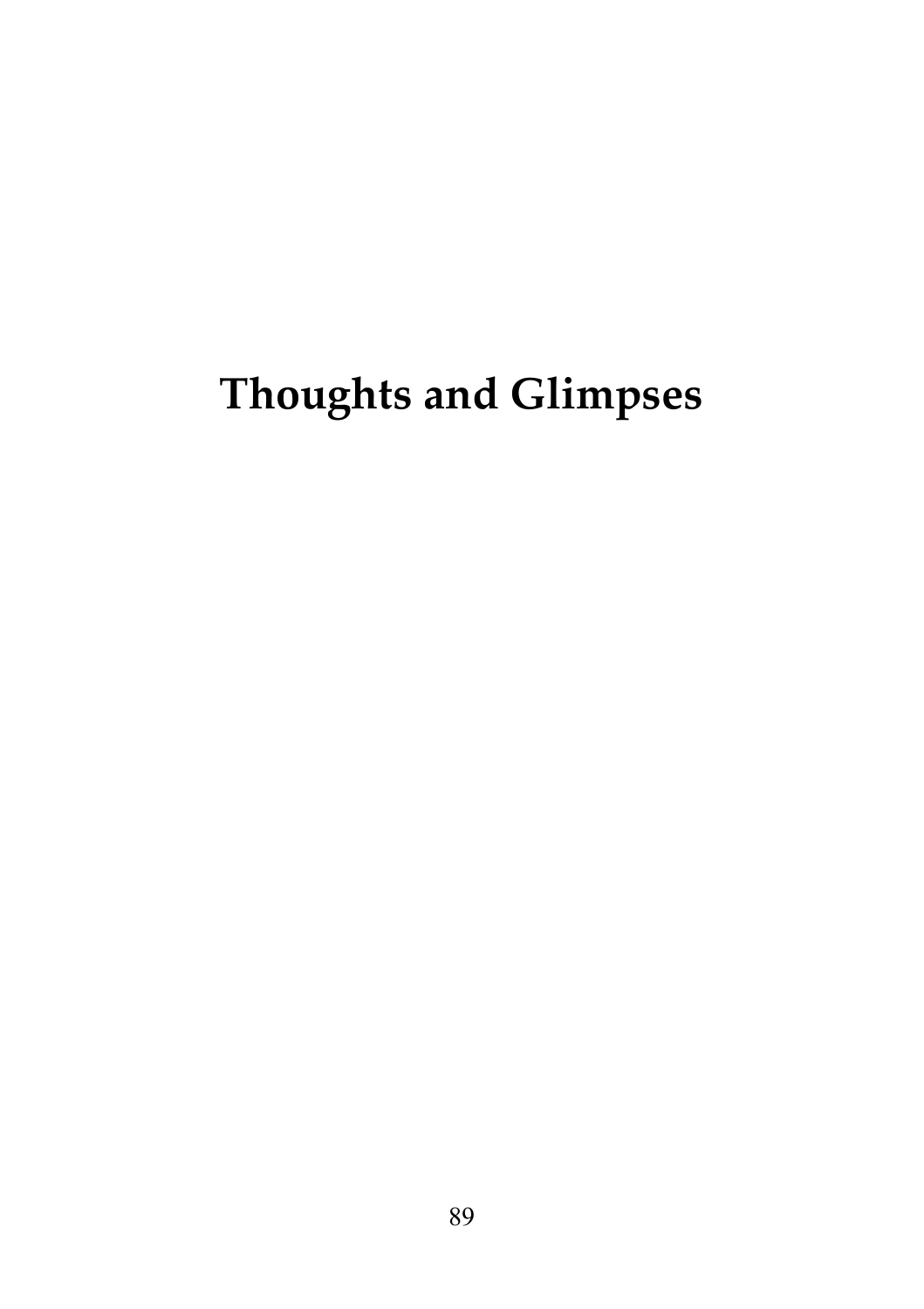#### **The Goal**

When we have passed beyond knowings, then we shall have Knowledge. Reason was the helper; Reason is the bar.

When we have passed beyond willings, then we shall have Power. Effort was the helper; Effort is the bar.

When we have passed beyond enjoyings, then we shall have Bliss. Desire was the helper; Desire is the bar.

When we have passed beyond individualising, then we shall be real Persons. Ego was the helper; Ego is the bar.

When we have passed beyond humanity, then we shall be the Man. The Animal was the helper; the Animal is the bar.

Transform reason into ordered intuition; let all thyself be light. This is thy goal.

Transform effort into an easy and sovereign overflowing of the soul-strength; let all thyself be conscious force. This is thy goal.

Transform enjoying into an even and objectless ecstasy; let all thyself be bliss. This is thy goal.

Transform the divided individual into the world-personality; let all thyself be the divine. This is thy goal.

Transform the Animal into the Driver of the herds; let all thyself be Krishna. This is thy goal.

\* \* \*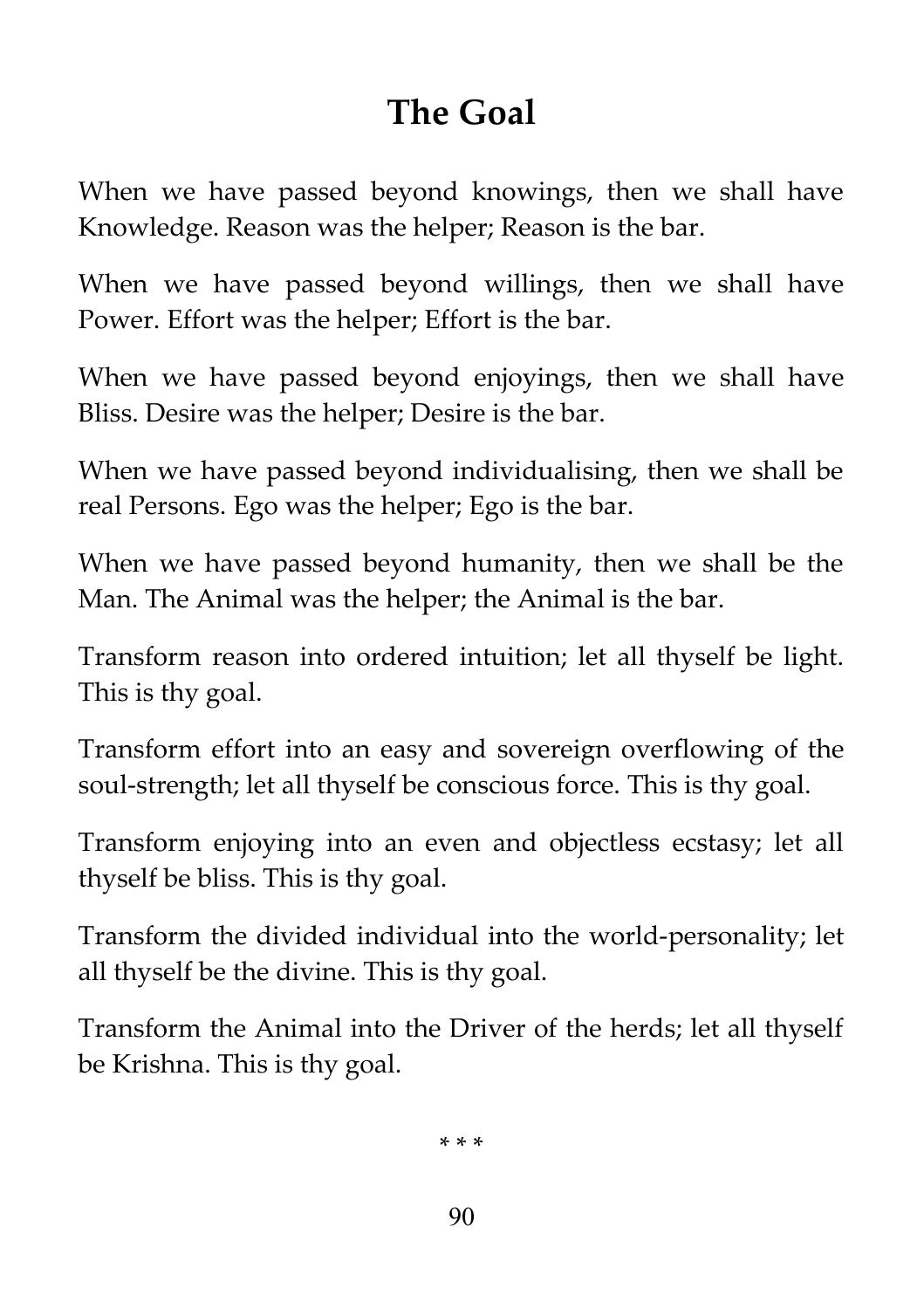What I cannot do now is the sign of what I shall do hereafter. The sense of impossibility is the beginning of all possibilities. Because this temporal universe was a paradox and an impossibility, therefore the Eternal created it out of His being.

Impossibility is only a sum of greater unrealised possibles. It veils an advanced stage and a yet unaccomplished journey.

If thou wouldst have humanity advance, buffet all preconceived ideas. Thought thus smitten awakes and becomes creative. Otherwise it rests in a mechanical repetition and mistakes that for its right activity.

To rotate on its own axis is not the one movement for the human soul. There is also its wheeling round the Sun of an inexhaustible illumination.

Be conscious first of thyself within, then think and act. All living thought is a world in preparation; all real act is a thought manifested. The material world exists because an Idea began to play in divine self-consciousness.

Thought is not essential to existence nor its cause, but it is an instrument for becoming; I become what I see in myself. All that thought suggests to me, I can do; all that thought reveals in me, I can become. This should be man's unshakable faith in himself, because God dwells in him.

Not to go on for ever repeating what man has already done is our work, but to arrive at new realisations and undreamed-of masteries. Time and soul and world are given us for our field, vision and hope and creative imagination stand for our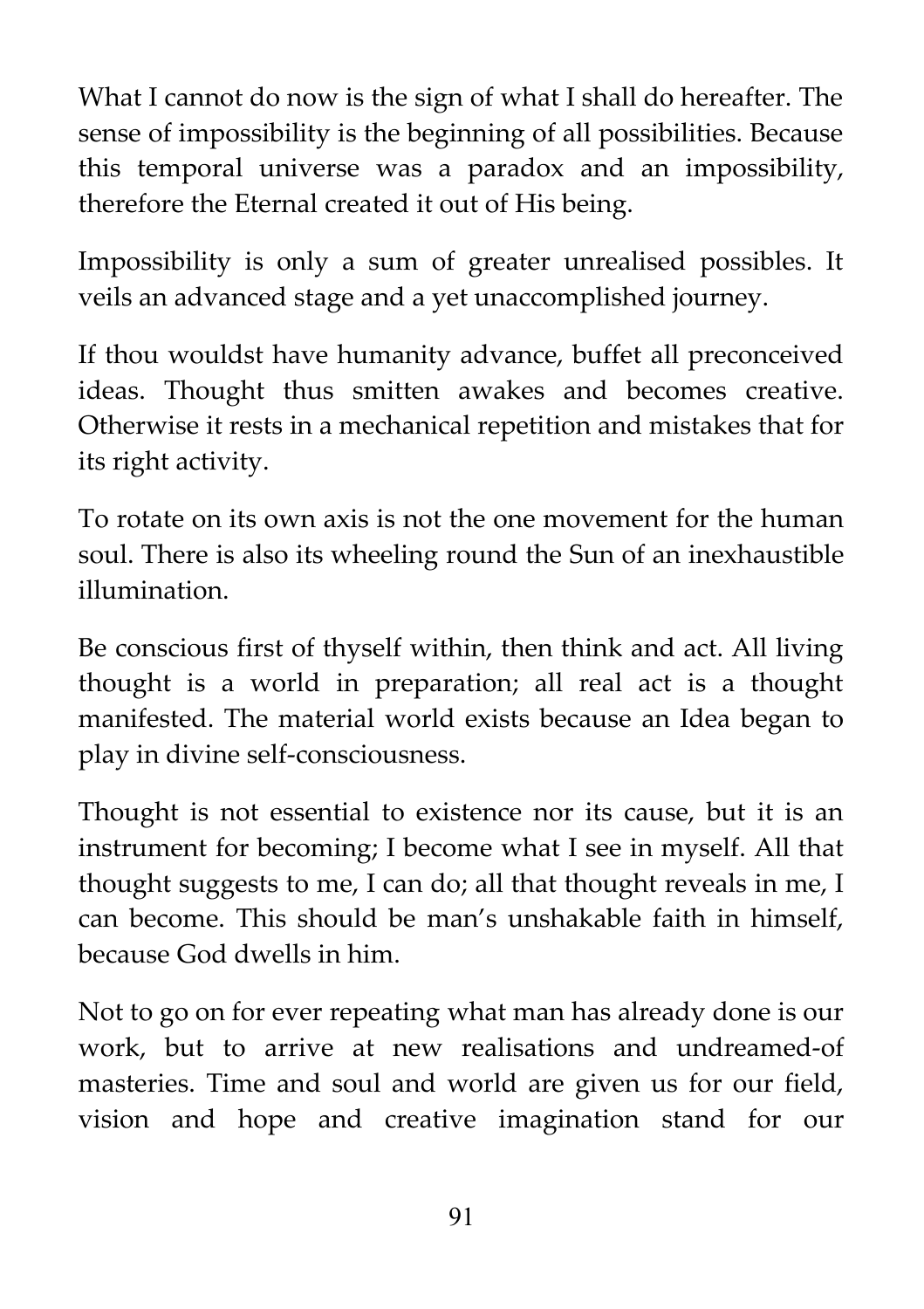prompters, will and thought and labour are our all-effective instruments.

What is there new that we have yet to accomplish? Love, for as yet we have only accomplished hatred and self-pleasing; Knowledge, for as yet we have only accomplished error and perception and conceiving; Bliss, for as yet we have only accomplished pleasure and pain and indifference; Power, for as yet we have only accomplished weakness and effort and a defeated victory; Life, for as yet we have only accomplished birth and growth and dying; Unity, for as yet we have only accomplished war and association.

In a word, godhead; to remake ourselves in the divine image.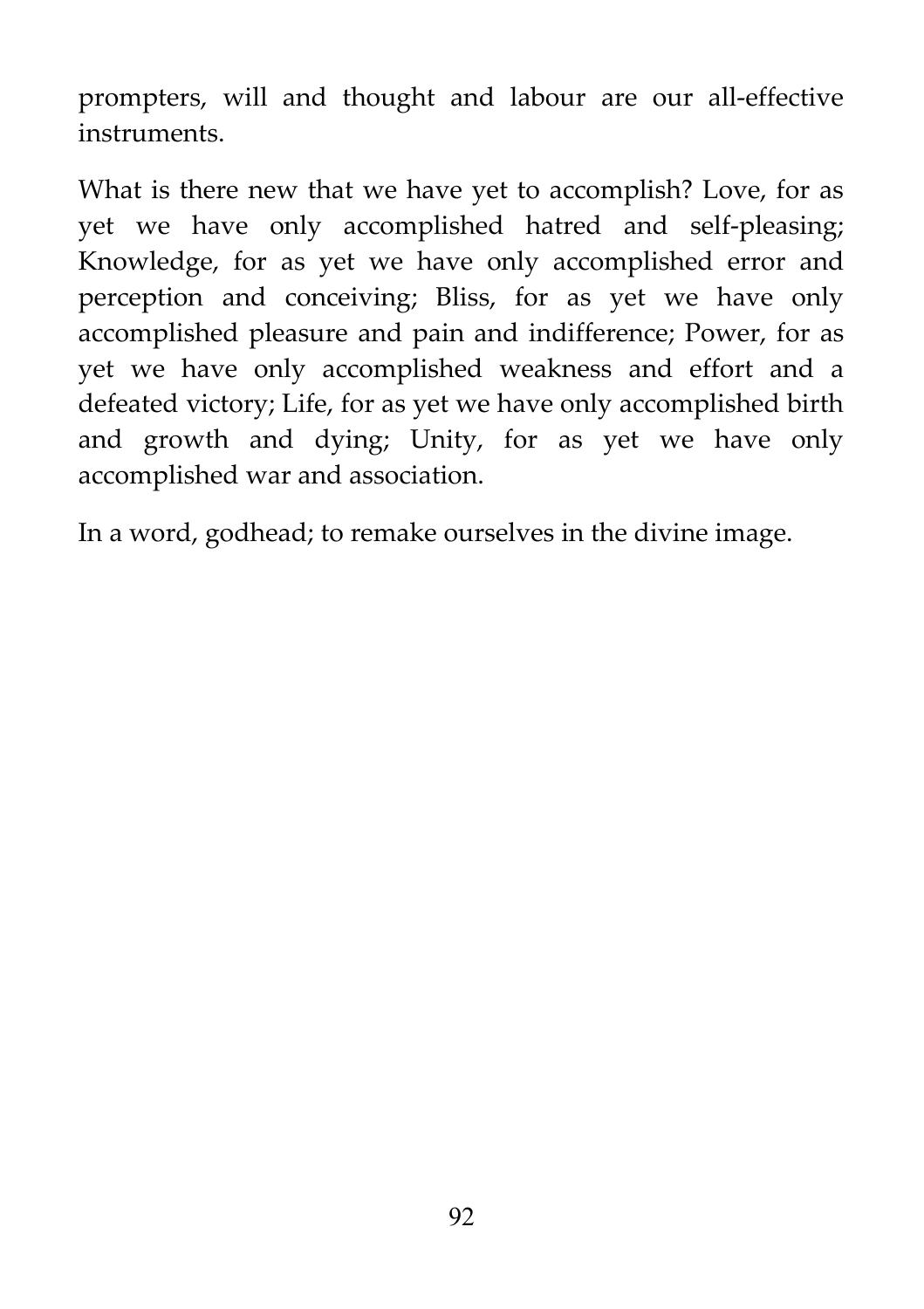## **The Delight of Being**

If Brahman were only an impersonal abstraction eternally contradicting the apparent fact of our concrete existence, cessation would be the right end of the matter; but love and delight and self-awareness have also to be reckoned.

The universe is not merely a mathematical formula for working out the relation of certain mental abstractions called numbers and principles to arrive in the end at a zero or a void unit, neither is it merely a physical operation embodying certain equations of forces. It is the delight of a Self-lover, the play of a Child, the endless self-multiplication of a Poet intoxicated with the rapture of His own power of endless creation.

We may speak of the Supreme as if He were a mathematician working out a cosmic sum in numbers or a thinker resolving by experiment a problem in relations of principles and the balance of forces: but also we should speak of Him as if He were a lover, a musician of universal and particular harmonies, a child, a poet. The side of thought is not enough; the side of delight too must be entirely grasped: Ideas, Forces, Existences, Principles are hollow moulds unless they are filled with the breath of God's delight.

These things are images, but all is an image. Abstractions give us the pure conception of God's truths; images give us their living reality.

If Idea embracing Force begot the worlds, Delight of Being begot the Idea. Because the Infinite conceived an innumerable delight in itself, therefore worlds and universes came into existence.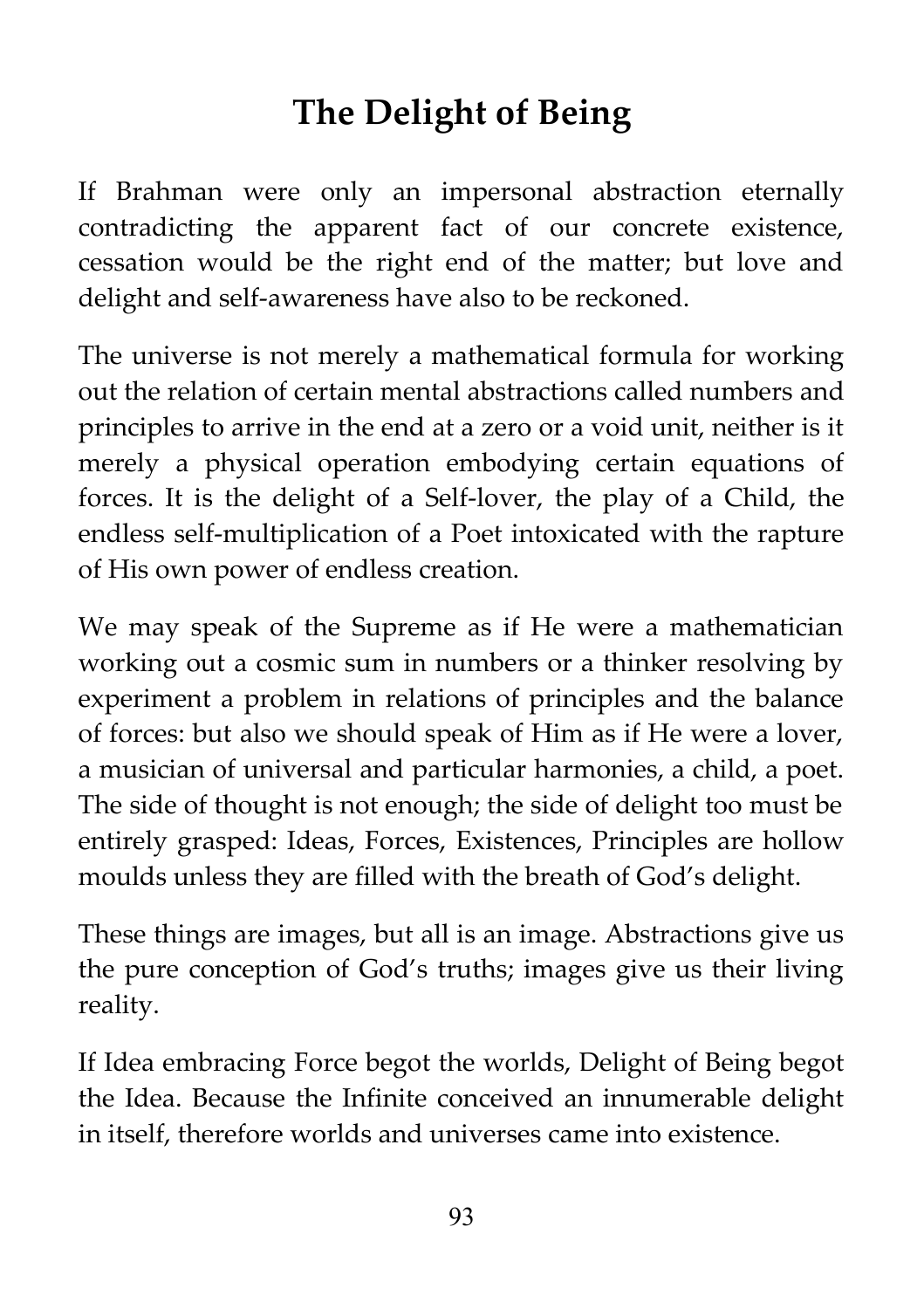Consciousness of being and Delight of being are the first parents. Also, they are the last transcendences. Unconsciousness is only an intermediate swoon of the conscious or its obscure sleep; pain and self-extinction are only delight of being running away from itself in order to find itself elsewhere or otherwise.

Delight of being is not limited in Time; it is without end or beginning. God comes out from one form of things only to enter into another.

What is God after all? An eternal child playing an eternal game in an eternal garden.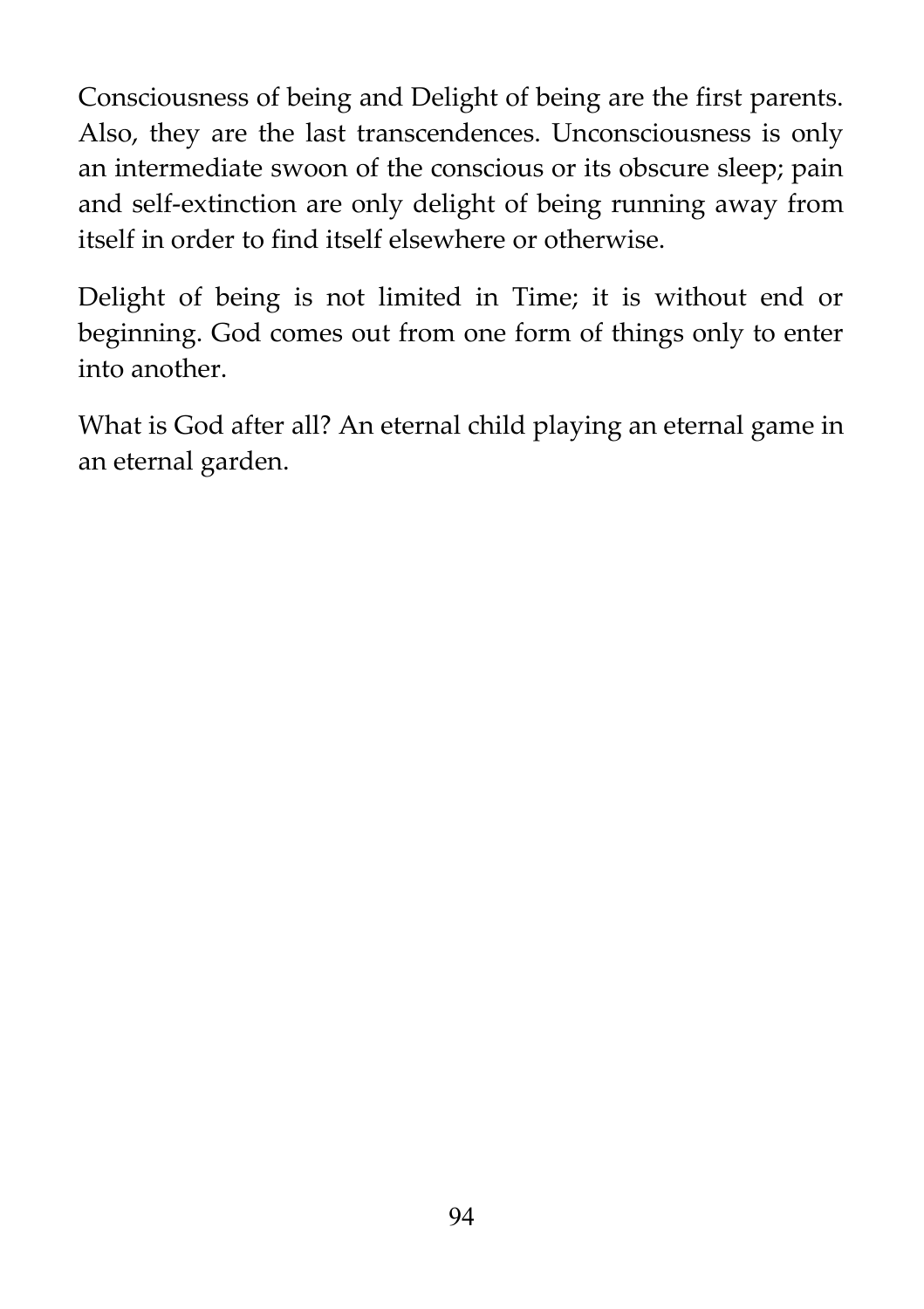#### **Man, the Purusha**

God cannot cease from leaning down towards Nature, nor man from aspiring towards the Godhead. It is the eternal relation of the finite to the infinite. When they seem to turn from each other, it is to recoil for a more intimate meeting.

In man nature of the world becomes again self-conscious so that it may take the great leap towards its Enjoyer. This is the Enjoyer whom unknowingly it possesses, whom life and sensation possessing deny and denying seek. Nature of the world knows not God only because it knows not itself; when it knows itself, it shall know unalloyed delight of being.

Possession in oneness and not loss in oneness is the secret. God and Man, World and Beyond-world become one when they know each other. Their division is the cause of ignorance as ignorance is the cause of suffering.

Man seeks at first blindly and does not even know that he is seeking his divine self; for he starts from the obscurity of material Nature and even when he begins to see, he is long blinded by the light that is increasing in him. God too answers obscurely to his search; He seeks and enjoys man's blindness like the hands of a little child that grope after its mother.

God and Nature are like a boy and girl at play and in love. They hide and run from each other when glimpsed so that they may be sought after and chased and captured.

Man is God hiding himself from Nature so that he may possess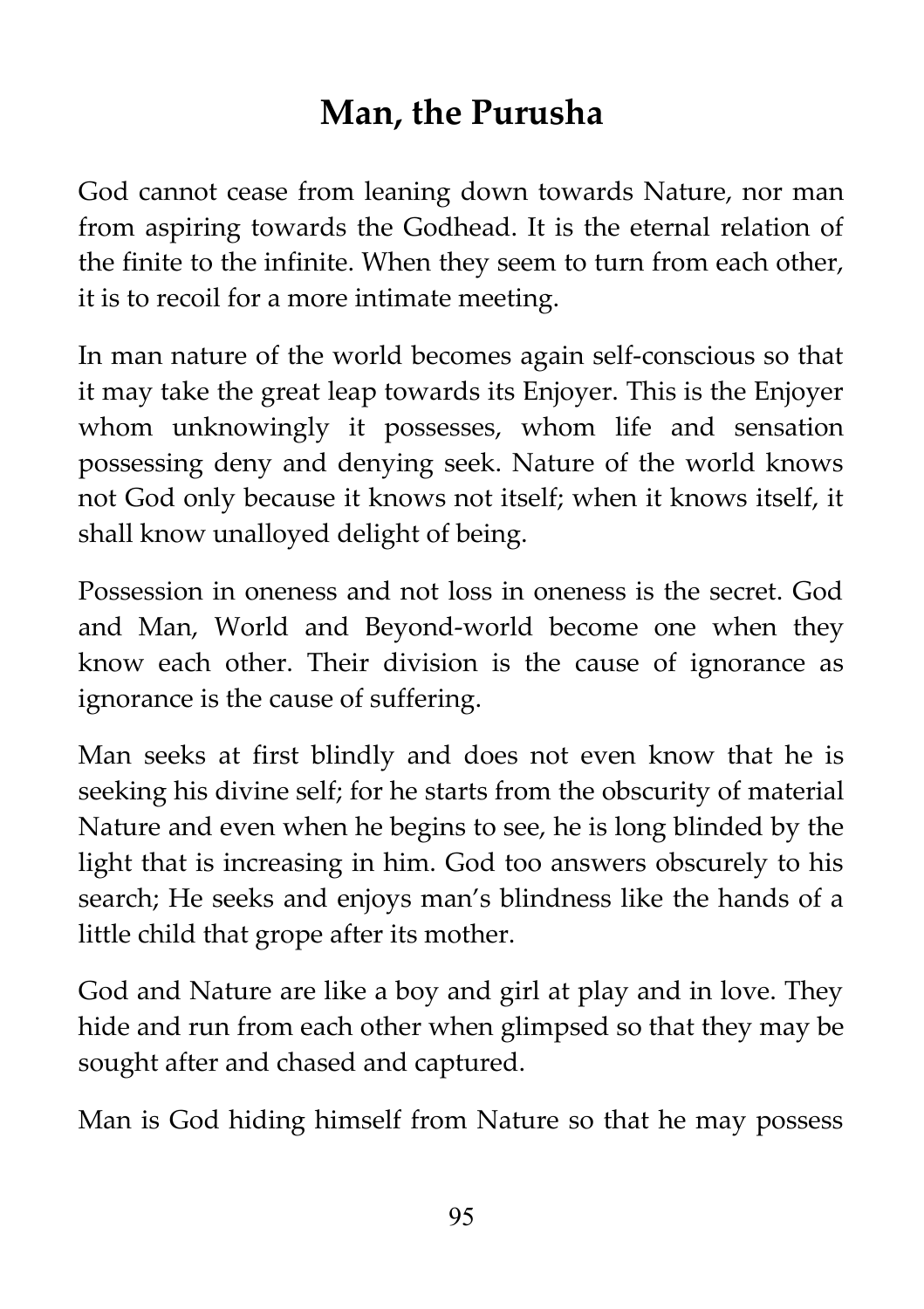her by struggle, insistence, violence and surprise. God is universal and transcendent Man hiding himself from his own individuality in the human being.

The animal is Man disguised in a hairy skin and upon four legs; the worm is Man writhing and crawling towards the evolution of his Manhood. Even crude forms of Matter are Man in his inchoate body. All things are Man, the Purusha.

For what do we mean by Man? An uncreated and indestructible soul that has housed itself in a mind and body made of its own elements.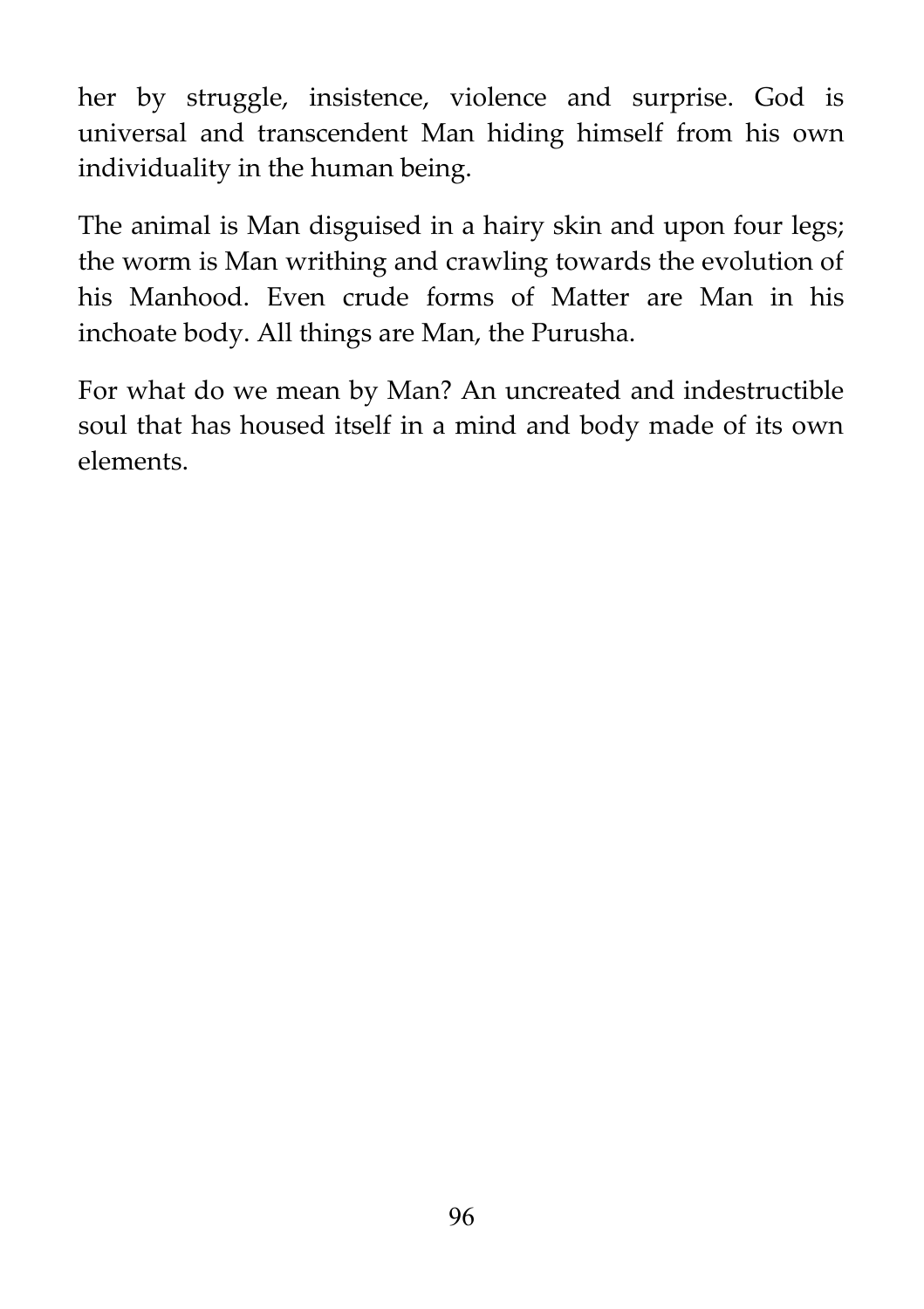## **The End**

The meeting of man and God must always mean a penetration and entry of the divine into the human and a self-immergence of man in the Divinity.

But that immergence is not in the nature of an annihilation. Extinction is not the fulfilment of all this search and passion, suffering and rapture. The game would never have been begun if that were to be its ending.

Delight is the secret. Learn of pure delight and thou shalt learn of God.

What then was the commencement of the whole matter? Existence that multiplied itself for sheer delight of being and plunged into numberless trillions of forms so that it might find itself innumerably.

And what is the middle? Division that strives towards a multiple unity, ignorance that labours towards a flood of varied light, pain that travails towards the touch of an unimaginable ecstasy. For all these things are dark figures and perverse vibrations.

And what is the end of the whole matter? As if honey could taste itself and all its drops together and all its drops could taste each other and each the whole honeycomb as itself, so should the end be with God and the soul of man and the universe.

Love is the keynote, Joy is the music, Power is the strain, Knowledge is the performer, the infinite All is the composer and audience. We know only the preliminary discords which are as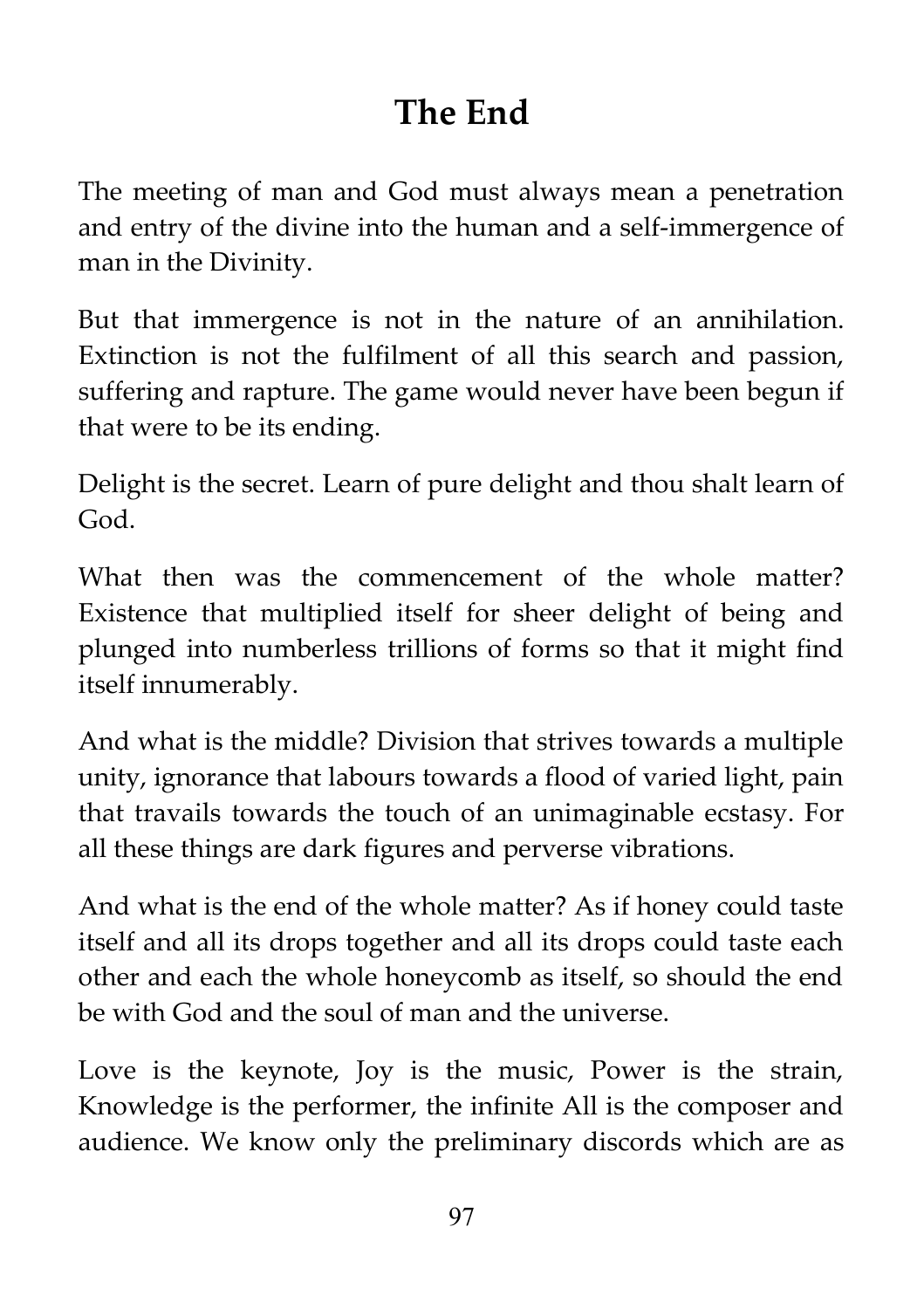fierce as the harmony shall be great; but we shall arrive surely at the fugue of the divine Beatitudes.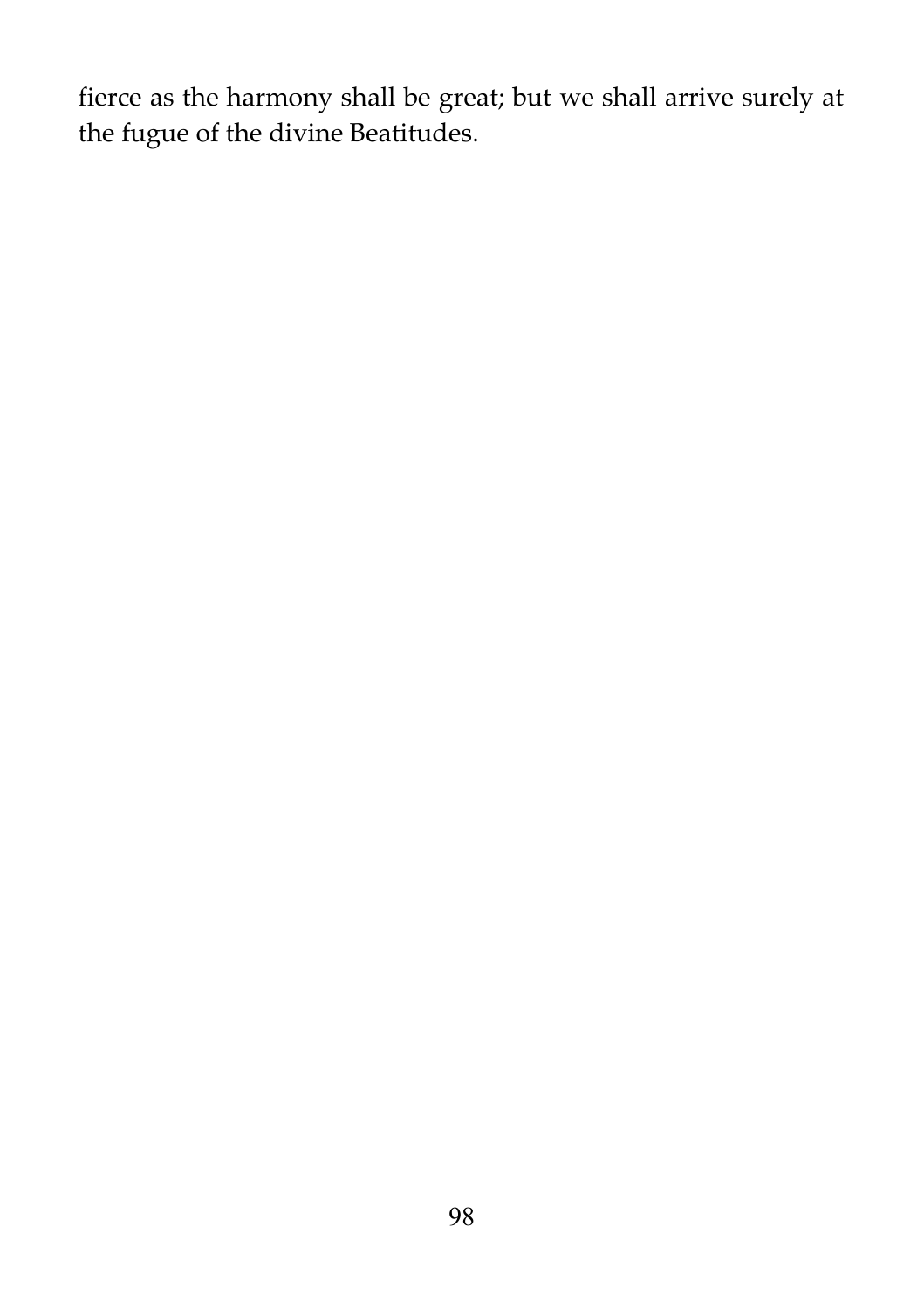## **The Chain**

The whole world yearns after freedom, yet each creature is in love with his chains; this is the first paradox and inextricable knot of our nature.

Man is in love with the bonds of birth; therefore he is caught in the companion bonds of death. In these chains he aspires after freedom of his being and mastery of his self-fulfilment.

Man is in love with power; therefore he is subjected to weakness. For the world is a sea of waves of force that meet and continually fling themselves on each other; he who would ride on the crest of one wave, must faint under the shock of hundreds.

Man is in love with pleasure; therefore he must undergo the yoke of grief and pain. For unmixed delight is only for the free and passionless soul; but that which pursues after pleasure in man is a suffering and straining energy.

Man hungers after calm, but he thirsts also for the experiences of a restless mind and a troubled heart. Enjoyment is to his mind a fever, calm an inertia and a monotony.

Man is in love with the limitations of his physical being, yet he would have also the freedom of his infinite mind and his immortal soul.

And in these contrasts something in him finds a curious attraction; they constitute for his mental being the artistry of life. It is not only the nectar but the poison also that attracts his taste and his curiosity.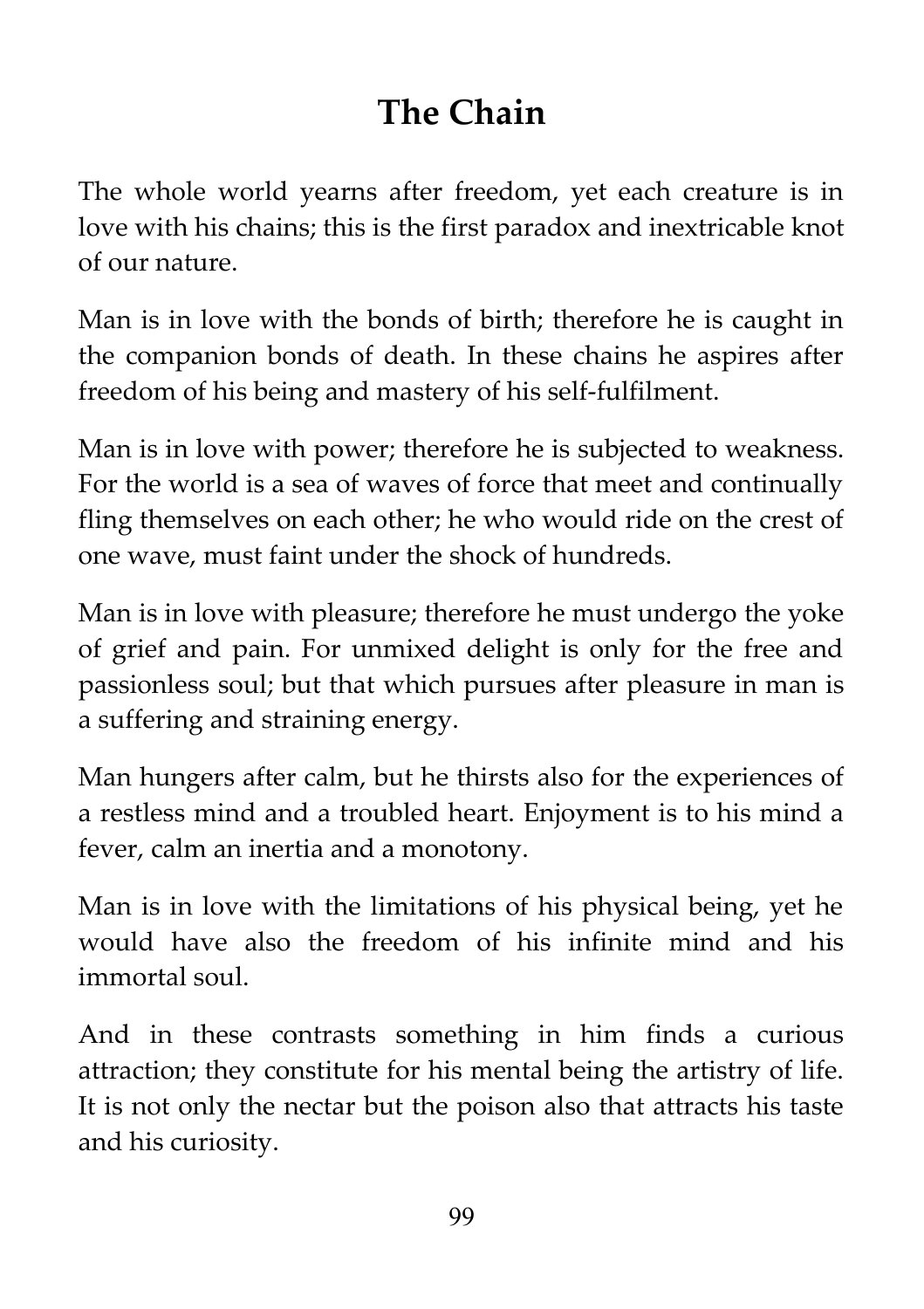In all these things there is a meaning and for all these contradictions there is a release. Nature has a method in every madness of her combinings and for her most inextricable knots there is a solution.

Death is the question Nature puts continually to Life and her reminder to it that it has not yet found itself. If there were no siege of death, the creature would be bound for ever in the form of an imperfect living. Pursued by death he awakes to the idea of perfect life and seeks out its means and its possibility.

Weakness puts the same test and question to the strengths and energies and greatnesses in which we glory. Power is the play of life, shows its degree, finds the value of its expression; weakness is the play of death pursuing life in its movement and stressing the limit of its acquired energy.

Pain and grief are Nature's reminder to the soul that the pleasure it enjoys is only a feeble hint of the real delight of existence. In each pain and torture of our being is the secret of a flame of rapture compared with which our greatest pleasures are only as dim flickerings. It is this secret which forms the attraction for the soul of the great ordeals, sufferings and fierce experiences of life which the nervous mind in us shuns and abhors.

The restlessness and early exhaustion of our active being and its instruments are Nature's sign that calm is our true foundation and excitement a disease of the soul; the sterility and monotony of mere calm is her hint that play of the activities on that firm foundation is what she requires of us. God plays for ever and is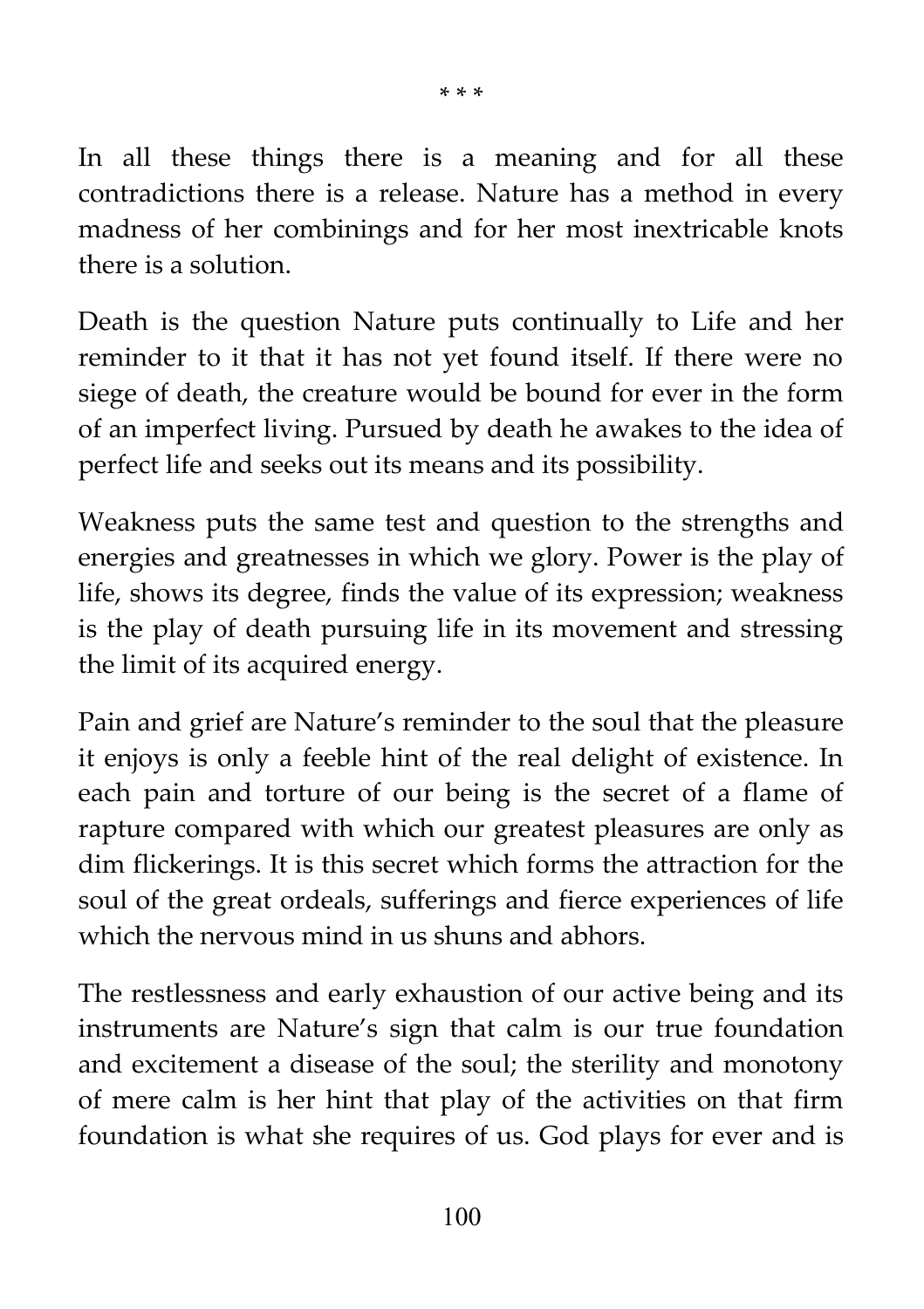not troubled.

The limitations of the body are a mould; soul and mind have to pour themselves into them, break them and constantly remould them in wider limits till the formula of agreement is found between this finite and their own infinity.

Freedom is the law of being in its illimitable unity, secret master of all Nature: servitude is the law of love in the being voluntarily giving itself to serve the play of its other selves in the multiplicity.

It is when freedom works in chains and servitude becomes a law of Force, not of Love, that the true nature of things is distorted and a falsehood governs the soul's dealings with existence.

Nature starts with this distortion and plays with all the combinations to which it can lead before she will allow it to be righted. Afterwards she gathers up all the essence of these combinations into a new and rich harmony of love and freedom.

Freedom comes by a unity without limits; for that is our real being. We may gain the essence of this unity in ourselves; we may realise the play of it in oneness with all others. The double experience is the complete intention of the soul in Nature.

Having realised infinite unity in ourselves, then to give ourselves to the world is utter freedom and absolute empire.

Infinite, we are free from death; for life then becomes a play of our immortal existence. We are free from weakness; for we are the whole sea enjoying the myriad shock of its waves. We are free from grief and pain; for we learn how to harmonise our being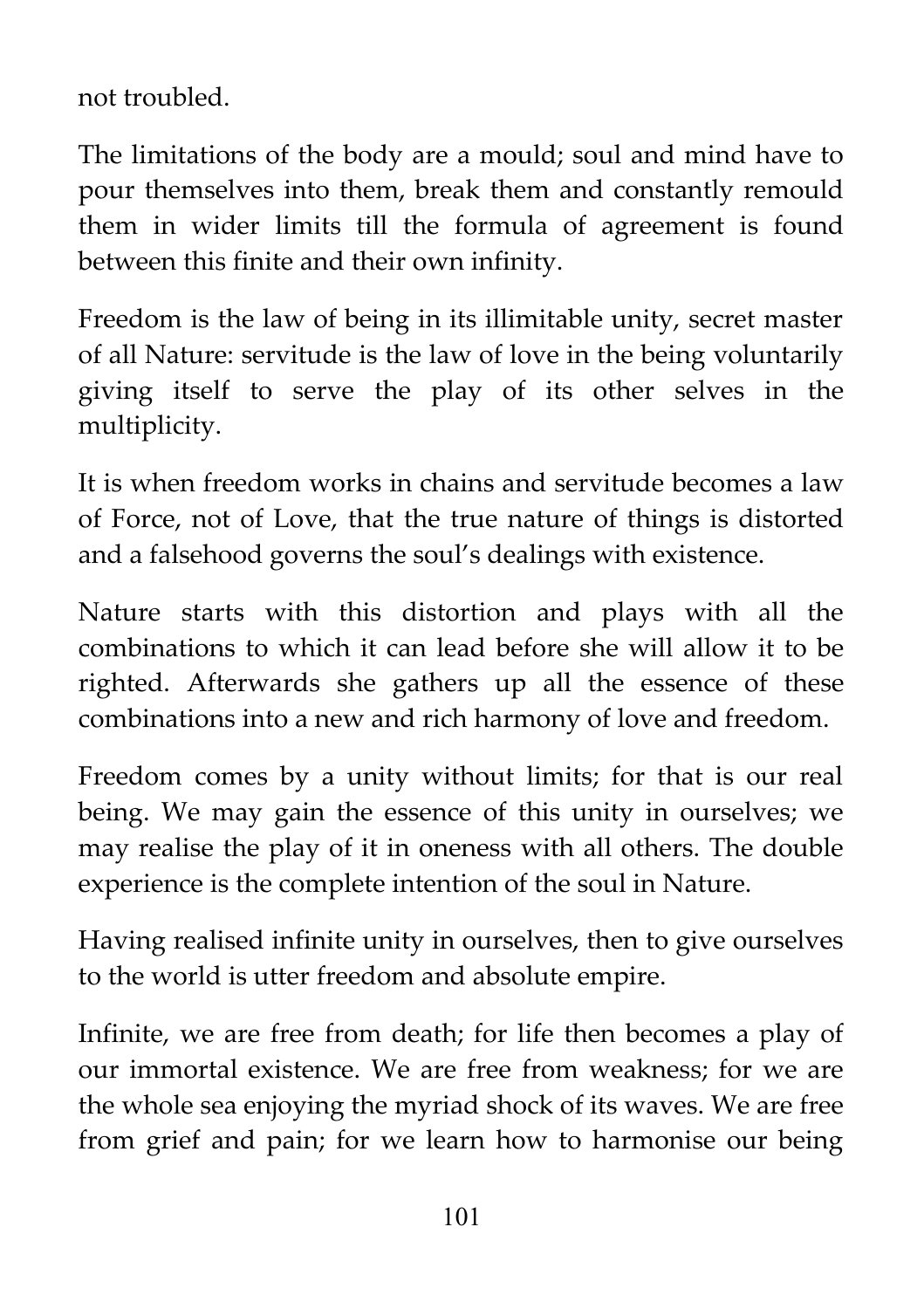with all that touches it and to find in all things action and reaction of the delight of existence. We are free from limitation; for the body becomes a plaything of the infinite mind and learns to obey the will of the immortal soul. We are free from the fever of the nervous mind and the heart, yet are not bound to immobility.

Immortality, unity and freedom are in ourselves and await there our discovery; but for the joy of love God in us will still remain the Many.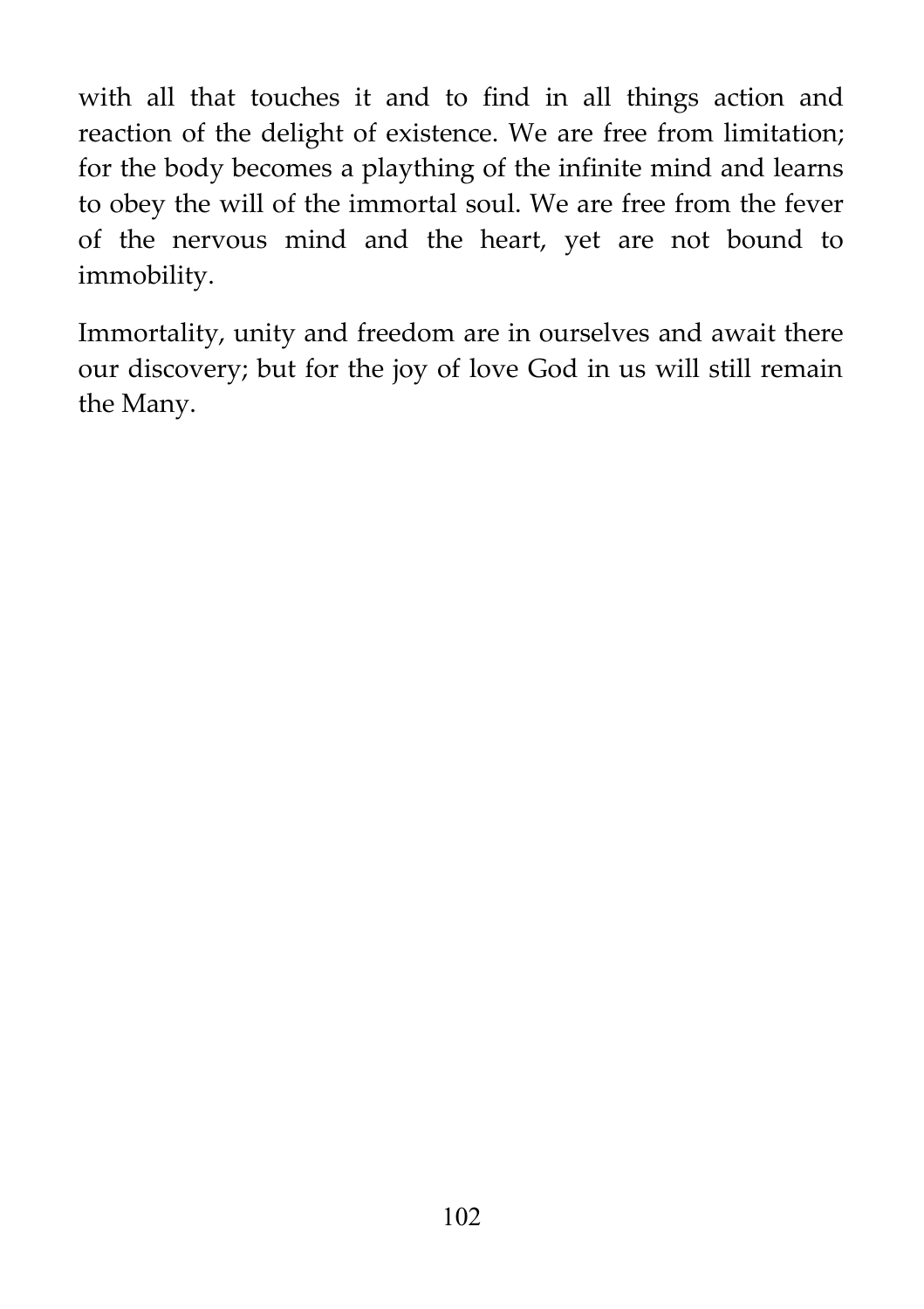## **Thoughts and Glimpses**

Some think it presumption to believe in a special Providence or to look upon oneself as an instrument in the hands of God, but I find that every man has a special Providence and I see that God uses the mattock of the labourer and babbles in the mouth of a little child.

Providence is not only that which saves me from the shipwreck in which everybody else has foundered. Providence is also that which while all others are saved snatches away my last plank of safety and drowns me in the solitary ocean.

The delight of victory is sometimes less than the attraction of struggle and suffering; nevertheless the laurel and not the cross should be the aim of the conquering human soul.

Souls that do not aspire are God's failures; but Nature is pleased and loves to multiply them because they assure her of stability and prolong her empire.

Those who are poor, ignorant, ill-born or ill-bred are not the common herd; the common herd are all who are satisfied with pettiness and an average humanity.

Help men, but do not pauperise them of their energy; lead and instruct men, but see that their initiative and originality remain intact; take others into thyself, but give them in return the full godhead of their nature. He who can do this is the leader and the guru.

God has made the world a field of battle and filled it with the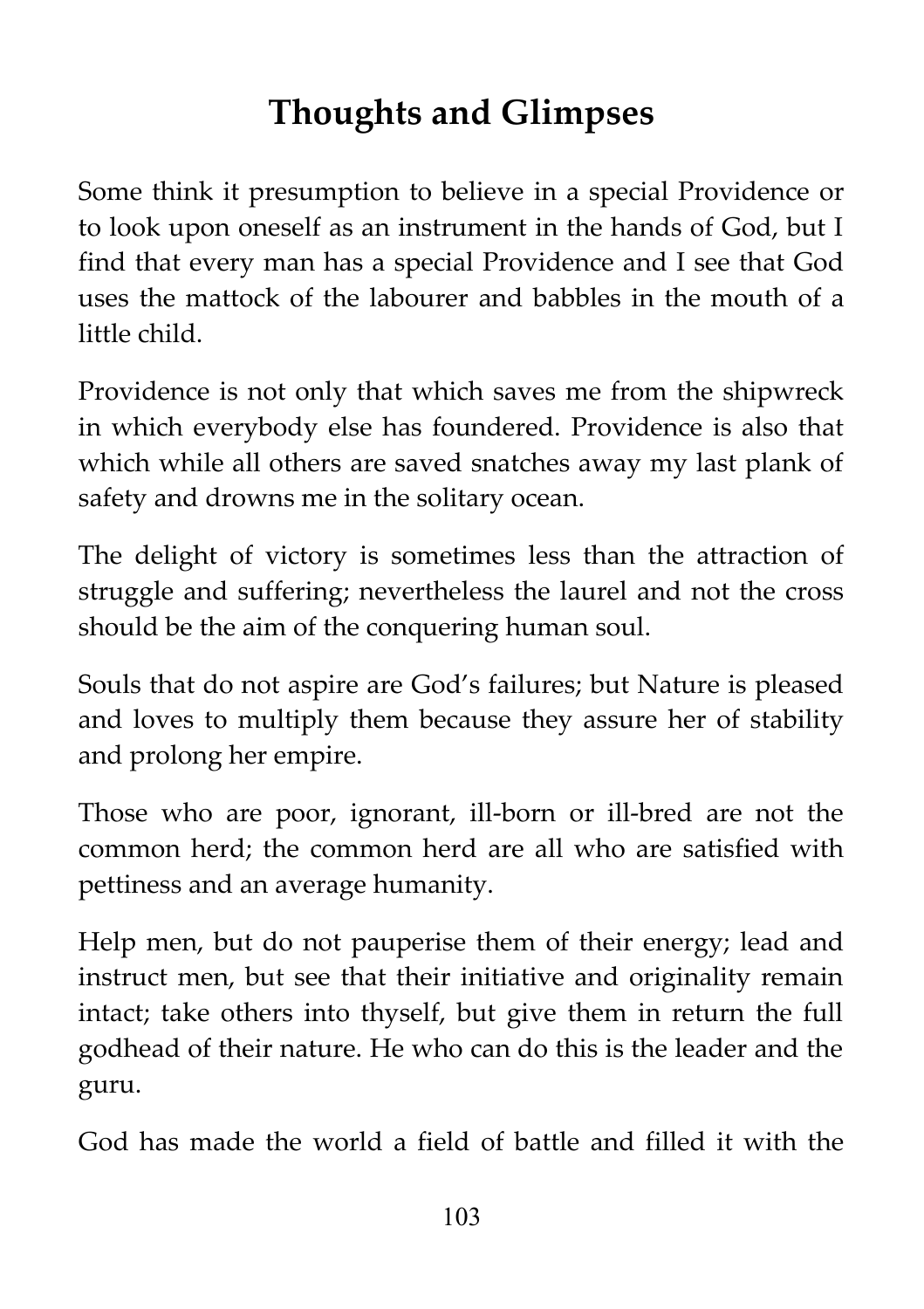trampling of combatants and the cries of a great wrestle and struggle. Would you filch His peace without paying the price He has fixed for it?

Distrust a perfect-seeming success, but when having succeeded thou findest still much to do, rejoice and go forward; for the labour is long before the real perfection.

There is no more benumbing error than to mistake a stage for the goal or to linger too long in a resting-place.

\* \* \*

Wherever thou seest a great end, be sure of a great beginning. Where a monstrous and painful destruction appals thy mind, console it with the certainty of a large and great creation. God is there not only in the still small voice, but in the fire and in the whirlwind.

The greater the destruction, the freer the chances of creation; but the destruction is often long, slow and oppressive, the creation tardy in its coming or interrupted in its triumph. The night returns again and again and the day lingers or seems even to have been a false dawning. Despair not therefore, but watch and work. Those who hope violently, despair swiftly: neither hope nor fear, but be sure of God's purpose and thy will to accomplish.

The hand of the divine Artist works often as if it were unsure of its genius and its material. It seems to touch and test and leave, to pick up and throw away and pick up again, to labour and fail and botch and repiece together. Surprises and disappointments are the order of his work before all things are ready. What was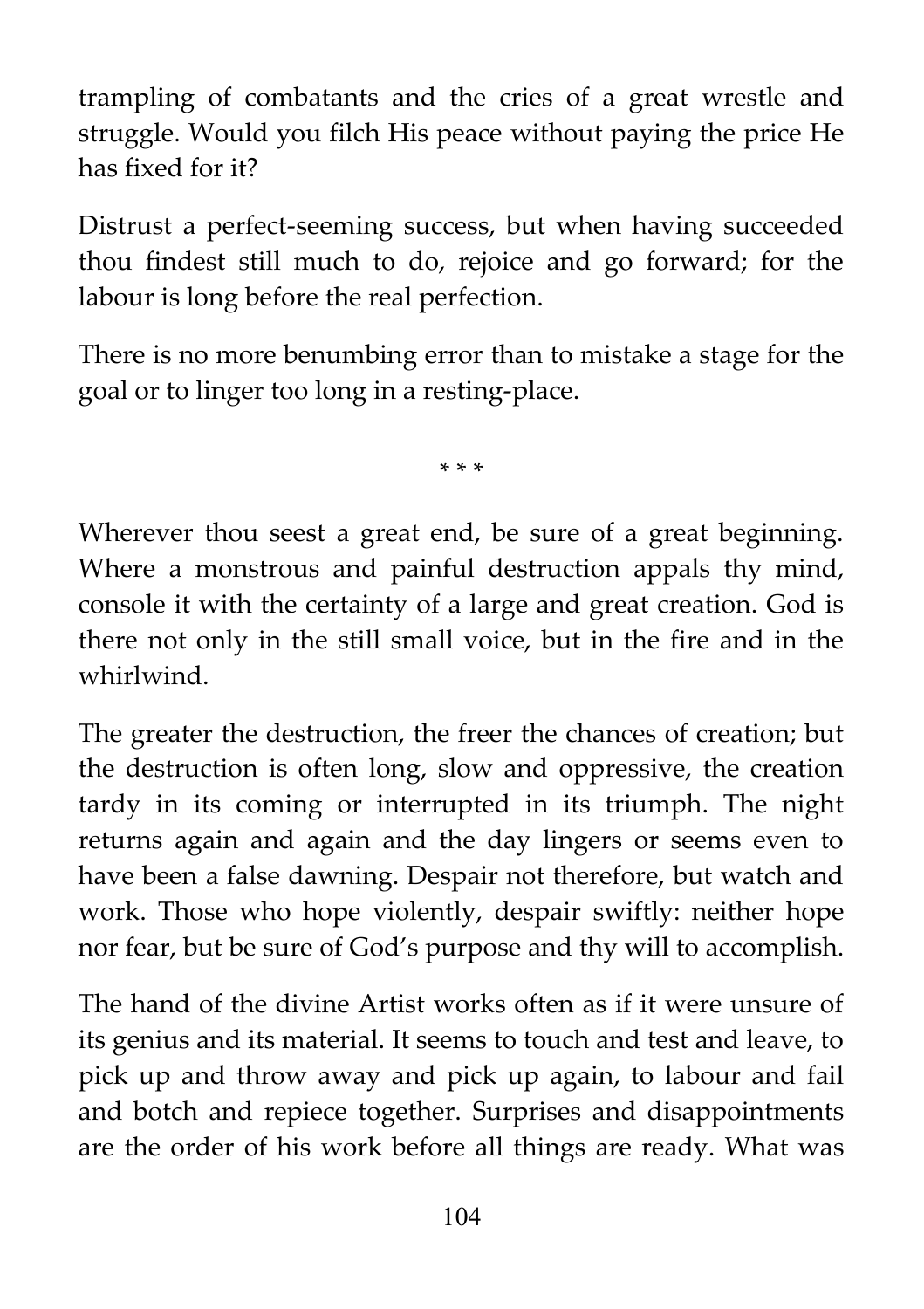selected, is cast away into the abyss of reprobation; what was rejected, becomes the corner-stone of a mighty edifice. But behind all this is the sure eye of a knowledge which surpasses our reason and the slow smile of an infinite ability.

God has all time before him and does not need to be always in a hurry. He is sure of his aim and success and cares not if he break his work a hundred times to bring it nearer perfection. Patience is our first great necessary lesson, but not the dull slowness to move of the timid, the sceptical, the weary, the slothful, the unambitious or the weakling; a patience full of a calm and gathering strength which watches and prepares itself for the hour of swift great strokes, few but enough to change destiny.

Wherefore God hammers so fiercely at his world, tramples and kneads it like dough, casts it so often into the blood-bath and the red hell-heat of the furnace? Because humanity in the mass is still a hard, crude and vile ore which will not otherwise be smelted and shaped: as is his material, so is his method. Let it help to transmute itself into nobler and purer metal, his ways with it will be gentler and sweeter, much loftier and fairer its uses.

Wherefore he selected or made such a material, when he had all infinite possibility to choose from? Because of his divine Idea which saw before it not only beauty and sweetness and purity, but also force and will and greatness. Despise not force, nor hate it for the ugliness of some of its faces, nor think that love only is God. All perfect perfection must have something in it of the stuff of the hero and even of the Titan. But the greatest force is born out of the greatest difficulty.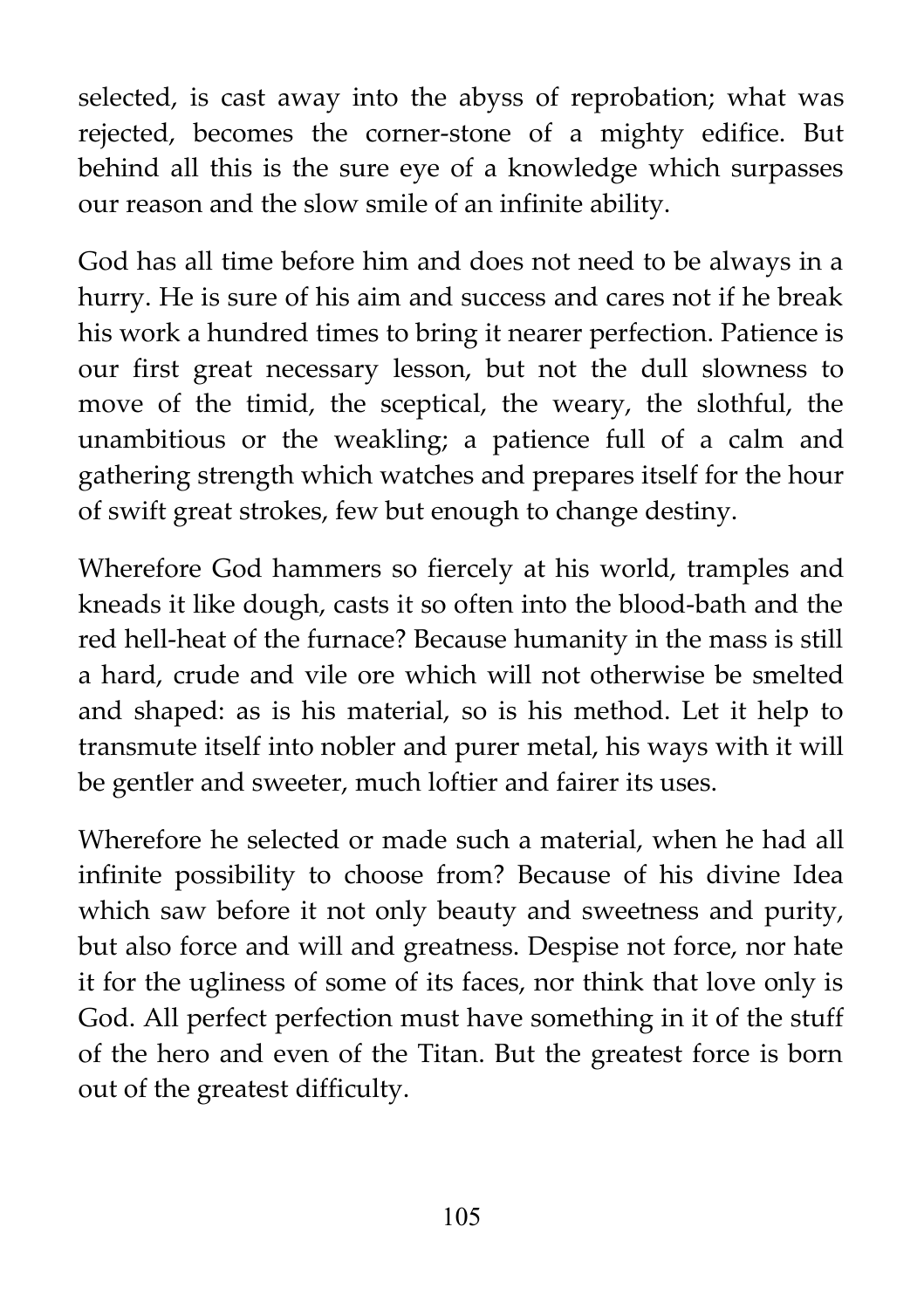All would change if man could once consent to be spiritualised; but his nature mental and vital and physical is rebellious to the higher law. He loves his imperfections.

The Spirit is the truth of our being; mind and life and body in their imperfection are its masks, but in their perfection should be its moulds. To be spiritual only is not enough; that prepares a number of souls for heaven, but leaves the earth very much where it was. Neither is a compromise the way of salvation.

The world knows three kinds of revolution. The material has strong results, the moral and intellectual are infinitely larger in their scope and richer in their fruits, but the spiritual are the great sowings.

If the triple change could coincide in a perfect correspondence, a faultless work would be done; but the mind and body of mankind cannot hold perfectly a strong spiritual inrush: most is spilt, much of the rest is corrupted. Many intellectual and physical upturnings of our soil are needed to work out a little result from a large spiritual sowing.

Each religion has helped mankind. Paganism increased in man the light of beauty, the largeness and height of his life, his aim at a many-sided perfection; Christianity gave him some vision of divine love and charity; Buddhism has shown him a noble way to be wiser, gentler, purer, Judaism and Islam how to be religiously faithful in action and zealously devoted to God; Hinduism has opened to him the largest and profoundest spiritual possibilities. A great thing would be done if all these God-visions could